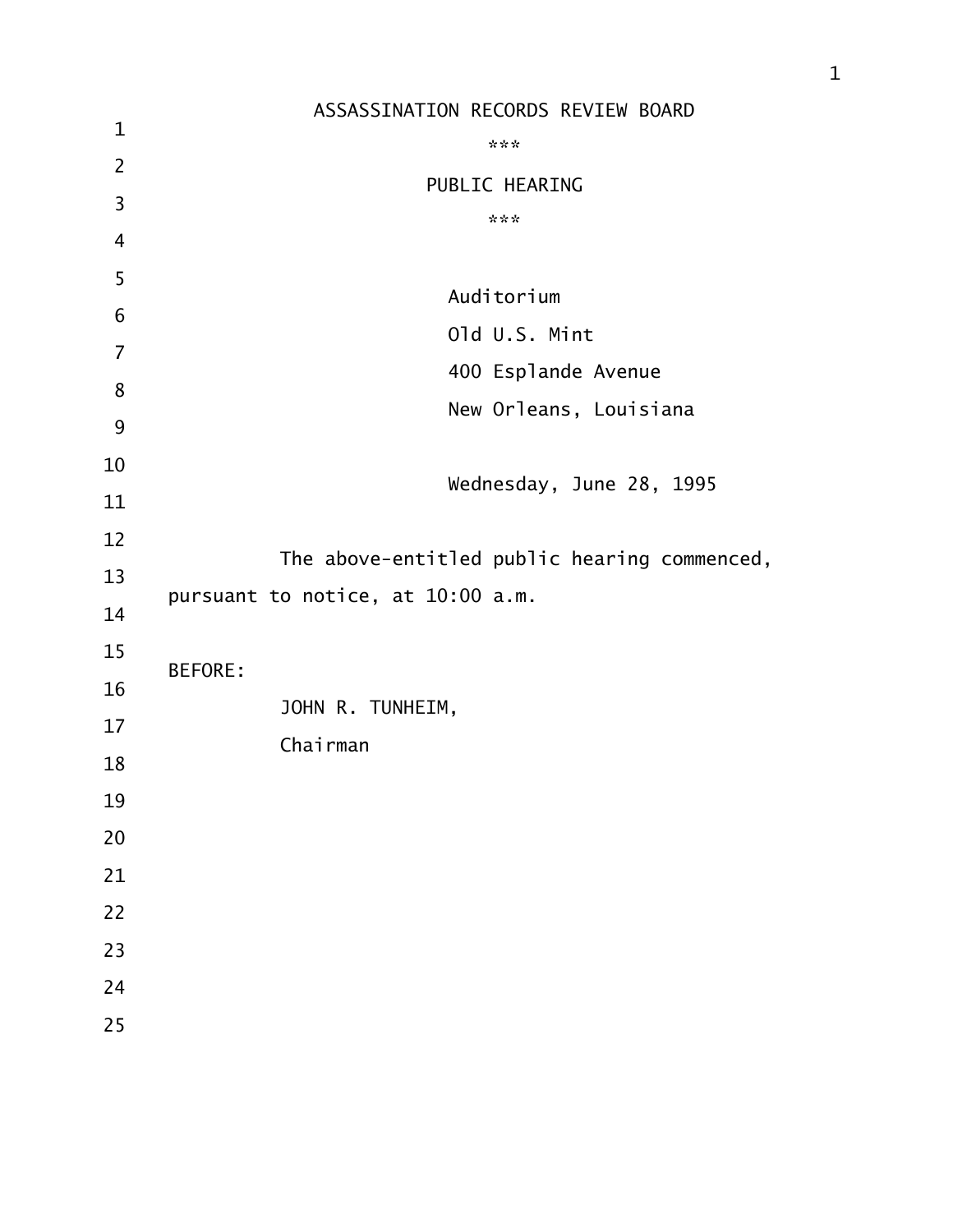| $\mathbf{1}$   | PRESENT FOR THE BOARD:               |
|----------------|--------------------------------------|
|                | KERMIT L. HALL, Member               |
| $\overline{2}$ | WILLIAM L. JOYCE, Member             |
| 3              | ANNA K. NELSON, Member               |
| $\overline{4}$ | DAVID G. MARWELL, Executive Director |
| 5              |                                      |
| 6              | PARTICIPANTS:                        |
| $\overline{7}$ | THE HONORABLE LINDY BOGGS            |
| 8              |                                      |
| 9              | THE HONORABLE HARRY F. CONNICK, SR.  |
| 10             | WAYNE EVERARD                        |
| 11             | MICHAEL L. KURTZ                     |
| 12             | <b>STEPHEN TYLER</b>                 |
| 13             | CYNTHIA ANNE WEGMANN                 |
| 14             | STEVEN D. TILLEY                     |
| 15             |                                      |
| 16             |                                      |
| 17             |                                      |
| 18             |                                      |
| 19             |                                      |
| 20             |                                      |
| 21             |                                      |
| 22             |                                      |
| 23             |                                      |
| 24             |                                      |
| 25             |                                      |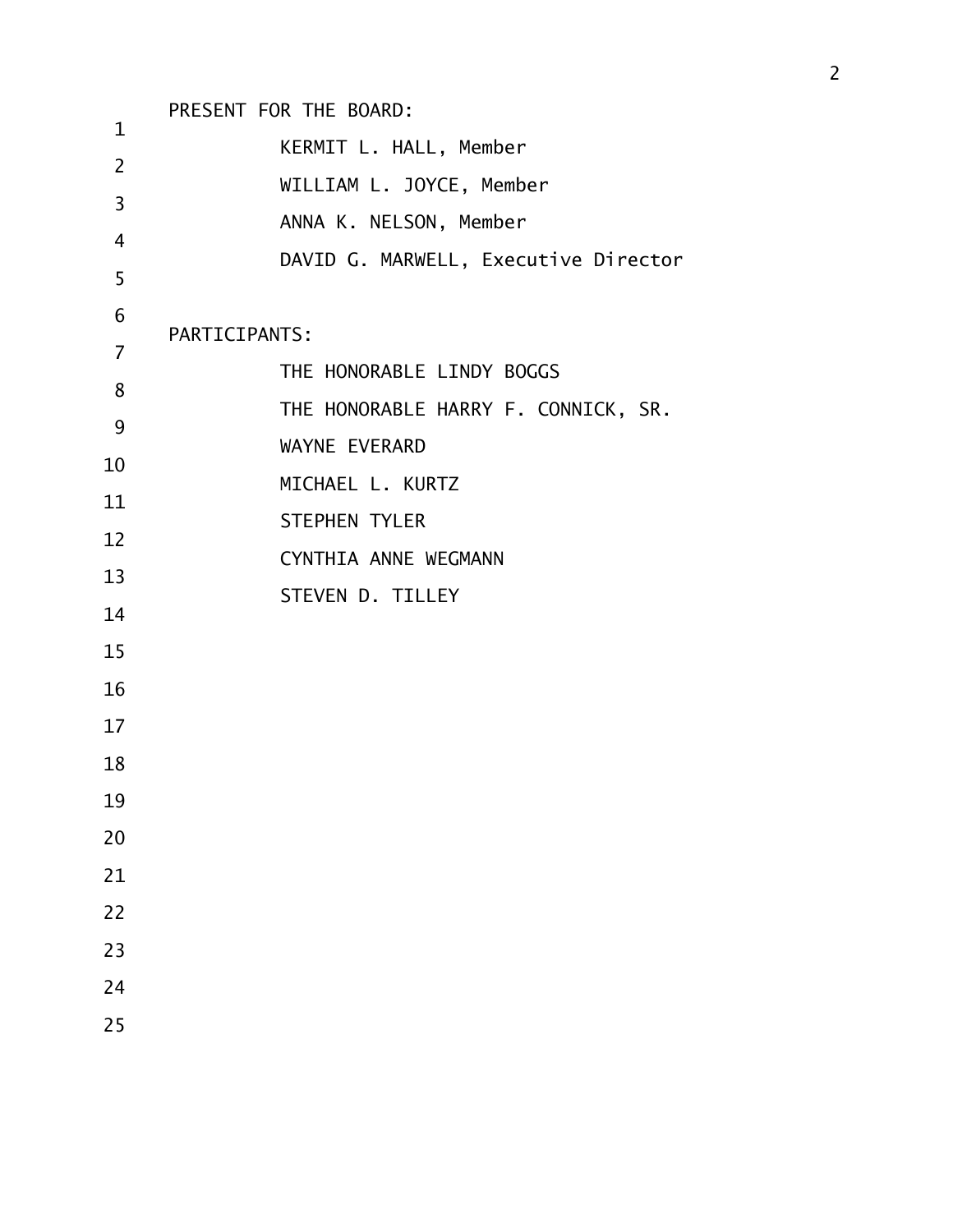[10:09 a.m.]

3 4 5 6 CHAIRMAN TUNHEIM: A call to order, this public hearing of the Assassination Records Review Board. Welcome everyone here to our hearing today in New Orleans. We're very happy to be here.

1

2

7 8 9 10 11 12 13 14 We're happy to be in New Orleans for a number of different reasons: The importance of this city in terms of overall understanding of this very tragic event, the assassination of President Kennedy, the fact that the only criminal prosecution associated with the assassination of President Kennedy took place here in New Orleans, and the fact that the prime suspect in the case, Lee Harvey Oswald, was born here and spent time here in the months before the assassination.

15 16 17 18 19 20 21 We are on a search for records. Our mandate from the Congress of the United States is to find all of the records associated with the assassination of President Kennedy, put them all together in one collection at the National Archives freely available to the American public to review, to come in, to study, to understand and to make their own minds up about what happened on that tragic day in Dallas 31 plus years ago.

22 23 24 25 It's important for closure to this event to have a complete collection of the records. While one of our central focuses as a Board is a review of Federal records, particularly records that are held at the CIA and FBI and other Federal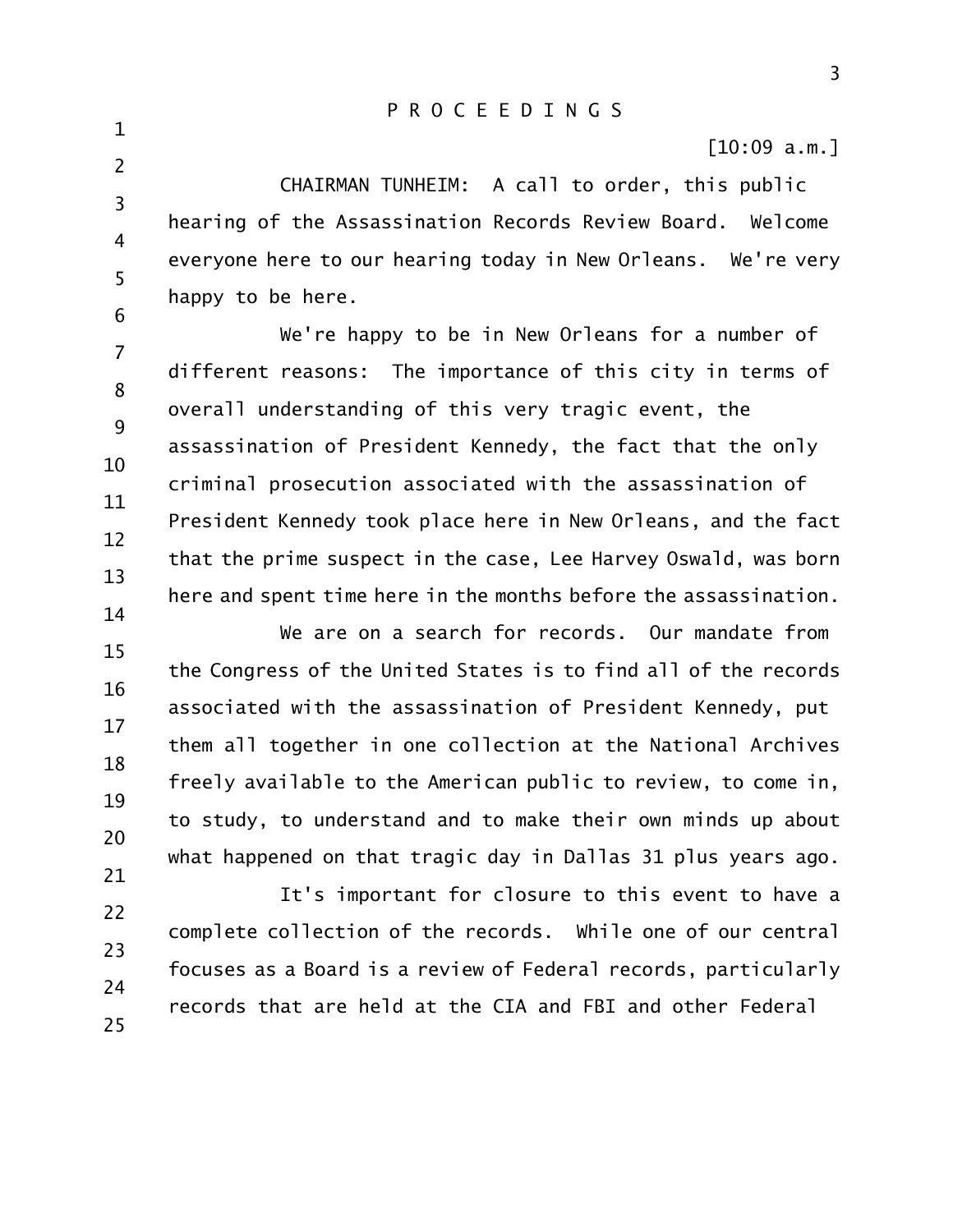1 2 3 4 5 6 7 investigative agencies, records that we are in the process of reviewing now, we are also interested in state and local records, in records that are in private hands because, as I said, what we'd like to see in the end and what the Congress has tasked us with is creating as complete a collection of the records of the assassination of President Kennedy as possibly can be done in this period of time years later.

8 9 10 11 12 13 Just a short bit of history. The Assassination Records Review Board was created by an act of Congress passed in 1992 and signed into law by President Bush. Within the following year, the Board members were appointed, confirmed by the Senate and we have the begun the process of surveying records in the Federal Government.

14 15 16 17 18 We, in fact, just last week ordered the release in full of 16 records that were held by the CIA, records that had been only partially released in the past. We're hopeful that those records will be available to the public and to researchers within the next month. So the process of reviewing the records is underway.

20 21 22 23 24 25 We've held other public hearings. We held a public hearing in Dallas, a public hearing in Boston. Part of our mission is to communicate with the American public, to give you an opportunity to let us know where records are. It's very important for us to have the cooperation and assistance of the public because we can't possibly know where all the records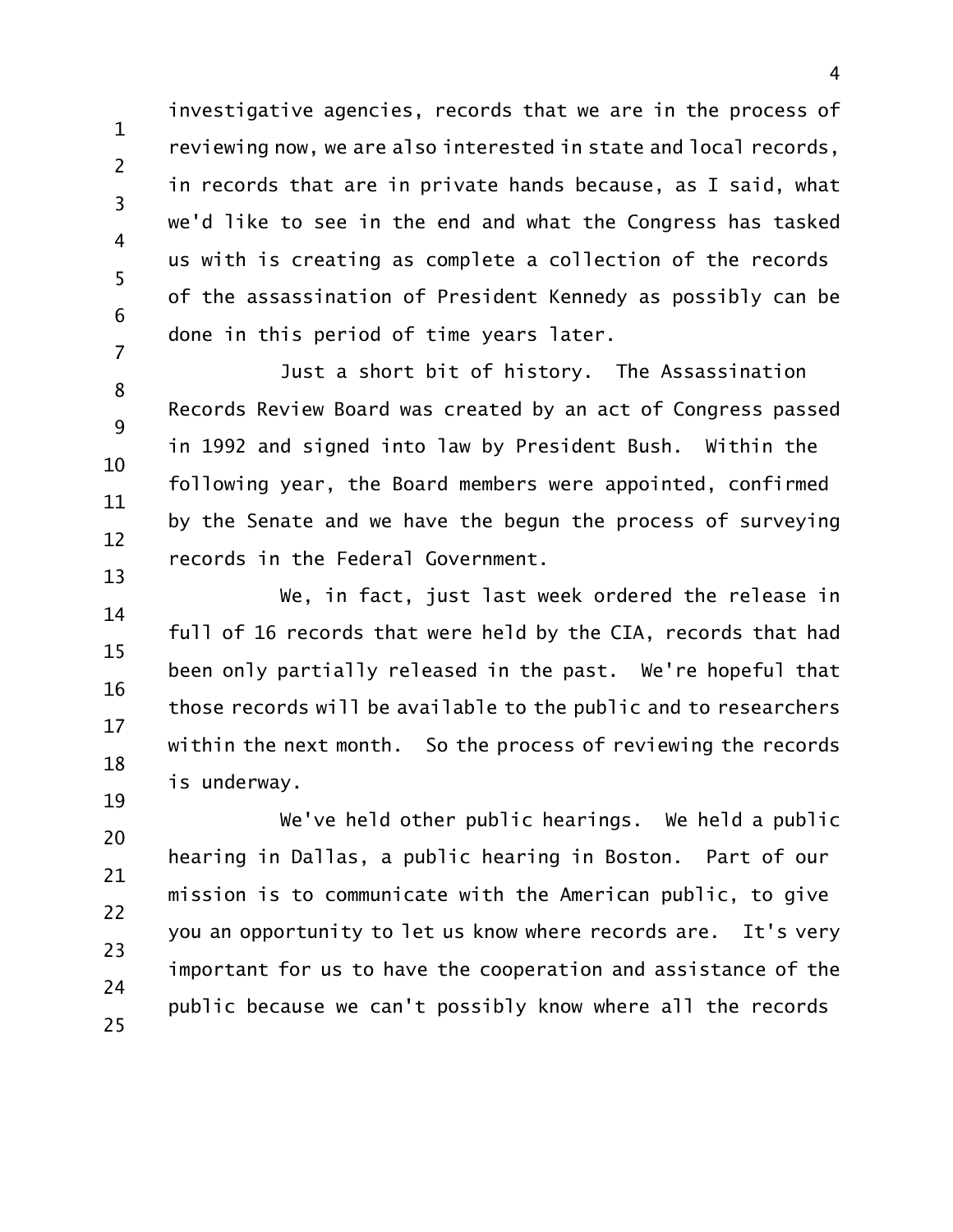are ourselves. So our appeal to the public is to let us know where records are, even if you don't know for sure, if you have a hunch. We're happy to follow up on any leads that anyone might have.

1

2

3

4

5 6 7 8 9 10 I have to emphasis that it's not the role of this board to reinvestigate the assassination of President Kennedy. It's not our responsibility to come up with a conclusion as to what happened in Dallas 30 years ago. But it is our responsibility to find the records and we have sufficient powers to be able to do that, as given to us by the Congress.

11 12 13 14 15 16 17 We're a short term agency. We will sunset on October 1 of 1997. We fully expect to be done with our work by that time and hopefully in the end we will have a collection of millions of records at the National Archives that will be freely available to the public and to researchers. Then the public, hopefully, will be able to understand and make up their own minds about what happened, the assassination.

18 19 20 21 22 A couple of other points. The Board has met in the past to discuss and finally approve a definition of what an assassination record is. It's my understanding that the final definition is published today in the "Federal Register." So that process is now been completed.

23 24 25 I also want to make a special note of thanks before we begin to Lyon Garrison and the Garrison family, who have donated records from the personal files of Jim Garrison to the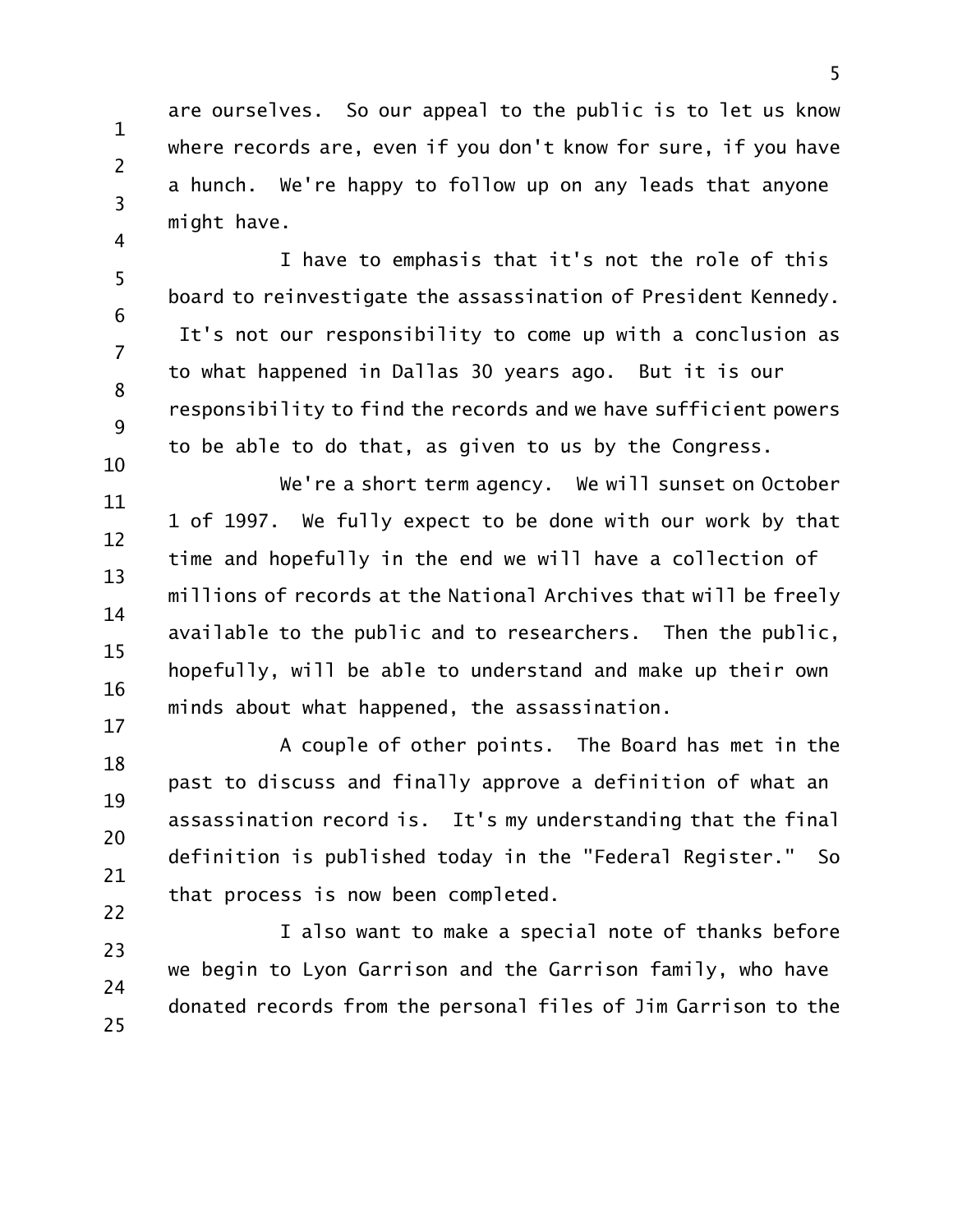1 2 3 4 5 6 Board for inclusion in the public collection of the JFK assassination records. So I'd like to just publicly acknowledge that donation and thank the Garrison family for their willingness to make Mr. Garrison's records part of the national collection related to the assassination of President Kennedy.

7 8 9 10 11 12 13 14 15 I want to extend a special welcome to all of you here today and especially our witnesses. As I said, we're on the search of records and that's the focus of the testimony today, where records might be, leads that we might be able to follow. This is an issue of trust for the American public, an issue of trust in their government, and we hope that through our work we can restore some of the trust that perhaps has been lost over the past 30 years with the veil of secrecy that has shrouded some of the records of this very tragic event.

16 17 18 19 20 21 I'd like to call our first witness to the stand this morning and extend a special welcome. Congresswoman Lindy Boggs is here to testify before us this morning, the wife of Hale Boggs, who, of course, was a member of the Warren Commission in 1964. We're especially honored that she has agreed to testify today. Mrs. Boggs

22 23 24 25 MS. BOGGS: Thank you, Mr. Chairman. Mr. Chairman and members of the Committee, welcome to New Orleans and a special welcome to Anna Nelson, who we were very sorry to lose from New Orleans and from her service to our city and state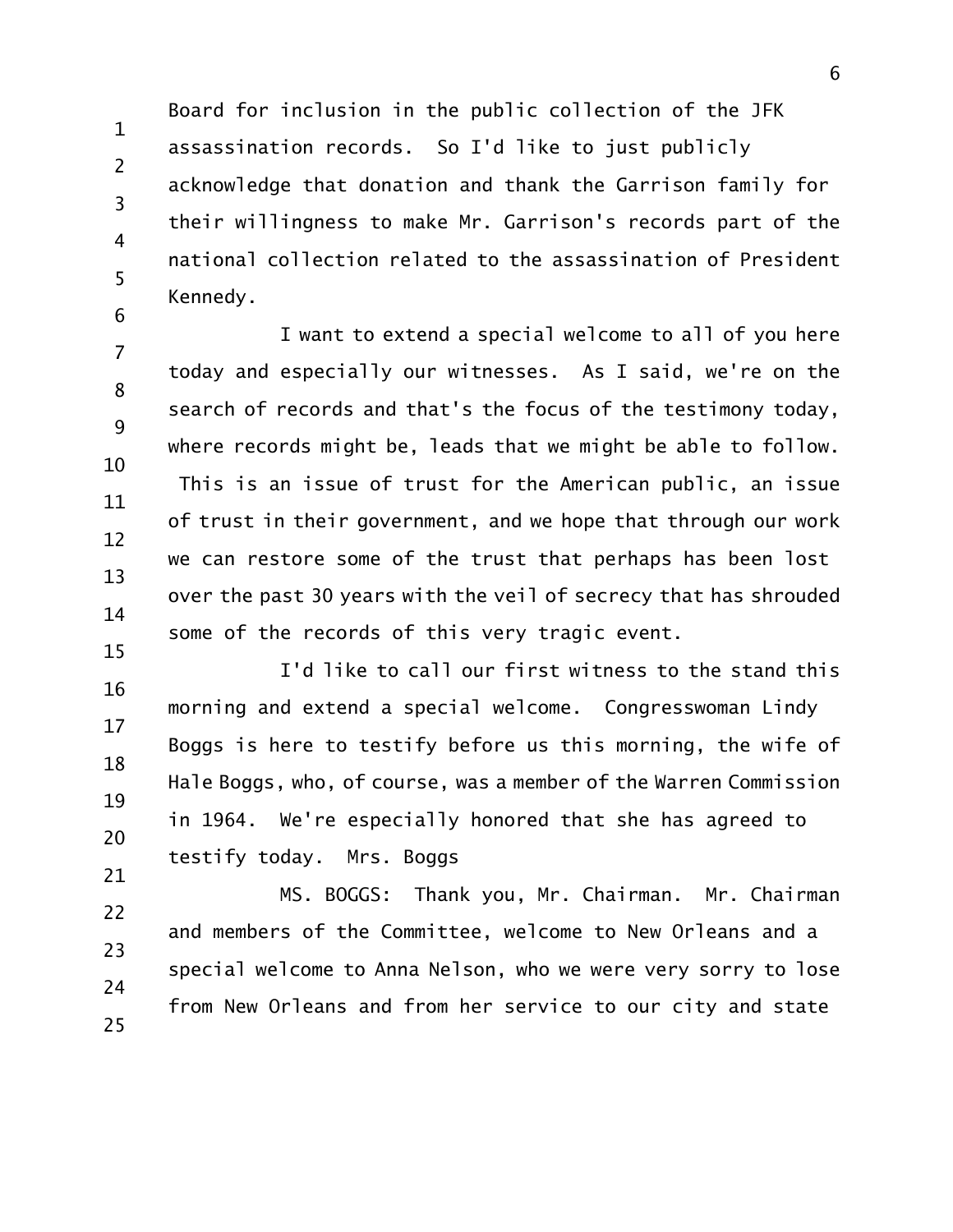and Tulane University. We're very happy to have her back for awhile.

1

2

3

4

5

14

And welcome to this grand ole building where you have assembled in a splendid effort to uphold the finest traditions of our Constitutional heritage.

6 7 8 9 10 11 12 13 In this era of cynicism about government, your mission is of critical importance. Devoted to the archival history of our nation and to those institutions that preserve and distribute it, I served for several years on the National Historical Publications and Records Commission at the National Archives, as a member from the U.S. House of Representatives. I currently serve as a member of the National Archives Foundation Board. I think I'm the Vice President, but I'm not quite sure.

15 16 17 18 19 I salute your dedication to your task and am pleased to cooperate with you and I have assured Mr. Samoluk from your Commission that he has my consent to examine the papers of my husband, Hale Boggs, who, of course, was a member of the Warren Commission, at the Tulane University Library.

20 21 22 23 24 Hale's service on the Warren Commission demanded untold hours of hearings and of reading of transcripts, and also of heartbreaking experiences concerning the assassination of his good friend, Jack Kennedy, and the removal of him as an inspiring young leader of our nation.

25 When the metal-bound loads of testimony would arrive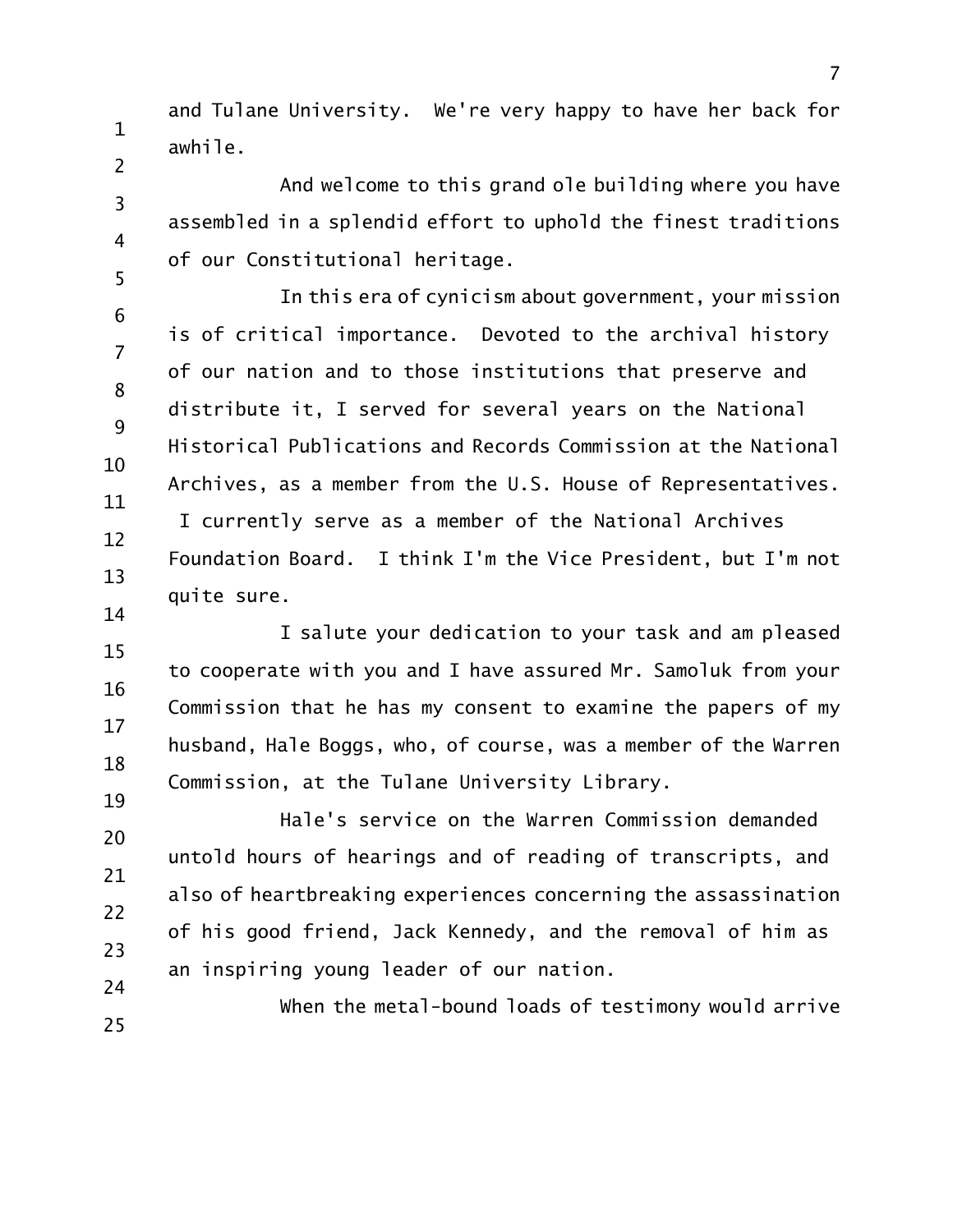1 2 3 4 5 6 7 on our doorstep at home every night, I wished fervently that I could read and digest it and put it into outline form, as I sometimes did with some of the other voluminous testimony from less sensitive hearings. But, of course, I was precluded by security standards from doing so. Consequently, Hale read far into the night on many occasions and his attitude was indicative of the devoted service rendered by all of the members of the Warren Commission.

9 10 11 12 13 14 Following Hale's death, Chief Justice Warren often repeated to me that Hale's language that -- and I paraphrase -- according to the evidence submitted to this Commission, Lee Oswald has assassinated the President, and that this language resulted in the unanimous signing of the report by the commissioners.

8

15 16 17 18 19 20 21 My feeling has always been that if new evidence was discovered and new hearings conducted as a result, that Hale would applaud those efforts. Consequently, when Congressman Lou Stokes, a Democrat of Ohio, who chaired the Special Committee to examine new findings and to review the existing testimony, I spoke out in favor of extension of his committee on the floor of the House during the general debate.

22 23 24 25 Prior to my arrival on the floor, my colleague, Congressman Dave Treen of New Orleans, and I attended a luncheon with young scholars specially selected from the New Orleans area for this trip to Washington. When Dave asked for a show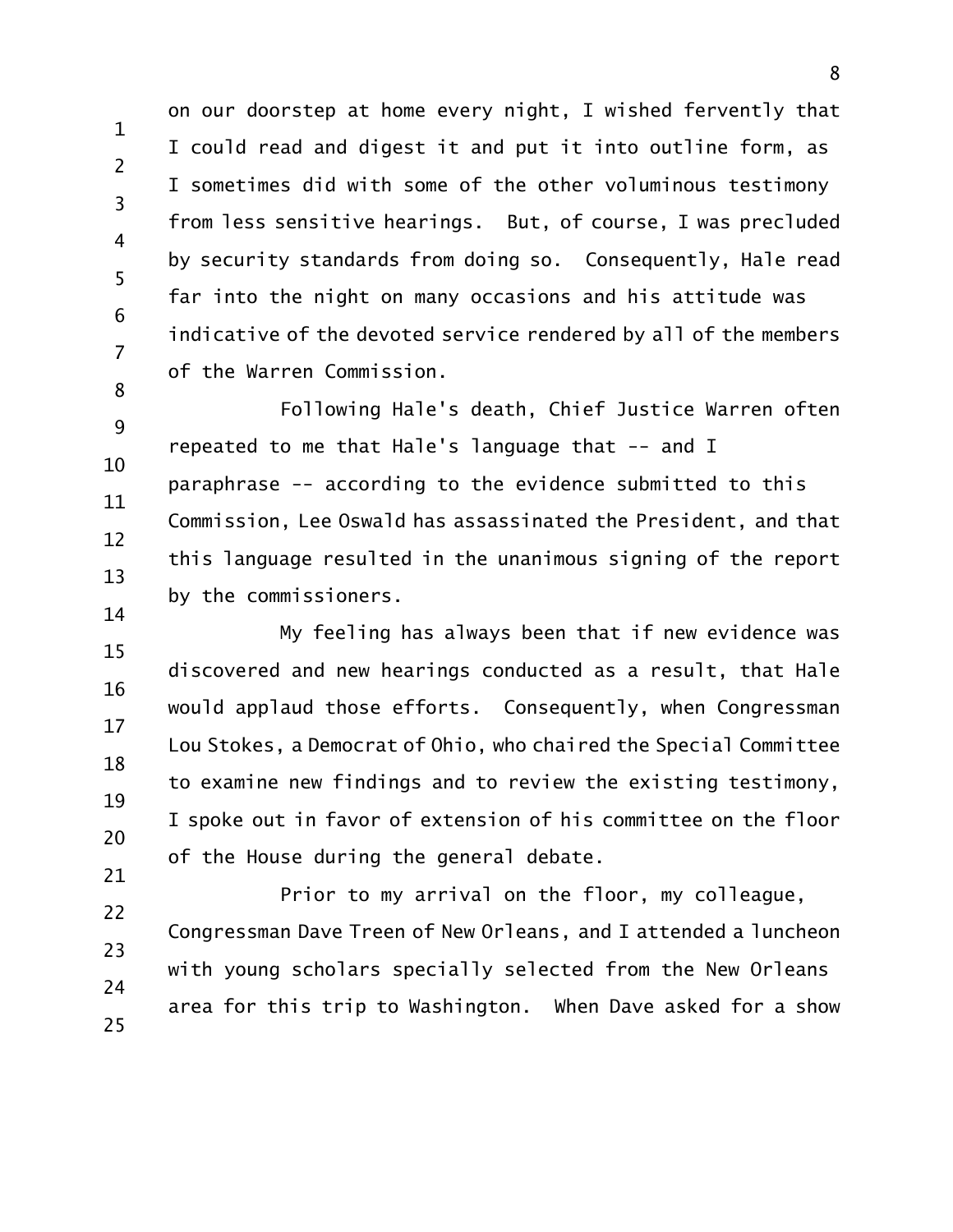1 2 3 of hands among the thoughtful young Americans about any doubts concerning the Kennedy assassination and about the necessity to extend the wake of Mr. Stokes' committee, at least two-thirds of the students vigorously thrust their hands up.

5 6 7 So, Mr. Chairman and the members of this committee, I strongly thrust up my hand and my encouragement to this Commission, and I wish you well in your continued quest for truth and justice. Thank you.

4

8

17

9 10 11 CHAIRMAN TUNHEIM: Thank you, Mrs. Boggs. If you wouldn't mind, if members of the Board have any questions for you.

12 13 MS. BOGGS: I would be delighted, Mr. Chairman. CHAIRMAN TUNHEIM: Any questions?

14 15 16 MS. NELSON: I don't know that I have a question so much as I have a comment. That is that I'm not surprised that you supported the archival record and also the fact that there might be new information.

18 19 20 21 Is there a sense that -- did your husband have a sense that the Warren Commission was happening so fast that, in fact, other information would come out? Do you think that was that sense during the Warren Commission?

22 23 24 25 MS. BOGGS: I think that when they read all the testimony that came to them each night that they felt a great deal of information had come their way. However, there were obvious feelings of wanting to know more about certain areas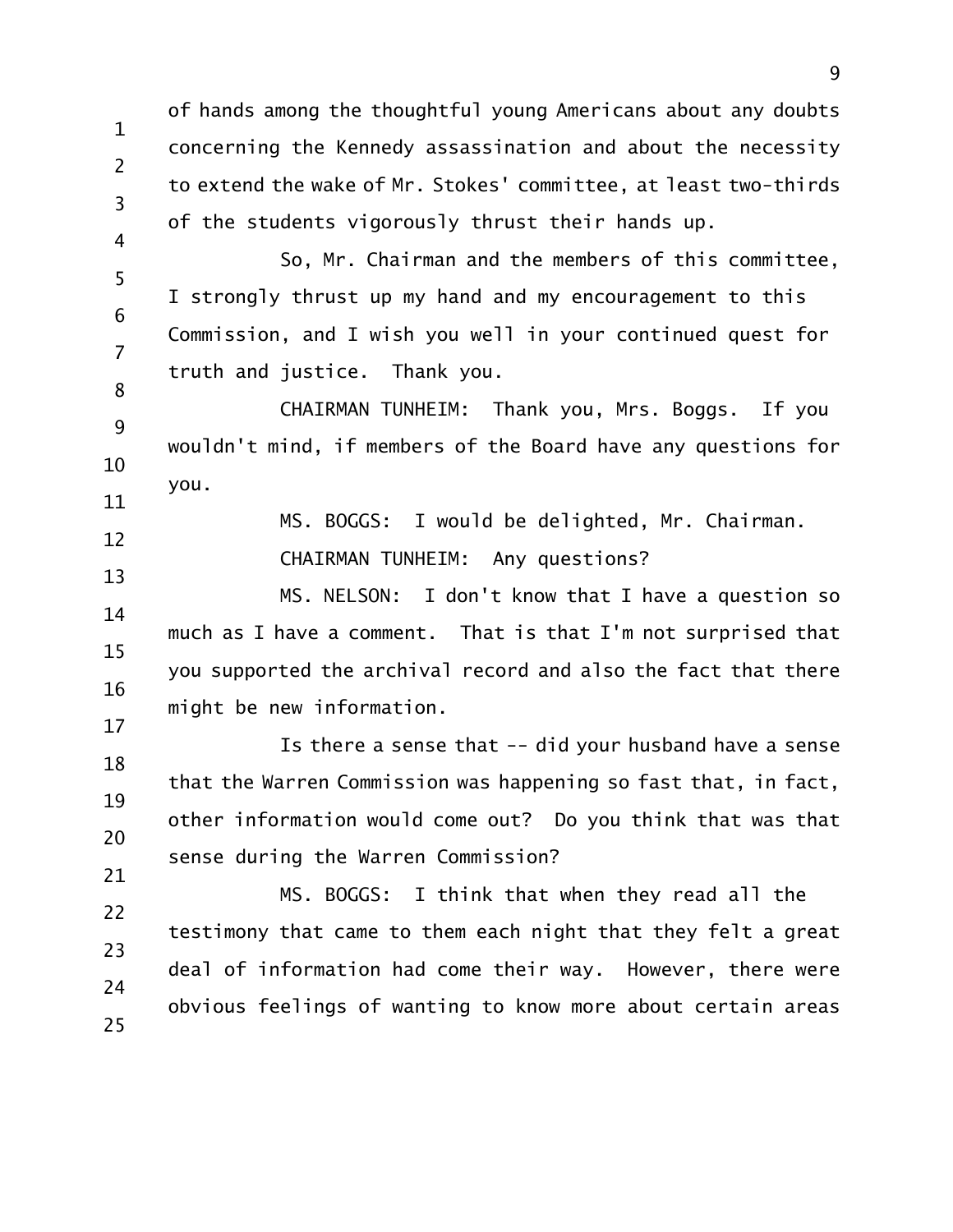1 2 3 4 5 of the investigation, wanting to have filled in some of the unanswered questions, and of course, that was why it was so necessary for Hale to be able to say that according to the testimony submitted to the Commission, that Oswald was the assassin.

6 7 8 9 MS. NELSON: It's interested the public a great deal as to how members of the Warren Commission were chosen? There have been various members of the public who have questioned that. Do you remember how Congressman Boggs was?

10 11 12 MS. BOGGS: Well, Hale was one of the first people who suggested to President Johnson that there should be a commission.

13

MS. NELSON: I see.

14 15 16 17 MS. BOGGS: Hale was devoted to President Kennedy, and there was some talk following the assassination that Hale had warned the President not to go to Dallas. The connotation was that it would be physically dangerous for him to do so.

18 19 20 21 22 23 24 25 That was not Hale's message to the President because just a few weeks prior to that the President was coming to New Orleans to dedicate the new wharf and the President said to Hale that he had some warning that he should not come to New Orleans. Hale had answered when the President of the United States can't go to a city of the United States and be protected, we've come to a very difficult time in our nation's history, and encouraged him to come.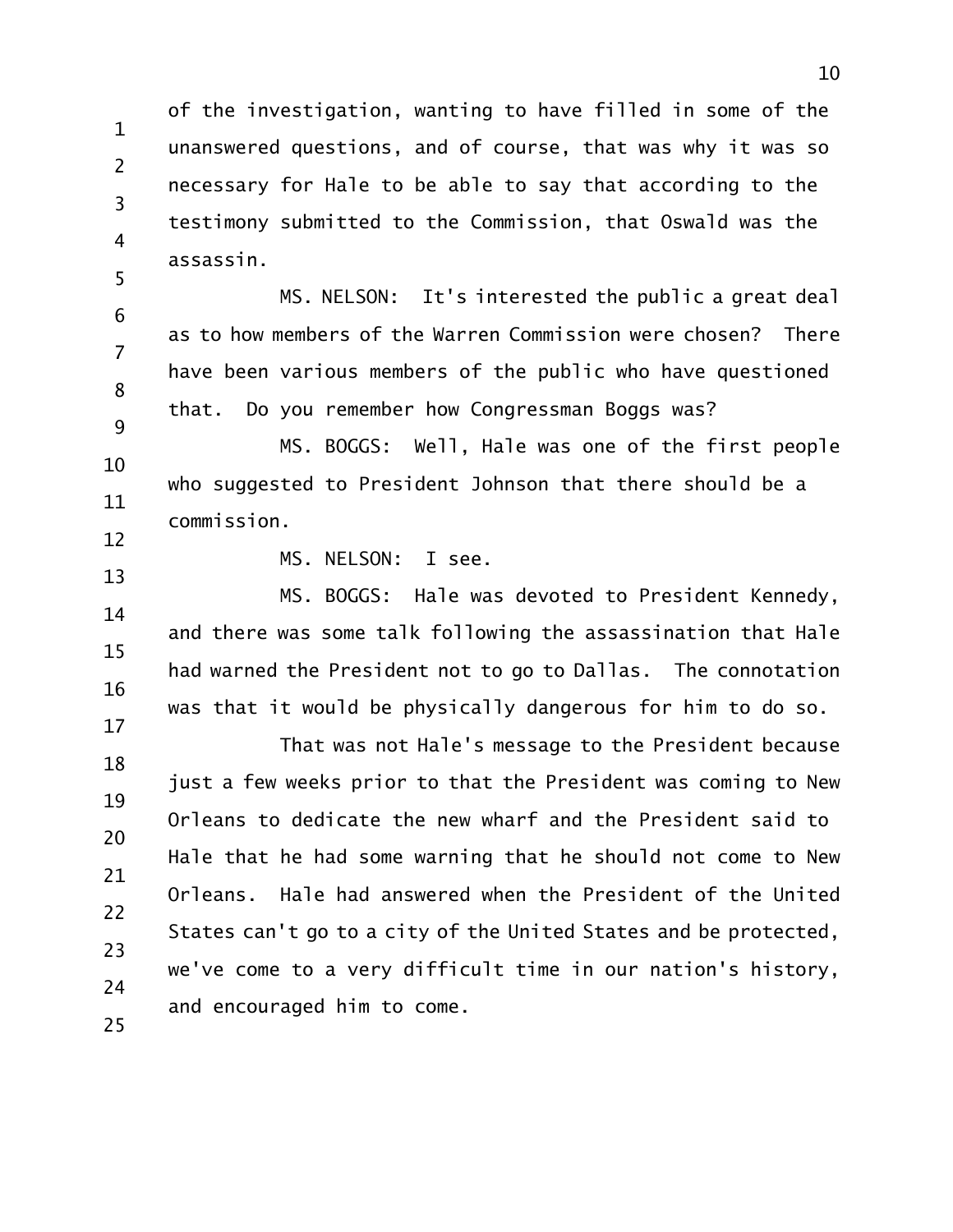1 2 3 4 5 But Hale's warning the President about going to Dallas was that there was great in fighting among the members of the Democratic party and the Democratic stars in the state and he didn't want the President to become involved in a factional disagreement.

6 7 So that I'm happy to have another opportunity to lay that rumor to rest.

MS. NELSON: Thank you very, very much.

8 9

MS. BOGGS: I thank you.

10 11 12 MR. HALL: Mrs. Boggs, knowing what our job is, is there any place in particular where you might send us to look for documents?

13 14 15 16 17 18 MS. BOGGS: I hope that you have examined all the documents from the Louis Stokes' Committee and I'm certain that you have been in touch with Congressman Stokes. He is an extraordinarily reliable member of Congress and a searcher always for the truth. He would be a source of tremendous help to you.

19 20 21 22 23 24 25 Also, I think that what you're doing in reaching out to people who are in the public sector, just people who are perhaps have information, have documents, have recorded perhaps conversations and so on, that you're doing the correct thing. Of course, you are to judge these were valid expressions or not. But the expressions should be there for the public to see, whether you consider them valid or not. I am very pleased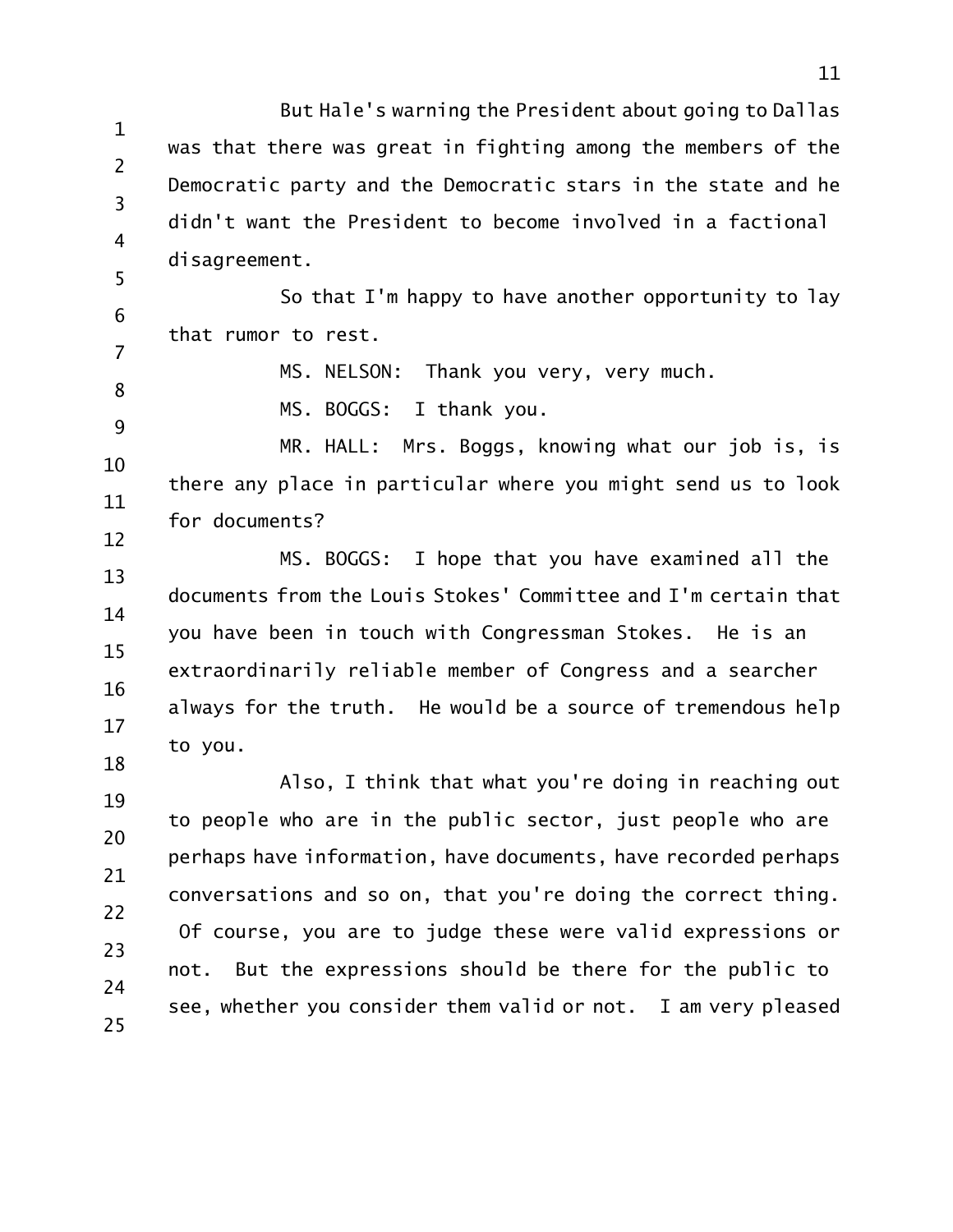that you are involved in that quest.

1 2 3 CHAIRMAN TUNHEIM: Thank you very much, Mrs. Boggs. We really appreciate your testimony this morning.

MS. BOGGS: Thank you very much.

[Applause.]

4

5

6 7 8 9 10 11 12 CHAIRMAN TUNHEIM: Our next witness is the Honorable Harry F. Connick, Sr., the District Attorney of New Orleans. His office possesses records from the investigation into the assassination of President Kennedy and the prosecution of Mr. Clay Shaw, which was conducted by former District Attorney James Garrison in the late 1960s. Good morning, Mr. Connick and thank you.

13 14 15 16 17 18 19 MR. CONNICK: Good morning. Thank you very much. I want to compliment you after some prolonged thought and deliberation about the propriety of what to do with these records that we have. I compliment you for attempting to do what I think is a necessary undertaking. Your folks came down to our office and we made available to them the viewing of what records that we have in our office that were left.

20 21 22 23 24 25 At my understanding from talking to people who had some familiarity with this investigation and prosecution, there was a substantial amount of material at one time and that what we have left how when we took office in 1974, in April of 1974, we, in essence, had one file cabinet with five drawers of material in it. Then in 1990, we turned some of those materials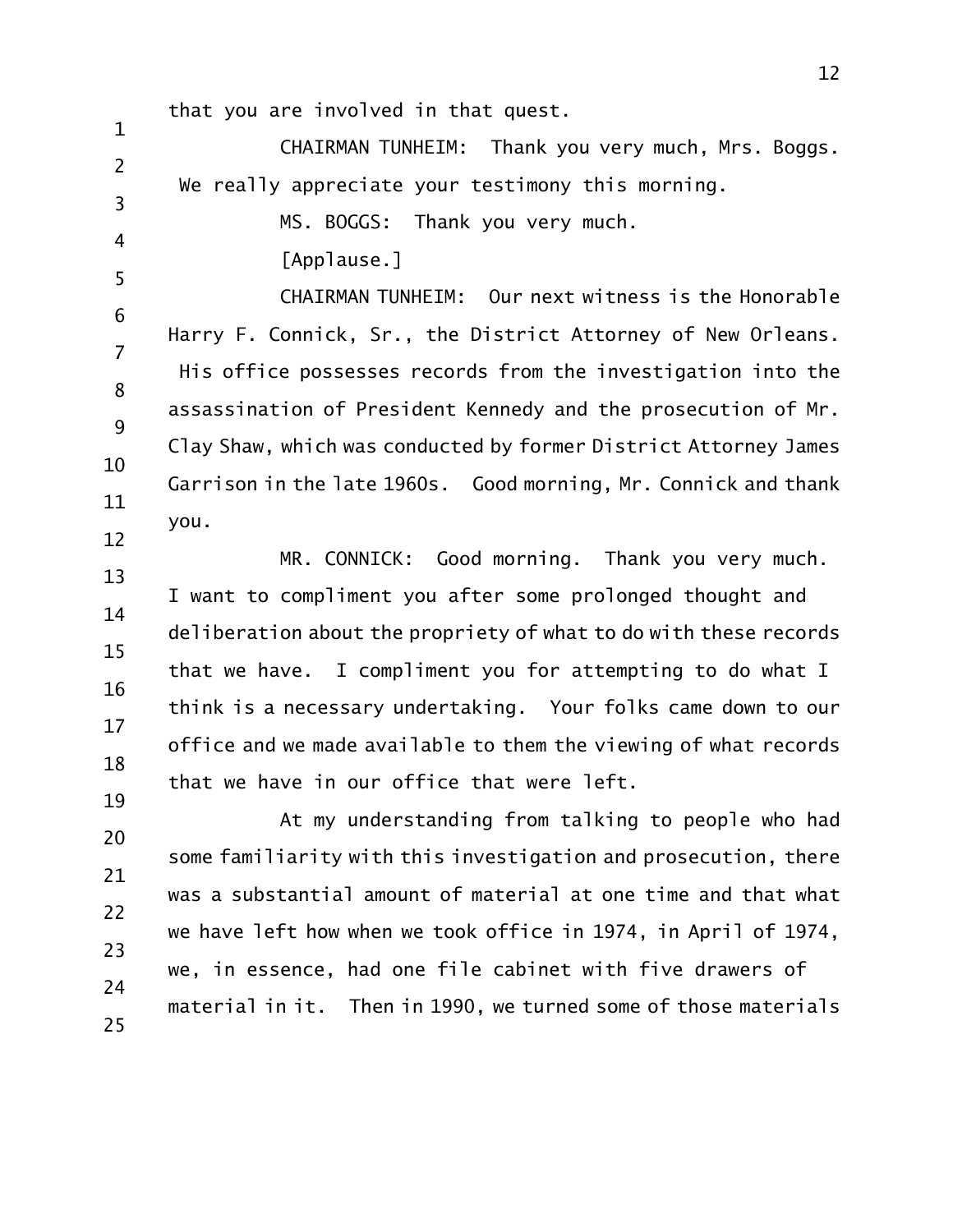over to the public library and I think they're going to make that available to you.

1

2

6

3 4 5 But we think that what you are doing is important and we think that what we can hopefully add to what you're doing will clarify some of the clouded areas of the past and make sense out of what happened.

CHAIRMAN TUNHEIM: Thank you. Questions?

7 8 9 10 MR. HALL: Mr. Connick, do you have any idea whether the documents that have been held at your office have remained the same since the donation that was made to the public library

11 12 13 MR. CONNICK: Did they remain the same? MR. HALL: Yes. Has there been any official deletions of those materials?

14 15 16 17 18 19 20 MR. CONNICK: No, the materials that I have in my office and have had for 21-1/2 years have been I think under fairly close control and we really haven't had to give access except on maybe one occasion, shortly after we took office. But most of that is intact. A lot of it, though, is missing and was taken before we took office. This is my understanding. Where that is, I don't know.

21 22 23 24 25 I might also answer one of the questions that you posed to Congresswoman Lindy Boggs. There are a lot of folks that were connected with that investigation and prosecution and were in that office from that time of the trial. So we took office in '74. I think that a lot of that material is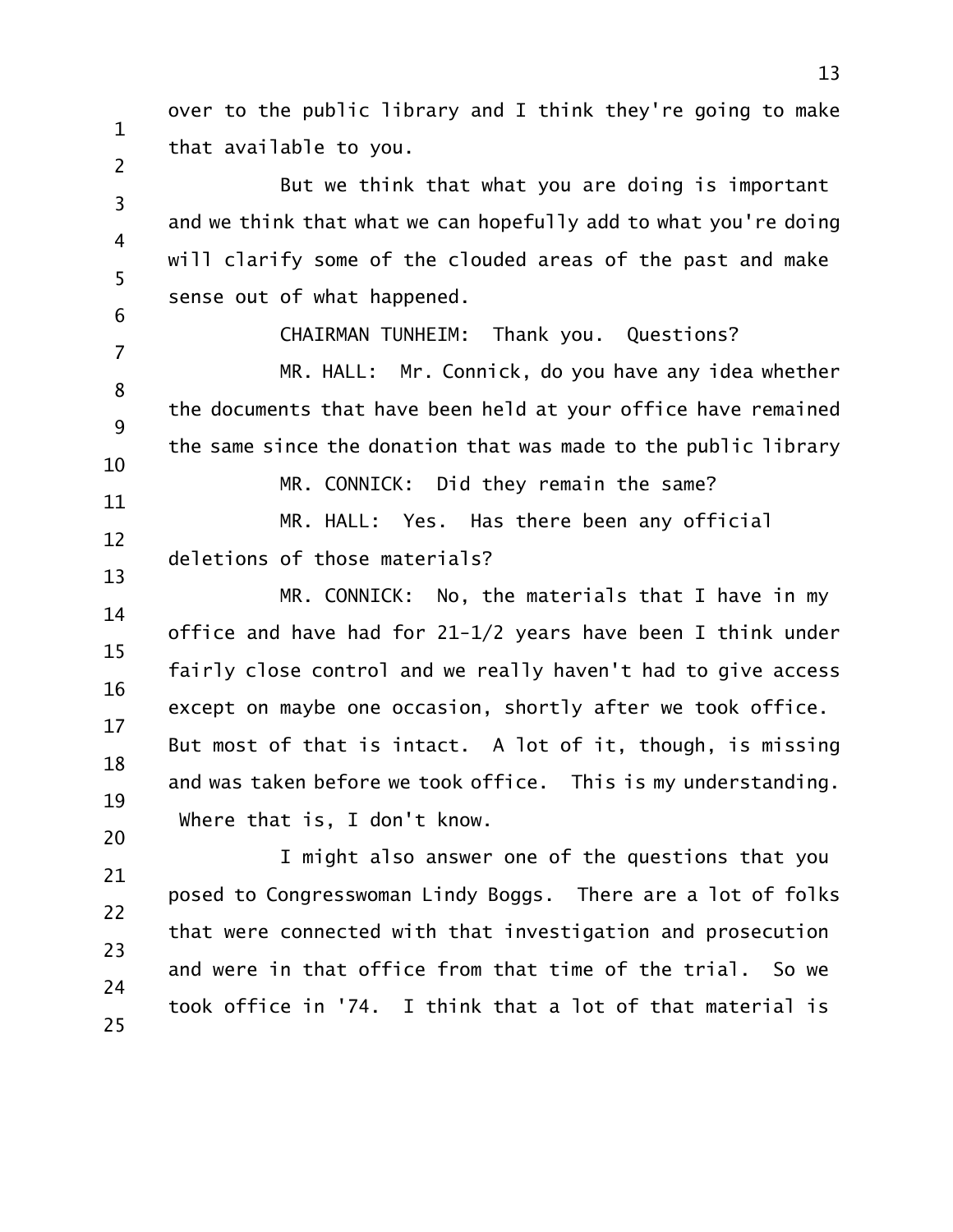probably in their custody.

2 3 4 5 6 7 I think those files were rifled and I think they took from those files things that would be of great interest to the American public and to the world as a matter of fact, because of what happened in that case and the tragedy of the whole short prosecution. But what we have has been fairly well untouched for 21-1/2 years until very recently.

MR. HALL: Thank you.

8 9 10 CHAIRMAN TUNHEIM: Mr. Connick, are there lists available of prior employees of the Office that we might be able to follow up on --

11 12

13

1

MR. CONNICK: Yes.

CHAIRMAN TUNHEIM: And see?

14 15 16 17 MR. CONNICK: Yes. I think anyone down here in New Orleans who followed that prosecution can give you that information, too. But we have some of that information, if not all of it, and can let you have it.

18 19 20 21 22 23 24 25 For instance, I was talking to someone who was very close to the investigation at that time. I was told that there was an index, there was a record kept, an archive as a matter of fact, of everything that came into that office connected with that investigation and prosecution, and all those things are gone. We'll be happy to work with you and your folks to make information and possible leads available to them so you perhaps can recover some of that.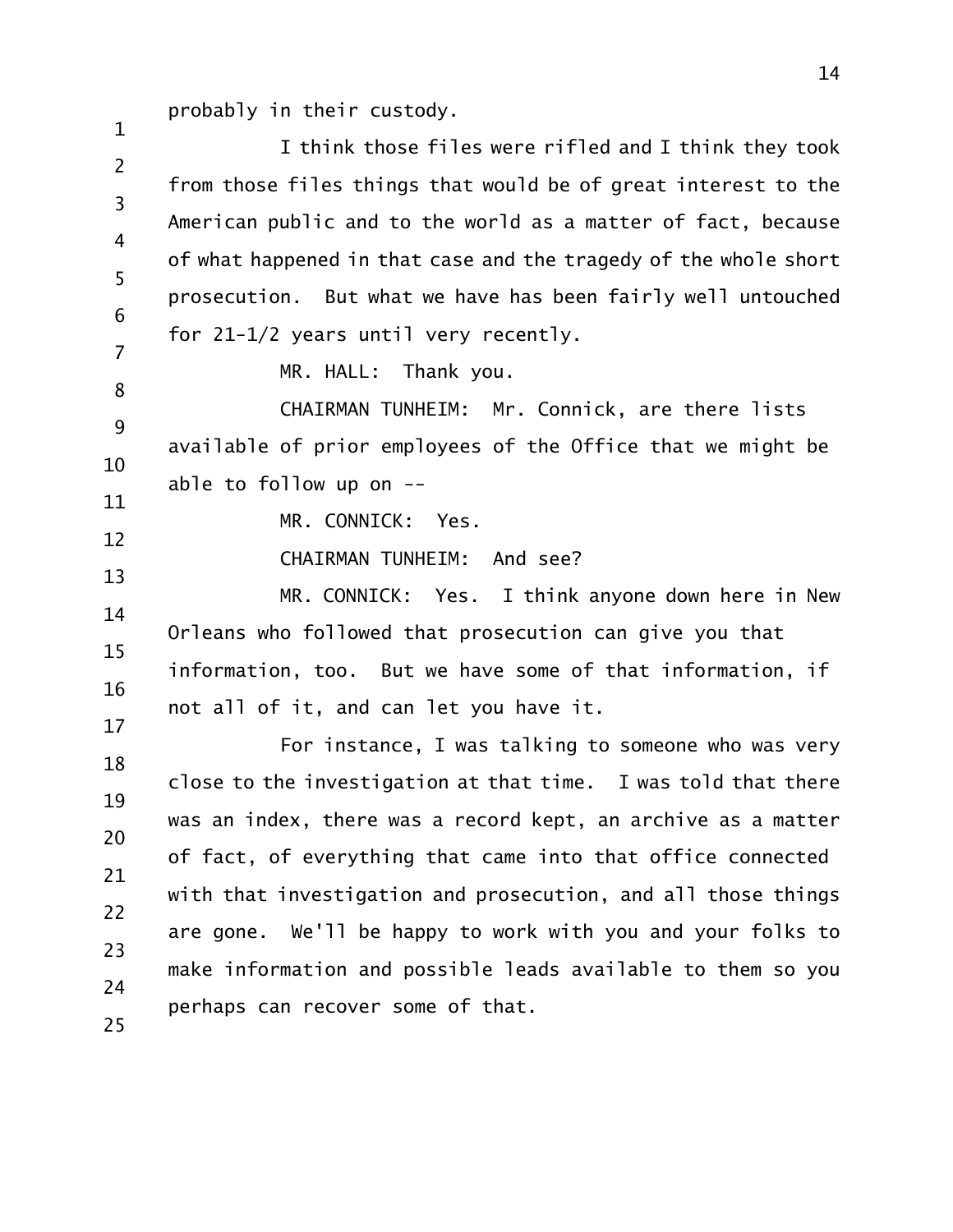1 2 3 4 5 MR. JOYCE: Mr. Connick, in addition to the Clay Shaw prosecution by Mr. Garrison, have you become aware of other information that might be related to the assassination of President Kennedy that would be local in its orientation and that we might want to pursue?

6 7 8 9 MR. CONNICK: Not really, not really. I wasn't in the United States Attorneys Office at that time of the Clay Shaw trial and was removed from any direct contact with anything that happened in that building. But I don't know of anything.

10 11 12 13 14 15 16 I know I spoke to our Clerk of Court this morning. There was some question about this Zapruder film because it was not in my office when we went there. I was asking him if he had turned over to you information that the Clerk's Office had in connection with the prosecution of Mr. Shaw. He informed me that he had made available to you these things, but did not know whether that particular film was in that packet or not. MR. JOYCE: I see. Thank you.

18 19 20 MR. HALL: Do you know if the public servant under Louisiana law removed materials relating to this investigation whether that would be a violation of Louisiana law?

17

21 22 MR. CONNICK: Our criminal code calls that theft MR. HALL: It's pretty simple.

23 24 25 MR. CONNICK: It's pretty clear that you have no right to take something that belongs to the state. If a public servant removes documents, as they obviously did in Mr. Garrison's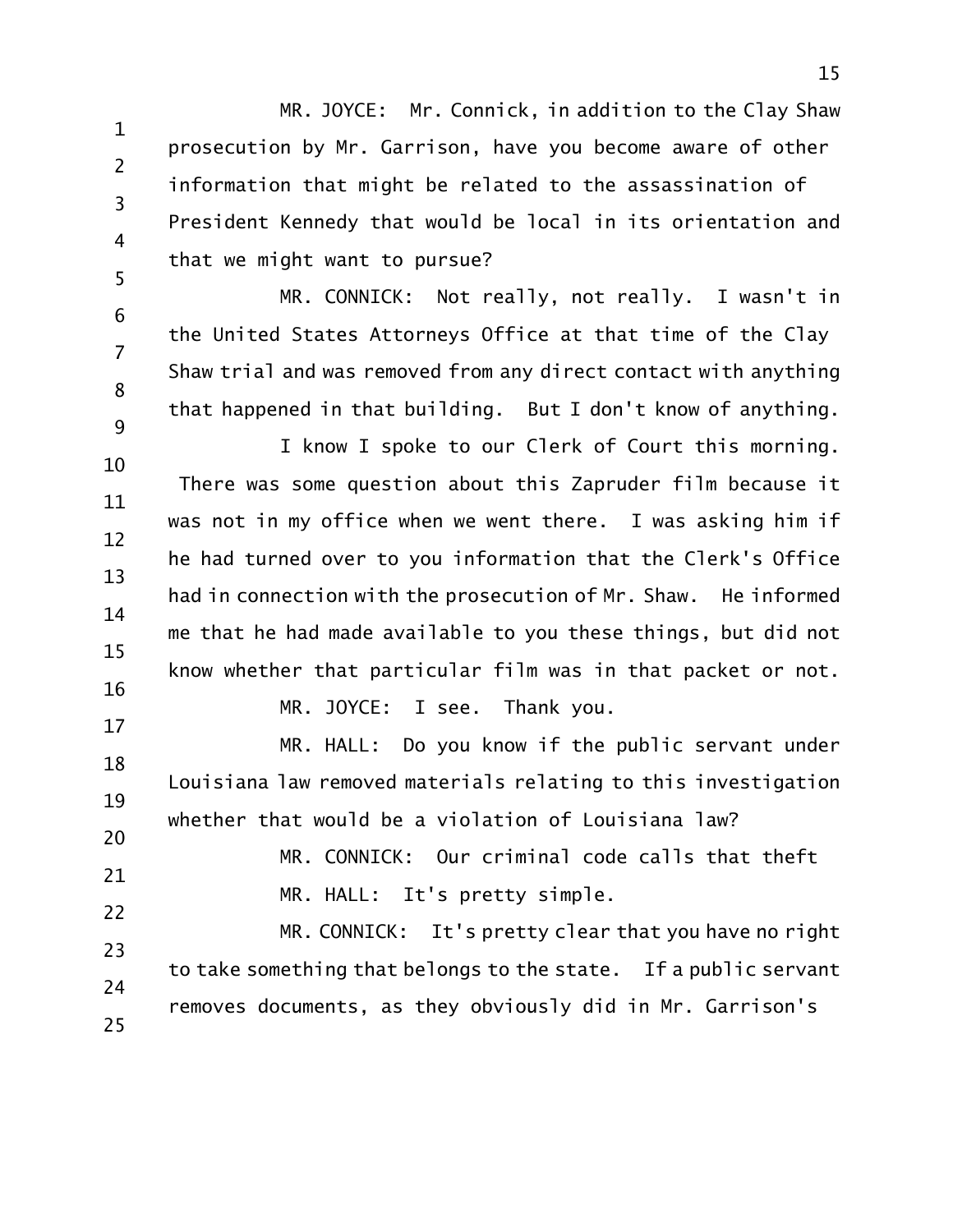1 2 office, then that would constitute a violation of our law on theft.

3 4 5 MR. HALL: Would you say that over the past quarter of a century, maybe over the past 30 years, the level of record keeping in the District Attorney's Office can best be described as diligent and systematic?

7 8 9 10 11 MR. CONNICK: Well, when we went into office, it was a pretty sorry state of affairs. We immediately took an inventory of everything that we were inheriting from Mr. Garrison and we found that it was not a very well managed office and that things were run in a very slipshod manner.

6

12 13 14 15 16 17 18 We set about to correct that by bringing in a computer system and by accounting for every record that we were responsible for, every police report, where that police report or where that case went, whether it was accepted or refused or referred to another law enforcement body. But it was -- it took us a while to compile that. It was in bad shape. Thank you very much.

19 20 21 CHAIRMAN TUNHEIM: Thank you, Mr. Connick. You've been extraordinarily helpful and generous with your time and staff time and we appreciate that. Thank you.

22 23 24 25 Next, we'd like to hear from Mr. Steve Tilley, who is the person in charge of the JFK Collection at the National Archives. Mr. Tilley works closely with us. We're an independent agency. He works for the National Archives, but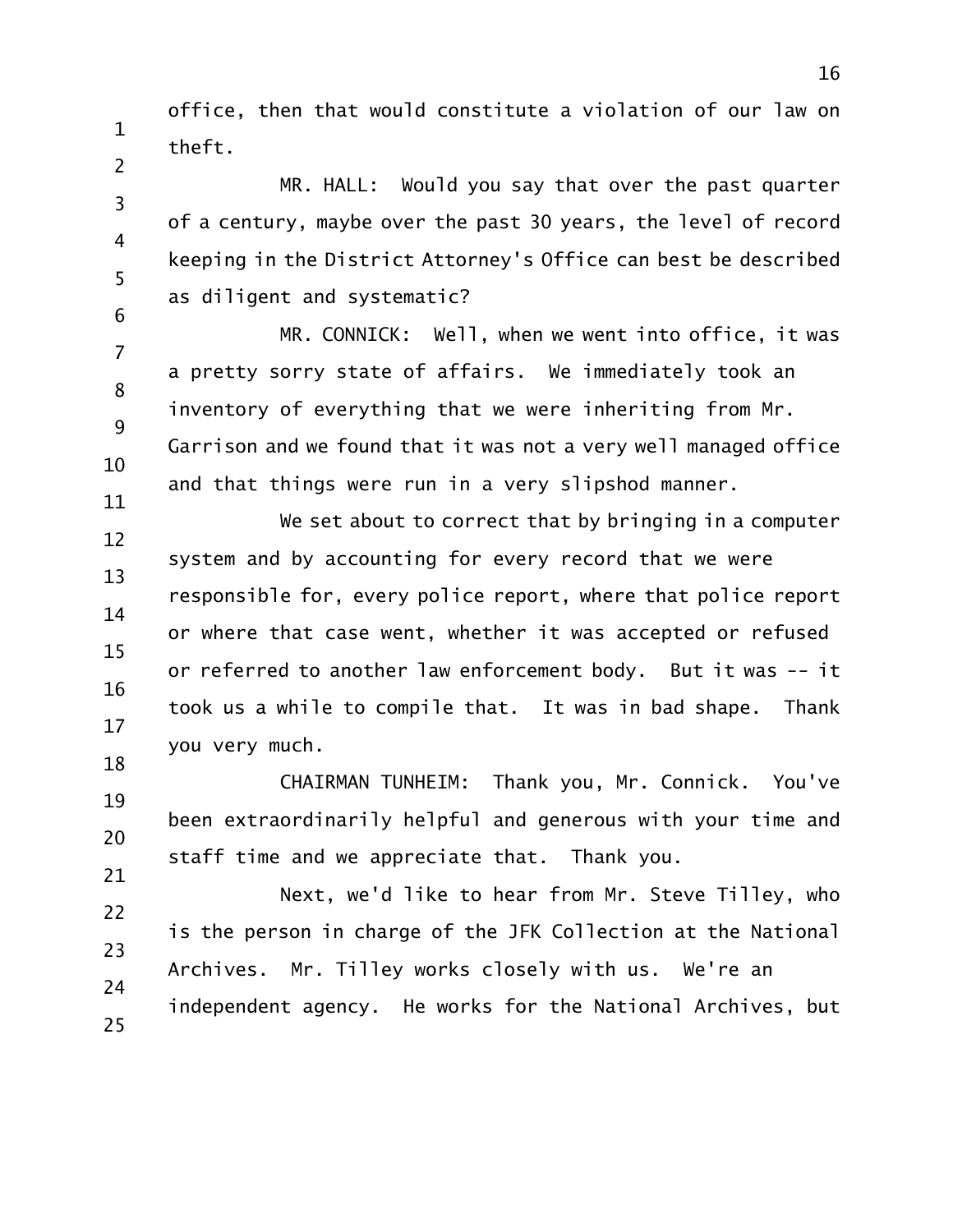1 2 3 4 he's the person who is in charge of the collection and he periodically provides updates to the Board on additions that have been made to the collection and he will give us an update today. Welcome, Steve.

5 6 MR. TILLEY: Thank you, Mr. Chairman. It's a pleasure to appear before the Board again.

7 8 9 10 On the Kennedy Act, the John F. Kennedy Act, mandated seven specific responsibilities to the National Archives, but for our purposes today I'll discuss that I think are probably the most important as far as the public is concerned.

11 12 13 14 15 16 First, within 45 days of the statute being signed, the Archives was required to prepare to make available standard identification forms for use by all government offices in describing assassination records. Further, the Archives was required to ensure the creation of a database for these identification forms to serve as an electronic finding aid to the collection.

17

18 19 20 21 22 23 24 25 Of course, as the Board knows and as anybody who has researched with us knows, this, in fact, has been accomplished and the database is up and running at this time. It currently contains about 120,000 forms, records we say or forms. It's important to point out that the database does not contain the actual documents themselves. It is not a scanned type situation where the actual text are in the database. This is a database of the record identification forms that have been created by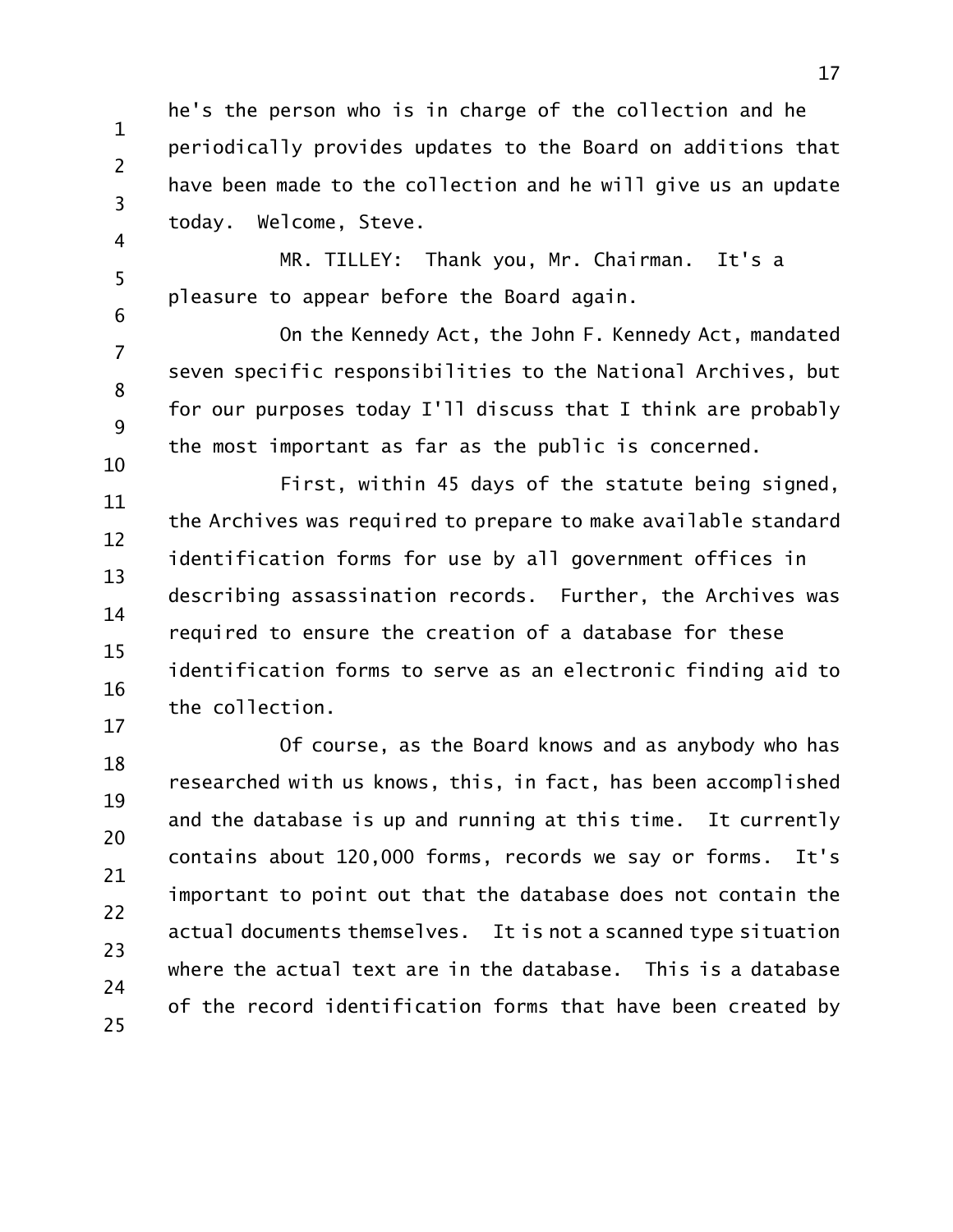the agencies as they reviewed their records.

1 2 3 4 5 At this time, the database can still only be searched by members of the National Archives staff, but we are continuing to work on getting this thing available via the Internet, which is a development I know the research community is awaiting.

6 7 8 9 10 11 Our second responsibility was to establish the President John F. Kennedy Assassination Records Collection. On December 28, 1992, we established the collection based on an announcement published in the "Federal Register" on December 21. This announcement also solicited open assassination records from all Federal agencies.

12 13 14 15 16 17 18 19 20 21 Now since the Archives already had custody of most of the open records, this is primarily just a technical event designating the follow records as part of the collection: It was the records of the Warren Commission; the records of the Secret Service; part of the records of the Department of Justice, the Criminal Division case file, which we already had custody of; records of the Central Intelligence Agency, the CIA having already transferred the first portion of Lee Harvey Oswald's 201 personality file in September of 1992; and personal papers and donated records from our presidential libraries.

22 23 24 25 A third major requirement was, along with other government agencies, was to identify, review and make available to the public all assassination records that were closed that could be disclosed within a 300-day review period. All records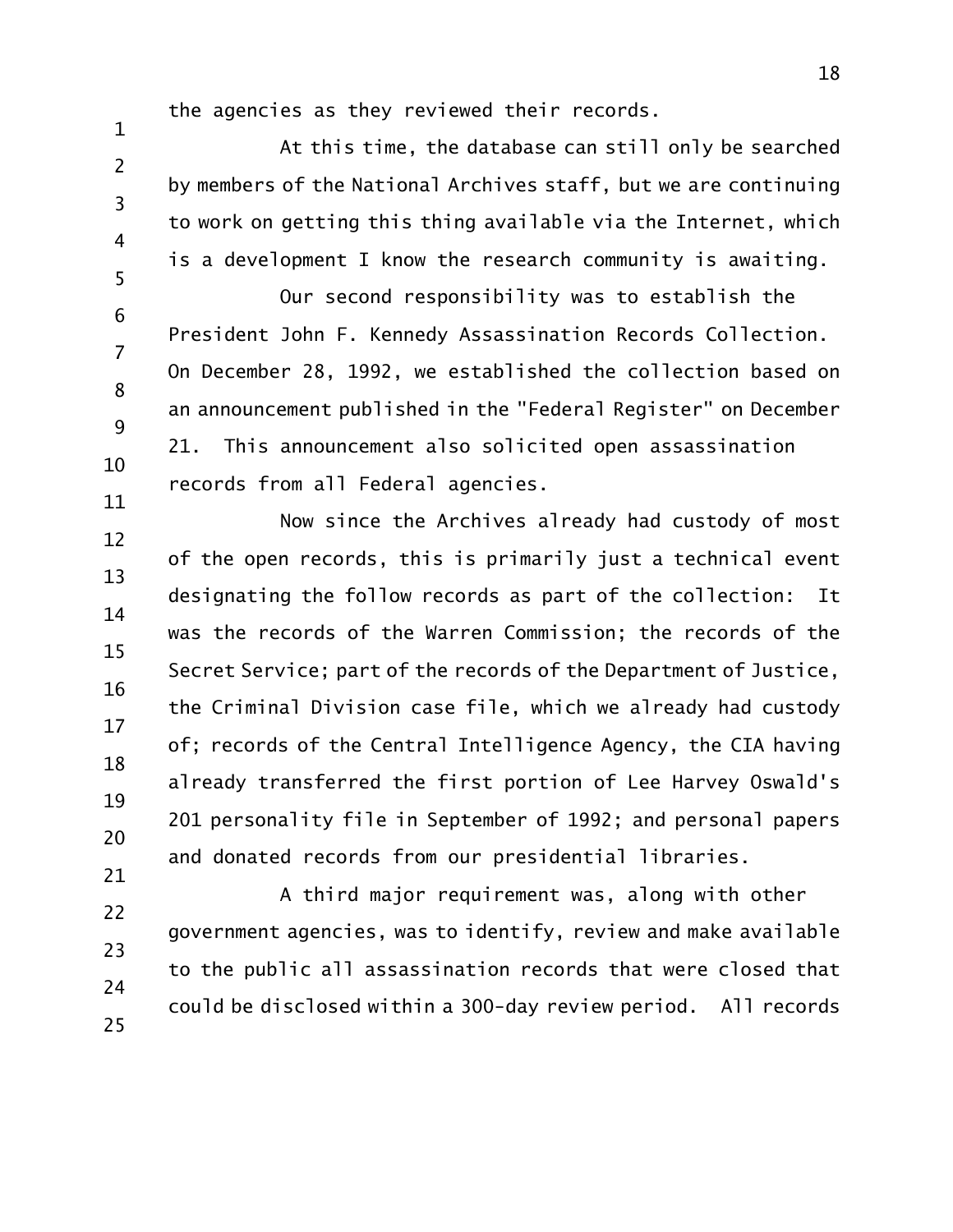reviewed in this 300-day review period were required to be entered into the database and have a record identification form attached.

1

2

3

4 5 6 7 8 9 10 11 12 At the end of the 300-day review period, which was August 23, 1993, the Archives made available the newly released records, which included the remainder of the CIA's 201 file, along with other records which we've deemed the "segregated collection"; records from several components of the Department of Justice, however, none from the Federal Bureau of Investigation at that time; the records pertaining to the President Kennedy assassination from the House Select Committee on Assassinations; and records from our presidential libraries.

13 14 15 16 17 18 19 20 21 22 23 Now the first FBI records were transferred in December of 1993, beginning with the records on the investigation of Jack Ruby. Since then, we have also acquired records on the -- their file on Lee Oswald and also their file on the assassination itself. The FBI has also transferred files on related individuals, such as Marina Oswald, David Ferrie and Clay Shaw and on related subjects, such as its liaison file with the House Select Committee on Assassination and the Church Committee. Also files on certain individuals related to organized crime, such as Sam Giancana. Other files are also under review at the FBI.

24 25 In September of '94, the CIA made an additional transfer of approximately 30,000 pages of material as part of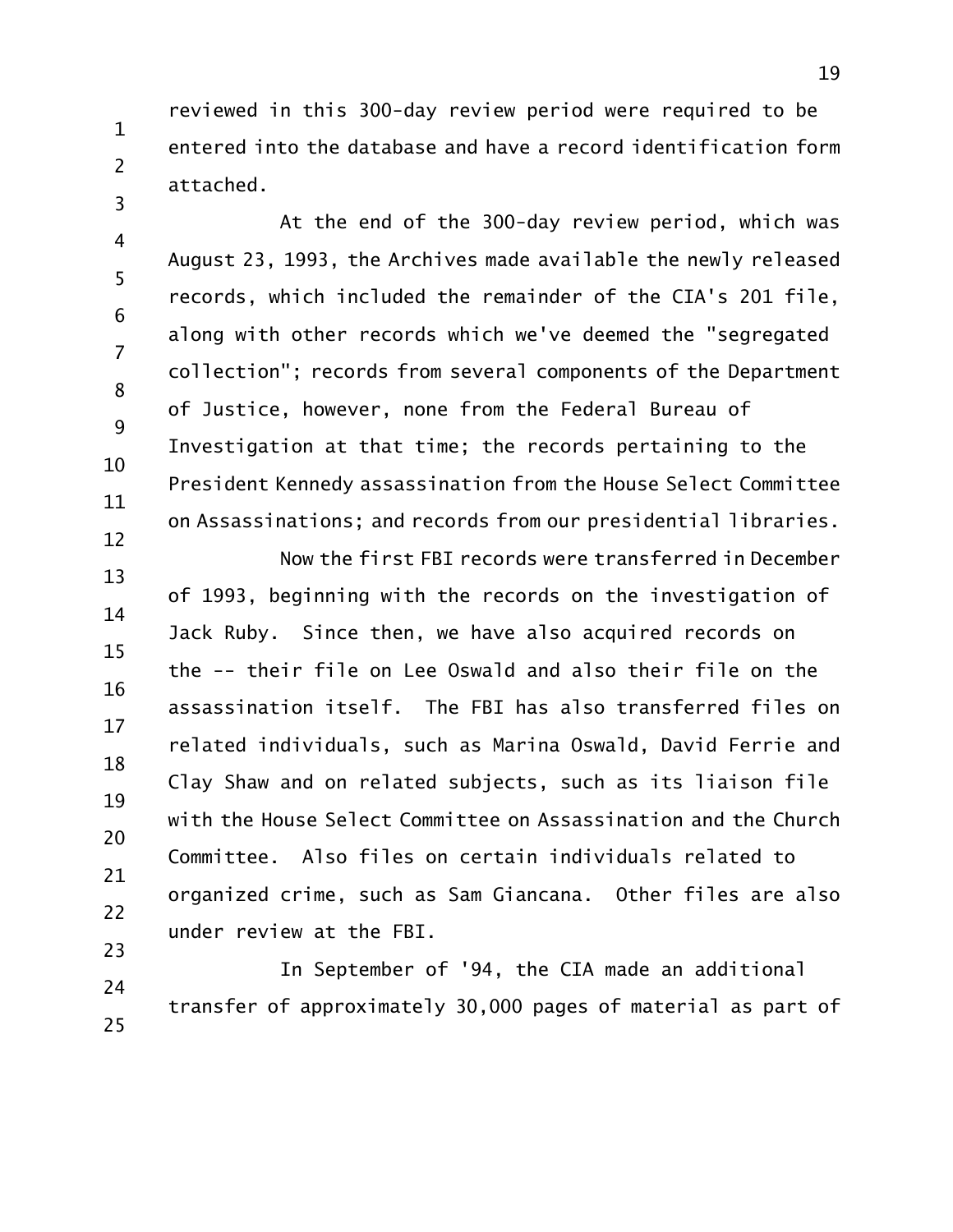1

2

3

4

5

6

7

the segregated collection, and these records relate primarily in CIA's with Cuban exile groups in the early 1960s.

At this time, though, I should point out that only a portion of the 201 file is available on the database, can be searched through the database. We're still waiting for the transfer of disks, dated disks from the CIA for the remainder of their records.

8 9 10 11 12 13 Now we also have the records of the Church Committee and the initial transfer took place in January of 1994. We currently have approximately 40,000 pages of this material. There are additional records under review at the committee. Once again, we cannot search these in the database at this time. The committee hasn't turned over their disks yet.

14 15 16 17 18 19 20 21 22 There are also three boxes from the records of the Pipe Committee that have been transferred. It's important for the research community to remember that those two committees looked at a number of different subjects dealing with the activities of the CIA, primarily domestic activities outside their charter, and potential involvement with the assassination of President Kennedy was only one aspect of their charge and we have other records related to that particular aspect of their work.

23 24 25 We have State Department records. We have received approximately 17,000 pages of State Department records. We also have records of the Naval Criminal Investigative Service,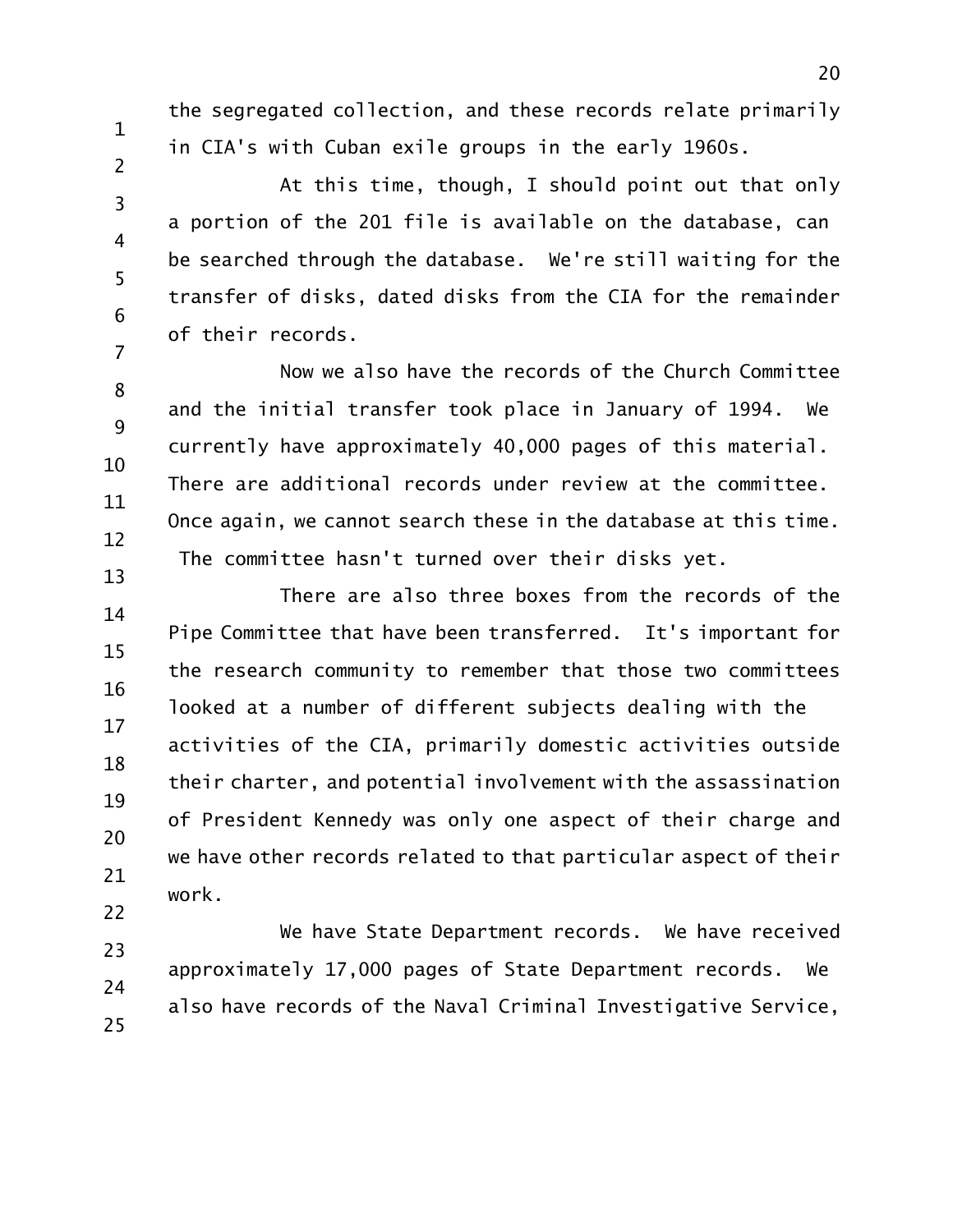which includes records of the Office of Naval Intelligence.

1 2 3 4 5 6 7 8 Records from presidential libraries. We have a number of records from five of our libraries. The three that had the most materials, of course, are the Johnson Library, the Kennedy Library and the Ford Library. Materials from the Johnson Library include transcripts and tape recordings of conversations of President Johnson that are related to the assassination.

9 10 11 12 13 14 All conversations of December and November of '63 have been released in the interest of having total disclosure so there would be no idea that perhaps certain conversations in that most important period right after the assassination were being withheld. From January to '64 on then, assassination related conversations have been released.

15 16 17 18 19 20 21 22 All tape recordings that have been identified by the staff of the library have been released with -- there are a few which have some minor deletions. Not every conversation has a transcript and the Archives does not make transcripts of records and the transcripts that do exist were made by the staff of the White House or persons working for President Johnson on a private basis at the time he working on his memoirs, "The Vantage Point."

23 24 25 The Kennedy Library has released desk diaries, telephone messages, and telephone logs of Attorney General Robert F. Kennedy for the years 1961 to 1964. There are some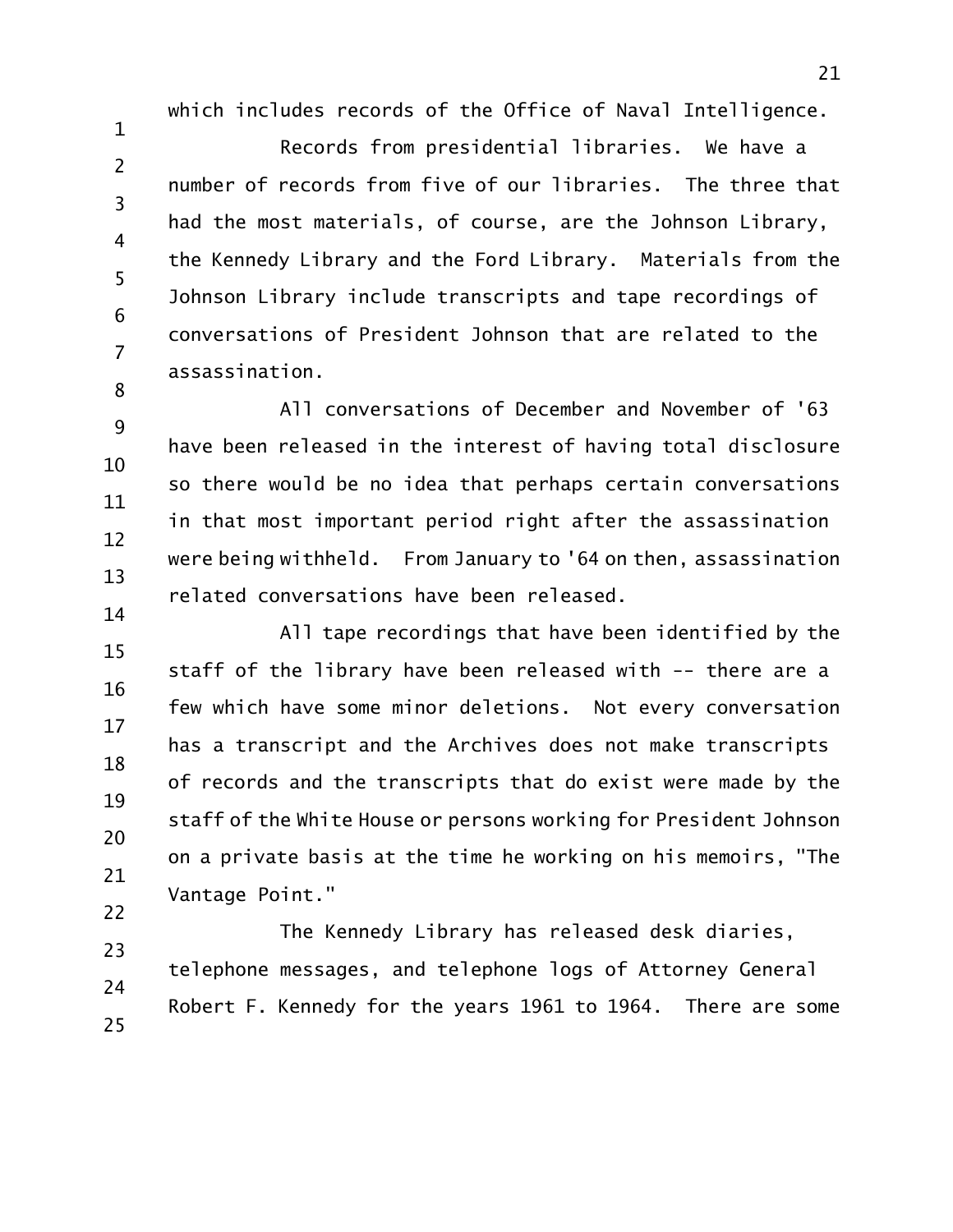gaps in these records, however, and they've also released copies of the Secret Service gate post log for the White House.

1

2

3

4

5

6

7

8

Now just in the past month, Kennedy Library has also released papers from the -- documents from the papers of Theodore White, that deal with the so-called "Camelot Papers" and based on an interview he did with Mrs. Kennedy on November 29, 1963. They have just recently been released and have been added to the collection.

9 10 11 12 13 14 15 16 Now in November of 1994, the CIA sent a team of reviewers to the Ford Library to review records of the Rockefeller Commission, which are in the custody of the Ford Library. That review has resulted in the release of approximately a third of those records. We are still awaiting copies of those records to be sent by the staff of the Ford Library. The remainder of that file is still under review by the CIA.

17 18 At this time -- well, let me just say one other thing in reference to court materials.

19 20 21 22 23 24 25 There are some Federal court records at our record center in Fort Worth that do apply to Clay Shaw and to Jim Garrison. My understanding is that Mr. Shaw eventually had to get a restraining order through the Federal courts in New Orleans to basically keep Jim Garrison away from him and we have found out that there are files down there and we are getting copies of those and we'll be adding them to the collection as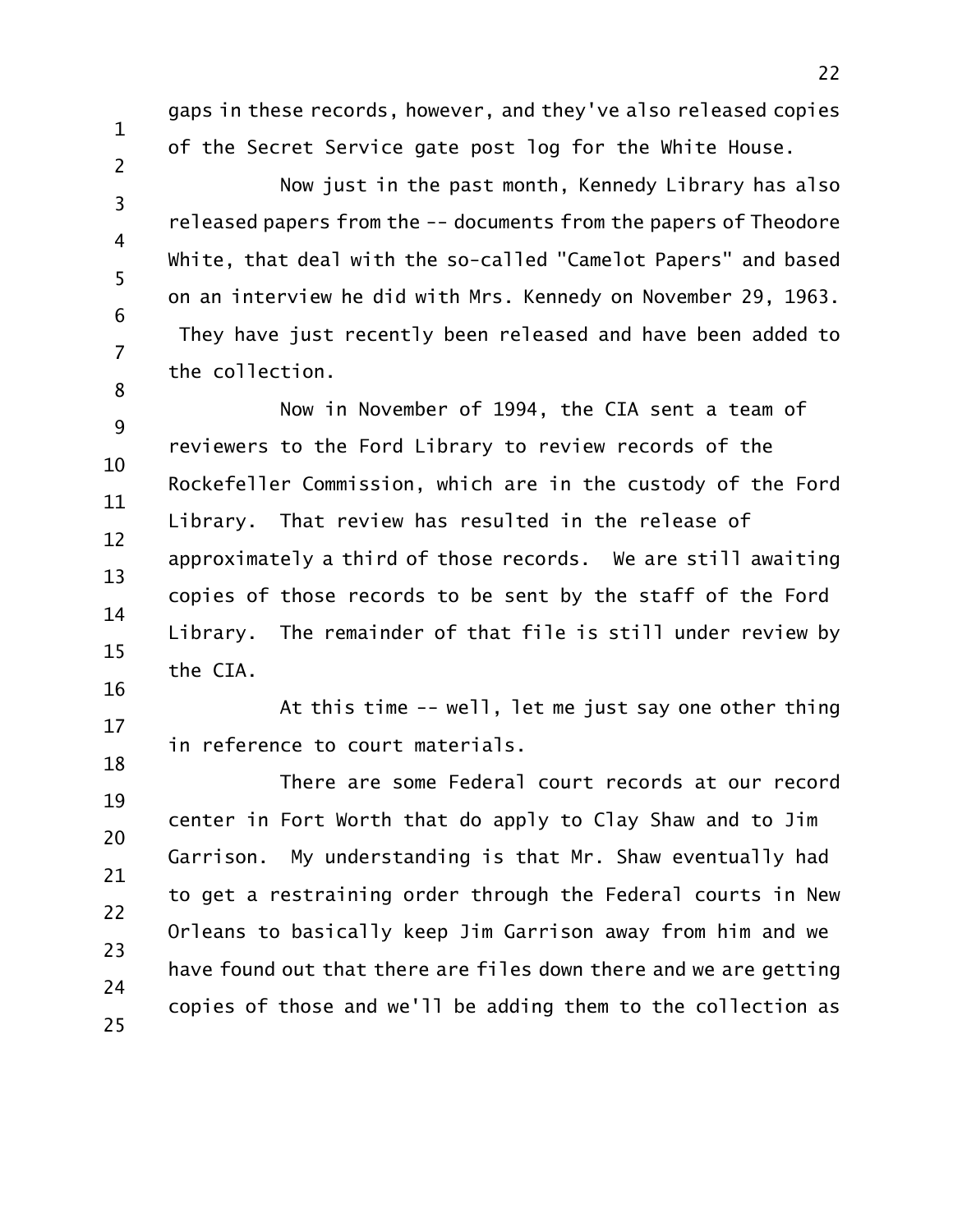1 2 3 4 5 6 7 8 9 10 11 12 13 14 15 16 17 18 19 20 21 22 23 24 25 soon as possible. Of course, they'll be open. Shouldn't be any problem with any withholdings there. CHAIRMAN TUNHEIM: Are those records, Steve, in Fort Worth did you say? MR. TILLEY: Yes. CHAIRMAN TUNHEIM: And they're not held under any seal of court at this time? MR. TILLEY: I'm sorry. CHAIRMAN TUNHEIM: They're not held under any seal, any court seal at this point? MR. TILLEY: No, they're just part of the holdings of the U.S. District Court record group down there and we've had people down there go through the finding agent and identify these case files that apply to this. So they are going to be copying those and then sending them to us. Around this time the collection is approximately doubled since the time we opened it August of 1993, well over a million pages of documents so far. We are awaiting additional records to be transferred from other agencies and, of course, records that will come to us through the activities of the Review Board. I'll be glad to answer any questions the Board may have, sir. CHAIRMAN TUNHEIM: Thank you, Mr. Tilley. Are there questions?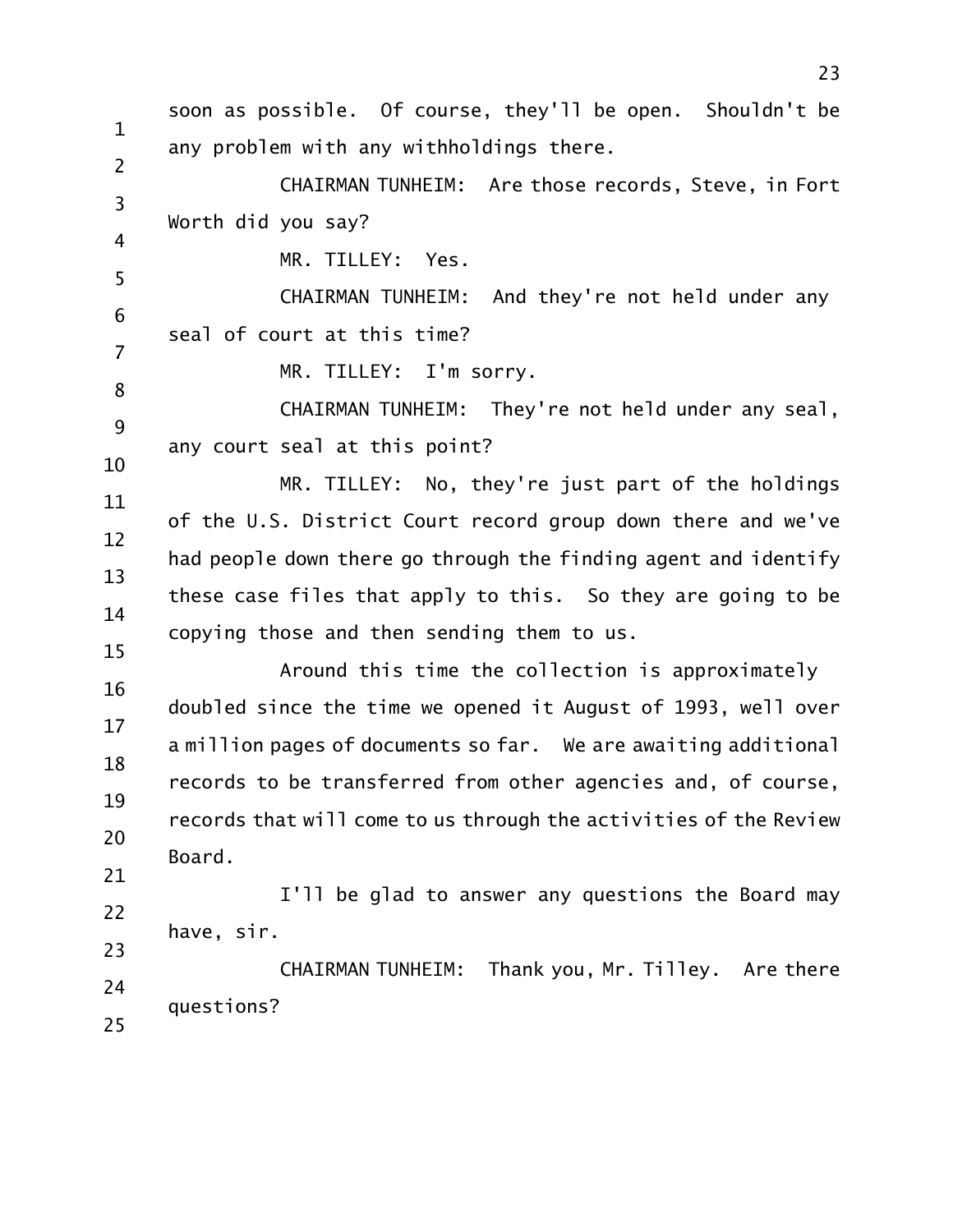1 2 3 4 5 MS. NELSON: You keep mentioning gaps. Can you tell us a little bit more because, of course, gaps are what we as a board have to deal with, those things that are not open? Can you tell us a little bit more about the gaps, for example, gaps in some of the collections from the Kennedy Library?

6 7 8 9 10 11 12 13 MR. TILLEY: Sure. The particular instance that I mentioned is that the desk diaries for Robert Kennedy, the desk diaries, which are basically a calendar of his daily events with his meetings and et cetera that on there, the diary for 1963 is missing. The Library staff indicates that it was never in the possession of the library. It was never turned over to the library by the Kennedy family. So that's one example where there is a gap.

14 15 16 17 There are also gaps in some of the telephone logs for that period. I believe we're missing both '62 and '63 on the telephone logs. So that's an example of a gap that does exist.

18 19 MS. NELSON: Are there similar gaps in the Johnson Library?

20 21 22 23 24 25 MR. TILLEY: Not really, no. I don't think there's anything like that. We have a complete listing of all of the tape recordings that are in the Johnson Library and the library staff has been listening to all the tape recordings since the law was passed and has identified what they say are all the assassination related tape recordings.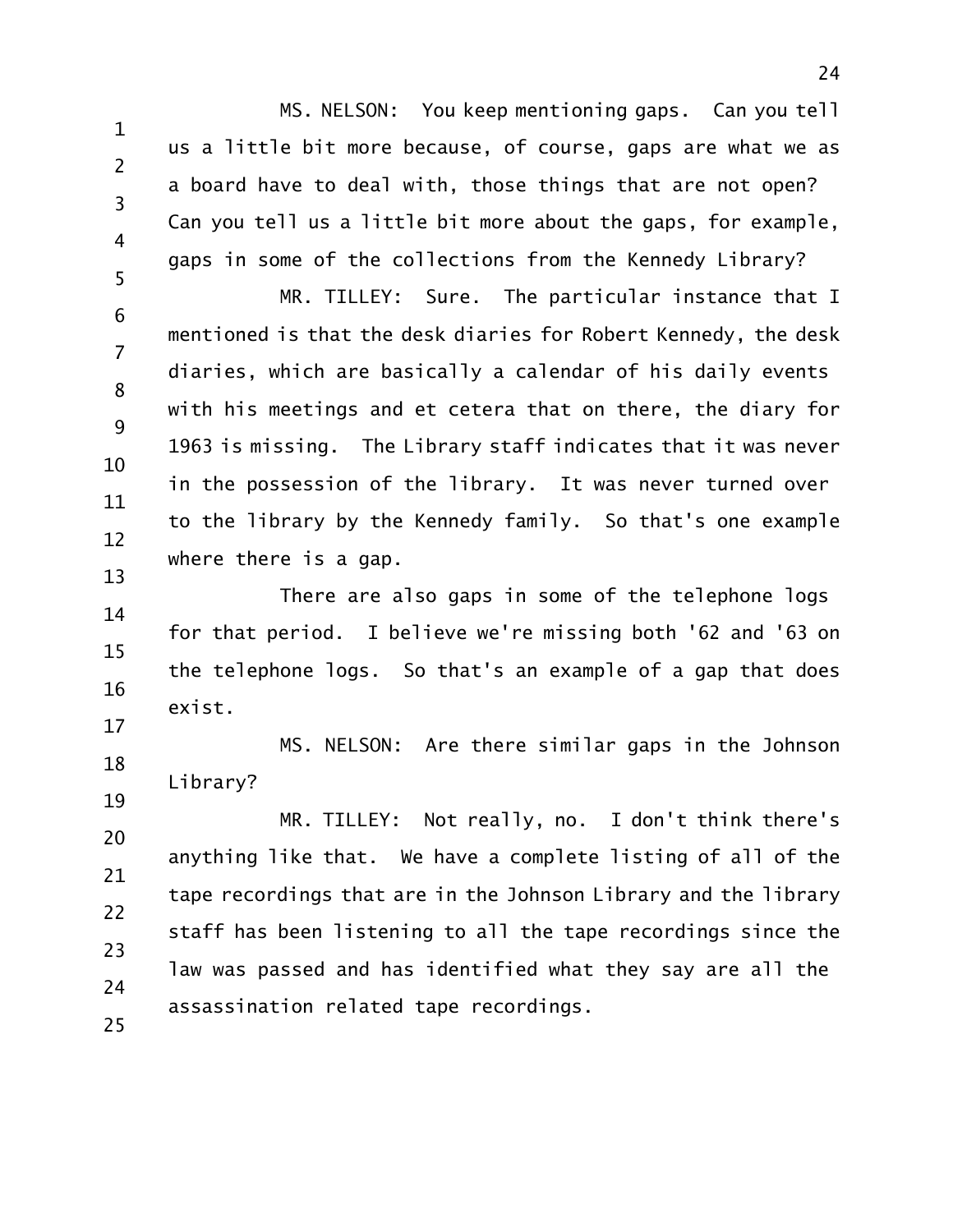1 2 3 4 5 Now they have recently informed us that a couple of more have been identified that will eventually come to us. But there is an ongoing review and I really don't think we can say there's any gaps there. They seem to have a good control of what they have.

MS. NELSON: The documents that are turned over by the government agencies have deletions? That's the gaps?

8 9 10 11 12 13 14 MR. TILLEY: Well, yes. I mean many of the records that have been transferred by agencies do have deletions in them. In its initial transfer in '93, the CIA estimated that approximately 10 percent of their records were released in full, 10 percent denied in full and 80 percent released with deletions. My experience in looking at the records and in dealing with them over the past couple of years, I would say that's probably a fairly accurate guess.

16 17 18 19 20 21 There's no doubt that the FBI records also contain many, many deletions of information within them. So when I say gaps, I'm talking about things which should be there and aren't. As far as deletions, just many, many documents in the collection do have deletions that have been made by the reviewing agencies.

22

15

6

7

CHAIRMAN TUNHEIM: Mr. Joyce?

23 24 25 MR. JOYCE: Mr. Tilley, you refer to a number of instances in which the agencies have not provided the disks necessary to provide information for the database for the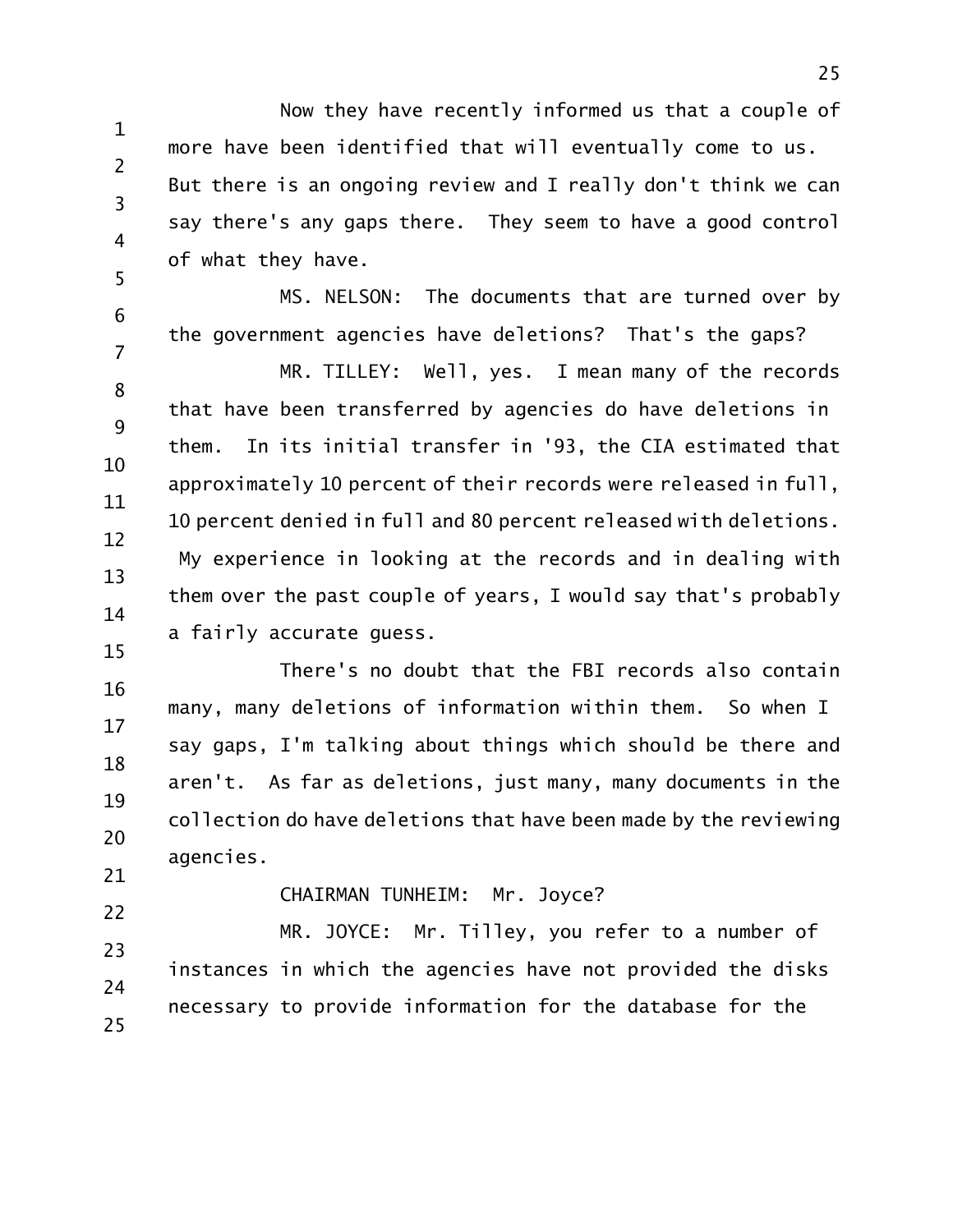collection. Can you elaborate on the reasons why that might be the case and what effects that's had on access to the collection by researchers?

1

2

3

4 5 6 7 8 9 10 11 CHAIRMAN TUNHEIM: Well, I think in certain instances it's probably because they're doing a lot of quality control checking on the disks. They're trying to make them as accurate as possible. They're going back and putting in more -- when they have records come back that have been on coordination with another agency, they're holding it so they can try to put that information into it so it'll be as final as possible before they transfer it to us.

12 13 14 15 16 I think in several instances, particularly with the FBI, it's also a question that have so many people working and they're just continuing to review documents and they continue to add documents to the disks. But I won't say that it hasn't had an effect on our ability to service the collection.

17 18 19 Certainly, we have not been able to do as good a job in providing access to particularly the records of the CIA without having these data disks available to us.

20 21 22 23 24 25 What we have done is we have tried to create some more traditional archival finding aids, which we call folder title list, where we list the title of every folder that's in a box and provide a paper listing to the researchers, so they can at least get some idea of what is in that particular box or what's in that folder. But it's obviously not as detailed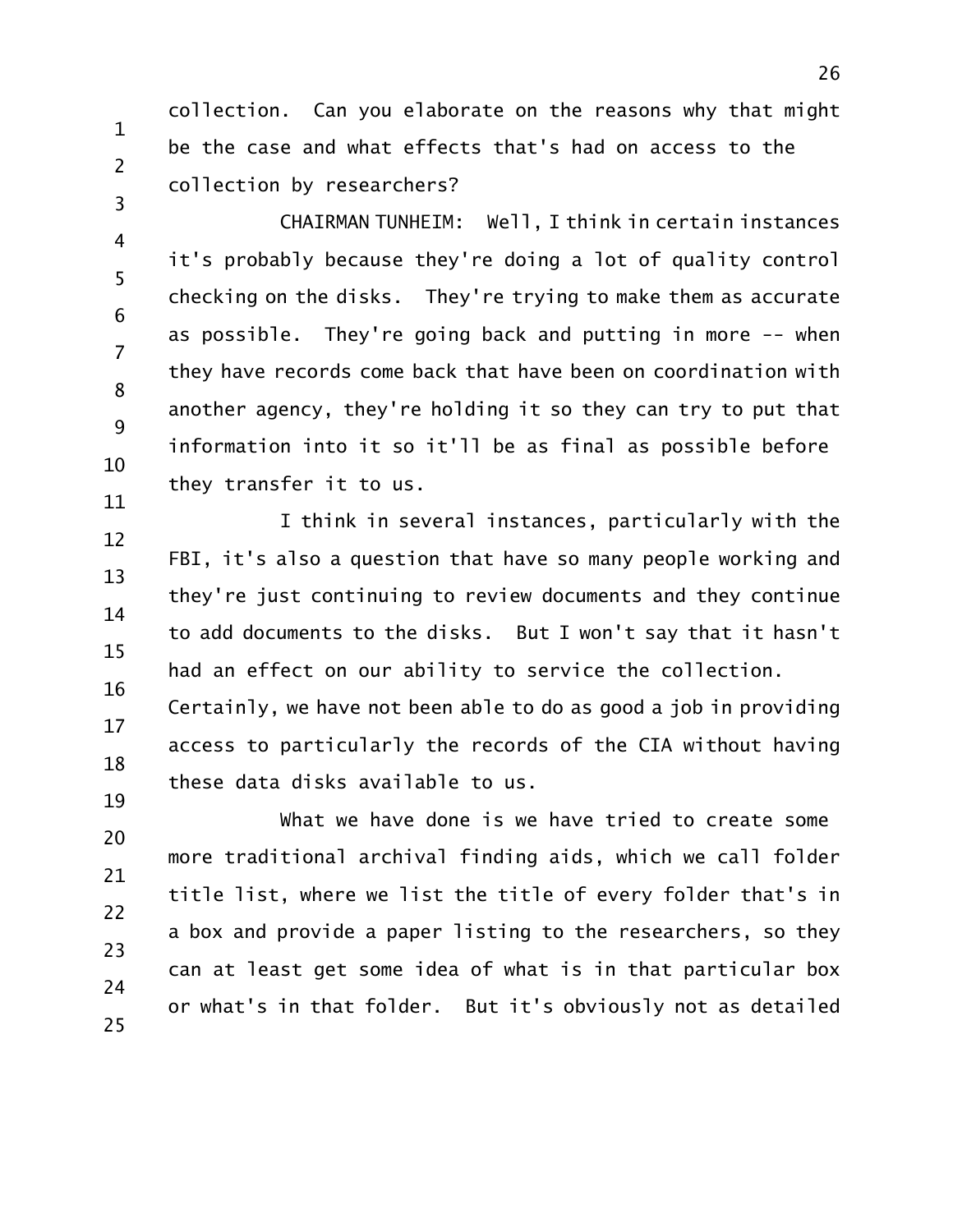1 2 3 4 5 6 7 8 9 10 11 12 13 14 15 16 17 18 19 20 21 22 23 24 25 nor nearly as complete as a document level finding, which the database is. I mean the database lists every document that's in the collection. So it's obviously had some effect on our ability to help the researchers. MR. JOYCE: Thank you. CHAIRMAN TUNHEIM: Thank you, Mr. Tilley. I'm constantly struck by the immense volume of the records that are accumulating at the National Archives and we're going to be providing a few more for you. MR. TILLEY: I'm sure you are, sir. CHAIRMAN TUNHEIM: Thank you. MR. MARWELL: I have one question. CHAIRMAN TUNHEIM: Go ahead, David. MR. MARWELL: We've learned today that members of the public have donated records to the collection. Can you just tell us what will happen to those records, the records that Mr. Connick spoke about and the Garrison family records? MR. TILLEY: Sure. The Archives has a small gift collection that we have maintained from before where folks have wanted to donate records to the Federal Government. We have procedures where the donation will be received by our Projects Division, we call it, our Archival Projects Division and someone from our staff will probably examine the records at some time and do what we call an appraisal on it.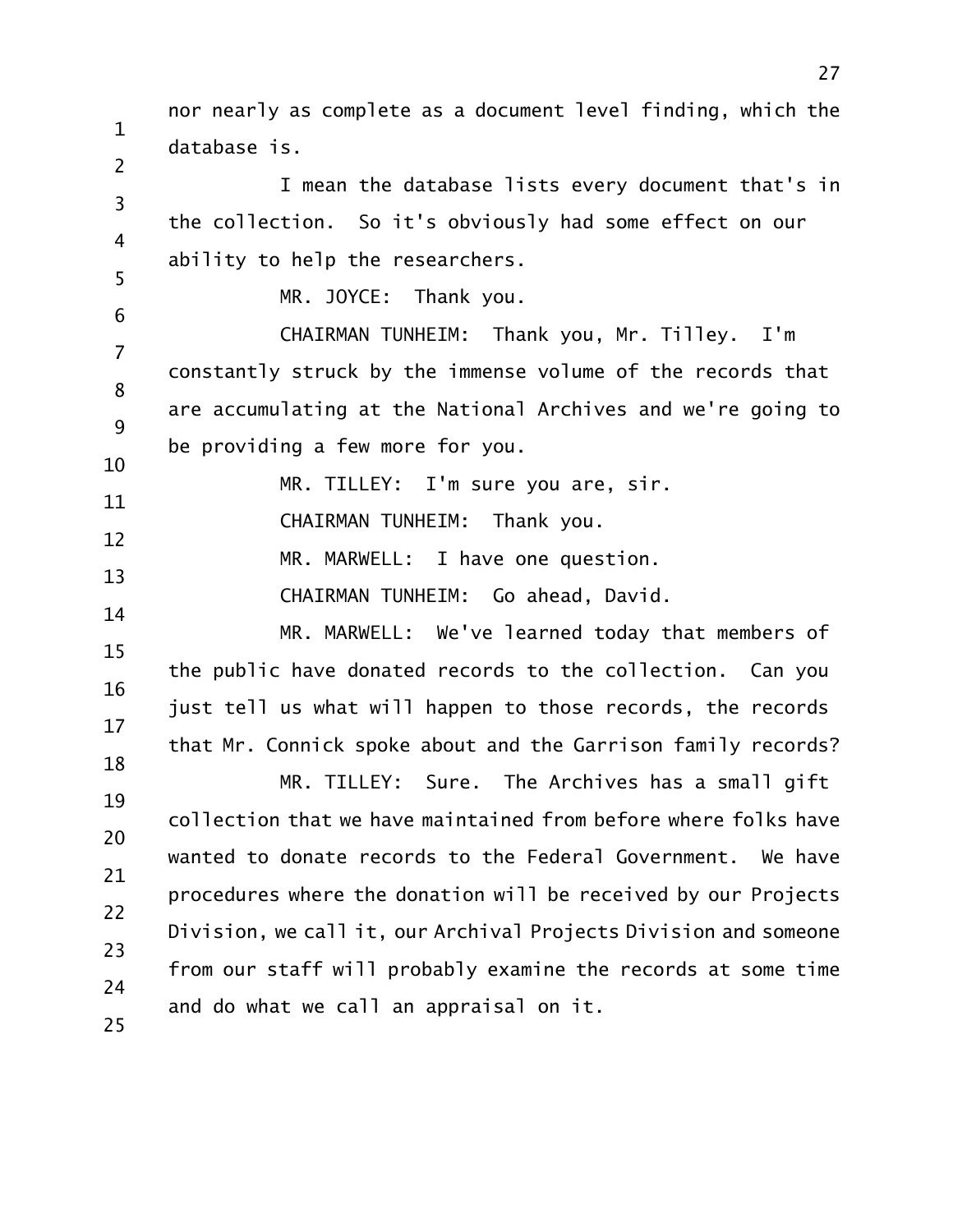1 2 3 4 5 6 7 The appraisal generally would be done to make sure that, in fact, the records are worthy of retention by the National Archives as history of the Federal Government. Obviously, I think in this instance that will be a perfunctory event because obviously these records are worthy of retention as part of the collection. But there is a bit of a paper process we have to go through.

8 9 10 11 12 But we will have it -- we'll have the records appraised, have a formal document signed, which says they are worthy of retention in the National Archives, and then once the record is transferred to us, then we have a certain period of time in order to process them.

13 14 15 16 17 Our projects people will then go through the records. If they are not well-arranged, we'll try to arrange them in some sort of form. If they are properly arranged, we will then accept them as they are. We'll identify them in some manner with some sort of a finding aid.

18 19 20 21 22 23 24 25 Then what we will have to do, I think there's no doubt, that we will then to do record identification forms on each document so that they will be part of the database. That will be a time consuming process obviously. I would think that we will try to make some accommodation with the research community. We won't sit back and spend six months or a year doing that process, which for a large collection of records could very well take that long because it is a time consuming process doing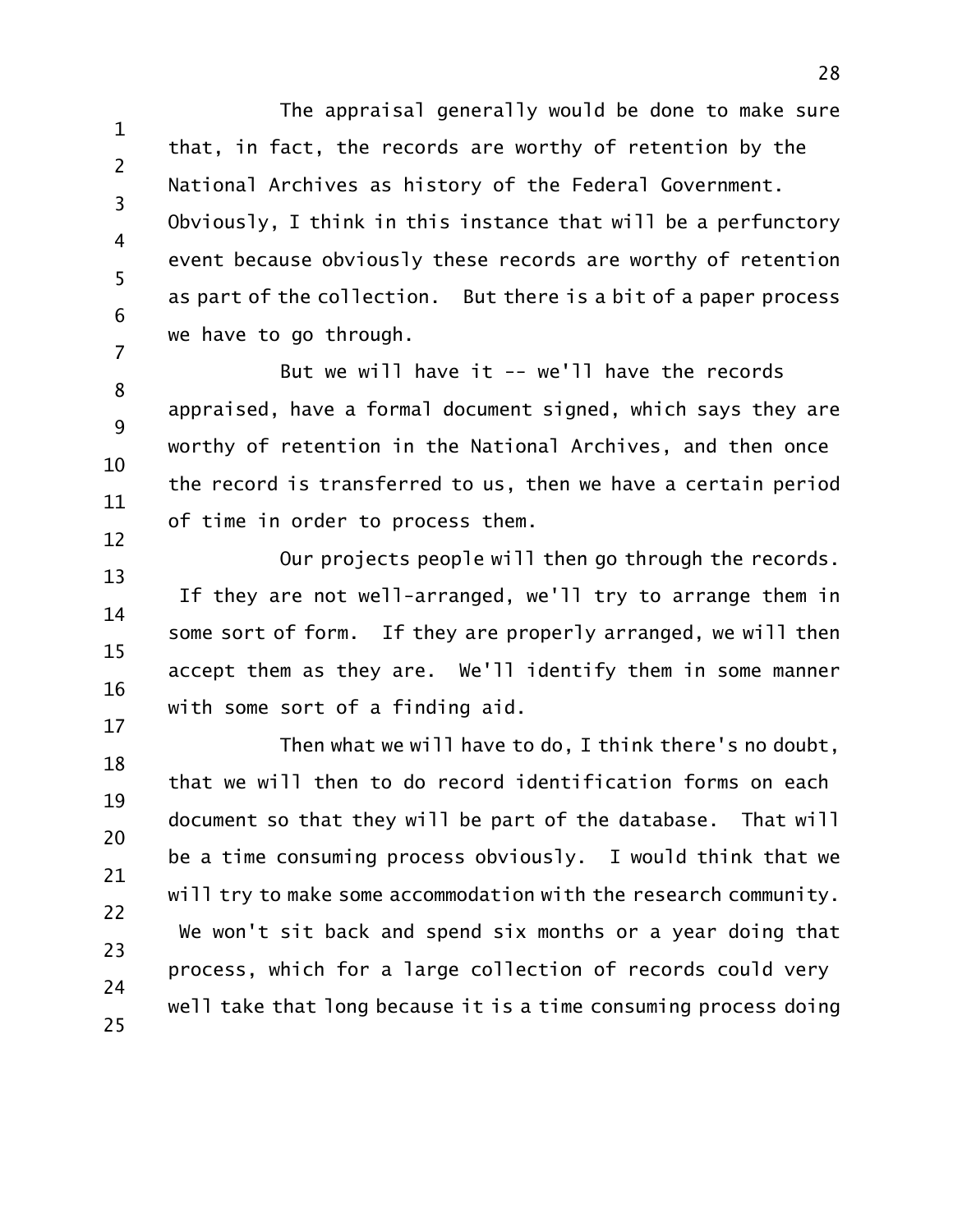this data entry. However, we'll probably try to do it in stages and have other records available with some of a sort less creative finding aid, if you will, for research.

1

2

3

4 5 6 But that will be the process. We will bring them in, do some marketable processing on them and then as soon as possible, make them available.

7 8 9 10 11 12 13 Let me just say one more thing, I think it will be also -- the Board should know that James L. Rankin, Jr., the son of J. Lee Rankin, the General Counsel of the Warren Commission, has contacted us, has written to us and has indicated that he wishes to donate his father's papers to be stored with the records of the Warren Commission, approximately seven boxes. I'm not sure how much volume we're talking about.

14 15 16 17 18 19 People from our Records Center, Records Branch, out in Laguna and Miguel in California -- I'm sorry -- San Bruno in California, will be in contact with Mr. Rankin in the near future to start the process of having those records made part of the JFK Collection. We're looking forward to adding those to the collection.

20 CHAIRMAN TUNHEIM: It's an important addition to the collection.

21 22 23 24 25 MR. TILLEY: Yes, I think it is. CHAIRMAN TUNHEIM: Thank you, Mr. Tilley. MR. TILLEY: Thank you, sir. CHAIRMAN TUNHEIM: Our next witness this morning is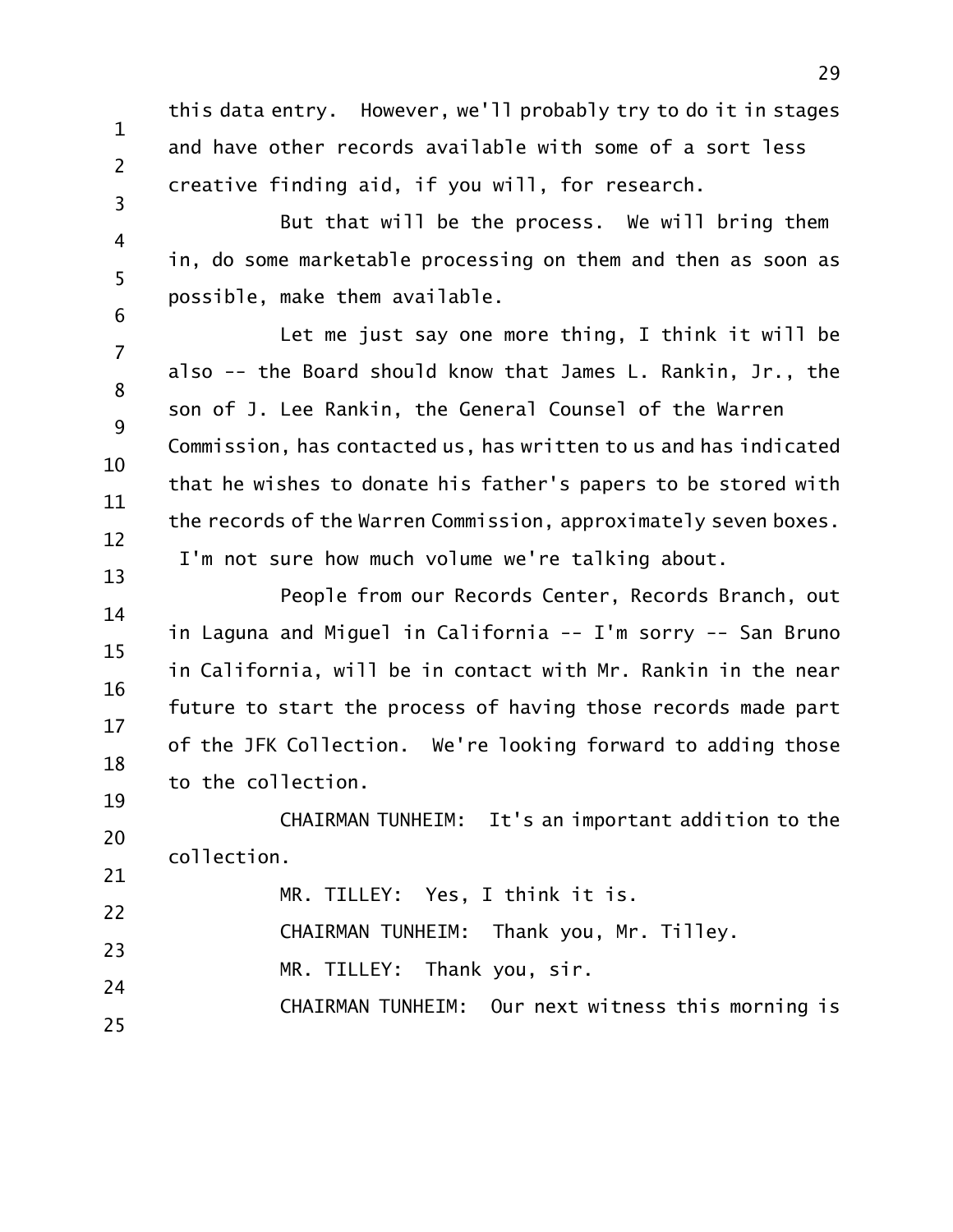1 2 3 4 Cynthia Ann Wegmann. Mrs. Wegmann is the daughter of the late Edward Wegmann, a member of the legal team that defended Clay Shaw at the 1969 assassination conspiracy trial. Good morning, Mrs. Wegmann.

5 6 7 8 9 10 11 12 MRS. WEGMANN: Yes. I am Cynthia Wegmann, daughter of Edward F. Wegmann, who was Clay Shaw's civil attorney for some 20 years before this tragic event occurred. At that time I was 16, a senior at the Academy of Sacred Heart here in New Orleans and totally outraged. I spent the next two years in New Orleans at Daddy's side and at Mr. Shaw's side trying to assist and at the same time being totally wide-eyed at the facts and the allegations and utter insanity of it.

13 14 15 16 17 18 19 20 The records that we are making available to the Assassination Board are the records that were maintained for, prepared for trial by my father, his brother, Billy, Irving Diamond, who was the criminal attorney in charge of the defense team, and Sal Panseca. These are the investigation files and the statements taken and whatever we could grasp at in order to attempt to defend this mass tangle of a web that was conceived and then pursued.

21 22 23 24 25 What is amazing to me now, some 30 years later -- I guess it's not that -- 25 years later, is that despite the fact that after a 40-day trial, a 55-minute deliberation by 12 jurors and a resounding acquittal, that Clay Shaw's name remains besmirched, that he can be portrayed as a buffoon in films,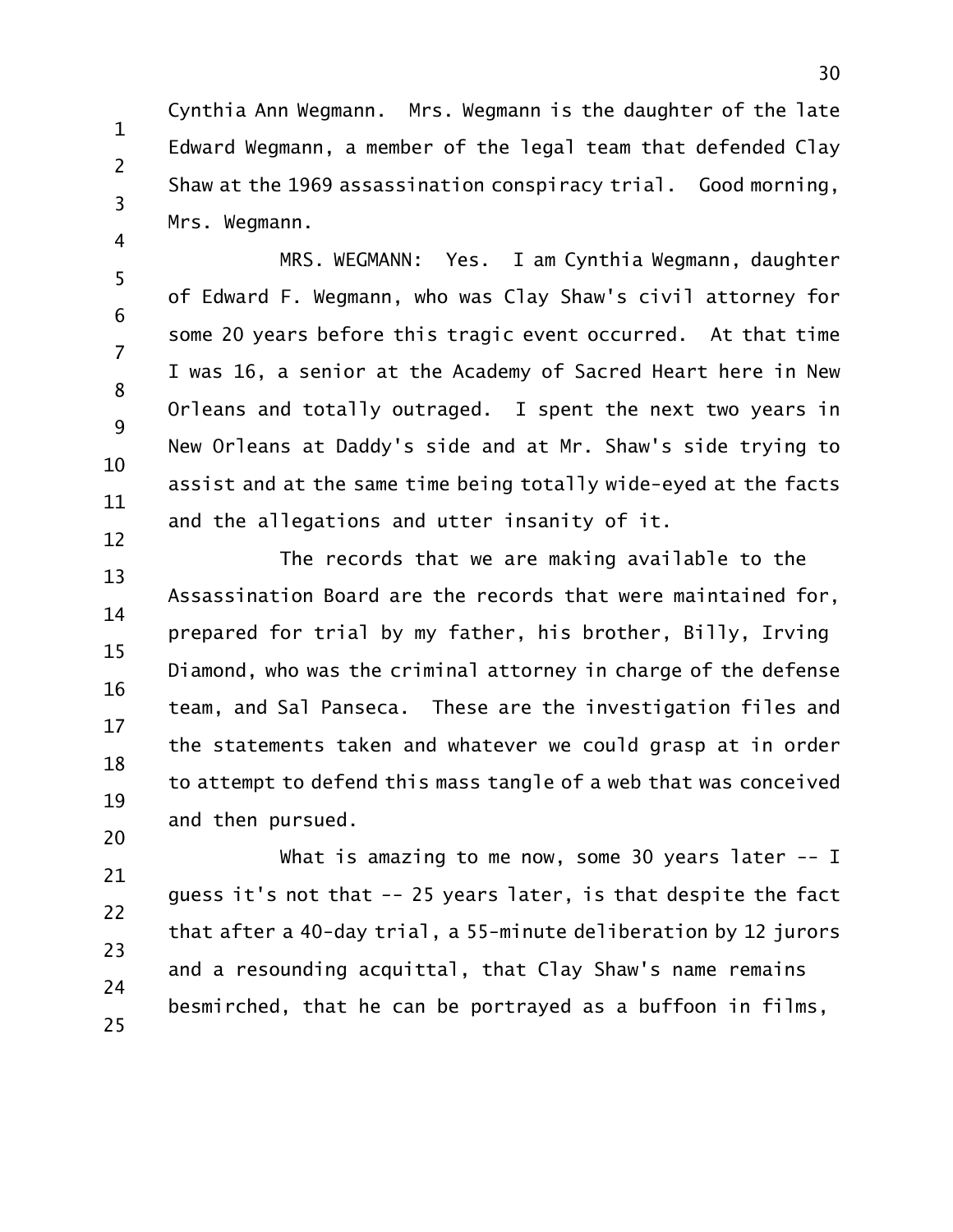that the true nature of the man has been hidden and destroyed.

1

2

3

4

5

I believe that anyone who takes a look at these records will realize how amorphous, how little evidence, if any, there was, and it's for this reason that my mother and I and my brothers would like to make this record available to the public.

6 7 8 9 10 11 12 The unfortunate thing in my view is that the records do not tell the story of the man, Clay Shaw, whose true courage has been -- his reputation has been ruined -- that I met him as a 16-year-old and found him to be a gentleman in every sense of the word, a man of dignity, an enormous presence and only learned later of his contributions to the city; of the fact that he had envisioned the World Trade Mart.

13 14 15 16 17 18 19 He had started it, he had a great deal to do to encourage trade with the Port of New Orleans, both in South America, France, Belgium. He received awards from those countries -- that when he was in the Army he received the Quade Gaie from France, the Legion of Merit and the Bronze Star from the United States, that he made the first restoration of our French Market.

20 21 22 23 24 25 He restored singlehandedly on his limited resources some nine buildings in the Quarter, which remain restored today. He was a playwright. He spoke several languages -- Spanish, French, English and something else. I don't remember what -- and that I would hope that anyone who sees what these records reveal would know that he was a victim, someone chosen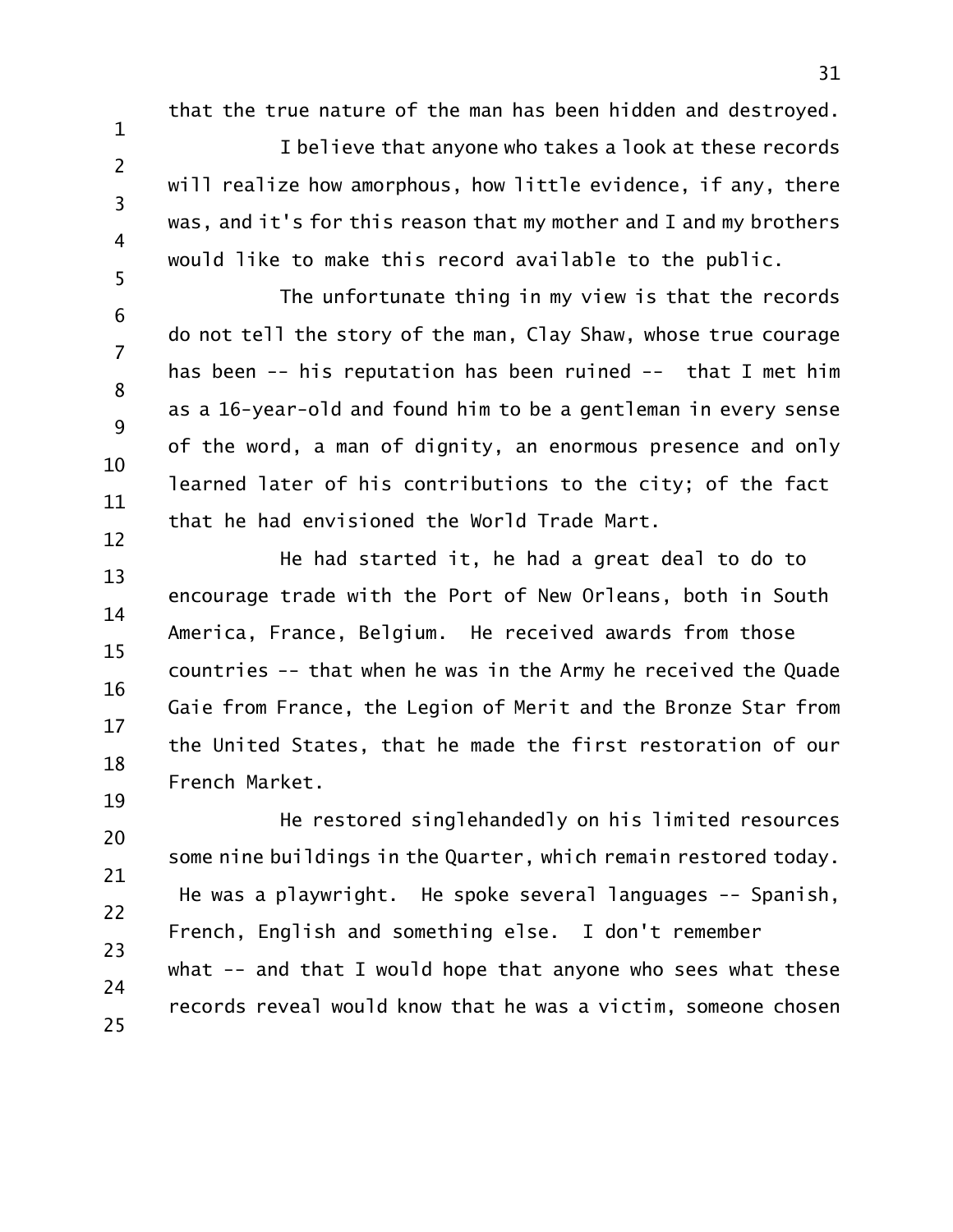to be the patsy, somebody who could make an otherwise fictional investigation gain publicity.

3 4 5 6 7 8 9 Had Clay not died in 1974, some seven years after his arrest and five years after his acquittal, I believe that he would have been vindicated by the civil suit that was brought on his behalf. But because of the quirk in Louisiana inheritance laws at that time, this was considered a personal action and he died without any heirs, any descendants or ascendants. His mother died just months before he did.

10 11 12 So I would hope that once the public sees that what they're was or what little there was, that then they would allow him to remain at rest. Thank you.

13 14 CHAIRMAN TUNHEIM: Thank you, Mrs. Wegmann. If we could ask you a few questions if you wouldn't mind.

MRS. WEGMANN: Sure.

1

2

15

16 17 18 19 20 MR. JOYCE: Mrs. Wegmann, in addition to the records that you've very generously agreed to make available to the Board, would there be other materials that you might guide us to look after to see if there might be supplements to what you've given us?

21 22 23 24 25 MRS. WEGMANN: Mr. Joyce, I'm not certain. When my father died in '89, I was left with the contents of his office, which included these records. The contents moved to various places. Clay's records moved to my attic. I believe that there is one more file box somewhere in the depths of my attic space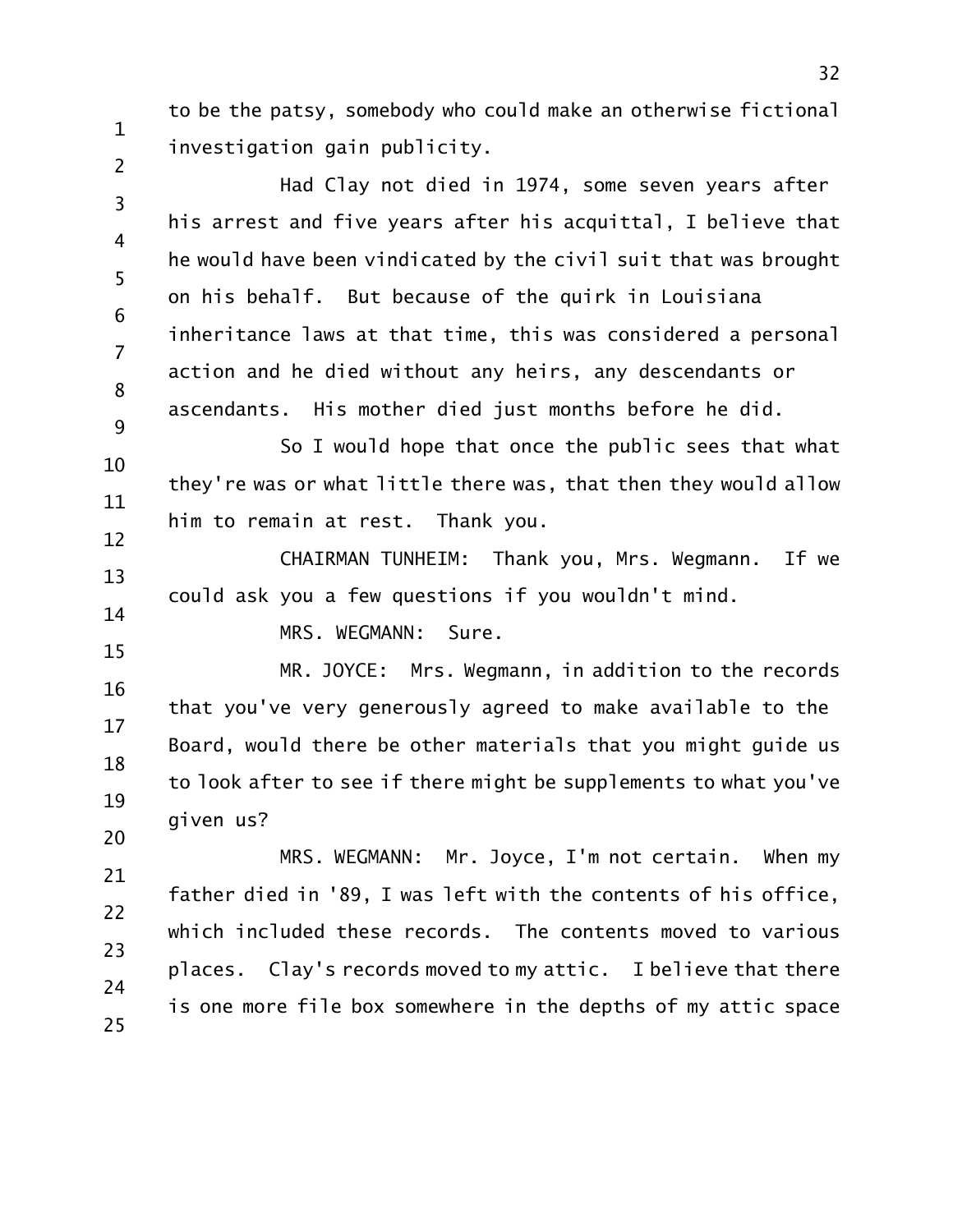that contain perhaps the records of the civil suit.

I know that Daddy was the lead counsel on the injunction suit and I believe that in the boxes that I gave Mr. Samoluk yesterday are the contents of that injunction suit that was held before Christenberry.

6 7 8 9 10 11 12 13 What else may be there may simply be the contents of the civil damage action and perhaps Clay's will file, which, if it is his will file, I believe would be privileged and since there's nobody to ask if we could make it available, I don't believe that we can. I believe that that remains, but for the public matters, public record matters, very confidential. But there's nothing -- if I find it, I will make it all available to you.

14 15 16 17 18 I don't believe that either Mr. Diamond or Mr. Panseca or my Uncle Billy have any records because they have referred people to me. But certainly I would believe that Mr. Diamond and Billy Wegmann and Sal Panseca should be contacted to see if they have anything in addition to what we retained in our office.

20 MR. JOYCE: Thank you.

1

2

3

4

5

19

21

CHAIRMAN TUNHEIM: Dr. Hall?

22 23 24 25 MR. HALL: District Attorney Connick told us that the thought his predecessor in that office presided over at least some theory that some records were taken that properly belong in the public record. Often the case is that the people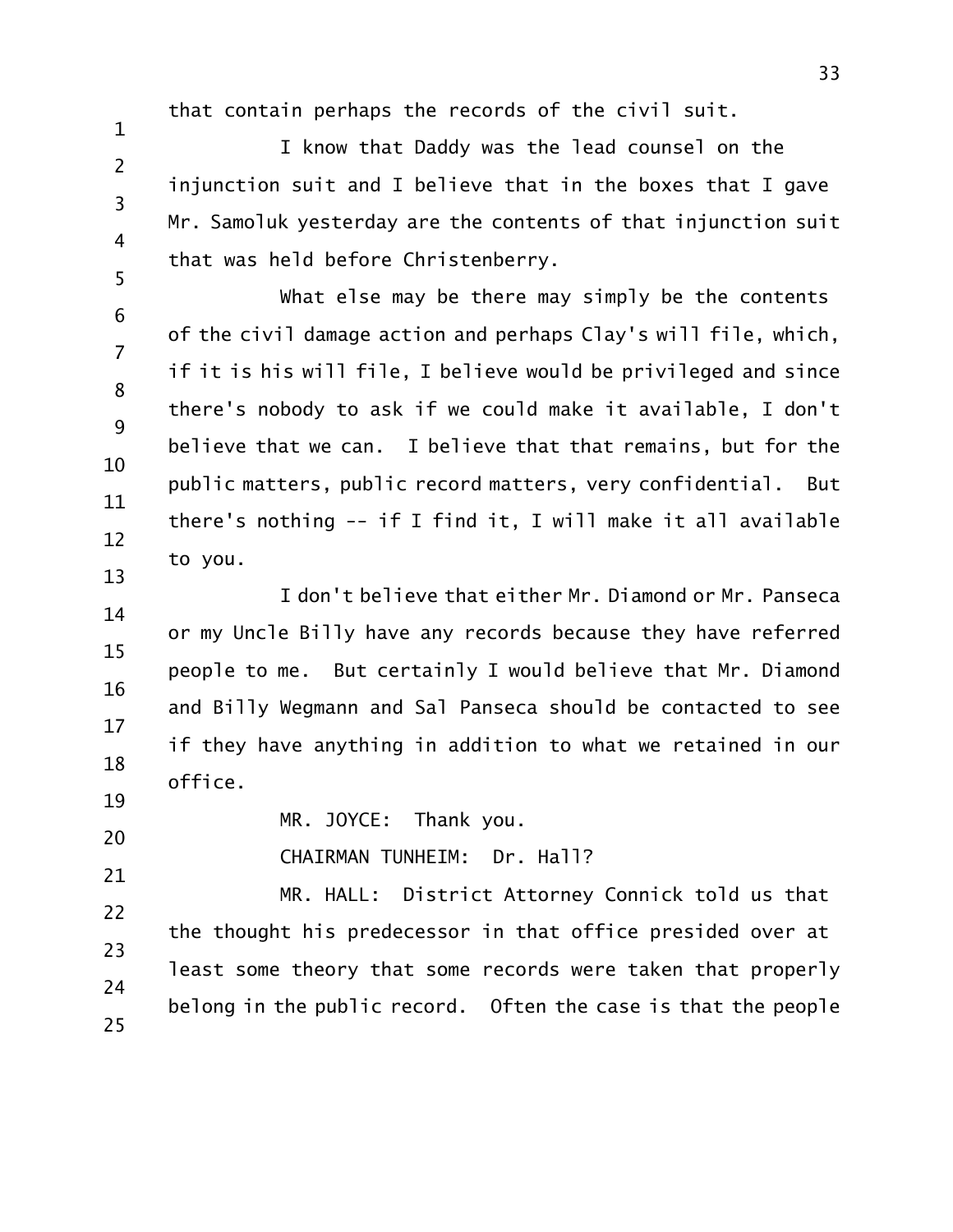who know best what's taken are the people that didn't take them but wish they could find them.

1

2

5

3 4 6 I'm curious whether you would have any suggestions for us about individuals that we might turn our attention who might have private records -- public records now held privately that relate to the actions of District Attorney Garrison.

7 8 9 10 11 12 13 14 MRS. WEGMANN: I don't but for the copies that were turned over to us as the  $--$  us  $--$  them. I was a baby  $--$  at the defense team. When Mr. Gervich left, he made a copy of Garrison's investigation file up to that point. But it was a Xerox copy and it only goes through the date of his departure, which was sometime in June of 1967. Since Garrison's investigation only started in February, then that's the only copy that we have.

15 16 17 18 MR. HALL: Well, that's, I think, a particularly important point here because one of the ways at getting at the issue of some of these supposedly missing documents is, in fact, the copies that would have been available to --

19 20 MRS. WEGMANN: Well, those are included in the records that I turned over to you -- Mr. Samoluk, yesterday. MR. HALL: So it would be interesting to know the

21 22 23 24 veracity of the essential criminal discovery process and the extent to which it really was shared with the defense. But that's very helpful. I appreciate it very much.

25 MS. NELSON: You mentioned that Clay Shaw died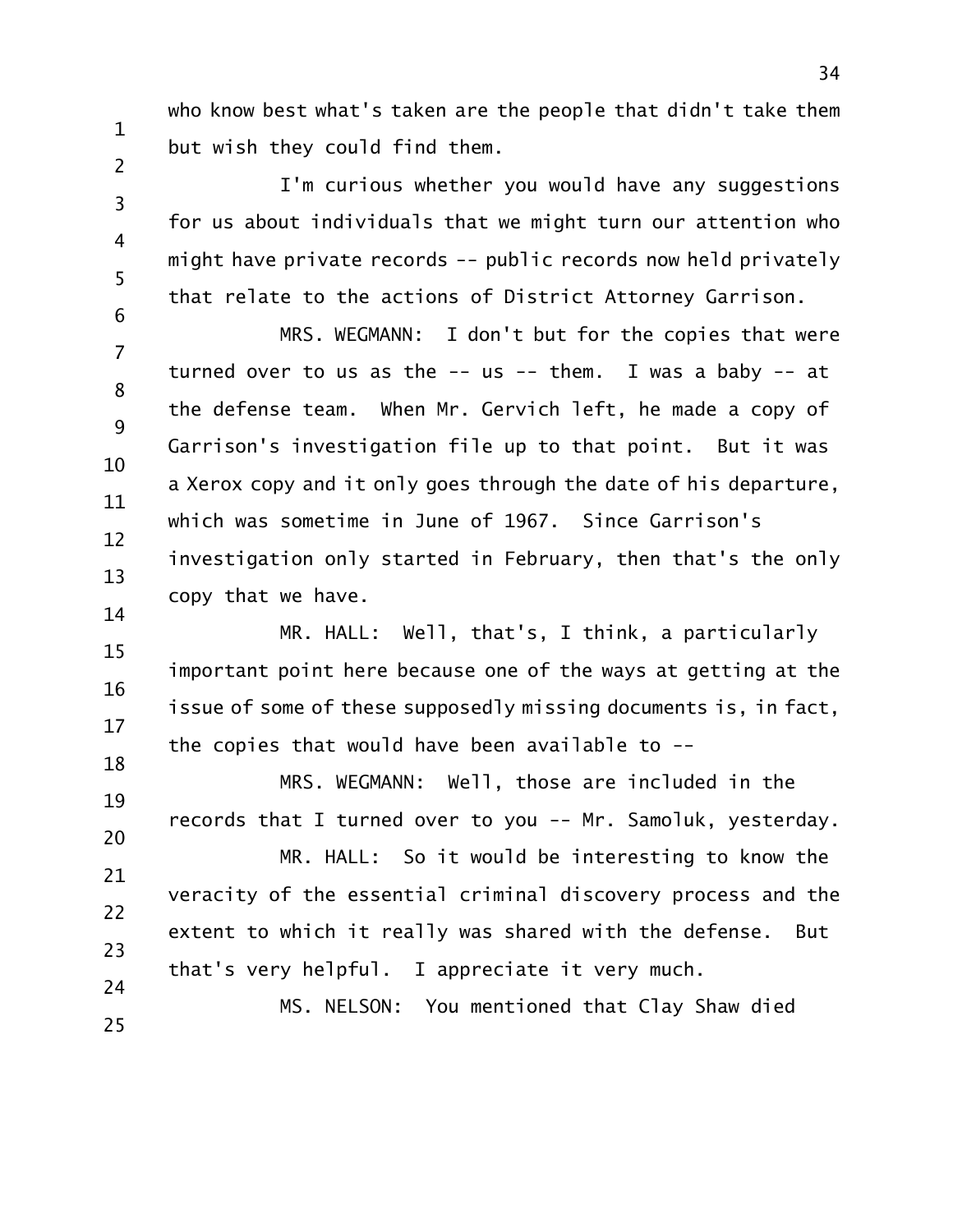1 2 3 4 5 6 7 8 9 10 11 12 13 14 15 16 17 18 19 20 21 22 23 24 25 without heirs. Do you know if he had papers? Do you know what happened to his papers or possessions? MRS. WEGMANN: Clay left his worldly goods, since his mother had died, I believe to Jeff Bidison. But I believe -- I don't know if Mr. Bidison is any longer alive. Edith Ster I was married in '73 and after that we wrote the briefs, my father and I, to try to sustain the civil action after his death. But what happened to his papers then, I don't know. I became an admiral to the attorney and didn't go on to save the world from evil, to save a few votes. MR. HALL: You really went for the world of the arcane then. MRS. WEGMANN: Right. MS. NELSON: But the reason I asked is that very often boxes of records of survive in a curious way as they are moved about and, you know, you just never know what happens. MRS. WEGMANN: Rosemary James I believe also stayed very close to Mr. Shaw until his death, Mrs. Stern, Father Sheridan is now dead. He was a counselor and a supporter for Clay during the trial. I, unfortunately, just don't know. MS. NELSON: That's all right. CHAIRMAN TUNHEIM: Well, thank you very much, Mrs. Wegmann. I think the American public will be forever grateful for your donation of these records, to try to set the record straight.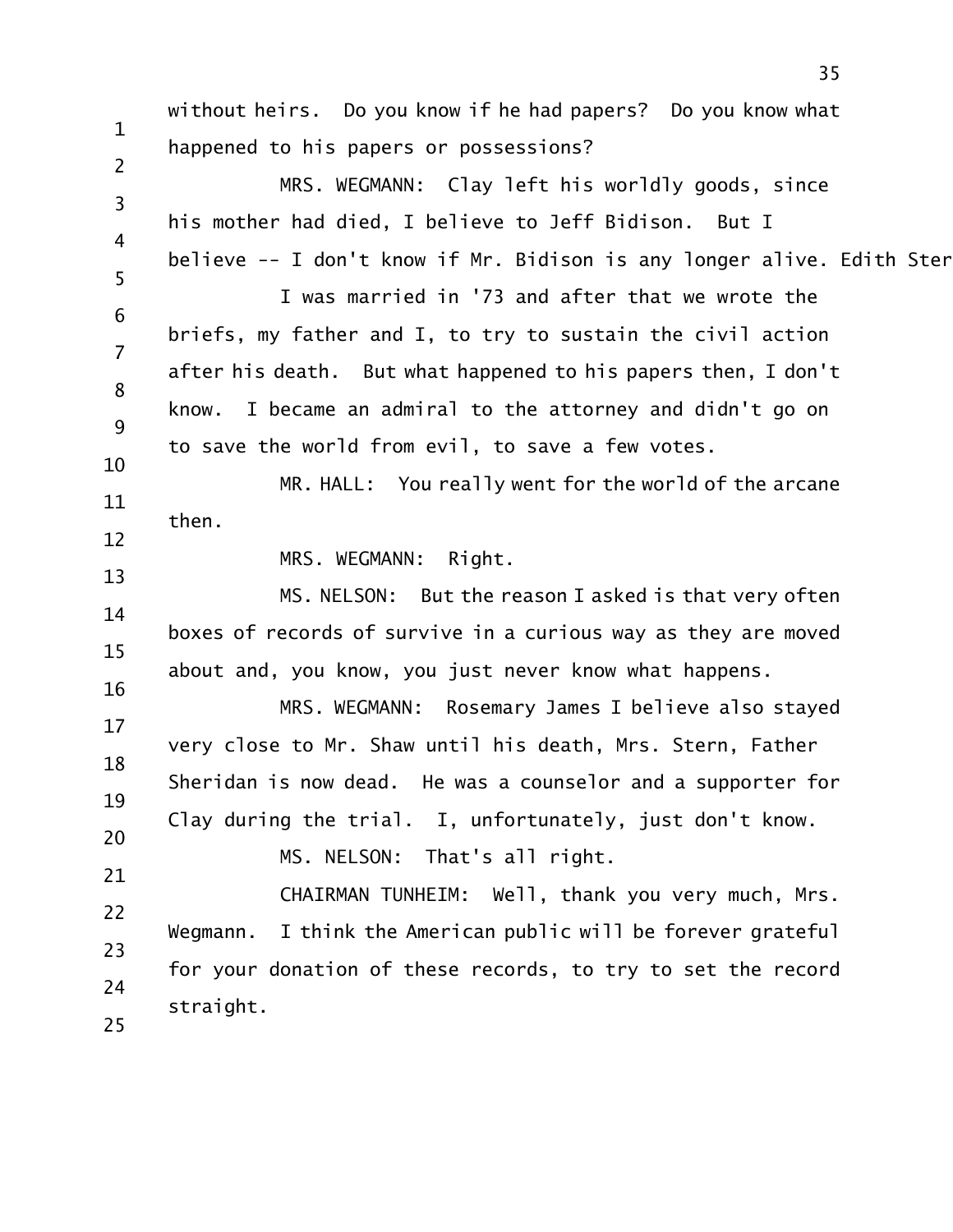MRS. WEGMANN: Thank you.

1

2 3 4 5 6 CHAIRMAN TUNHEIM: Thank you. Our next witness this morning is Mr. Stephen Tyler, who is the producer and director of a 1992 documentary entitled, "He Must Have Something: The Real Story of Jim Garrison's Investigation of the Assassination of JFK" Thank you, Mr. Tyler, for joining us today.

7 8 MR. TYLER: Thank you, Mr. Chairman, members of the Board. Welcome to my home town.

9 10 11 12 13 14 As you've stated, in 1992 I produced a 90-minute television documentary on Jim Garrison's investigation into the assassination of President Kennedy, entitled, "He Must Have Something." This film was funded by a grant from the Louisiana Endowment for the Humanities, the state affiliate of the National Endowment for the Humanities.

15 16 17 18 19 20 21 My goal in producing this program was to present an oral history of the case. I was interested in the impressions of people who had had some involvement in the trial or had at least observed it closely. In keeping with the humanities based theme of this project, I was particularly interested in how the Shaw case illuminated what it was and is to be a New Orleanian.

22 23 24 25 The sometimes carnival atmosphere of the trial, with its rogues, gallery of witnesses and colorful attorneys for both sides, typified a view of the city that has since become as cliched as it is regrettably accurate. Furthermore the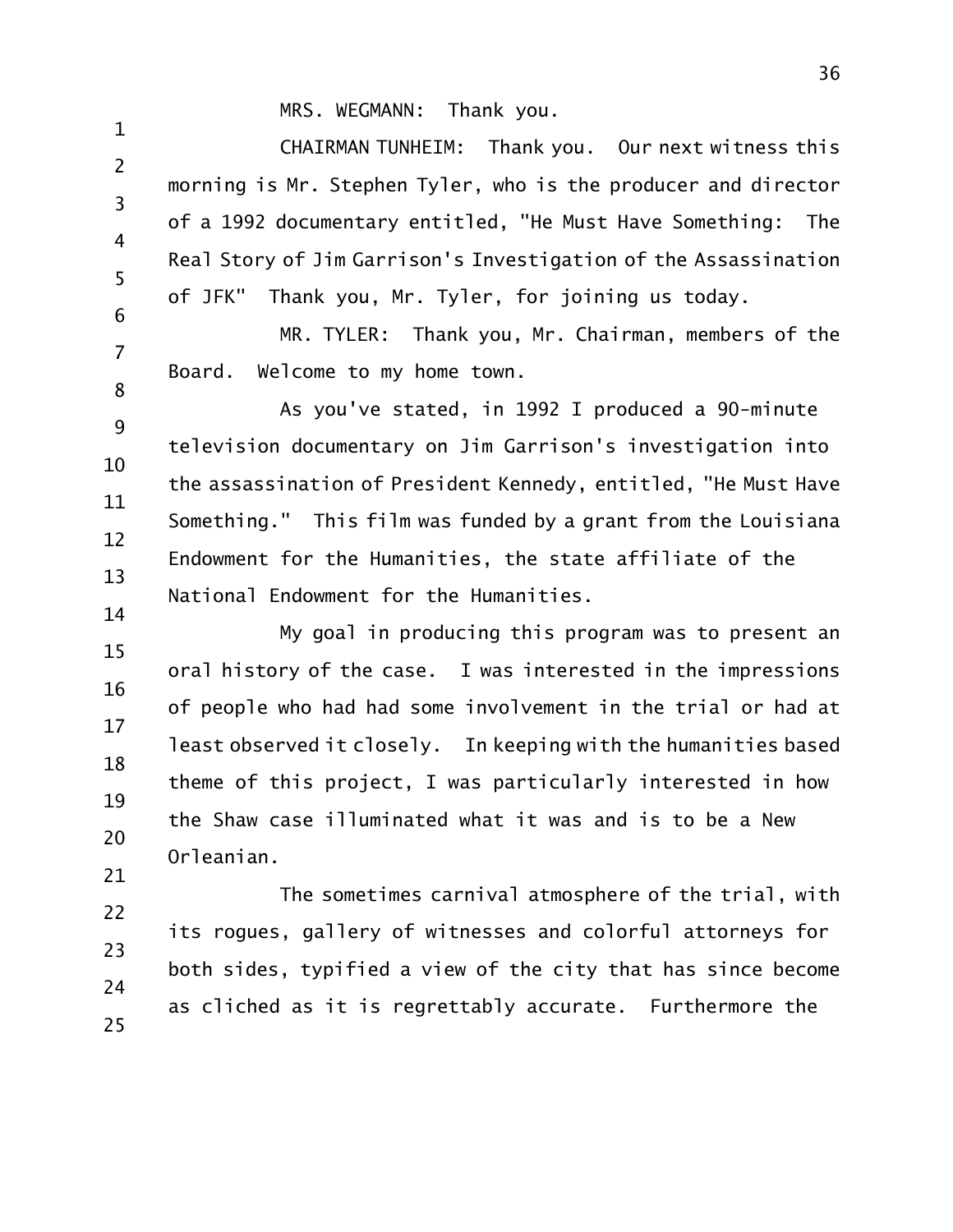1 2 3 4 5 notion that New Orleans is really just an overgrown small town were everybody knows one another, more like two degrees of separation rather than the putative six, was never more dramatically apparent than in the trial of the State of Louisiana vs. Clay L. Shaw.

6 7 8 9 The Shaw case encompassed all the elements which make us natives view the city with such an intense mixture of love and hate, a place whose undeniable charm masks a political legacy and tolerance of corruption -- social, political,

10 11 economic -- the likes of which are rarely seen north of, say, Guadalajara.

12 13 14 15 16 It was this sense I was trying to convey in "He Must Have Something." It was never meant to be an investigative journalism piece. I was never so much interested in Mr. Shaw's guilt or innocence as much as I was the reasons New Orleanians held an opinion one way or the other.

17 18 19 20 21 22 23 24 Still, I began work on that program thoroughly convinced that the jury in the Shaw trial had reached the proper verdict, a belief shared by the vast majority of New Orleanians to this day. I firmly held to this belief throughout production and post-production and well into several screenings of the program, including a featured presentation at the Fourth Annual New Orleans Film and Video Festival and, yes, even after the release of Oliver Stone's motion picture, "JFK."

25

Stone's disputable depiction of Jim Garrison as a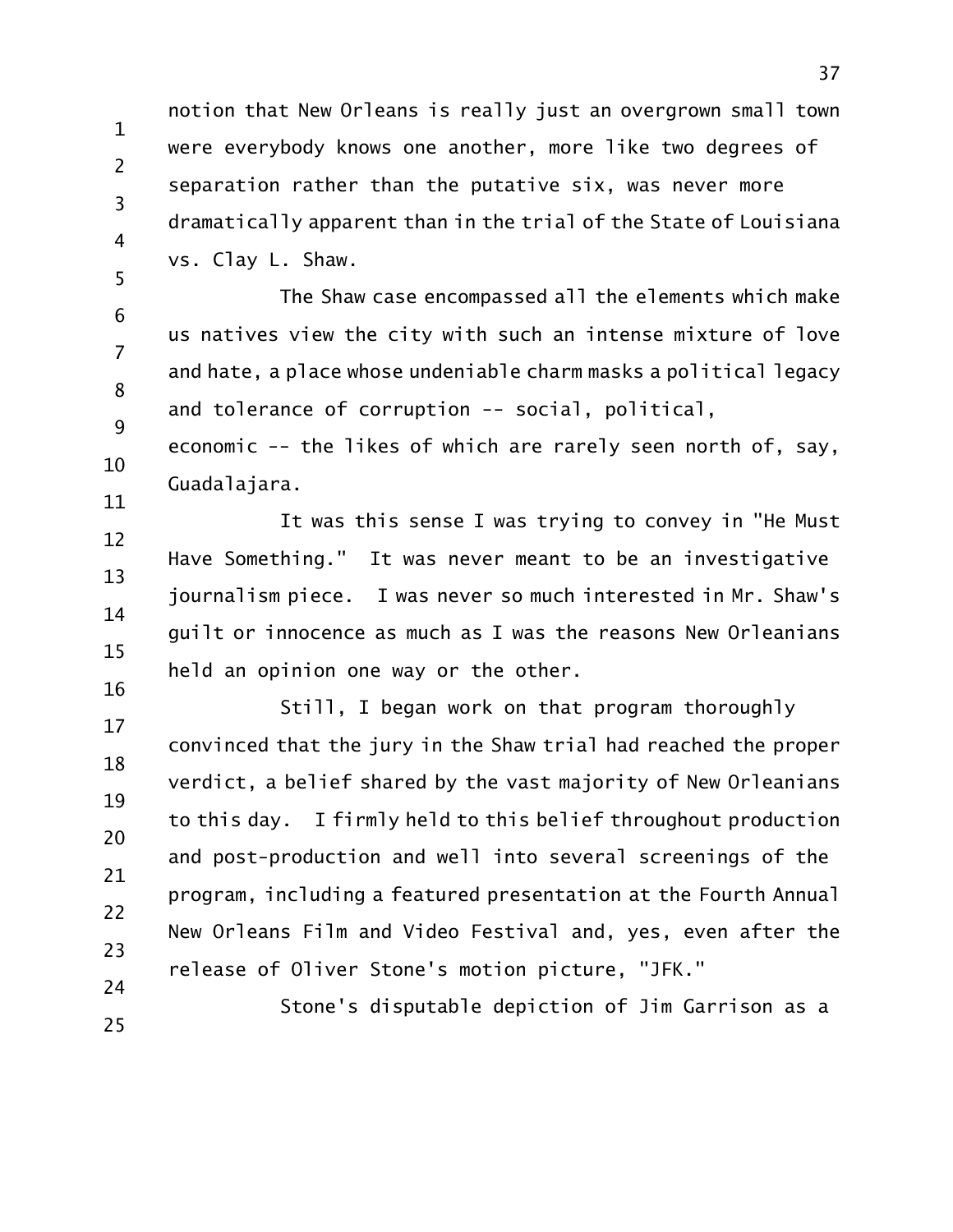1 2 3 4 5 6 7 8 Capra-esque "one man against the system epic hero" outraged me at the time with its depictions of Clay Shaw as a sinister, menacing fop taunting the noble Garrison with an air of imperious smugness, a characterization that contradicted everything even Garrison himself told me about Shaw. In fact, in my 1990 interview with him, Garrison spoke admirably of Shaw's dignity in the face of the catastrophic effects Garrison's investigation had on the defendant.

9 10 11 12 13 14 15 But for all its faults, the film "JFK" openly led to a new road on my personal assassination journey just as I had reached the end of another. This voyage had begun in 1967 when as a 12-year-old New Orleanian, Shaw's arrest and trial two years later was the first public event I followed on television and in newspapers with any level of sophistication or even understanding.

16 17 18 19 20 21 22 23 The fact that Oliver Stone with his access to all the available research on the assassination would feel so strongly about Shaw's guilt planted the first seeds of disillusionment and doubt about everything I thought I knew about this peculiarly New Orleans story. But the event that did the most to chip away at my assumptions about Jim Garrison's legacy, was my attendance in October 1992 at the Second Annual Assassination Symposium on John F. Kennedy in Dallas.

24 25 The assassination research community, a loosely defined network of citizen researchers dedicated to uncovering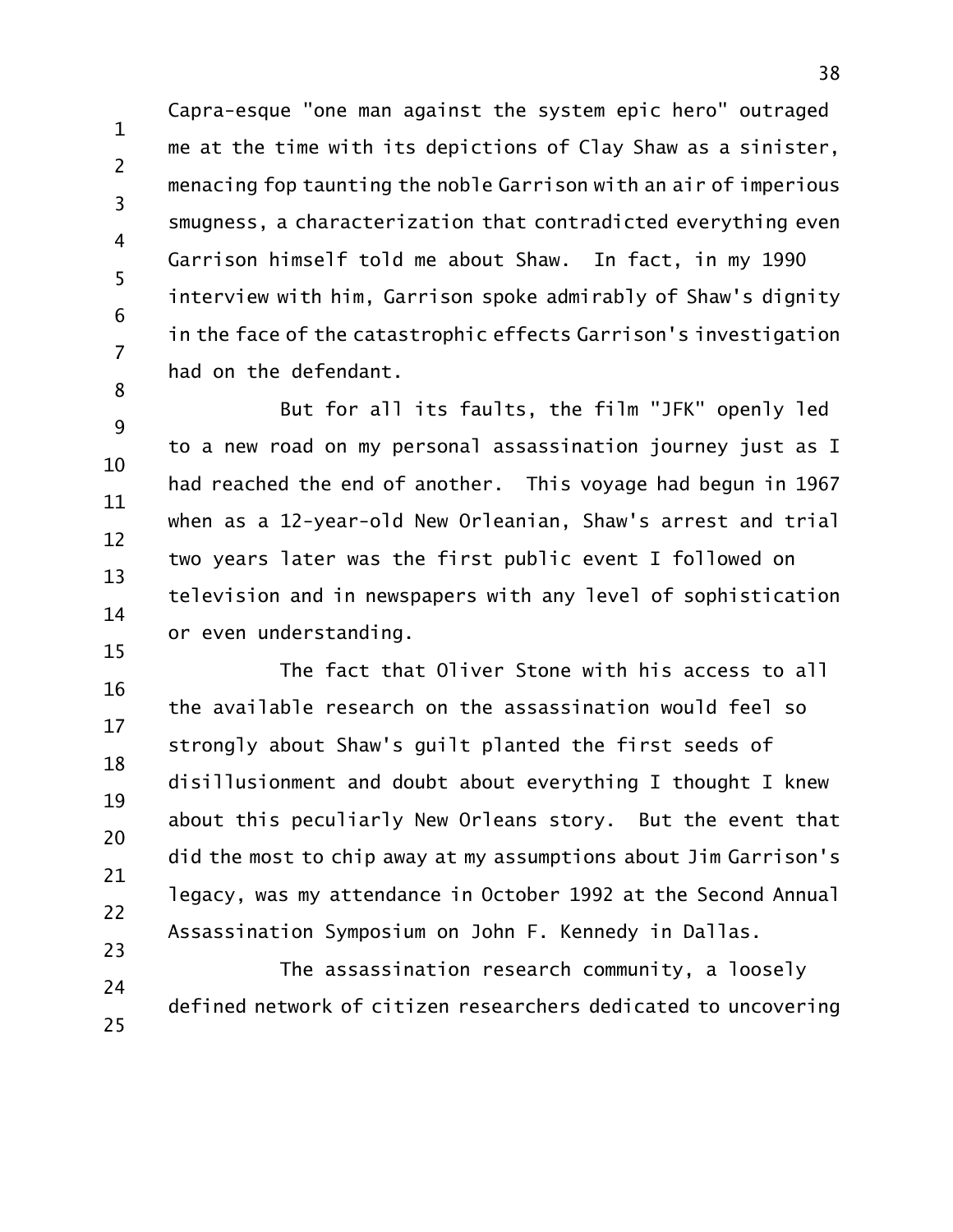1 2

- the truth about this hideous crime, is characterized by nothing as much as its factionalism, and certainly there are factions which accept the verdict delivered by the Shaw jury in 1969.
- 4 5 6 7 8 9 But this conference in Dallas in 1992, as soon as I was identified as the producer of "He Must Have Something," I found myself besieged by the alliance which vehemently proclaims Shaw's guilt to this day. I was approached time and time again as "the guy who thinks Clay Shaw is innocent" by people who hadn't even seen my program and I quickly found myself barraged by their claims of evidence inculpating Shaw.
- 10 11 12 13 14 15 16 17 18 19 I suddenly felt like the child confronted with the suggestion that Santa Claus does not exist, that I was being ridiculed for believing that a fat man really could squeeze through a chimney with a bag of toys over his shoulder.  $I$  did comes from having one's accepted notions challenged by others. It was at this point that I decided to learn more not only about Clay Shaw, this Tangipahoa Parish boy, who by all accounts loved my hometown every bit as much as its most ardent native, but about President Kennedy's assassination in general.
- 20 21 22 23 I regret I never had the opportunity to meet Clay Shaw. I truly do not know if the man was anything other than the distinguished retired businessman and French Quarter preservationists most Orleanians remember him to have been.
- 24 25 I do believe, however, to answer the rhetorical question suggested by the title of my film, that Jim Garrison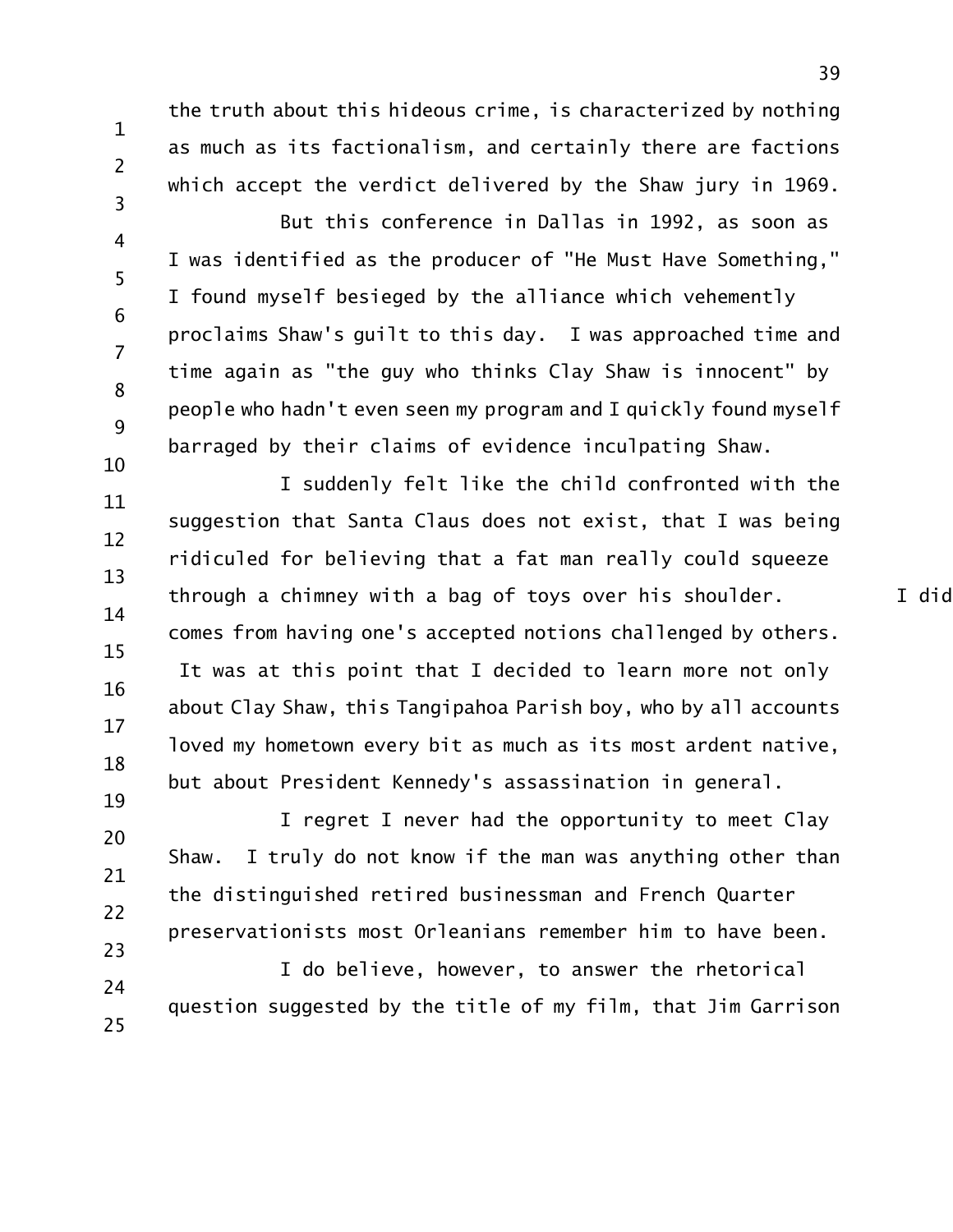1 2 3 6 had something. Many of his theories have since been confirmed by evidence not available to him, in many cases denied him by representatives of Federal and state governments at the time of the Shaw trial. I also have come to believe there is reason to question whether Mr. Shaw might have been less than forthright in some of his trial testimony.

4

5

7 8 9 10 11 12 13 Documents that have since been declassified suggest the defendant was less than truthful in his denial of any involvement with the Central Intelligence Agency. Whether this involvement was necessarily an indication of any sinister intent is a question that can only be conclusively answered by full and complete release of any relevant, still classified documents.

14 15 16 17 18 19 20 21 22 My interest still lies in the peculiarly New Orleans aspects of the Kennedy assassination, although my focus has shifted from the purely humanistic, the why, to the investigative, the who, what, where and how. To that end, I would like to submit to this august body that the following documents, all of which have particularly relevance to the New Orleans aspect of the assassination, be located, identified, declassified and made available to the American public for its perusal via permanent storage in the National Archives:

23 24 25 All the research files compiled by District Attorney Jim Garrison and his staff, including those still in the possession Orleans Parish District Attorney's Office; and any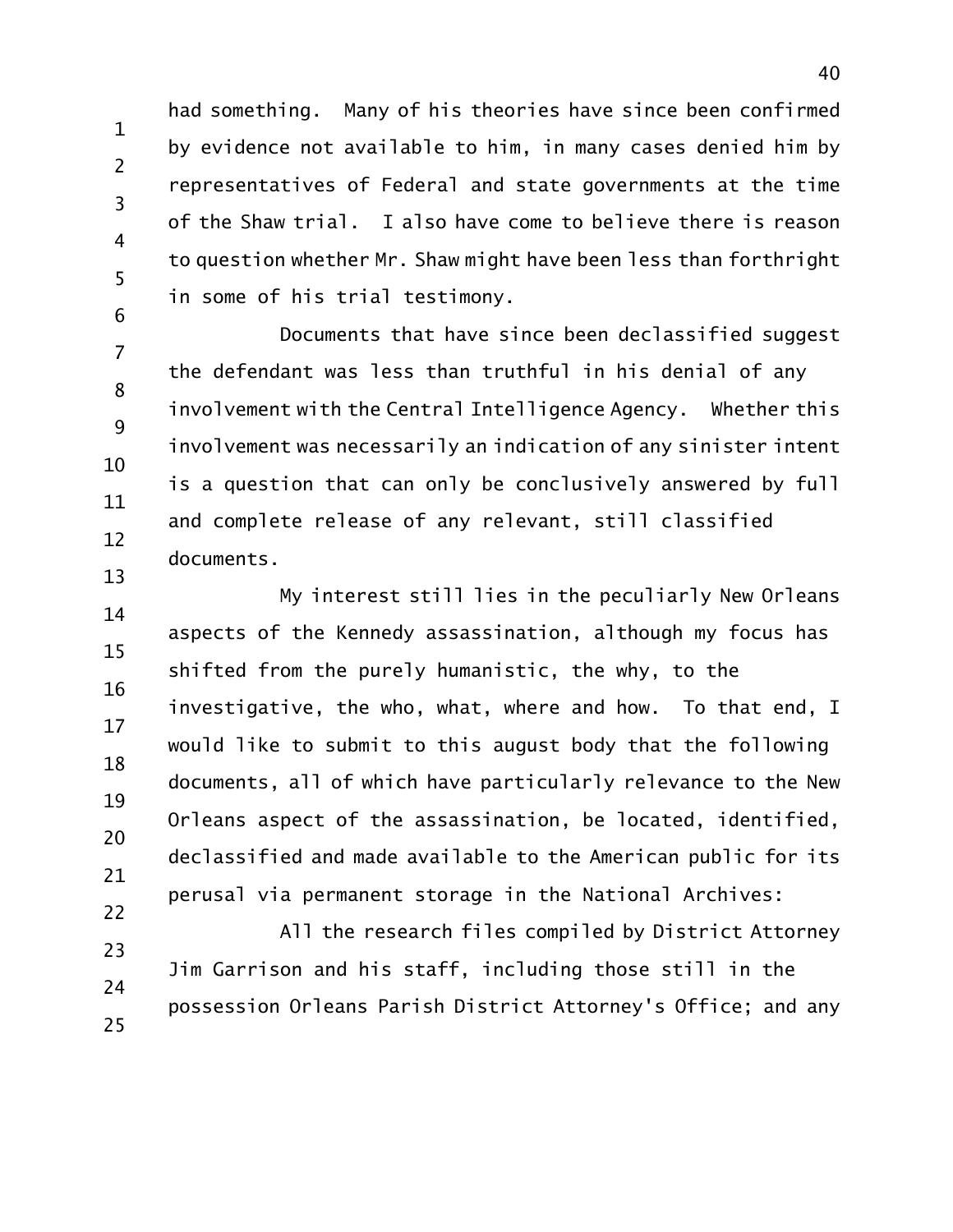1 2 3 4 5 6 7 8 9 10 11 12 13 14 15 16 17 18 19 20 21 22 23 24 and all files Mr. Garrison had in his possession during his tenure as appeals court judge, including those which might have been entrusted by Judge Garrison to his appeal court's staff for safekeeping; all classified documents regarding Clay L. Shaw, including, but not limited to, the Domestic Contact Reports made by Mr. Shaw to the Central Intelligence Agency in the '40s and '50s; all files regarding Mr. Shaw's involvement with a CIA project code named QKENCHANT, for which Mr. Shaw had been assigned a covert security approval in 1962; the United States Army Intelligence files and any other classified files on European trade organizations known alternately as Permandex and/or Central Mondolli Commerciality, on whose boards Mr. Shaw served; the Inspector General's report on the Bay of Pigs, completely un-redacted; the Church Committee's file on CIA media assets completely un-redacted; all files pertaining to INCA, the Information Council of the Americas, including, but not limited to those in the Alton Ochsner Collection; all research compiled by Messrs. Wegmann and Irving Diamond in preparation for the defense of Mr. Shaw, including any records pertaining to Mr. Shaw's original counsel, Guy Johnson -- and obviously Mrs. Wegmann has already referred to this earlier today; and, finally, all notes and materials compiled by Messrs. L.J. Delsea and Robert Buras during their work for the House Select Committee on Assassinations in the late '70s.

25

For my part, I am offering to the National Archives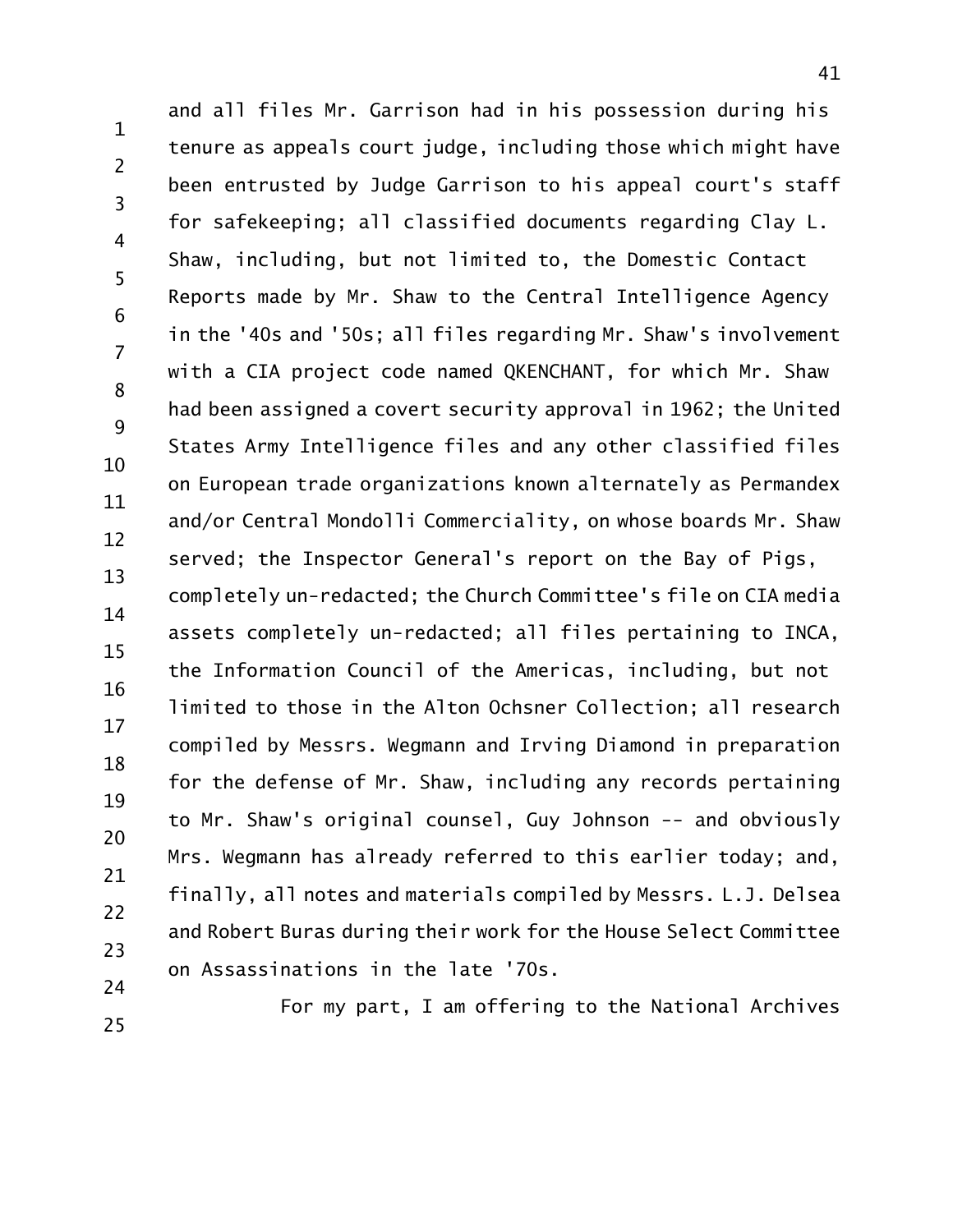not only a copy of my completed 90-minute film, "He Must Have Something," but out takes from the 30-some on camera interviews from which the final program was culled, some 25 hours of materials, approximately one-third of which I have right here.

1

2

3

4

5 6 7 8 9 10 11 12 13 14 The more I learn about this case, the more I am appalled by the shameless bias of the mainstream news media against any account of the assassination other than the one promulgated by the Warren Commission. Even if one accepts the widely held notion that mainstream media is inherently liberal and would automatically question any version of the official story, it seems ironic that whenever reports are filed by "Newsweek," "Time," "Esquire," "Washington Post," they tried out all the Warren Report apologists who heap scorn upon conspiracy theorists, regardless of their credibility.

15 16 17 18 19 20 21 22 The fact is that every mass opinion poll taken over the years on the subject indicates an overwhelming skepticism about the Warren Report. One month before publishing George Lardner's censorious essay on Oliver Stone's "JFK," the "Washington Post" conducted a survey that showed 59 percent of the American public believed in some sort of conspiracy and that only 19 percent agreed with the Warren Commission's findings.

23 24 25 As far as film and television, my field of endeavor, the overwhelming majority of programs produced by the commercial networks and PBS over the years have, for the most part,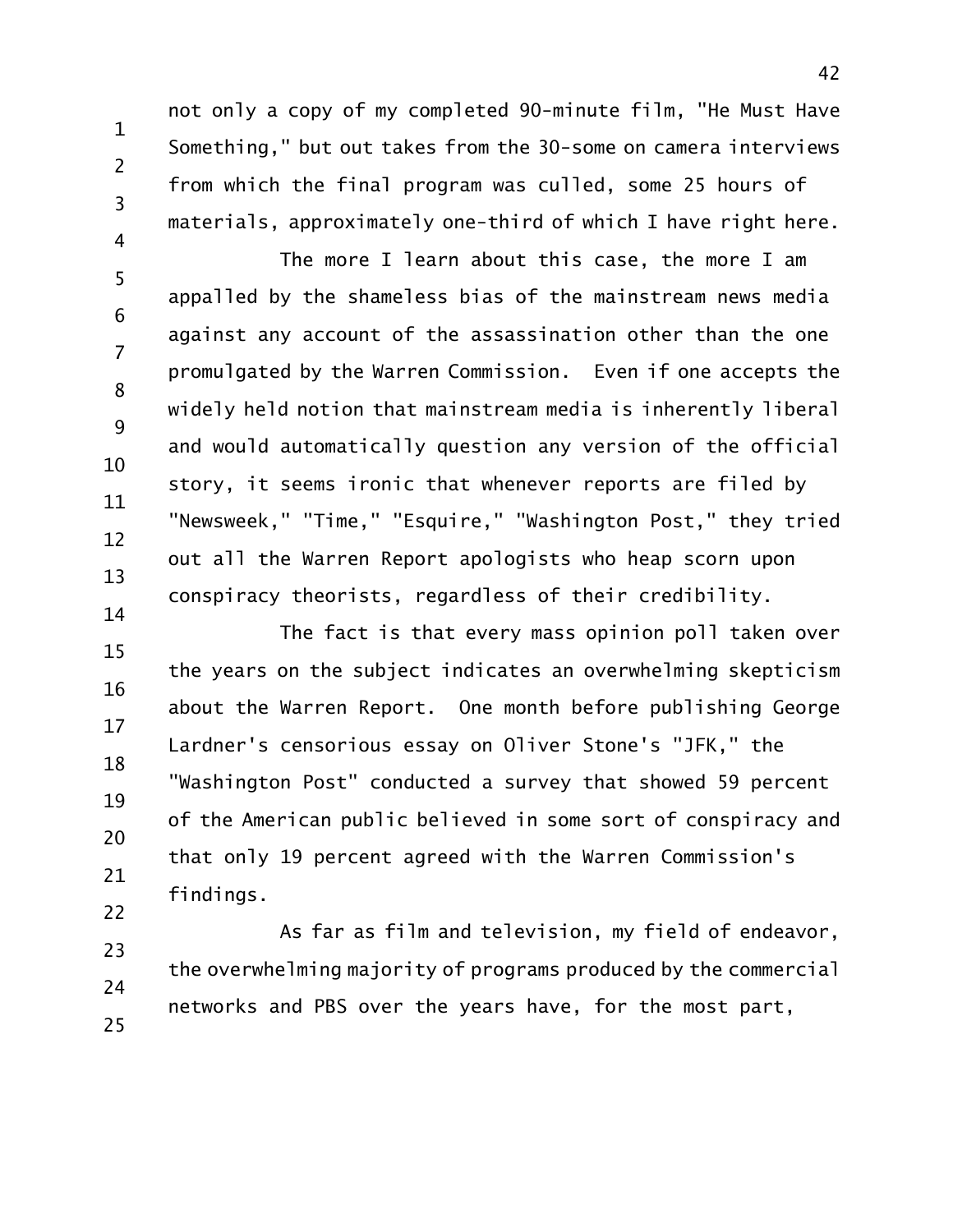1 2 3 4 5 ultimately embraced the findings of the Warren Commission. Perhaps the traditional media's attitude towards the assassination for the past three decades can best be epitomized by a recent program entitled, "Who Killed JFK: The Final Chapter."

6 7 8 9 10 11 12 13 14 15 16 This 1993 program, produced by CBS News and aired by them that November on the occasion of the 30th anniversary of the assassination, was co-written by Dan Rather and staffers from "Newsweek" and the "Washington Post" and hosted by Rather and concluded with the host averring on camera, "Despite all the attacks, the Warren Commission's main conclusions have so far passed the test of time. There is no proof and very little, if any, credible evidence of any conspiracy. The facts, including much hard physical evidence, do indicate one man was the assassin, Lee Harvey Oswald. Any contrary conclusions are speculation based less on fact than imagination, often by people who divine things the ear cannot hear and the eye cannot see."

17 18 19 20 21 22 23 24 So with one fell swoop, the heir to Walter Cronkite's throne, the senior spokesman for the network that gave us Edward R. Murrow, on the occasion of that network's definitive investigative conclusion on the 30th anniversary of President Kennedy's death, dismisses 30 years of dogged, relentless research by serious scholars as the ravings of a collective schizophrenic.

25

Dan Rather's claim is simply, profoundly untrue.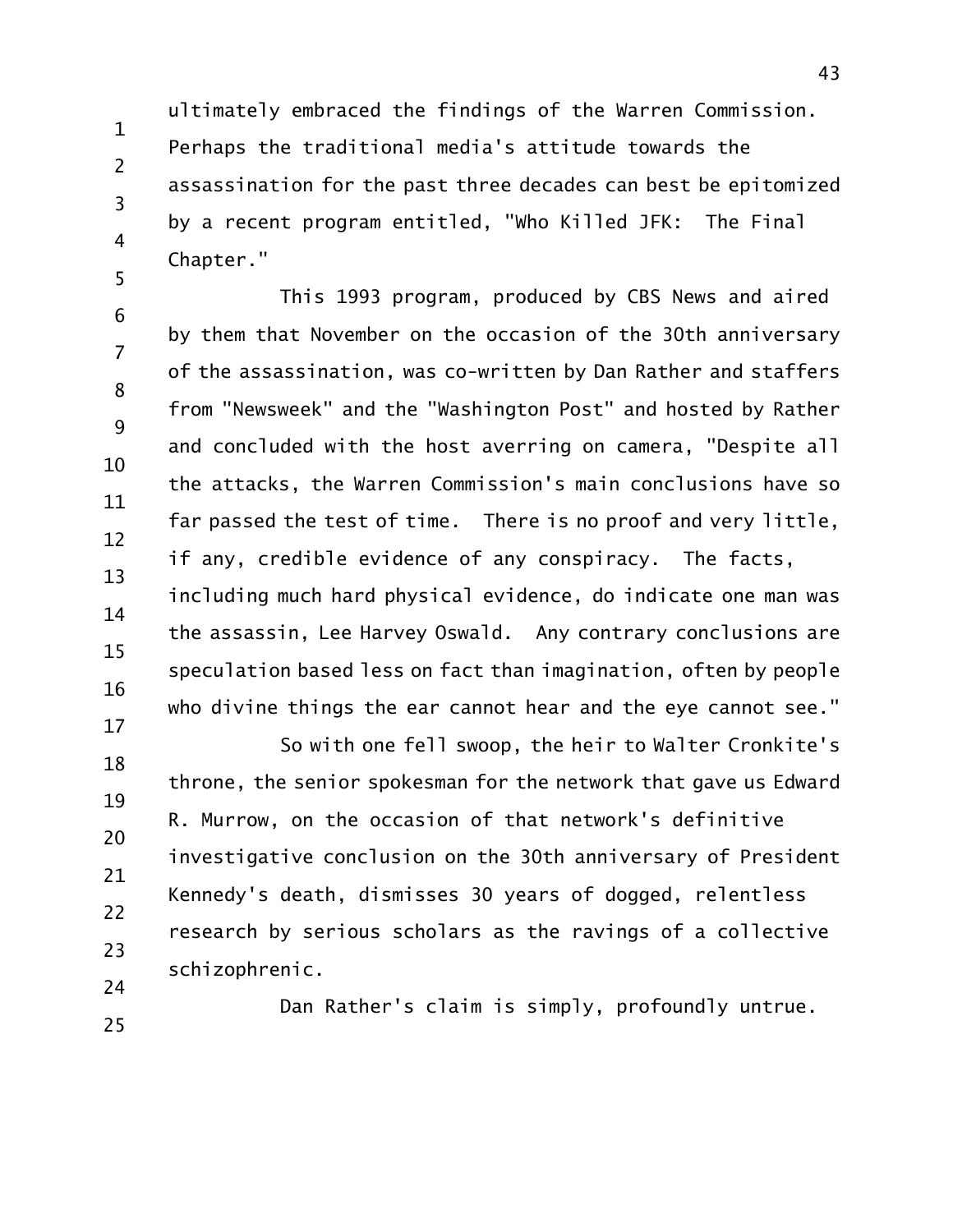1 2 3 4 5 We, the people, deserve more, and if those 59 percent of us who believe in some form of a conspiracy and 81 percent of us who just disagree with the Warren Commission's findings in spite of what the nation's leading media want us to believe, don't constitute an underserved constituency, then I don't know what does.

6 7

16

## [Applause.]

8 9 10 11 12 13 14 15 MR. TYLER: The President of the United States was assassinated over 30 years ago and, notwithstanding the Warren Commission's conviction of Lee Harvey Oswald, we still don't know all of those who were responsible. There can be no greater goal than uncovering the truth. I sincerely believe "that serious inquiry into the assassination mystery illuminates and enlivens something in us all." to quote James DiEugenio, author of a compelling 1992 study of the Garrison investigation, entitled "Destiny Betrayed."

17 18 19 20 21 22 The American public believes the truth has been hidden from them for over three decades. If there is truly nothing to hide, then there is no better reason for any and all classified documents to be herewith declassified. Only then can the people's trust be restored. Only then can the healing begin. Thank you.

[Applause.]

23 24 25 CHAIRMAN TUNHEIM: Thank you, Mr. Tyler. We may have a few questions for you, if you don't mind.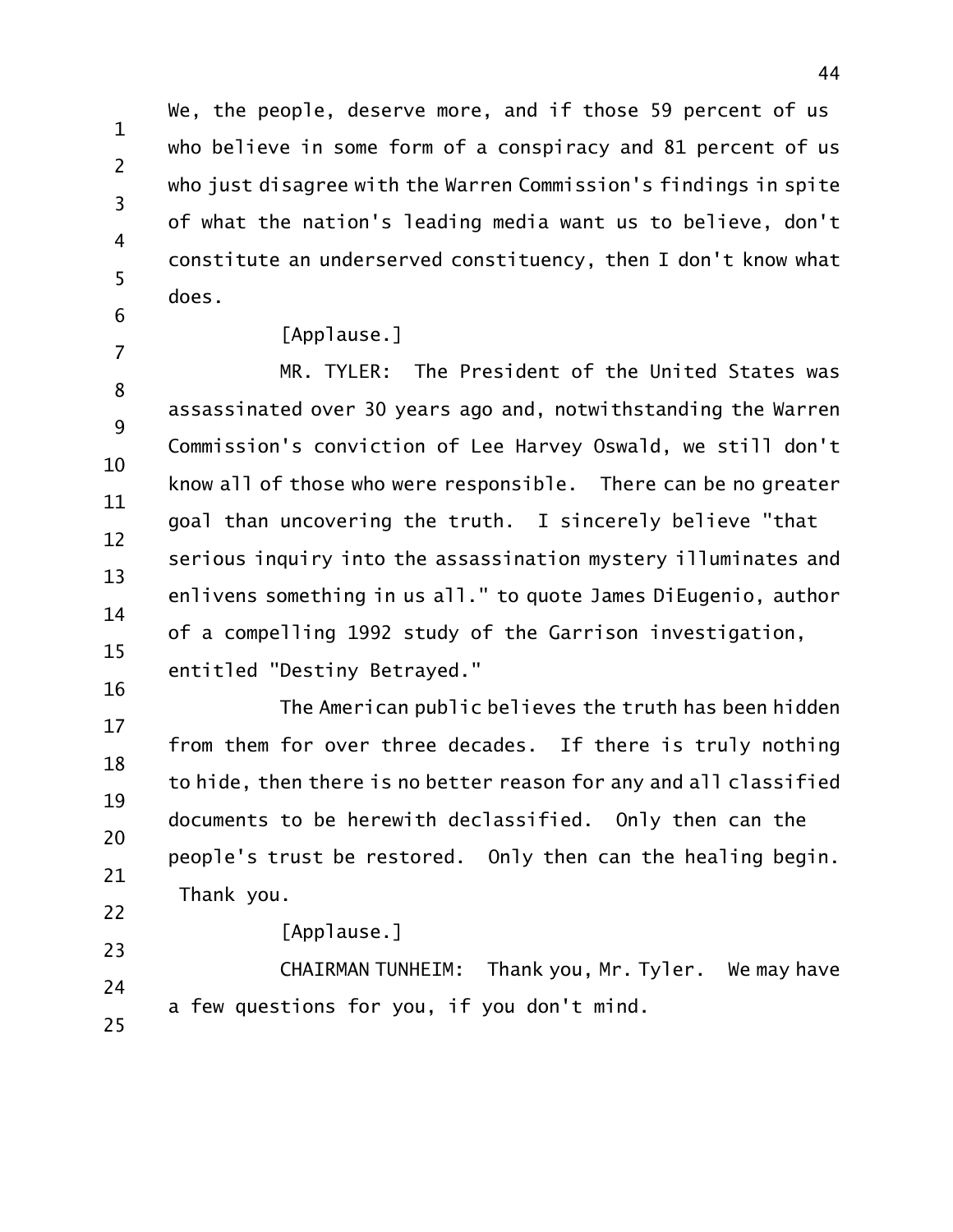## MR. TYLER: Certainly.

1

2 3 4 5 6 7 MS. NELSON: I think the most valuable thing that you probably have are the oral interviews that are the out takes. It's very difficult to find things like that 30 years after the fact, 20 years after the fact. Who were some of the people that you did interview? Just New Orleanians or people who were associates of --

8 9 10 11 12 MR. TYLER: No. I mean people outside of New Orleans would have been people who had some connection with the case, for example, Mark Lane, the author; James Faelin, a journalist who covered the trial for the "Saturday Evening Post," at the time; people like that, former Governor John McKeithen.

13 14 MS. NELSON: Were they people who knew Shaw? Anyone who knew Oswald?

15 16 17 18 19 20 MR. TYLER: Certainly, certainly. I mean again that's the thing about New Orleans, that everybody knows everyone else. You know New Orleans is always sort of held it a badge of honor that Oswald was born here. They don't like what he did necessarily or allegedly did, but they're proud of the fact that he's from here.

21 22 23 24 25 I think unfortunately though the mystery becomes the celebrant theme because you never know -- people's memory is selective. You never know, in today's lexicon, what different people's agendas are. The fact of the matter is just because I have all these out takes, it begs the question that everybody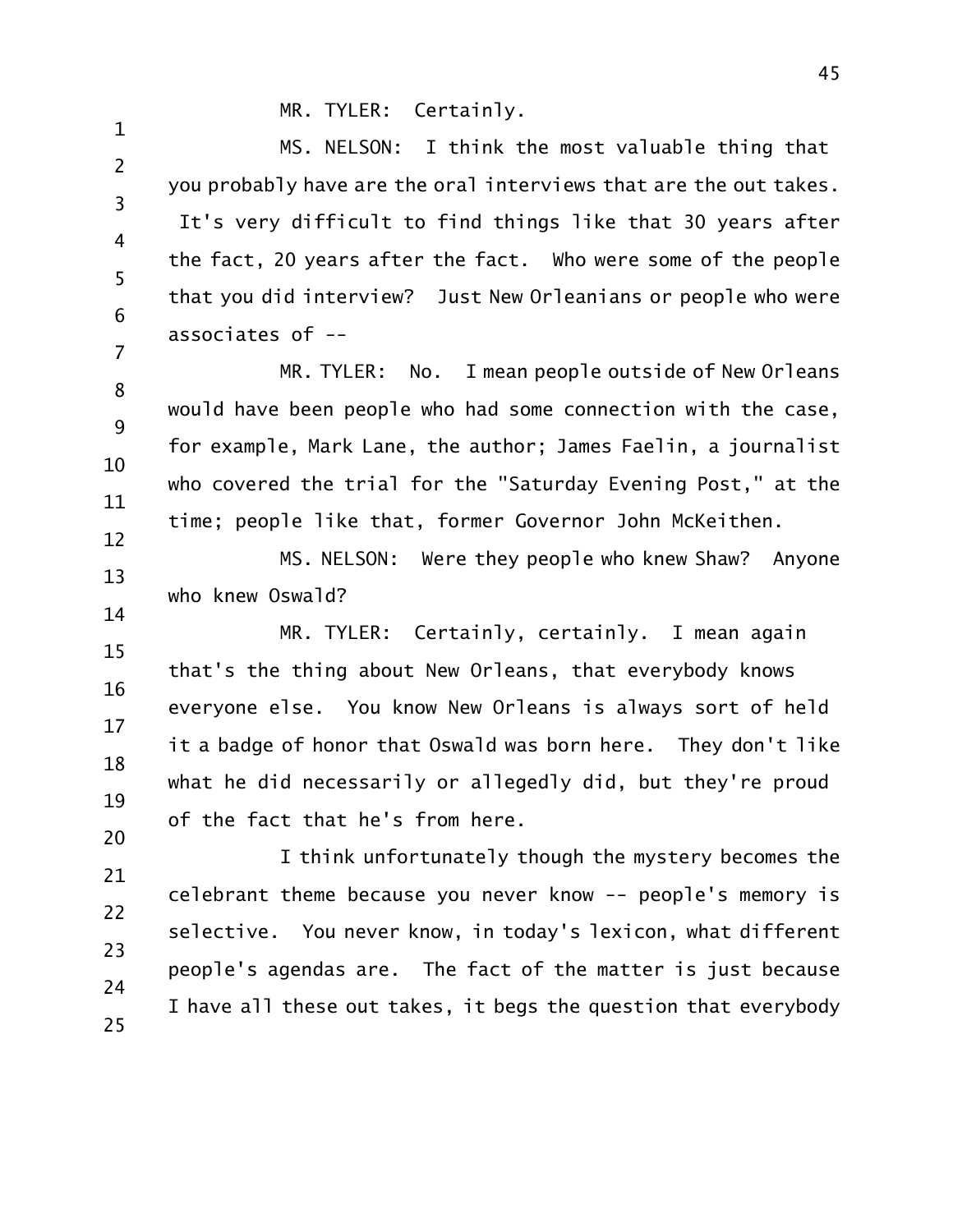that talked to me was being completely forthright. I would like to think that my faith in humanity is such that they are, but I've grown a little more disillusioned over the years. CHAIRMAN TUNHEIM: Bill.

4

1

2

3

5 6 7 8 9 10 11 12 MR. JOYCE: Mr. Tyler, you said that there were theories that Jim Garrison had about the activity of Clay Shaw and that there was information that could not have been available to him that now was available. I was wondering if any of that information that you referred to may still be in private hands and is not accessible for researchers or the public more generally to be aware of and, if so, if you can direct us to where some of that might be.

13 14 15 16 17 18 MR. TYLER: From what I understand, you're already on the right track. Judge Garrison's files over the years had evidently become spread out in a variety of different areas. Some of them were even still at Judge Garrison's home. Some were also, as District Attorney Connick were saying, in the current District Attorney's Office.

19 20 21 22 23 24 25 Some were evidently also transferred to the Court of Appeals Office. I would hope that you might talk to some of the people on the Appellate Court staff during Judge Garrison's tenure regarding any of those documents, some of which I'm relatively certain had been entrusted to that staff for their safekeeping and since Judge Garrison's death I don't know what the status of those documents is.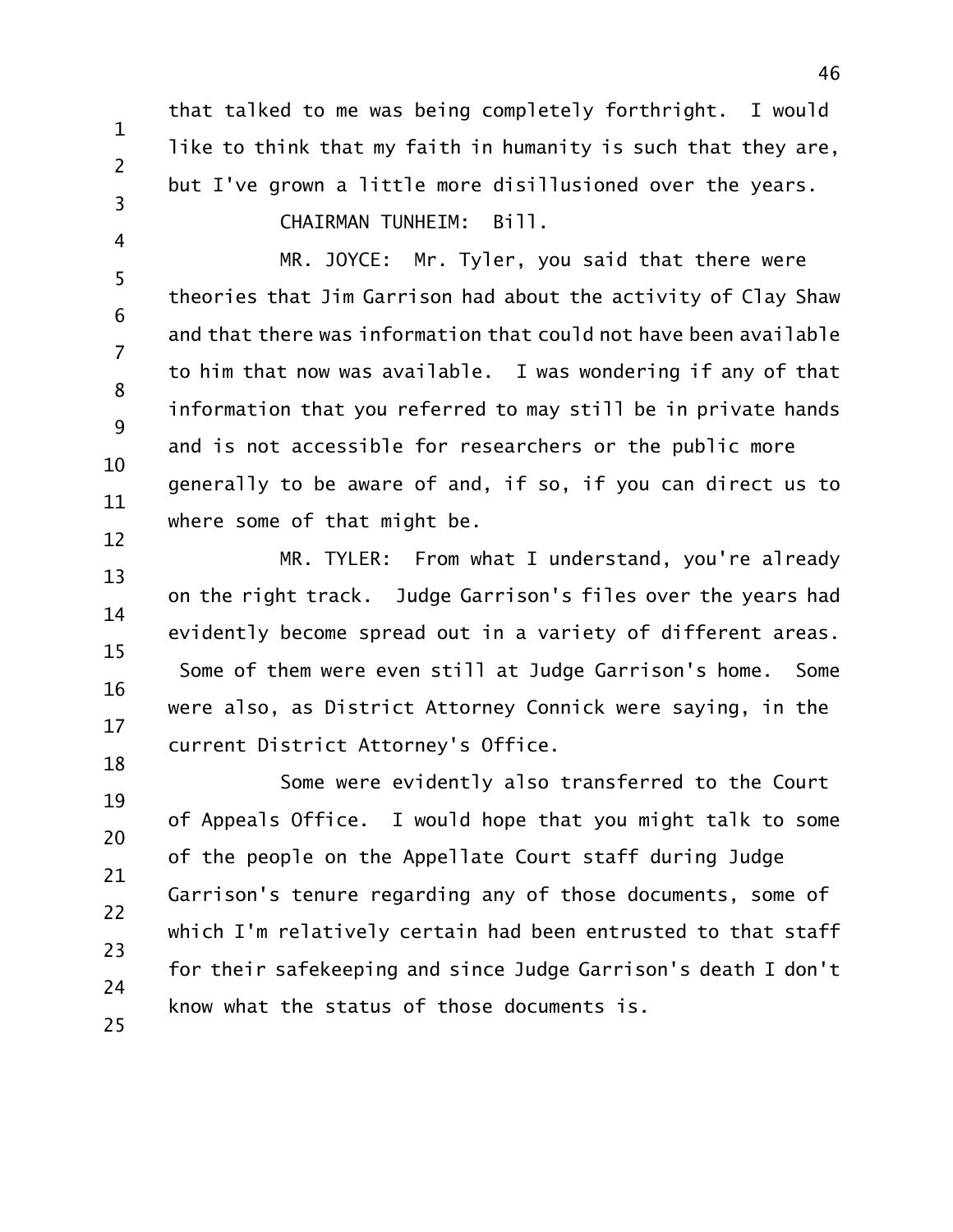1 2 3 MR. MARWELL: Do you base your claim that some of the records were given to staff for safekeeping on some evidence that you have or is it --

4 5 6 7 8 MR. TYLER: Yes. I mean what's been told by somebody. I've not been able to corroborate that necessarily, but I would suggest that it bears further investigation. Any of the people who worked in Judge Garrison's office at the time might be able to clear that up one way or the other.

9 10 11 12 13 14 MR. HALL: Are there any key persons, Mr. Tyler -- and I ask you this question in the context as someone who comes to us as an authority on the character and state of the culture of this city. Are there any individuals connected with the Garrison investigation that we ought to inquire about specifically with regards to records?

15 16 17 18 19 20 21 22 MR. TYLER: Being an alleged or putative expert on the culture of New Orleans is a blessing as well as a curse. We're very parochial here, and I don't necessarily mean that as a pejorative term. Much of the information that I have acquired in the succeeding years since this assassination film that I produced has come from people outside of New Orleans who look at this case, who look at this city, with a more objective eye.

23 24 25 Everyone I've ever spoken to, for example, echoes the same impressions that Mrs. Wegmann did and I have no doubt whatsoever that those are accurate impressions. The question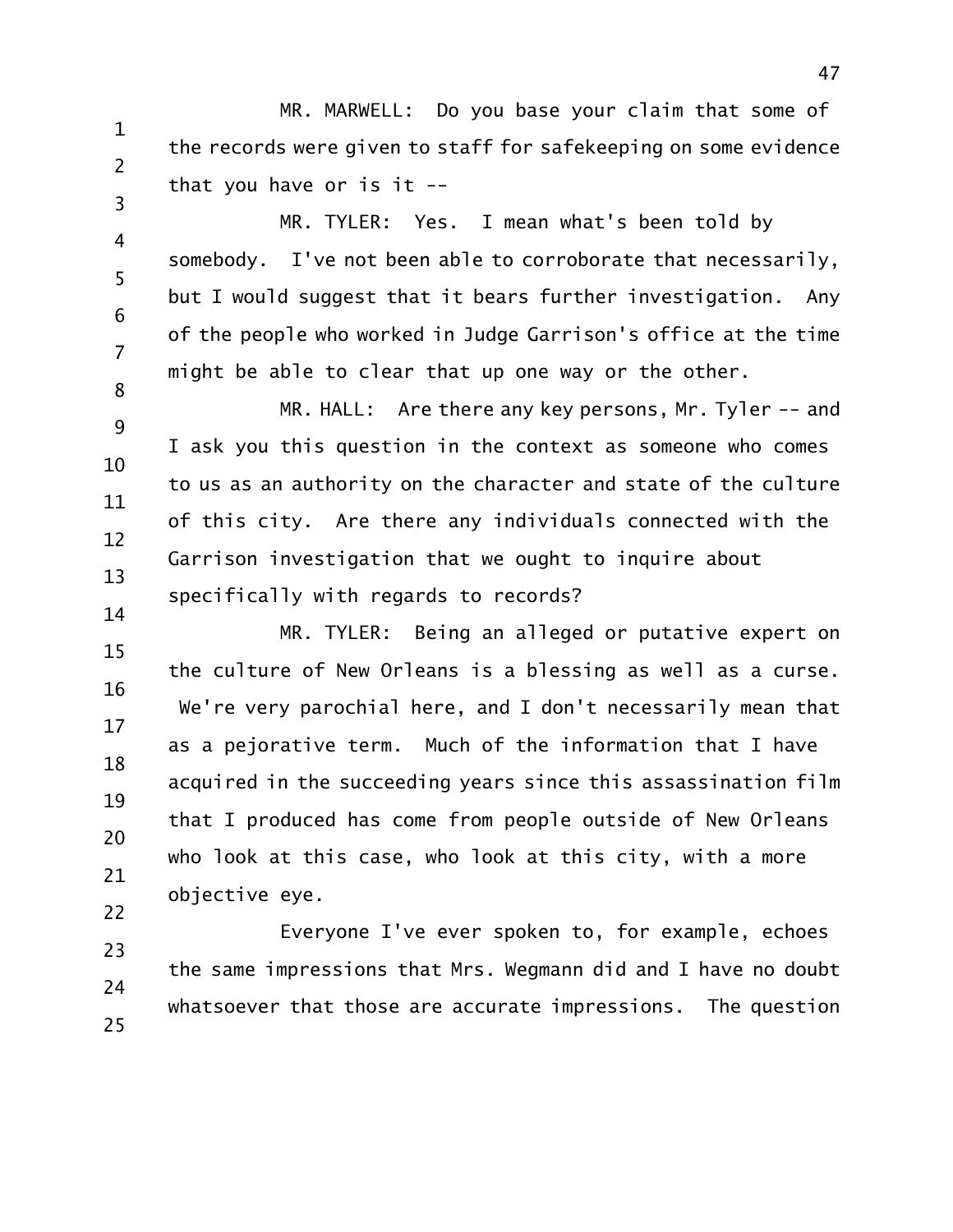1 2 3 4 that needs to be answered is, Are there other aspects of Mr. Shaw's political or professional life that may have led Mr. Garrison's on his path, perhaps not as accurately or as directly as it needed to be, but to bear further scrutiny?

5 6 7 8 None of that would necessarily have to impugn Mr. Shaw's reputation. But there are questions that remain unanswered about affiliations with government agencies, intelligence agencies and so forth.

9 10 11 12 13 MR. HALL: A far amount of what you've written elsewhere or presented elsewhere that I've seen suggests that Clay Shaw's homosexuality figured to some significant degree in the working out of Garrison's relationship in going after him. Am I correct in that judgment?

14 15 16 17 18 19 20 21 22 23 24 25 MR. TYLER: Well, I'm very hesitant to make anything resembling a definitive conclusion about that. I mean I have my own opinions about a sort of psychoanalytic culture approach to that, if you will. But for what it's worth, my personal is to illustrate by example is that I believe that notwithstanding his testimony that Mr. Shaw knew David Ferrie and I've always assumed over the years that Mr. Shaw testified under oath that he did not know Mr. Ferrie because of the fear of potential embarrassment that that might bring him, considering the fact that evidently Mr. Ferrie was a rather notorious homosexual in certain circles in New Orleans at the time.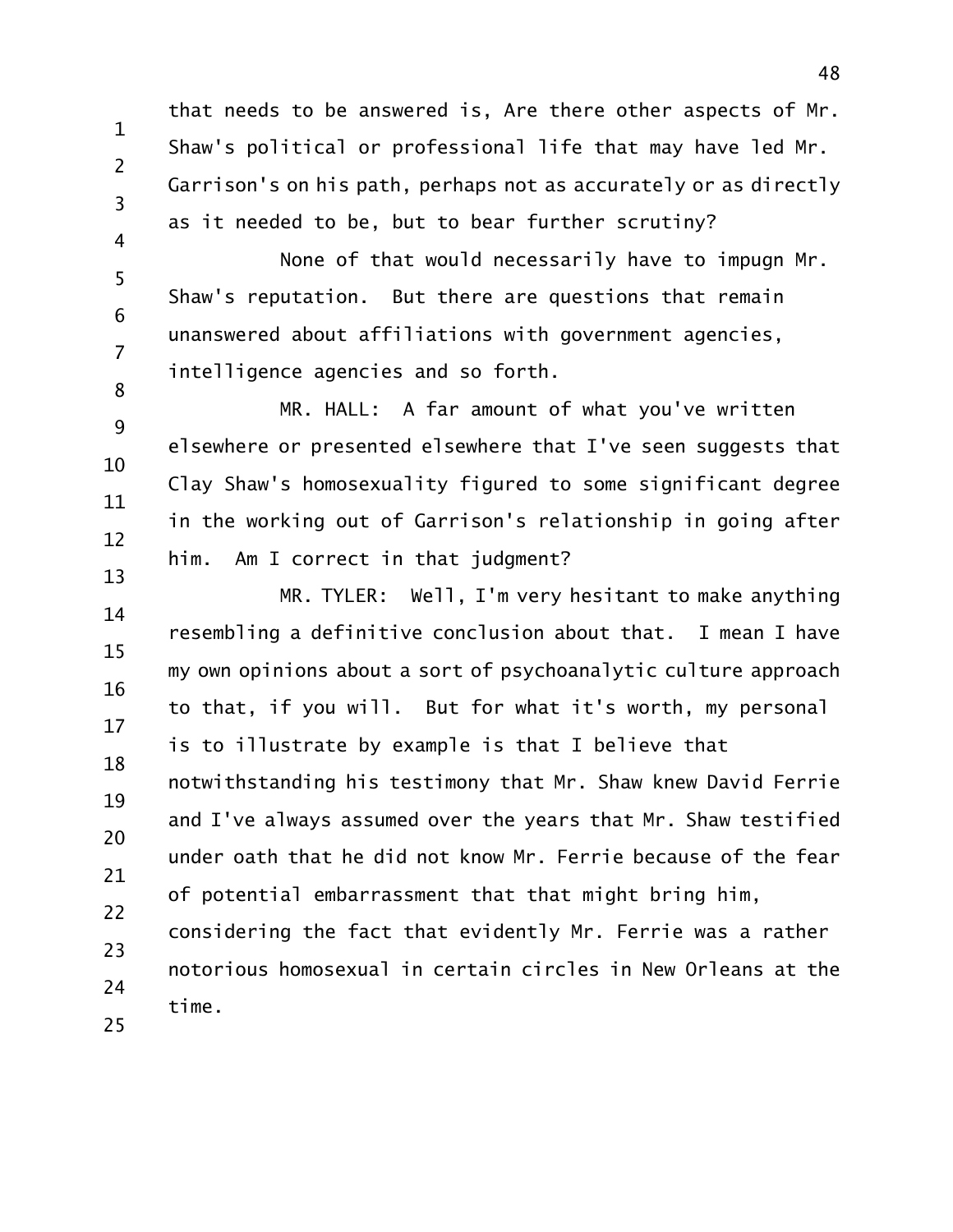1 2 3 4 5 6 7 I have since come to suspect that Mr. Shaw's reticent about being forthright about his relationship with Mr. Ferrie also might have had political connections, namely a mutual involvement with the Central Intelligence Agency. Now whether that involvement was purely benign, whether it was benign in the sense that it was motivated by a sense of patriotism, however misguided, I don't know.

8 9 10 11 12 But whether that connection had any sort of sinister intent or sinister result, I don't know that either. But I think that there are documents that sort of chart Mr. Shaw's involvement with that agency, which will help us clear up this question once and for all.

13 14 15 16 17 18 19 20 As I indicated, for example, this program called QKENCHANT, one of the cryptonyms that the CIA is fond of, there are documents that have thankfully been released which clearly indicate in black and white that Mr. Shaw had a covert security approval number with that program. Now that's smoke. Whether there is fire there as well, we need to conclusively determine. So Mr. Shaw's legacy can be accurately portrayed and considered.

21 22 23 24 CHAIRMAN TUNHEIM: Mr. Tyler, to the extent that David Ferrie, just referred to, was investigated by Mr. Garrison, are there records we should be pursuing relative to David Ferrie in your point of view?

25 MR. TYLER: The short answer is yes, absolutely.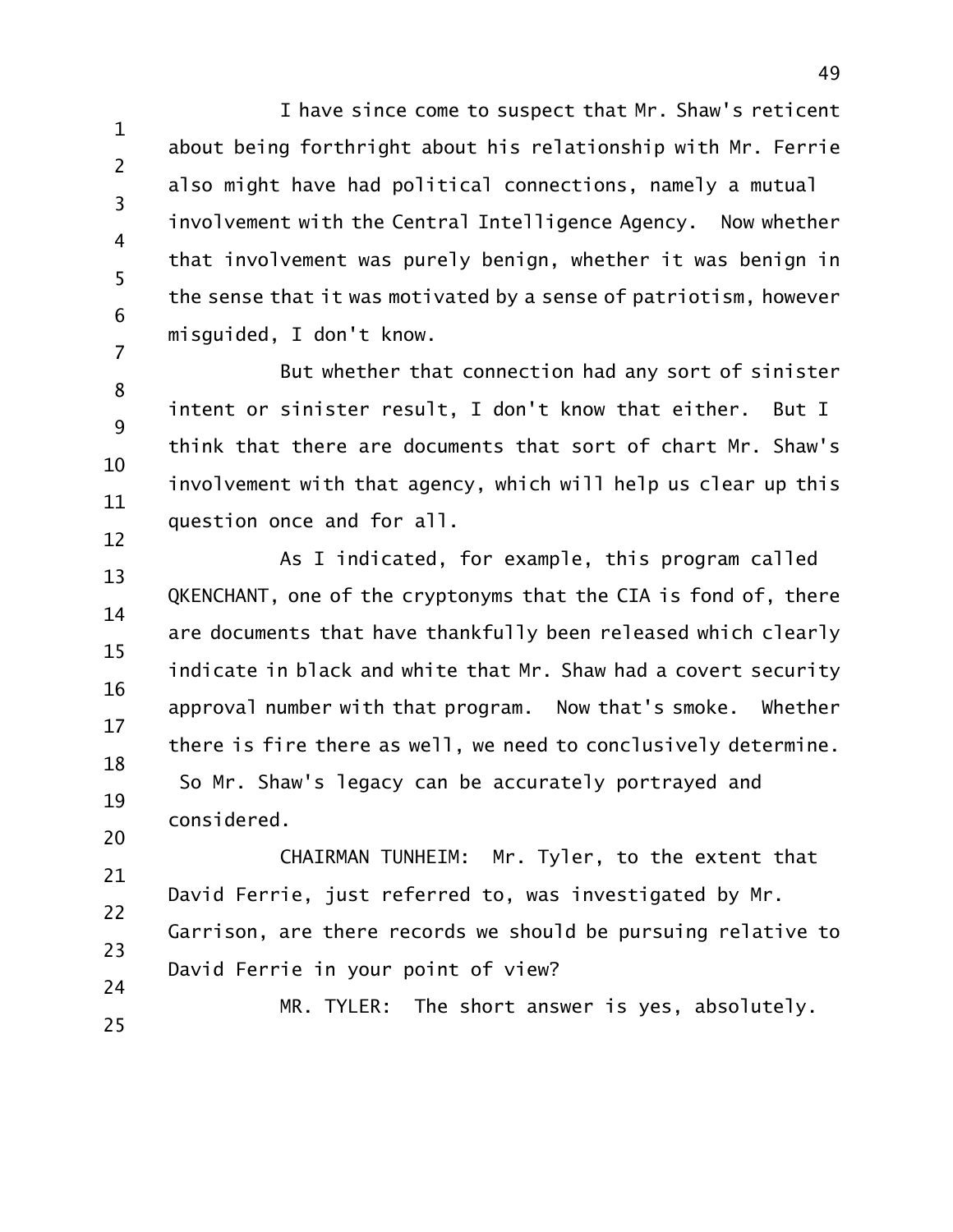I personally believe that David Ferrie is the key to unlocking once and for all the mystery of the assassination and questions about whether there was a conspiracy of any sort.

1

2

3

4 5 6 7 8 9 10 11 12 Mr. Ferrie has left quite an interesting trial behind him. As far as being able to point you in specific directions, I don't know. I would be interested in knowing more about any kind of work Mr. Ferrie might have been doing in terms of medical research, particularly as it might have been endorsed or sanctioned someway by the Ochsner Medical Institutions. That's just a personal question that I have. I don't mean to suggest, nor making any kind of accusation, but I would like to know more about that.

13 14 15 16 17 18 Mr. Ferrie was an interesting man indeed and any and all documents or records pertaining to Mr. Ferrie -- for example, his autopsy reports are still in the hands of the current New Orleans Parish coroner. Some have suggested, Mr. Garrison included, that those reports indicate Mr. Ferrie's demise as being something that might have had a sinister connection.

19 20 21 22 23 MS. NELSON: If I could just ask briefly, we've concentrated on the record trial of all the people involved in the Garrison trial. I think we are assuming that Lee Harvey Oswald came and went without much of a trial, except what is known, handing out leaflets.

24 25 Do you have any impressions of the climate in New Orleans at the time that he was a young man handing out flyers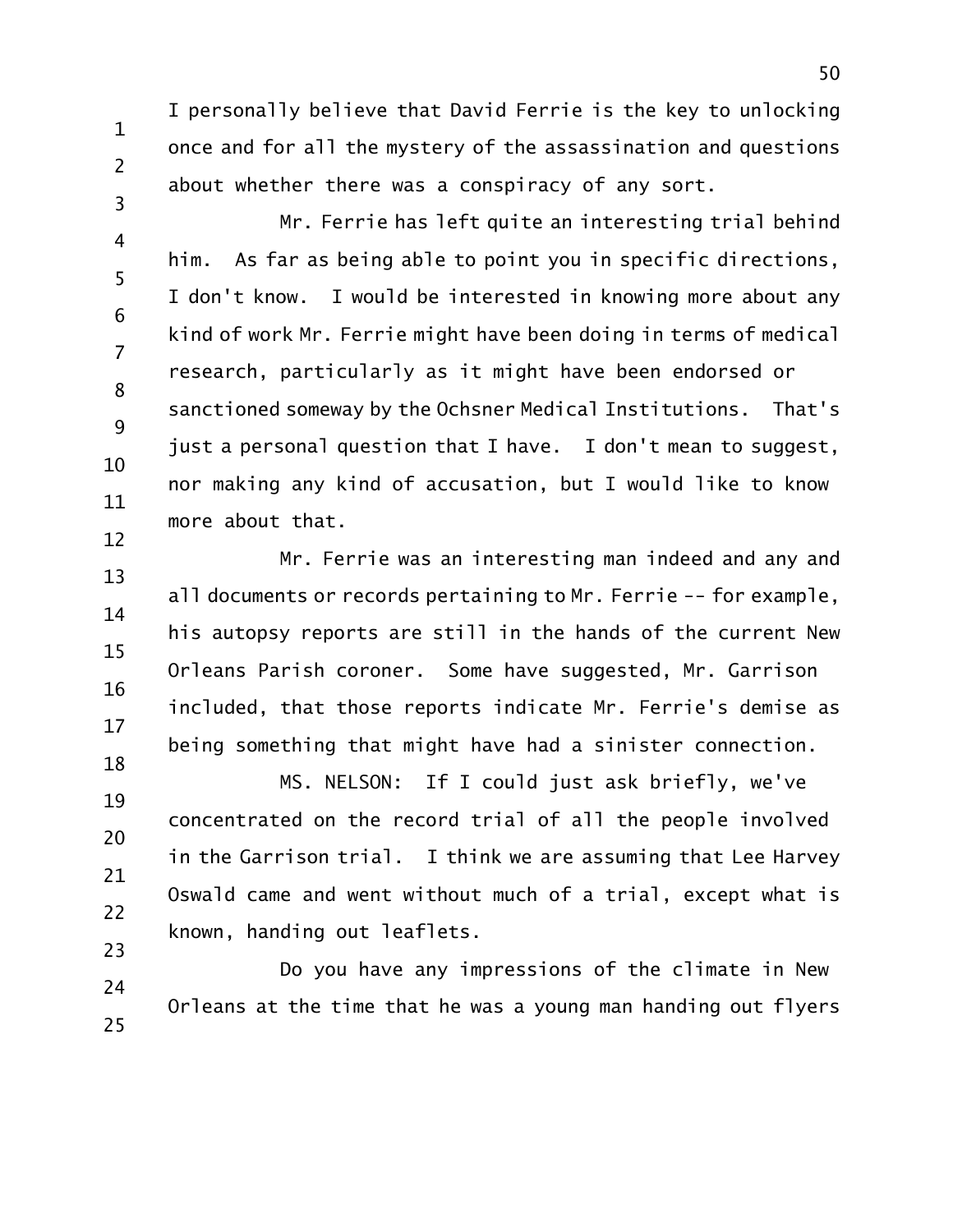on the streets of New Orleans?

1

19

25

2 3 MR. TYLER: Well, for example, what I can tell you about that  $is -$ 

4 5 MS. NELSON: And where we might go for people who had some sort of records of that?

6 7 8 9 10 11 12 13 14 15 16 MR. TYLER: I think people need to remember, and certainly Professor Kurtz is much more better qualified to comment on this than I am, but in the late '50s and early '60s around the time of Castro's rise to power, New Orleans was obviously a hotbed of anti-Castro activity. Personally, anecdotally, I have had people tell me that there are many occasions that they would be at social functions where anti-Castro Cuban exiles would be vociferously complaining about that S.O.B. Castro. What can we do to get rid of him? Why isn't Kennedy doing more? And Clay Shaw was at these parties at time to time.

17 18 Again, you take a case like that, maybe it's just completely innocent. We don't know. We don't know.

MS. NELSON: There is no indication --

20 21 22 23 24 MR. TYLER: I was attempting to answer your question about the atmosphere at the time. What you have to remember about the atmosphere at the time was that there was fervent anti-Castro sentiment in this city and Oswald's trial in and out of that has been documented --

MS. NELSON: Oh, yes.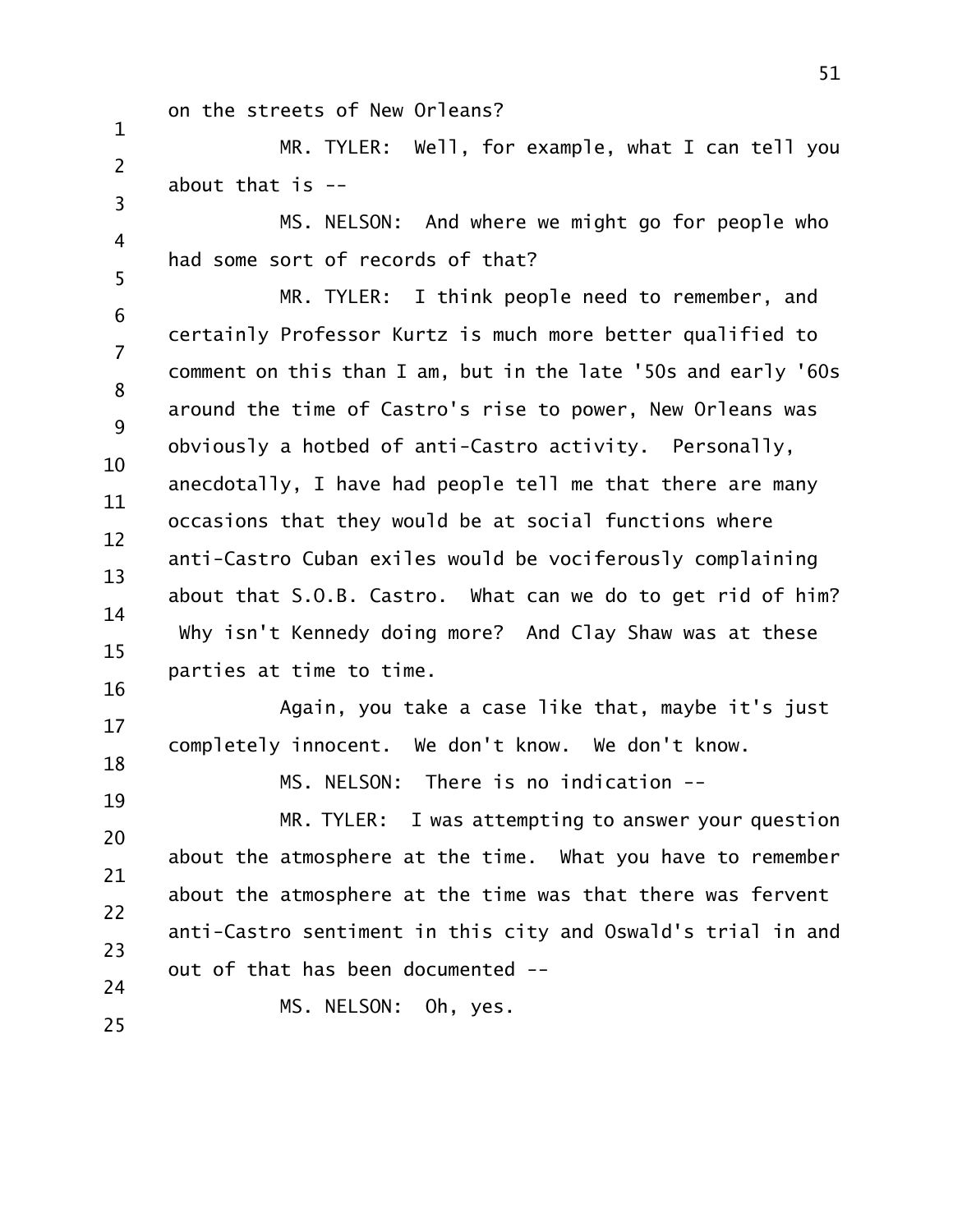1 2 MR. TYLER: With varying degrees of accuracy and I think conclusiveness.

3 4 MS. NELSON: What about the attitude toward President Kennedy?

5 6 7 8 9 10 11 MR. TYLER: Well, I mean think New Orleans being one of the most Catholic cities in the world, certainly they felt a particular affinity for President Kennedy for that reason alone. Beyond that, I think those people who might have had a political agenda or leaning of any kind, whether it's anti-Castro Cuban activity or whatever, you know their feelings about Kennedy would flow in that direction.

12 13 14 MS. NELSON: But, in fact, you don't know of any other sources of records or documents that have not been revealed about Oswald and the anti-Castro groups?

15 16 17 18 19 20 21 22 23 MR. TYLER: As I mentioned in my earlier statement, there very well might be some information in the files of the organization INCA, Information Council of the Americas. Also, I think the personal files that were in the office of the late Guy Banister, which evidently have never been accounted for, very well might have information regarding what you're talking about. Best of my knowledge, those files have never been located nor has their location, wherever it is, been confirmed. I presume they might have been destroyed, but we don't know.

24 25 CHAIRMAN TUNHEIM: Mr. Tyler, one of the issues facing the Board as we go through this process is what to devote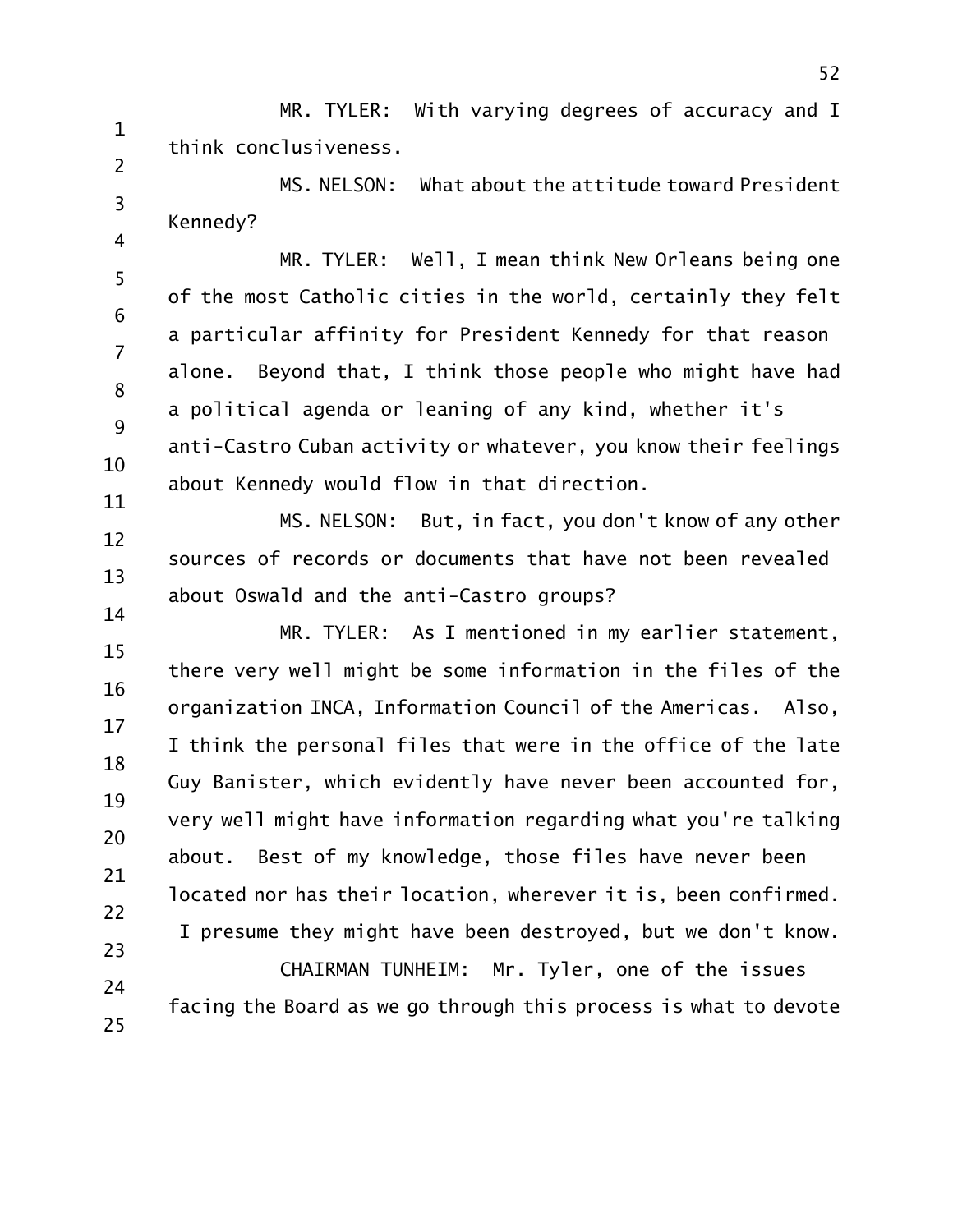1 2 3 4 5 6 7 primary amount of our resources to. Given the fact that the assassination of President Kennedy occurred during an age when television had come into American living rooms, there is a great amount of material, we believe, that is in the possession of television networks and local television stations, the kind of out takes of the sort that you are donating to our collection, the published collection today.

8 9 10 How great a priority would you advise us to set on seeking out takes, copies of videotapes, that might be held by the media?

11 12 13 14 15 16 17 MR. TYLER: I frankly would be a little dubious about any probative value that that might have. I think that certainly the State Archives in Baton Rouge already have much footage from WWL, the CBS affiliate from the time. The New Orleans Public Library -- Mr. Everard could talk more conclusively about that -- has a little bit of footage from the ABC affiliate.

18 19 20 21 22 I think most of what you're going to find there is the sort of images that we've seen, you know, many, many times that are sort of like rocks at the bottom of a stream where the waters float over them for so long that all the rough edges are gone.

23 24 25 I would recommend that more of your efforts be devoted towards trying to find those actual files and documents that I enumerated earlier.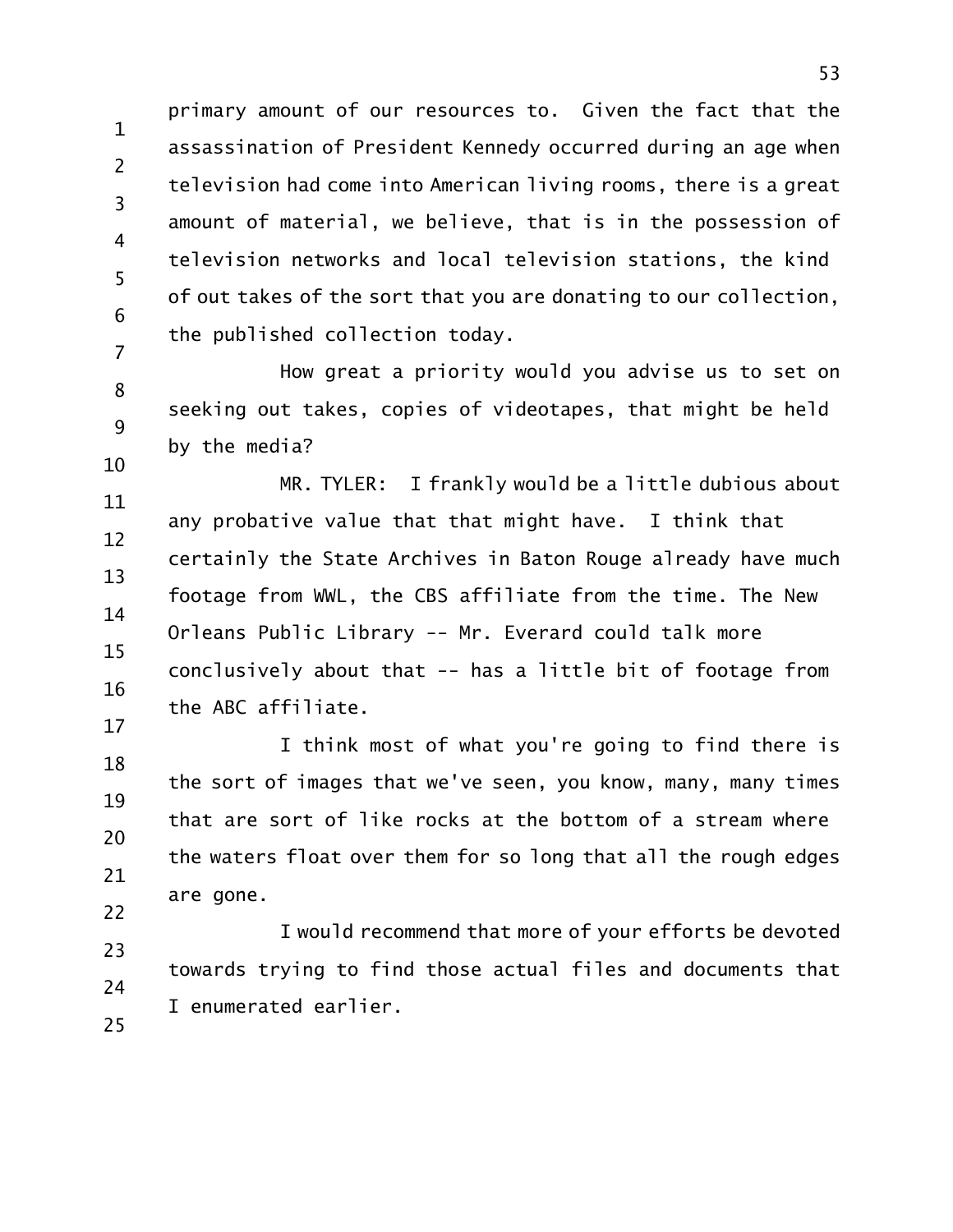1 2 3 CHAIRMAN TUNHEIM: Thank you very much, Mr. Tyler. I know we appreciate your donation and the public will, your sharing of your work. Thank you very much.

4

MR. TYLER: My pleasure.

5 6 7 8 9 CHAIRMAN TUNHEIM: Our next witness this morning is Dr. Michael L. Kurtz, Professor of History at Southeastern Louisiana and author of a 1982 book on the assassination of President Kennedy that's entitled, "Crime of the Century." Dr. Kurtz, welcome and thank you for joining us.

10 11 12 DR. KURTZ: Thank you, Mr. Chairman. By way of introduction, let me give the Board a very brief background on my qualifications for testifying before the Board today.

13 14 15 16 17 18 19 20 21 I'm one of the very academicians who researched and written about the assassination of President Kennedy. In addition to my book, "Crime of the Century," published by the University of Tennessee Press, I have published two scholarly articles on the assassination in the journals "The Historian" and "Louisiana History." I presented papers on the assassination at meetings of such professional organizations as Phi Alpha Theta, the Southern Historical Association and the Louisiana Historical Association.

22 23 24 25 Now I've given lectures and appeared on panels at places as diverse as Tulane University, Georgia Southern University, Harris County Community College in Texas, and so forth.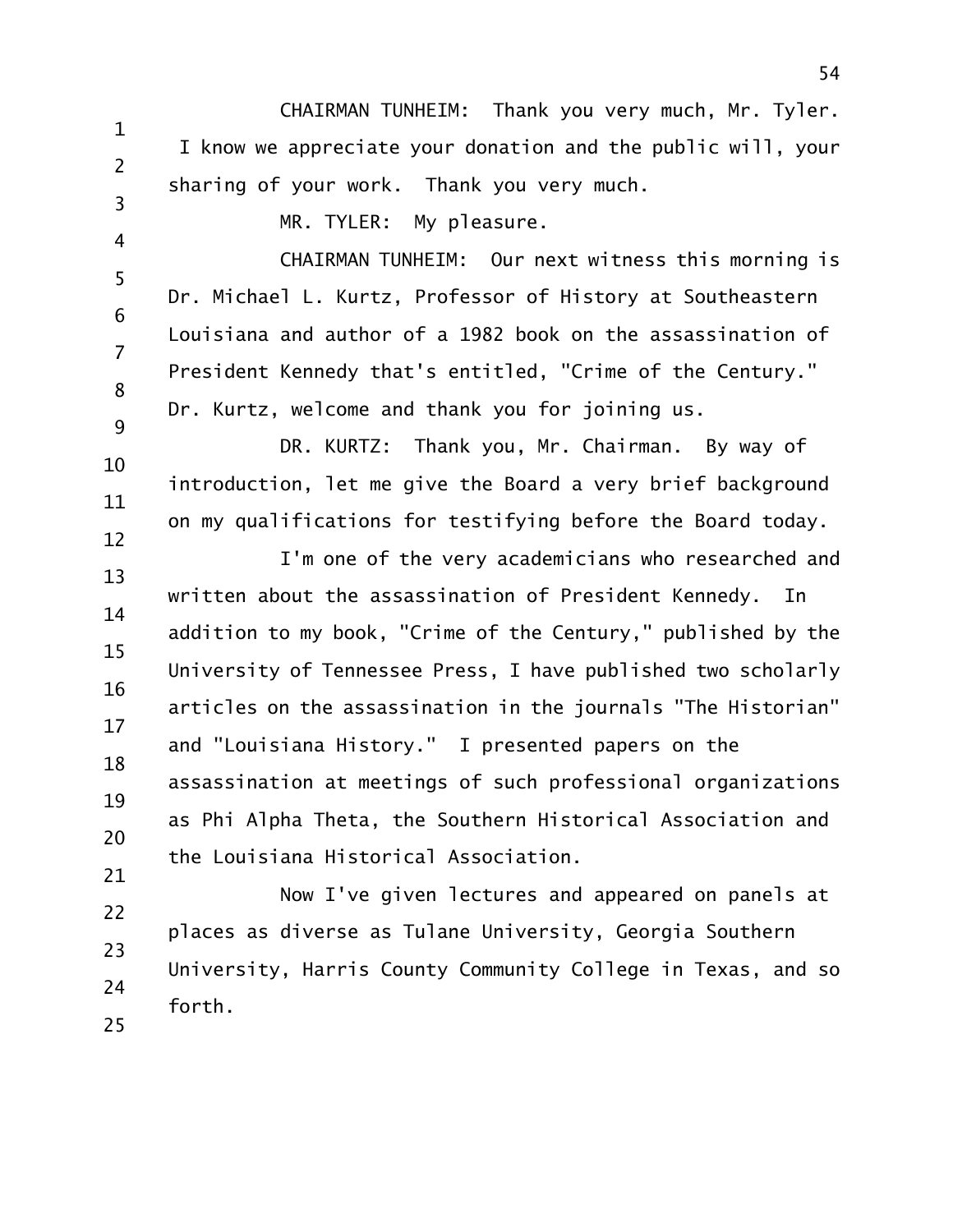1 2 3 4 My purpose in appearing before the Board today is to provide you with suggestions about the acquisition of records as defined by the Act itself. So I will turn to that topic immediately.

5 6 7 8 9 First, one passage in a recent book about President Kennedy's foreign policy relationships with Soviet Premier Nikita Khrushchev, "The Crisis Years," by Michael Beschloss, struck me as very odd. I'd like to quote the passage from page 682 of that book.

10 11 12 13 14 15 16 17 18 "Richard Helms, who at the time was Deputy Director of Plans for the CIA" -- this is in early 1964 I might add, the context -- "found Johnson distracted well in 1964 by his worry that Kennedy had been assassinated by conspiracy. As Helms recalled, the Agency was" -- in here Beschloss is quoting Richard Helms -- ""very helpful to Johnson on this" and meet the new president's request for an independent CIA study. Motion picture of the Dallas motorcade and autopsy photographs were sent to the agency."

19 20 21 22 23 24 25 In his footnotes, or I should say end notes, Mr. Beschloss cites a personal interview with Richard Helms as the source of this statement. I urge the Board to pursue this matter, if, in fact, the CIA did conduct its own investigation of the assassination simultaneously with that of the Warren Commission, all records pertaining to that investigation should, of course, be included in the JFK Records Collection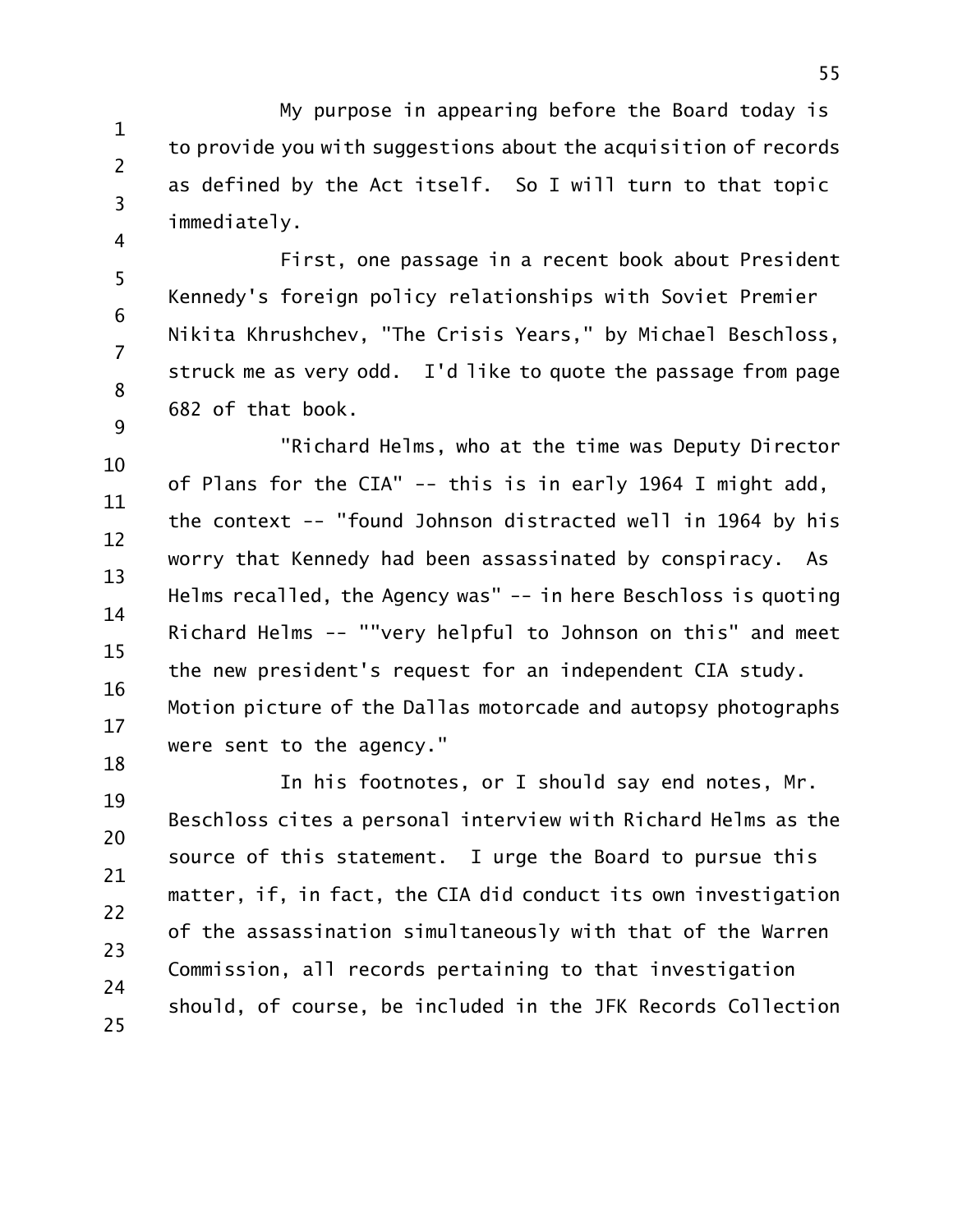in the National Archives.

1

2 3 4 5 6 7 8 9 10 As far as I know, nothing pertaining to that special CIA investigation that Helms mentioned to Beschloss has ever been made public. Certainly nothing in the existing assassination documentation refers to the CIA's having received access to autopsy photographs. I recommend that the Board exercise its legal authority under the Act and, if necessary, subpoena Mr. Helms and interview Mr. Beschloss about this subject and require the CIA to release unedited any and all of its records concerning this 1964 investigation.

11 12 13 14 15 16 17 18 19 20 Secondly, I urge the Board to conduct a survey of the documentary record if, indeed, any exists to ascertain precisely when and how the Kennedy family came into legal possession of the autopsy photographs and X-rays and other related materials. I myself have received run-arounds and evasions from the National Archives, the Secret Service and the Kennedy Library about this matter. The family's legal control over these materials has been upheld in Federal court, but at no time has any documentation ever been produced to determine the origins of the family's legal control.

21 22 23 24 25 I know of no case anywhere in the United States where the family of a deceased has legal control over the autopsy records of that individual. For example, the Kennedy family does not have legal control over the autopsy records of Senator Robert Kennedy. The State of California quite properly has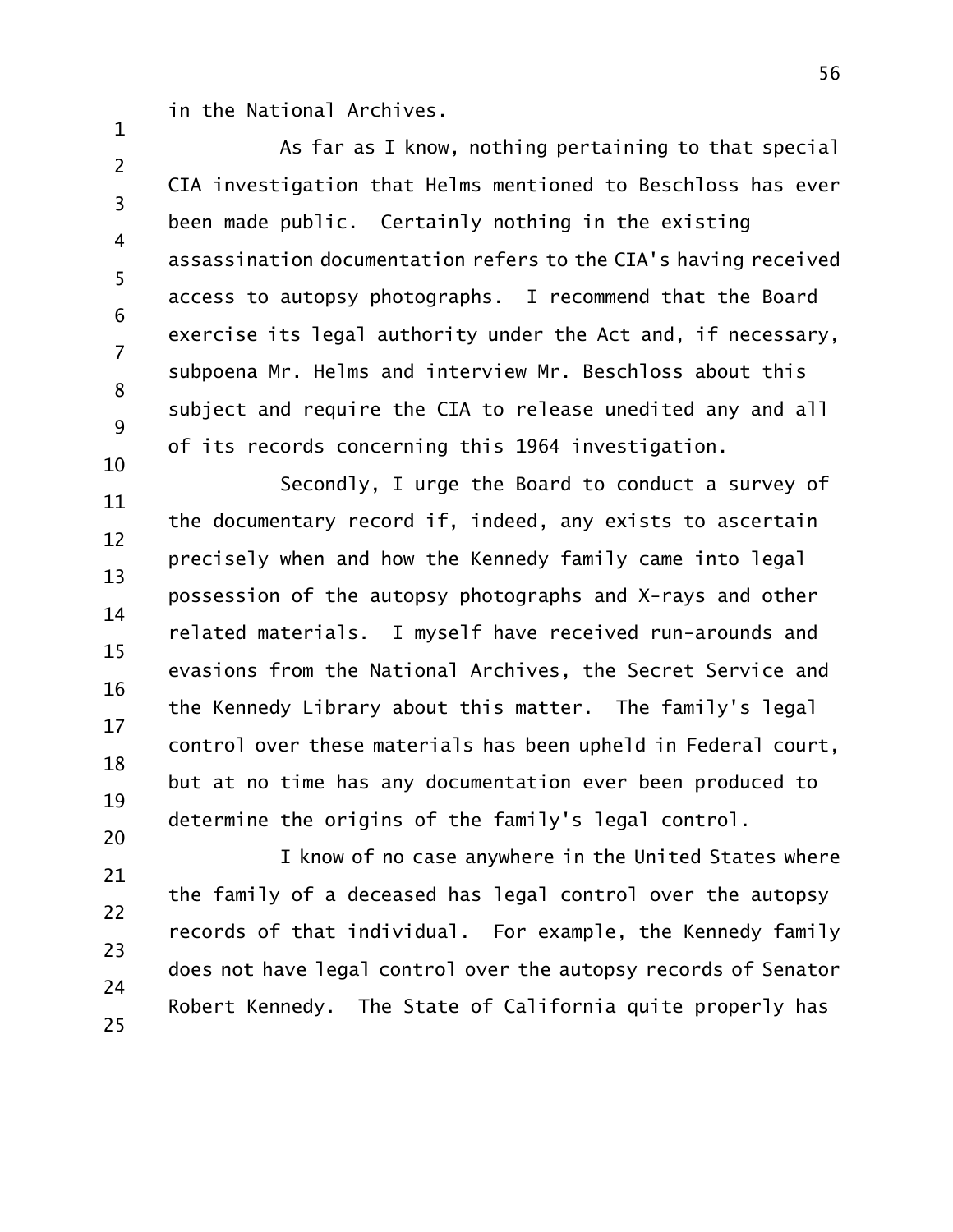1 2 3 4 control over those records. How did the Kennedy family come to have legal possession of those records is a fundamental question for which some trial of evidence under the broad definition of record should exist

5 6 7 8 9 10 11 12 13 I urge the Board to, in addition to interviewing Burke Marshall, who, of course, is the Kennedy family's legal representative on this particular matter, the deed to the National Archives in 1966, and conduct a systematic review of all records of the Secret Service, especially that agency's Protective Research Division, which assumed original custody of the materials the night of the autopsy. Additionally, the Board should review all records of the Bethesda Naval Hospital about this matter.

14 15 16 17 18 19 20 Furthermore, along the same general lines, I urge the Board to conduct an intensive investigation into records dealing with the certain actions taken by the Secret Service in 1963. I have communicated with the Secret Service, the Kennedy Library, National Archives about this matter and all of them say no such documentation or records exist. Surely some records exist.

21 22 23 24 25 Why did the Secret Service remove President Kennedy's body from Dallas and transport it to Washington? What Federal statute gives the Secret Service jurisdiction over a presidential corpse? As far as I know, there is none in existence. Why were three Secret Service agents present at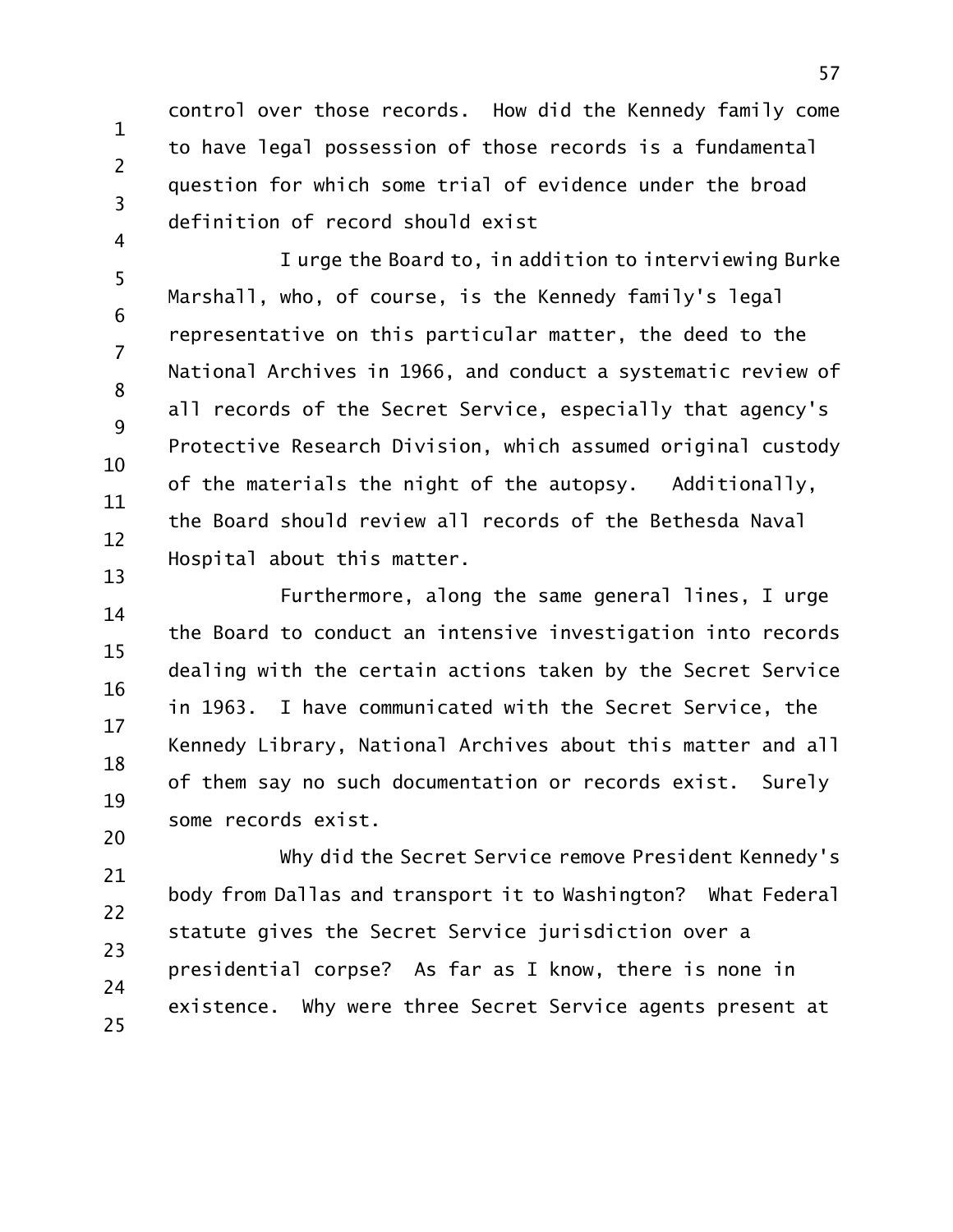1

2

the autopsy at Bethesda Naval Hospital? I don't know. No documentation has ever been produced to document that.

3 4 5 6 7 8 9 10 Why did Roy Kellerman take possession of the autopsy photographs, the unprocessed negatives and the X-rays at the time of the autopsy? What legal authority did Kellerman have to possess these materials and then turn them over to Robert I. Bouck, the head of the Protective Research Service of the Secret Service, when at that time Lee Harvey Oswald was still alive and these autopsy records were properly legal documents that should have been under the jurisdiction of Dallas District Attorney Henry Wade, not the Secret Service of the United States?

11 12 13 14 15 16 17 Why did Secret Service Agent James Fox make a private set of autopsy photographs for himself? What legal possession did he have over those autopsy photographs and what legal authority did Fox have to sell these so-called couched set of photographs to David Lifton in 1988 and authorize Lifton to reproduce them?

18 19 20 21 22 23 24 25 Why did Robert Bouck turn over the autopsy materials to Robert Kennedy in 1965, that is through the Evelyn Lincoln and Angela Novello chain that the House Committee tried to track down? But what legal authority did Robert Bouck have? What legal authority did Robert Kennedy have over Robert Bouck? As far as I know, there was none. Robert Bouck answered to the head of the Secret Service, who answered to the President of the United States, not to a senator from Massachusetts.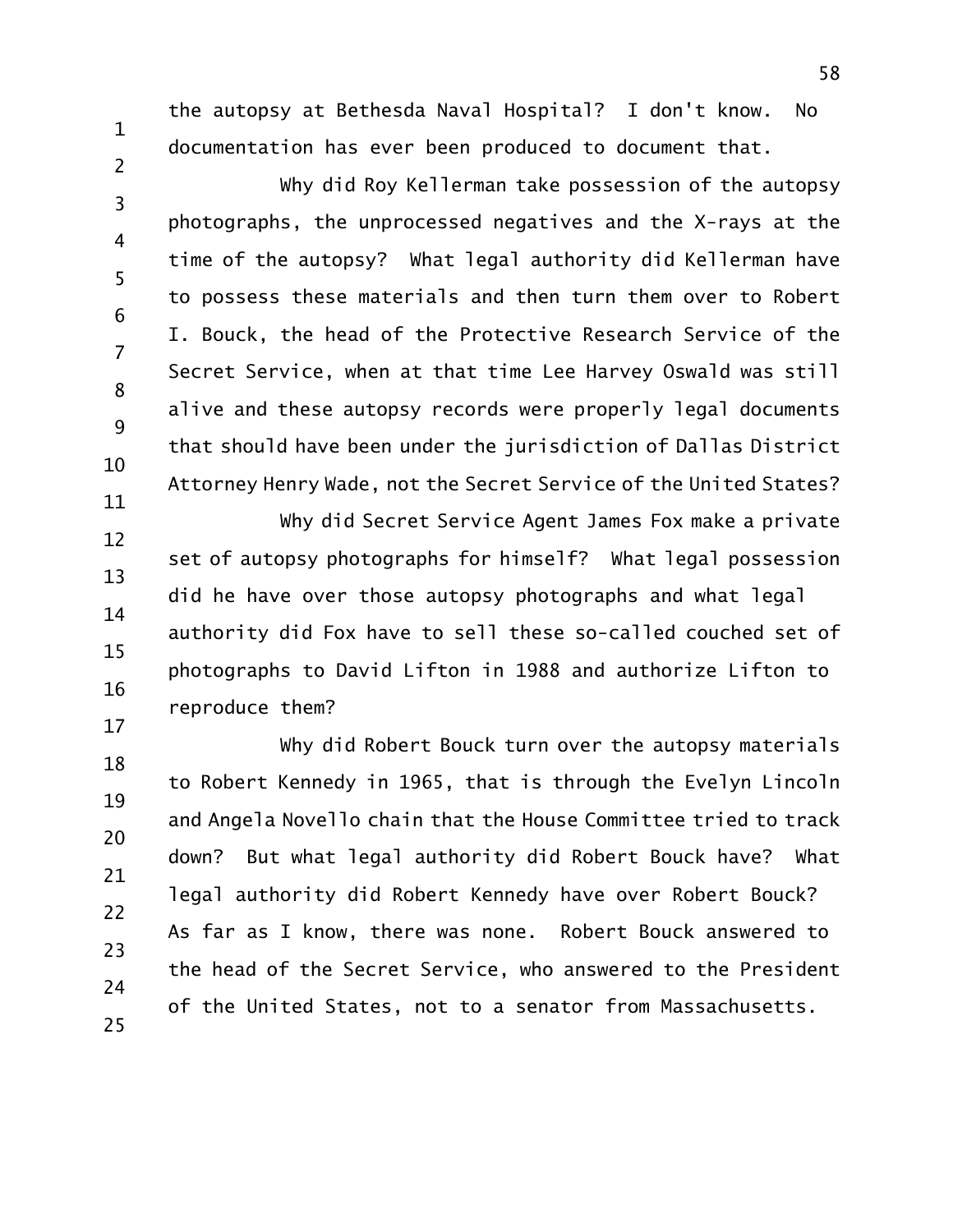These are records that I think the Board should certainly try to investigate and not simply accept the word of an agency of the United States that no such records exist. Surely some trial of evidence exists about these questions. As Steve Tyler was talking -- and, by golly, I wish

1

2

3

4

5 6 7 8 9 10 I had gone before him instead of after him -- he did such a good job of his presentation. I disagree in the sense that I think that the Board should attempt to obtain all out takes of all television documentaries produced about the Kennedy assassination from the time it occurred until the present.

11 12 13 14 15 16 For example, in 1967 CBS did a four-hour long special hosted by Walter Cronkite. We know for a fact that hundreds of hours of film was made, four hours aired minus the commercials. I'd like to see the Board obtain these original records, the out takes of these documentaries, because I think that they could contain very valuable information.

17 18 19 20 For example, CBS conducted a firing test of the man with a car cannon and showed only a brief flash on the screen. The complete out takes could certainly provide some additional information about that ballistics evidence.

21 22 Numerous other pieces of evidence should also be obtained from these, the out takes of these documentaries.

23 24 25 Now in another matter, although conspiracy theories about the Kennedy assassination abound, many of them ludicrous and ridiculous, one that remains a plausible one, supported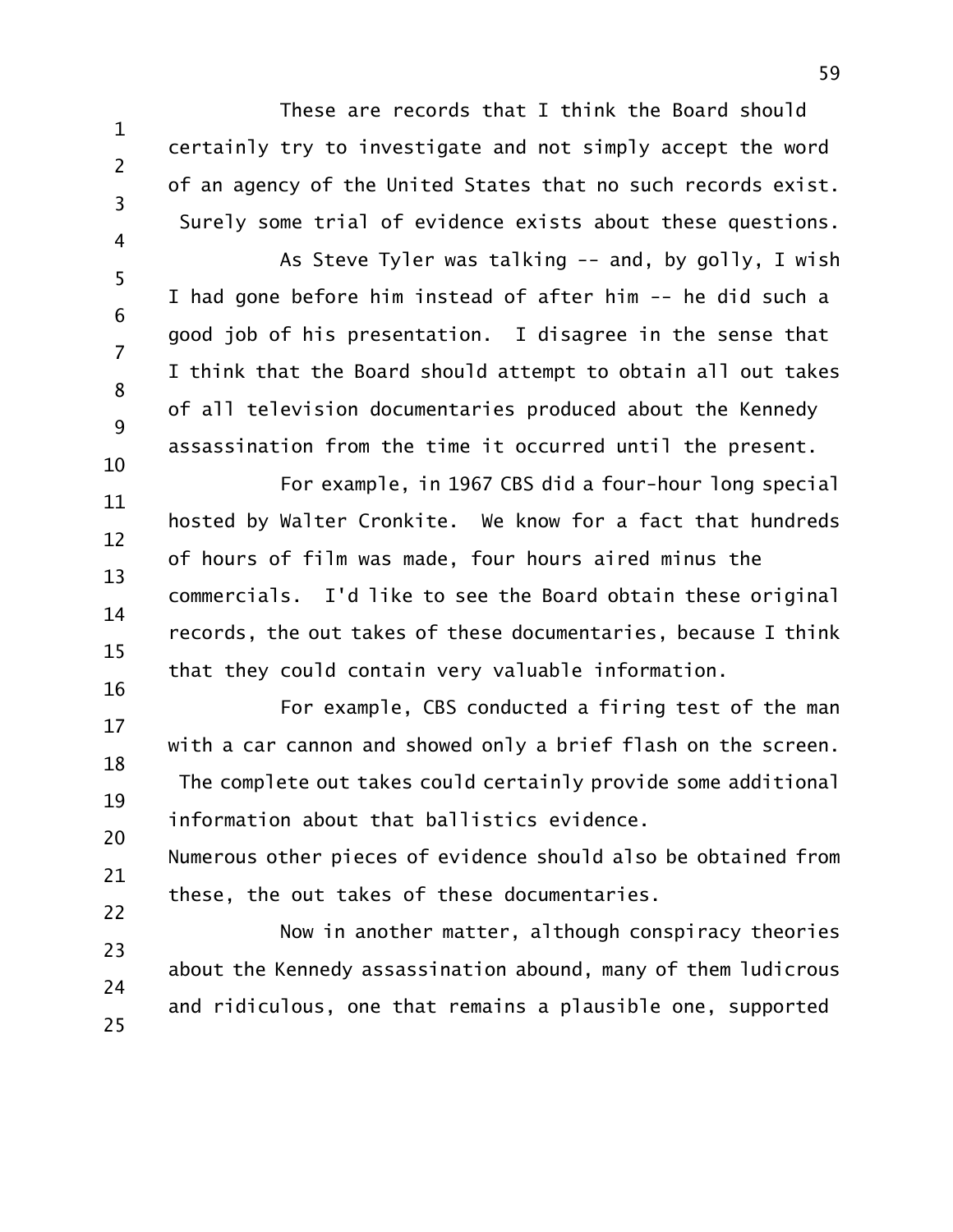1 2 3 4 5 6 by a substantial amount of evidence, is the so-called Cuban connection to the assassination. Lyndon Jonhson's often-quoted statement to two sources, Howard K. Smith and Joseph Califano, that "Kennedy was trying to get Castro but Castro got him first." The possibility of Cuban government complicity in the assassination certainly cannot be ruled out.

7 8 9 10 11 12 13 I implore the Board to demand the immediate release of all records of the CIA, FBI, Defense Department, National Security Agency, State Department and any other agency of the United States Government under its jurisdiction under the Act pertaining to U.S.-Cuban relations during the period 1959 to 1963, especially any and all records concerning the assassination plots against the life of Fidel Castro.

14 15 16 17 18 19 20 21 22 23 24 25 In addition, I would like -- although Mr. Tilley mentioned that the Lyndon Johnson Library has been very cooperative in this matter, it's quite clear from what he did not say that the John F. Kennedy Library has not been cooperative at all, that the Board should request, even though the Act does not give the Board this authority since this falls under the private deed exemption to the Act -- I believe I'm correct in saying that -- that the Board should at least publicly implore the John F. Kennedy Library to allow its staff members to listen to all White House tapes made during the Kennedy Administration and especially conversations between John Kennedy and Robert Kennedy and any other individuals concerned with U.S.-Cuban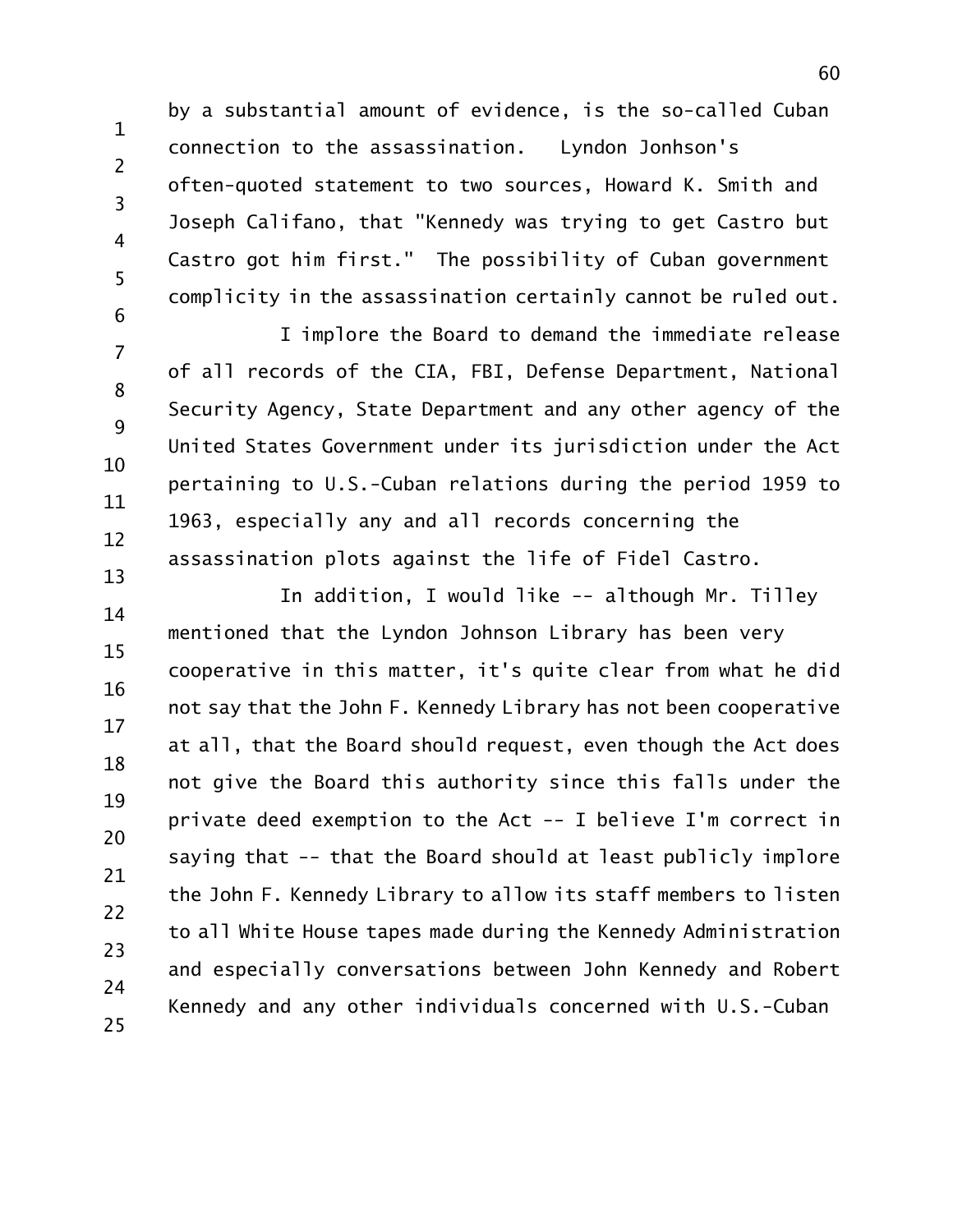relations during that period.

1 2 3 4 5 The same, by the way, could be true  $-$ - I'm not aware of the existence of such -- of any tapes from the Eisenhower presidency since these activities, of course, originated in 1960 under Eisenhower's Administration.

6 7 8 9 10 11 12 13 14 15 One record potential record comes from a rather surprising source, H.R. Haldeman. In his memoirs, "The Ends of Power," Haldeman actually refers to the Kennedy assassination as the underlying topic of the infamous smoking gun Watergate tape of June 23, 1972, in which Haldeman and Nixon discuss the payment of money to certain Cuban associates of E. Howard Hunt, which was the primary subject of that conversation, although not the specific reason that Nixon got himself into very deep trouble and resigned a few days later, money that originally came from some of Nixon's campaign contributors.

16 17 18 19 20 I recommend that the Board research Mr. Haldeman's papers, as well as those of the Nixon White House tapes to determine the source of Haldeman's rather surprising reference to the Kennedy assassination within the context of that smoking gun conversation.

21 22 23 24 25 As Mr. Tyler briefly mentioned the name of Guy Banister, certainly Guy Banister remains an enigmatic figure in this case for the relationship, if any, between Oswald and Banister during the spring and summer of 1963. As I have in my book and I'll repeat it here today, I myself saw Banister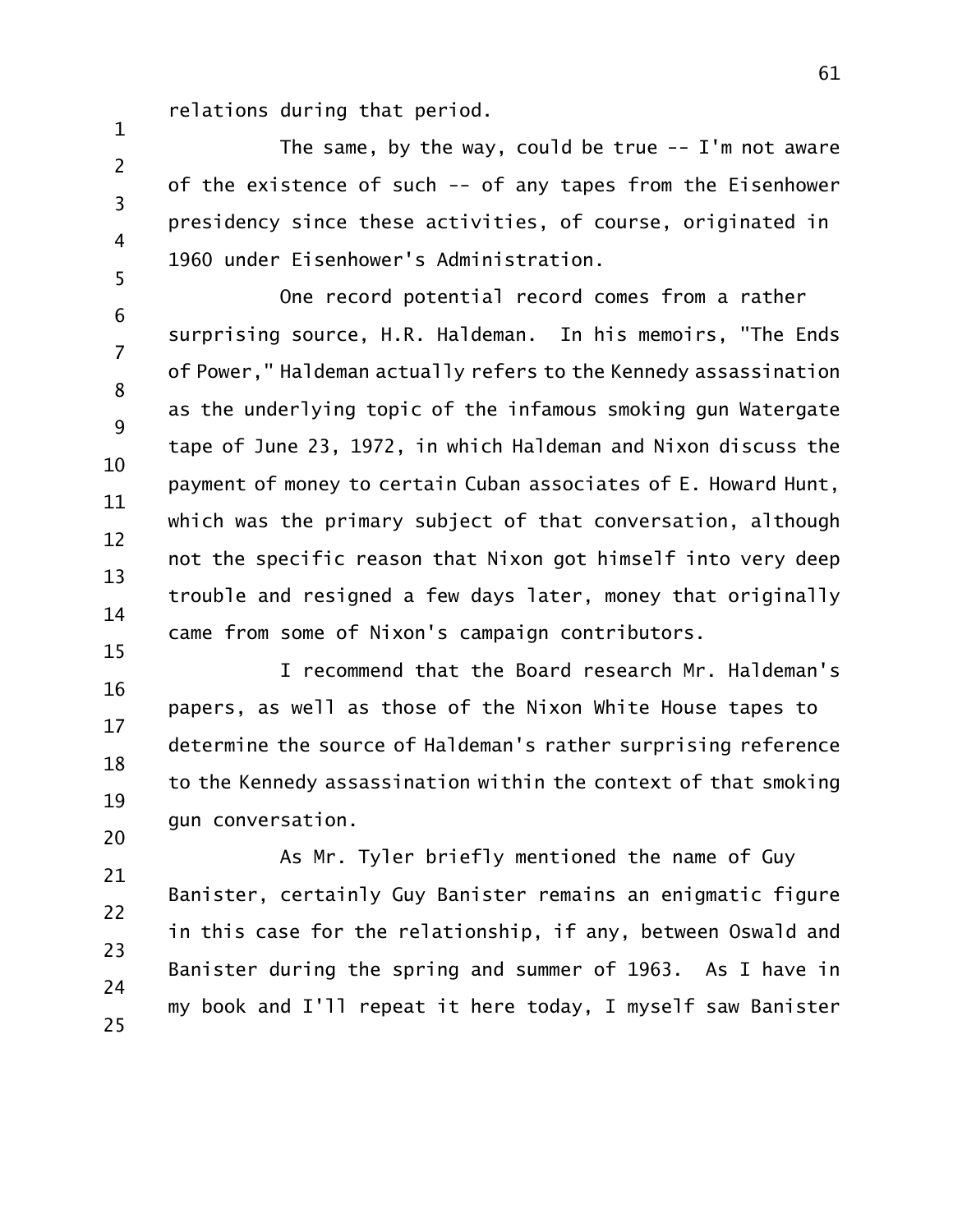and Oswald together in New Orleans in the summer of 1963.

1

2 3 4 5 6 7 8 On the first occasion, Banister was debating President Kennedy's civil rights policy with a group of college students, including myself. Oswald was in the company of Banister. At the time -- this is the late spring of 1963 -- I was a senior at what at that time was the Louisiana State University in New Orleans, although today it's called the University of New Orleans.

9 10 11 12 13 Banister was not discussing anti-communist, for which he is most widely known, but rather racial integration, and Banister was certainly a rabid segregationist to say the least, vehemently critical of President Kennedy's civil rights policies.

14 15 16 17 18 19 20 21 22 23 Now the possible racist connections of Lee Harvey Oswald to Guy Banister lead to another recommendation of the Board to peruse the FBI files on such topics as Leander H.J. Perez, Sr., the Citizens Council of Greater New Orleans and a title that, of course, only the FBI under J. Edgar Hoover could have developed, "Communist Infiltration of the NAACP." There is an actual FBI file with that title. References to Guy Banister may be found also in various papers from the DeLesseps Chep Morrison Collection from Tulane University and from the New Orleans Public Library.

24 25 Speaking of Tulane University, I'd like also the Board to investigate whether any of the papers of Leon Hubert, who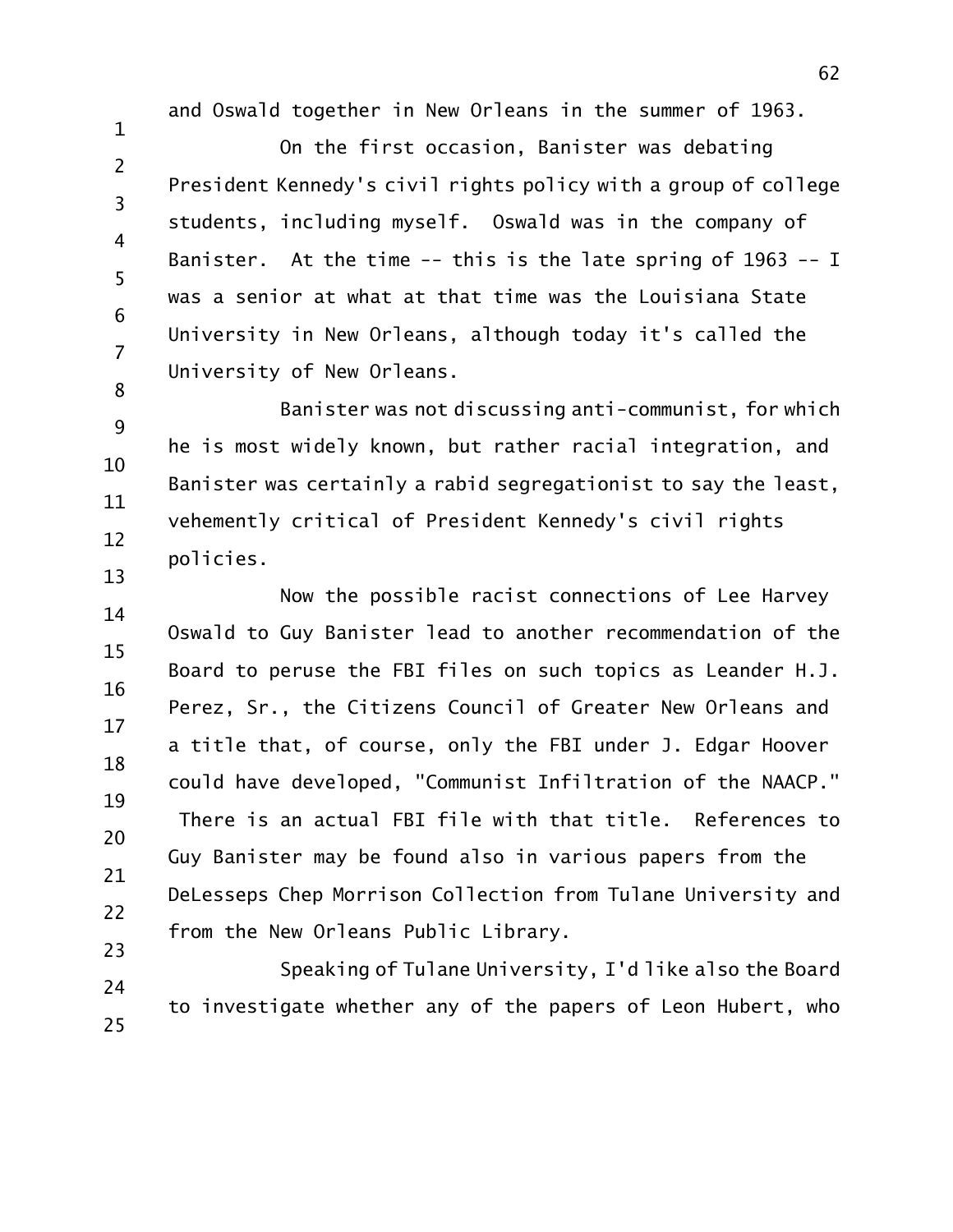1 was a law professor at Tulane School of Law, are at the Tulane Library because Mr. Hubert was junior counsel for the Warren Commission and that is a possible source of material. Congresswoman Boggs' testimony earlier made me think of that.

2

3

4 5 6 7 8 My time has expired. With no time limit, I could easily provide the Board with innumerable other potential sources of information and concerning the availability of records pertaining to the assassination.

9 10 11 12 13 14 15 16 17 In conclusion, I would like to state for the record that the more than three decade long history of obfuscation and suppression of records about the assassination of President Kennedy needs to be ended as expeditiously as possible. In that light, I urge this Board to exercise its authority under the Act, to release all records pertaining to the assassination without exception, and to instruct the National Archives to make them available for immediate public inspection. Thank you.

18 19 20 21 22 CHAIRMAN TUNHEIM: Thank you, Dr. Kurtz. Appreciate your testimony today and your advice to us. Certainly additional advice that you have that you weren't able to pass along today, we'd certainly appreciate it in writing because we will follow up on your suggestions.

23 24 25 DR. KURTZ: Yes, for example, Mr. Samoluk of your staff has contacted me about reproducing the preliminary hearing transcripts of the Clay Shaw trial, which we have at our library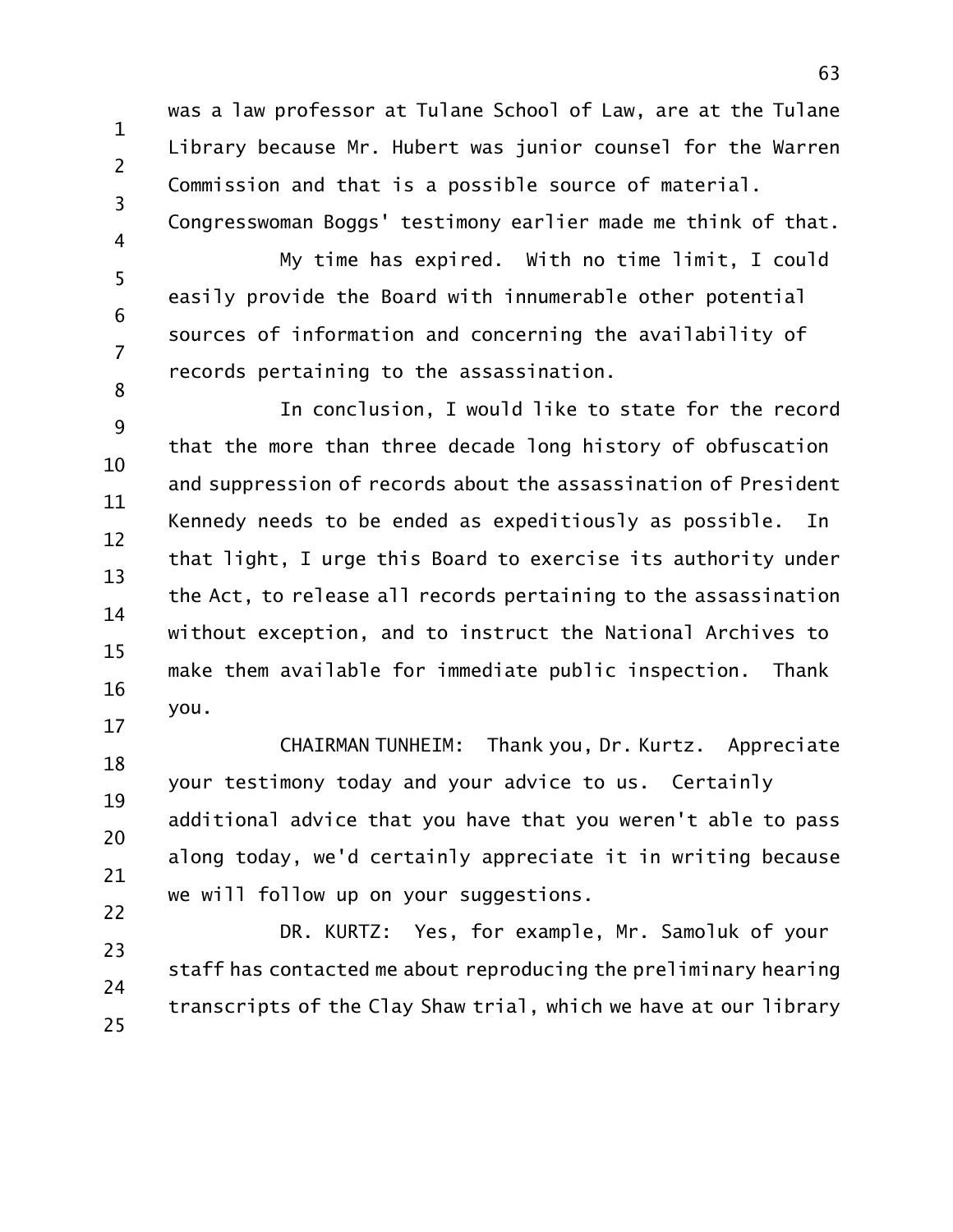at Southeastern Louisiana University. We're trying to figure out the logistics of doing that right now.

3 4 5 6 7 They don't lend themselves to Xeroxing, probably an optical scanner, but be assured that we will provide the Board with copies of all of those transcripts of those Clay Shaw preliminary hearings and a few other pieces of materials that our library has and I, myself, have in personal possession. We'll certainly share copies with the Board.

8 9 10 CHAIRMAN TUNHEIM: Excellent. Would you mind if we ask you a few questions, the members of the Board?

11 DR. KURTZ: Not at all.

1

2

12 13 MR. HALL: Mr. Kurtz, Dr. Kurtz, Professor Kurtz -- DR. KURTZ: Doesn't matter. Same person.

14 15 16 17 18 19 MR. HALL: You concentrated a good deal on Cuba and potential connection of Cuba to the assassination of the President. I wonder have you thought through or addressed the question in the relationship of Mexico to Cuba and where Mexico stood in the light of the New Orleans and Louisiana economy and political community in 1963?

20 21 22 23 24 25 DR. KURTZ: You're talking about the Mexican Government now in your question. Not much to be quite honest with you. At the time, I don't recall that Mexico itself had any major relationship with the United States other than what was common knowledge. I did not think of Mexico as a source of any kind of perhaps intelligence activities, although Mexico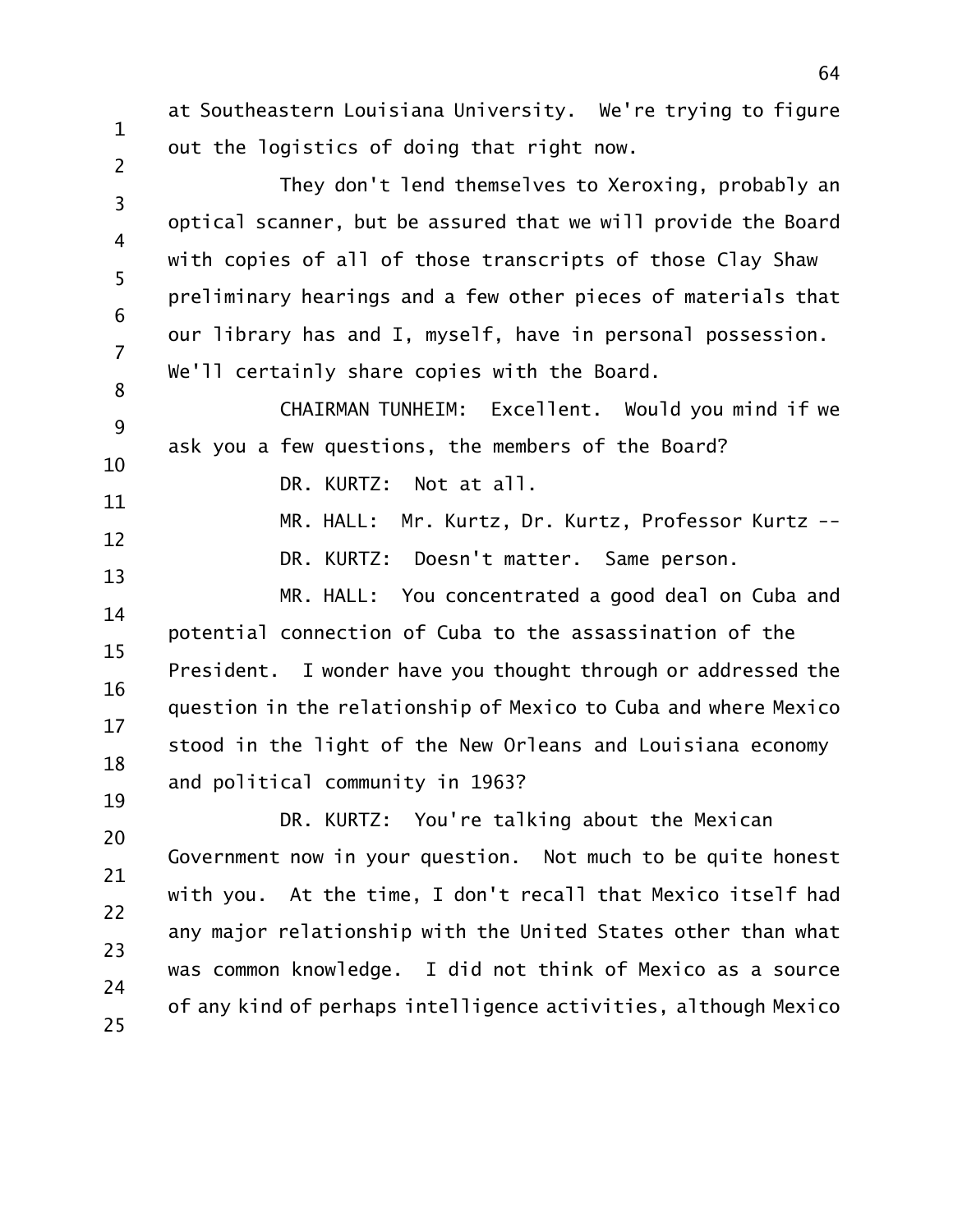1 2 3 City, of course, was a beehive of different kinds of intelligence activities and Oswald's famous trip there in September of 1963 has generated a lot of controversy.

4 5 6 7 But I don't really see a great deal of connection there, directly or indirectly, except that Mexico was a conduit to which the U.S. could communicate with the Cuban government of course.

8

## CHAIRMAN TUNHEIM: Any questions?

9 10 11 12 13 14 MS. NELSON: Professor Kurtz, are you aware of the recent release from the FBI of records -- an interview with someone -- or a memo I believe it is -- of someone who saw Castro reenact the assassination, the assumption behind that being that he didn't have anything to do with it? Are you aware of that?

15 16 17 18 19 20 21 DR. KURTZ: Yes. Yes, I am. I'm also aware of Castro's denials of having participated in the assassination of President Kennedy and also of the fact that a particularly strong majority of the community of Kennedy assassination scholars who agree with me that there was a conspiracy in the assassination; do not agree that Castro was the mastermind behind it.

22 23 24 25 Nevertheless, I do not take Castro's denials with a grain of salt -- I mean I take them a grain of salt and I certainly do not take Castro's experiments with the rifle to see whether or not one man could fire the shots any more than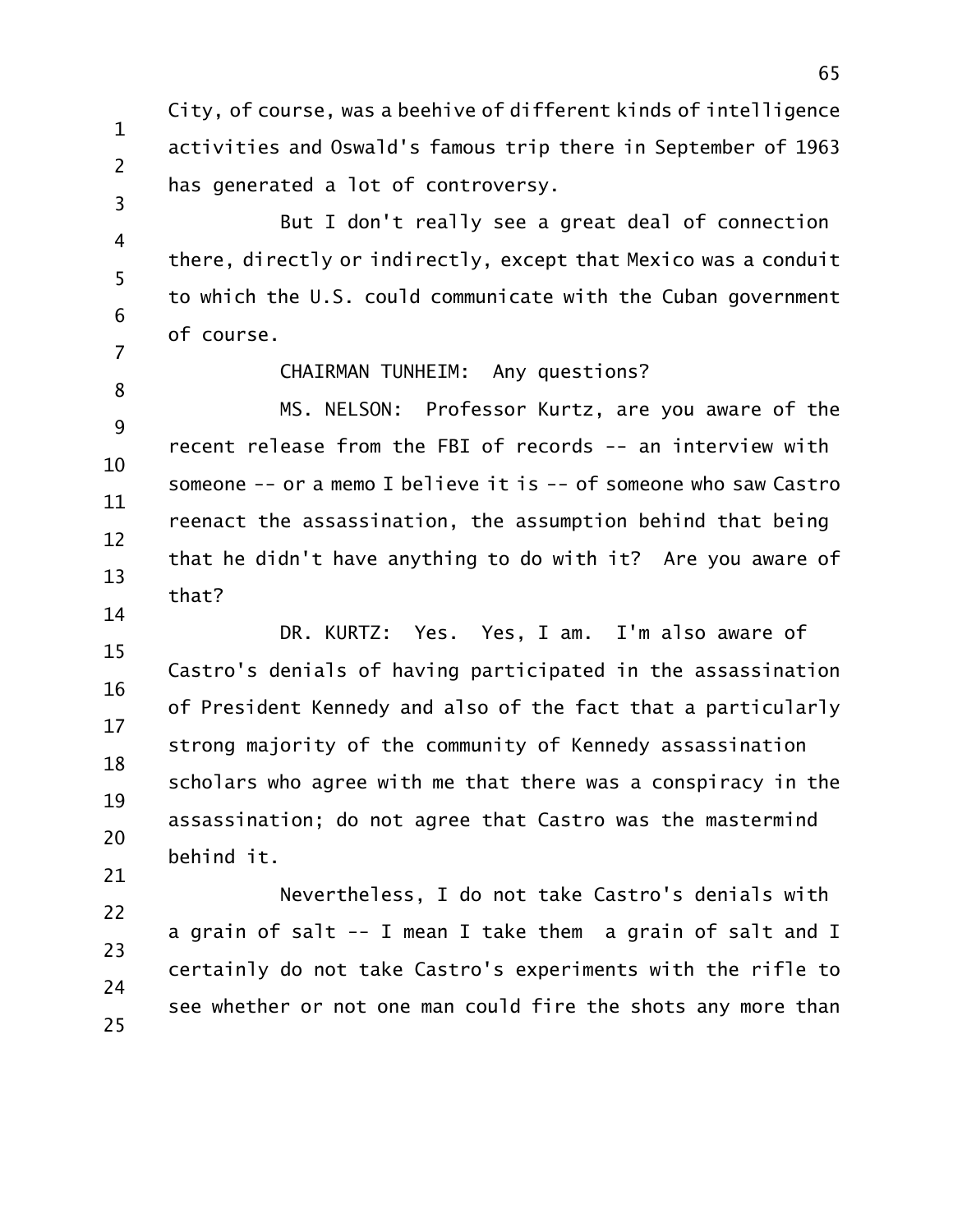I do CBS experiments with a rifle --

1

2 3 MS. NELSON: So, basically, you think there are more references out there?

4 5 6 7 DR. KURTZ: Oh, yes. I think there's a great deal more that we can learn that even members of the Church Committee did not have access to concerning all of this business. I think there's a great deal more.

8 9 10 11 I mentioned, for example, the National Security Agency as a potential source of information. I don't know that there are records but, nevertheless, I think it's an avenue of investigation the Board should pursue.

12 13 14 15 CHAIRMAN TUNHEIM: Dr. Kurtz, are you aware of any records that the government of Cuba or in private hands on the island of Cuba that might be relevant to all of this that we should be seeking? Are you aware of anything there?

16 17 18 19 20 21 DR. KURTZ: I wouldn't be surprised that there are. I am not aware of any at all, Mr. Tunheim. Frankly, I would think that the Board would waste its time communicating with Premier Castro about this matter. He's not going to cooperate any more fully than he did I think with the House Select Committee on Assassinations.

22 23 24 25 CHAIRMAN TUNHEIM: Could you just follow up on a point that you made in your testimony, Dr. Kurtz, about the Kennedy family's control of the autopsy materials. I was curious about why that is significant to you, I mean as part of this entire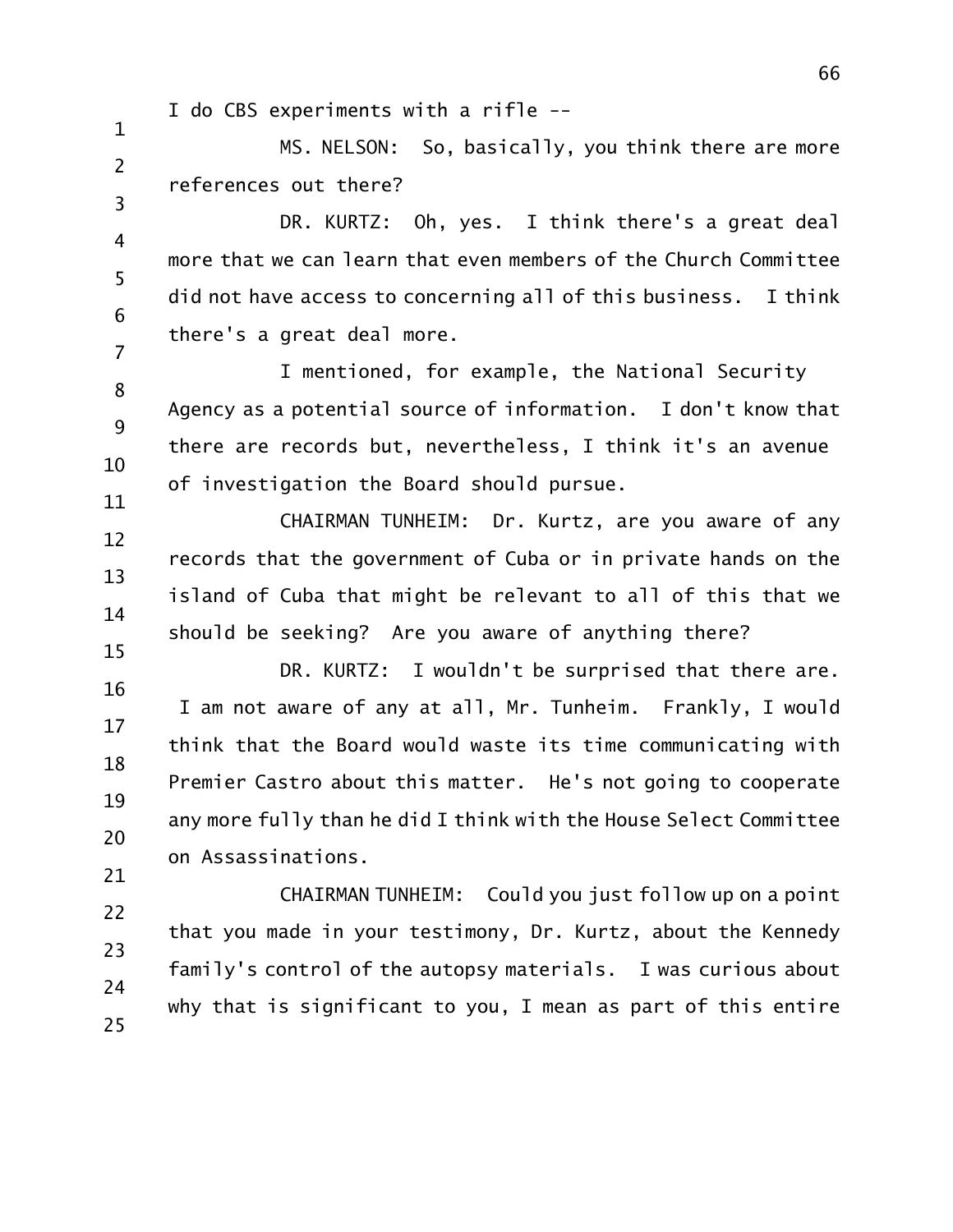picture. Maybe you can explain that a little more to me.

1 2 3 4 5 6 7 8 9 DR. KURTZ: It's significant, Mr. Tunheim, because the Kennedy family has persistently refused to make these records available to serious, honest researchers and scholars. Not only historians and academicians, but also many people highly qualified in the areas of forensic pathology, such as Dr. John Nichols and Dr. Milton Helpern, were specifically turned down by the Kennedy family in their request to inspect the autopsy materials under the deed of gift in the National Archives.

11 12 13 14 15 16 17 18 I realize, of course, that today we have -- the copies have been so widely reproduced and so forth, but as you yourself have heard in testimony in the previous meeting from Dr. Aguilar, I believe, there are so many questions that still remain about the whole broad subject of the medical evidence in this case. I think that this is something that needs to be pursued as thoroughly as possible and any and all records pertaining to this needs to be made public.

19 20 21 22 23 24 CHAIRMAN TUNHEIM: Thank you, Dr. Kurtz. I just want to add that I found the introduction that you wrote to your book, "Crime of the Century," to be particularly good at putting together a lot of the different theories that are out there. I found that very useful and I just wanted you to know that. DR. KURTZ: Thank you.

CHAIRMAN TUNHEIM: Thank you for your testimony today

10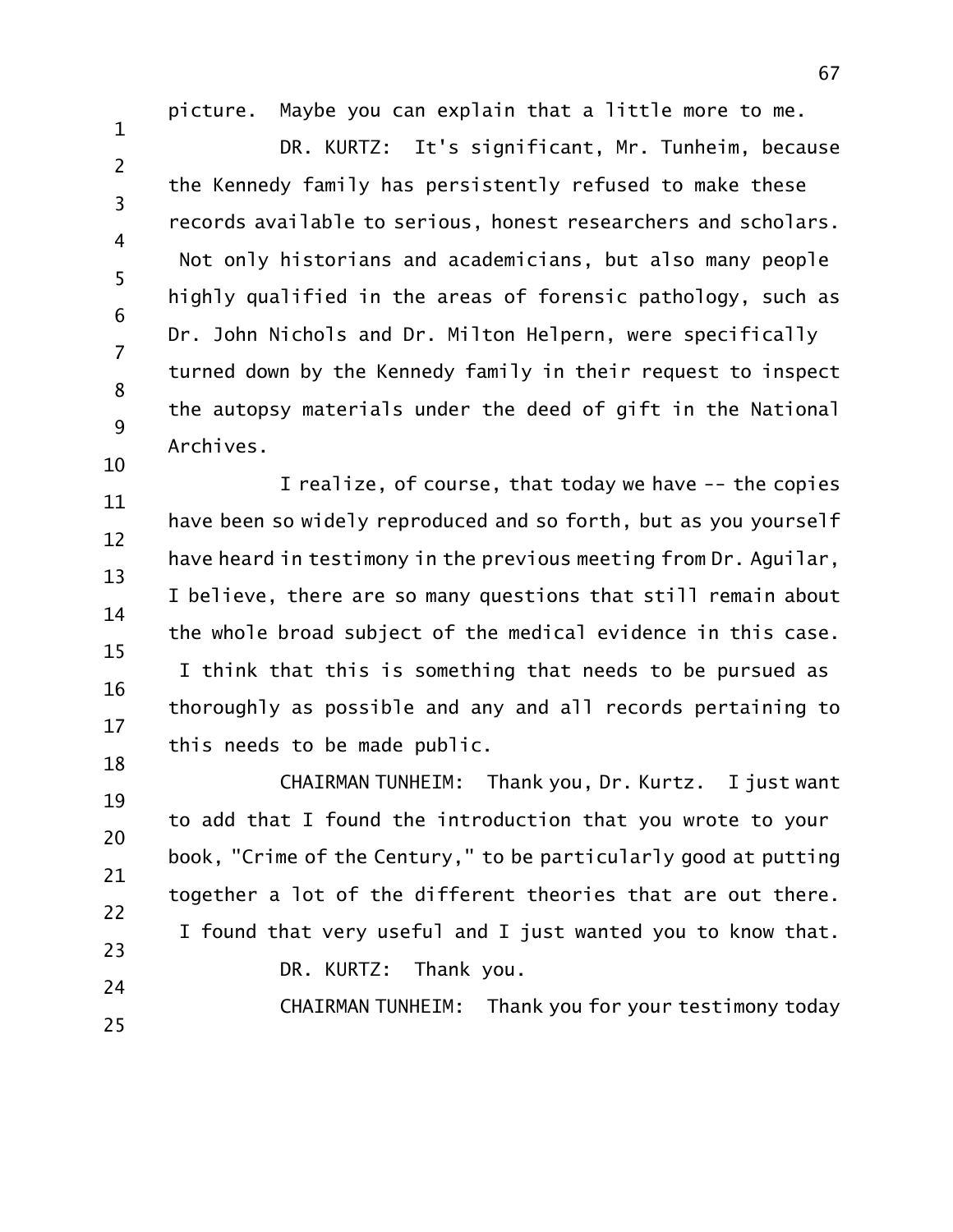and your advice to us.

1

2 3 4 5 6 7 Our next witness this morning is Wayne Everard. Mr. Everard is the archivist for the City of New Orleans Archives. He oversees the records at the New Orleans Public Library that are from the investigation into the assassination of President Kennedy conducted by the District Attorney's Office. Welcome, Mr. Everard.

8 9 10 11 MR. EVERARD: The city archives, I should say first of all, is the official archives for the City of New Orleans. It happens to be administered by the New Orleans Public Library. But we are a separately ordained creature.

12 13 14 15 16 We've been in the JFK assassination business I guess for about 20 years now. I should say right off that our records have always been open to the public with a few procedural limitations, and have been used by a number of researchers over the years.

17 18 19 20 21 22 23 In 1974, we received a series of New Orleans Police Department arrest books and included in that was the volume that contained the record of Oswald's arrest on August 9, 1963 in New Orleans. Later NOPD accessions have included a offense reports, such as the one for Jack Martin's complaint on November 22, '63 against Guy Banister and also the report of Ferrie's initial --David Ferrie's initial arrest on November 25, 1963.

24 25 Also in the Police Department records is a series of police crime scene photographs, including images made of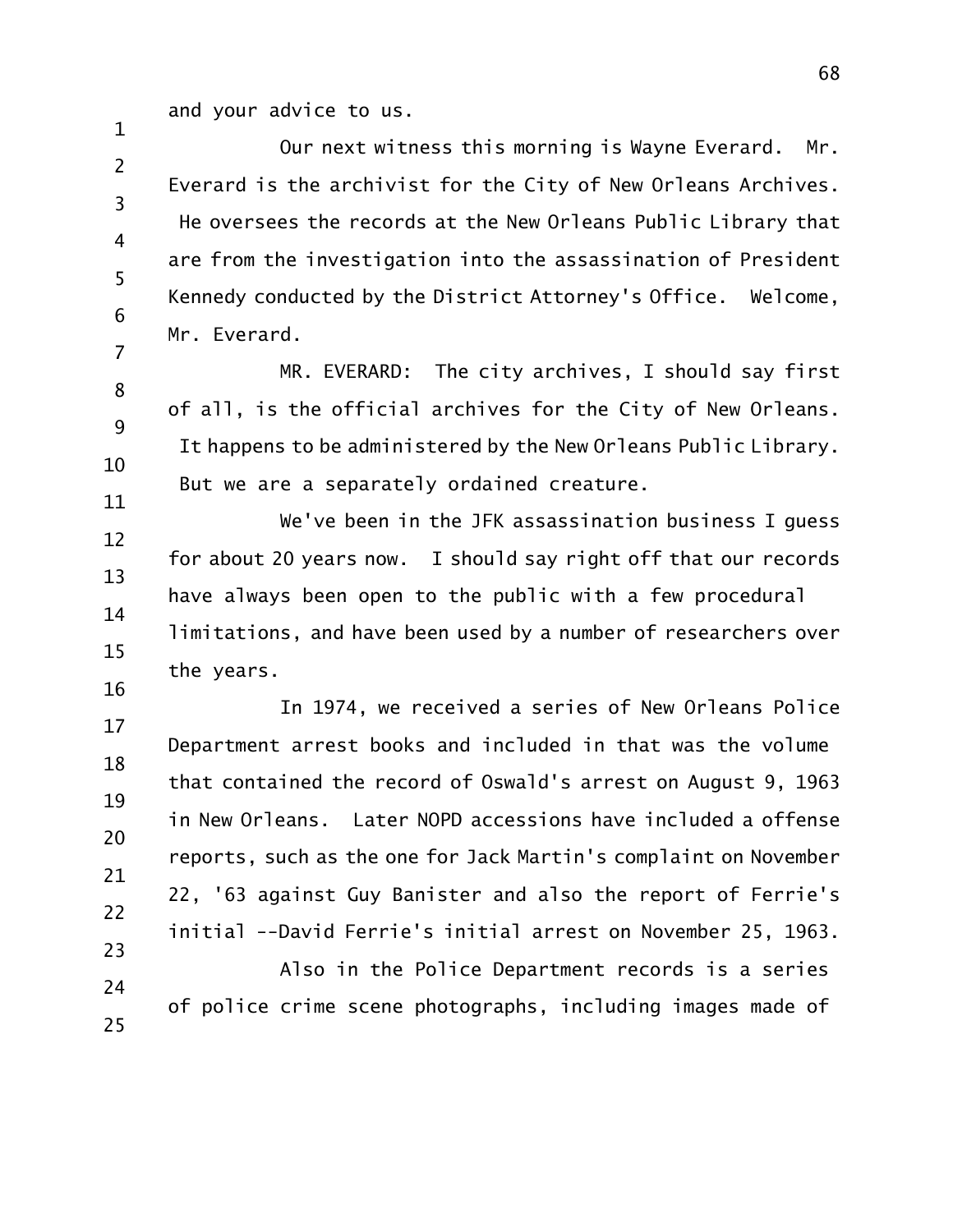Ferrie's apartment following his death in 1967.

1

8

2 3 4 5 6 7 We have also records from the New Orleans Parish Coroner's Office, including several documents involving the Ferrie autopsy report, although the original autopsy file, which included views of Ferrie's body before and after the autopsy and additional photographs of the apartment, were requested to be returned back to the Coroner's Office in 1988, and that file is still over there.

9 10 11 12 13 Even the library's records itself include a file on the assassination, beginning with the following day after the assassination where FBI agents went to the library to ask about Oswald's reading proclivity, since it turned out that he was a patron of the library, of our Napoleon Branch.

14 15 16 17 18 19 20 21 Since then this book has turned up. They were cleaning out the branch last year I guess to turn it into a children's library. This is actually a copy of Taylor Caldwell's, "The Arm in the Darkness," and it has a little card in the back that has written in, "Due on September 9, 1963, Checked out by Lee Harvey Oswald." Now whether this is real or somebody just added that little note, who knows. But it's one of our few Oswald artifacts that we have in the collection.

22 23 24 25 But our biggest and most significant assassination related record series actually didn't come to the library until 1990, and you've already heard a little bit about it this morning. I'll give you sort of a blow-by-blow description of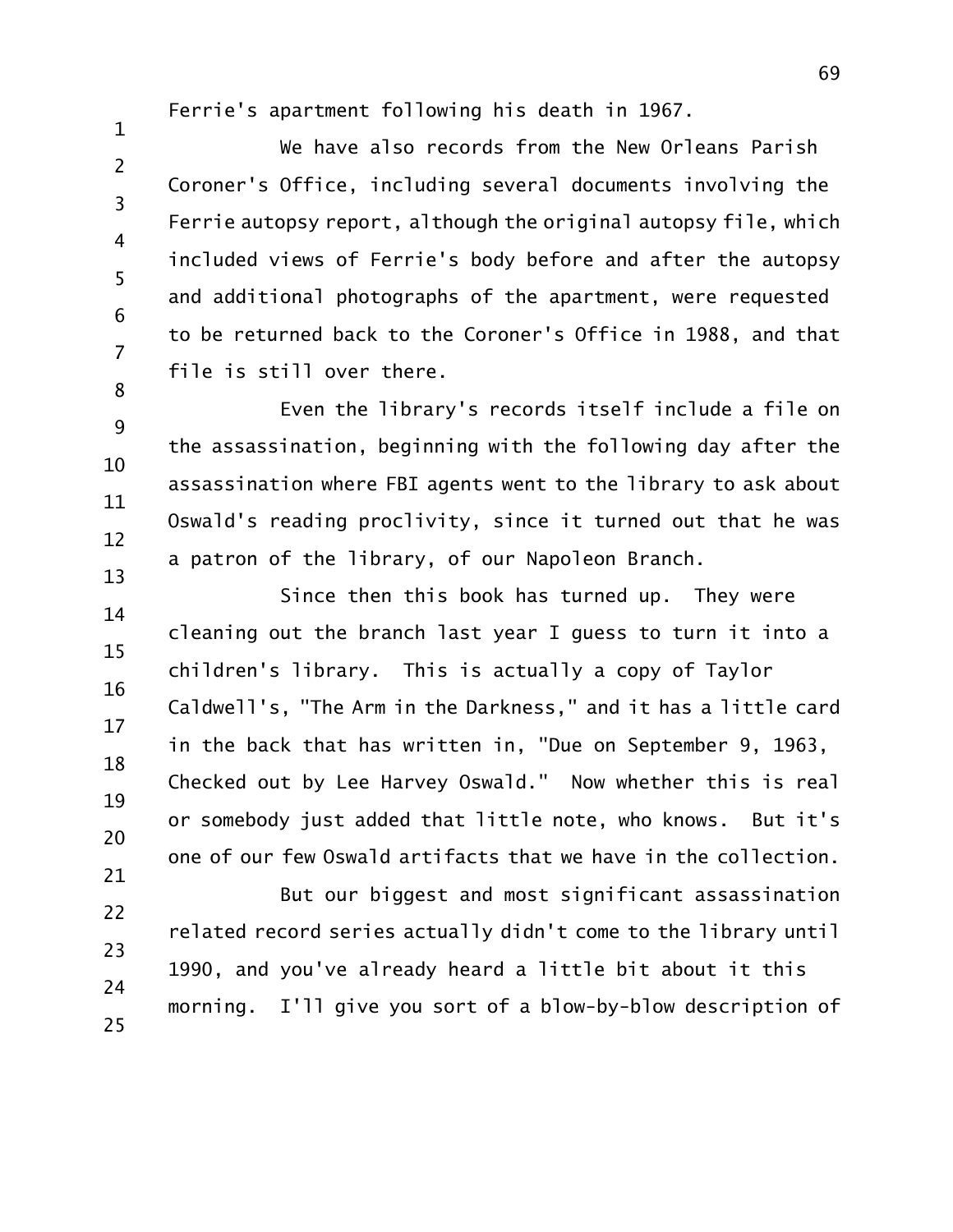how we got them and also some description of what is in this collection.

1

2

3 4 5 6 7 8 Early in 1990, the city librarian received a call from the File Room supervisor for the District Attorney's Office. They were interested in purging their case files from the 1950s and 1960s. Apparently, the Office was looking for ways to save money. They were storing these records in a private records warehouse and I'm sure the charges were pretty fierce.

9 10 11 12 13 14 15 The File Room supervisor realized that these were historically significant records and didn't just want to destroy them and he probably had been talking with the Clerk of Criminal Court who had, just a year before that, deposited some of their older records with the Archives. So he was talking to us to see if we were interested in accepting the district attorney's records as well.

16 17 18 19 20 I went and made an on site inspection of the records and found out that there were a few boxes, three boxes I think actually, marked JFK Assassination, and any doubts about whether we wanted to accept the entire donation were dispelled by the opportunity to collect some of these things.

21 22 23 24 25 On February 13, 1990, we did transfer the district attorney's records from their warehouse to the Central Library. After some preliminary arrangement and description, I drafted a donation agreement which the Executive Assistant District Attorney signed on March 1, 1990, turning files over to the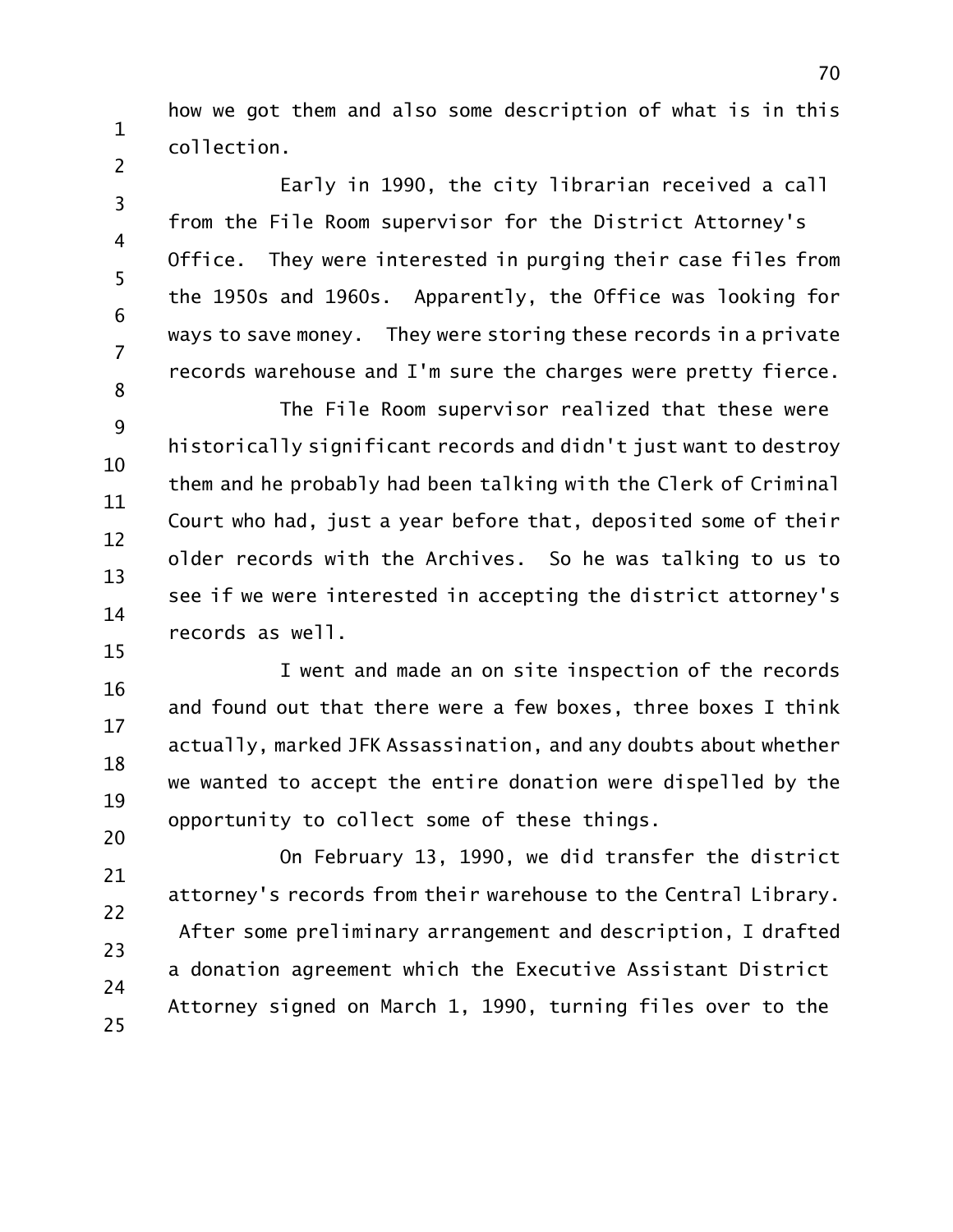City Archives collection.

1

2 3 4 5 There were only these few boxes with JFK markings. We actually hoped that as we were transferring the records other things would turn up, but nothing additional did turn up.

6 7 8 9 10 11 12 I should stop at this point and say that these were files that, as far I can tell, totally different from the files that the District Attorney's Office still has, which are locked up in a separate room over there and these things were in boxes off in a warehouse ten miles away from the District Attorney's Office. So there were probably some differences in the records, and I'll talk about that a little bit more.

13 14 15 16 17 18 After we got these records and I looked at them more carefully, it turned out, indeed, they did include original materials from the Garrison investigation and for several reasons we decided very early on that we would microfilm the collection before we did anything in the way of making them available to the public.

19 20 21 22 23 24 25 I arranged the records and did some archival description on them and I'll read you briefly, a little bit more in detail, a description of the records. Again, the original records were in three boxes, probably somewhere in the neighborhood of two cubic feet because of the way they were stored. They include materials apparently collected by Garrison and his staff during the investigation, also included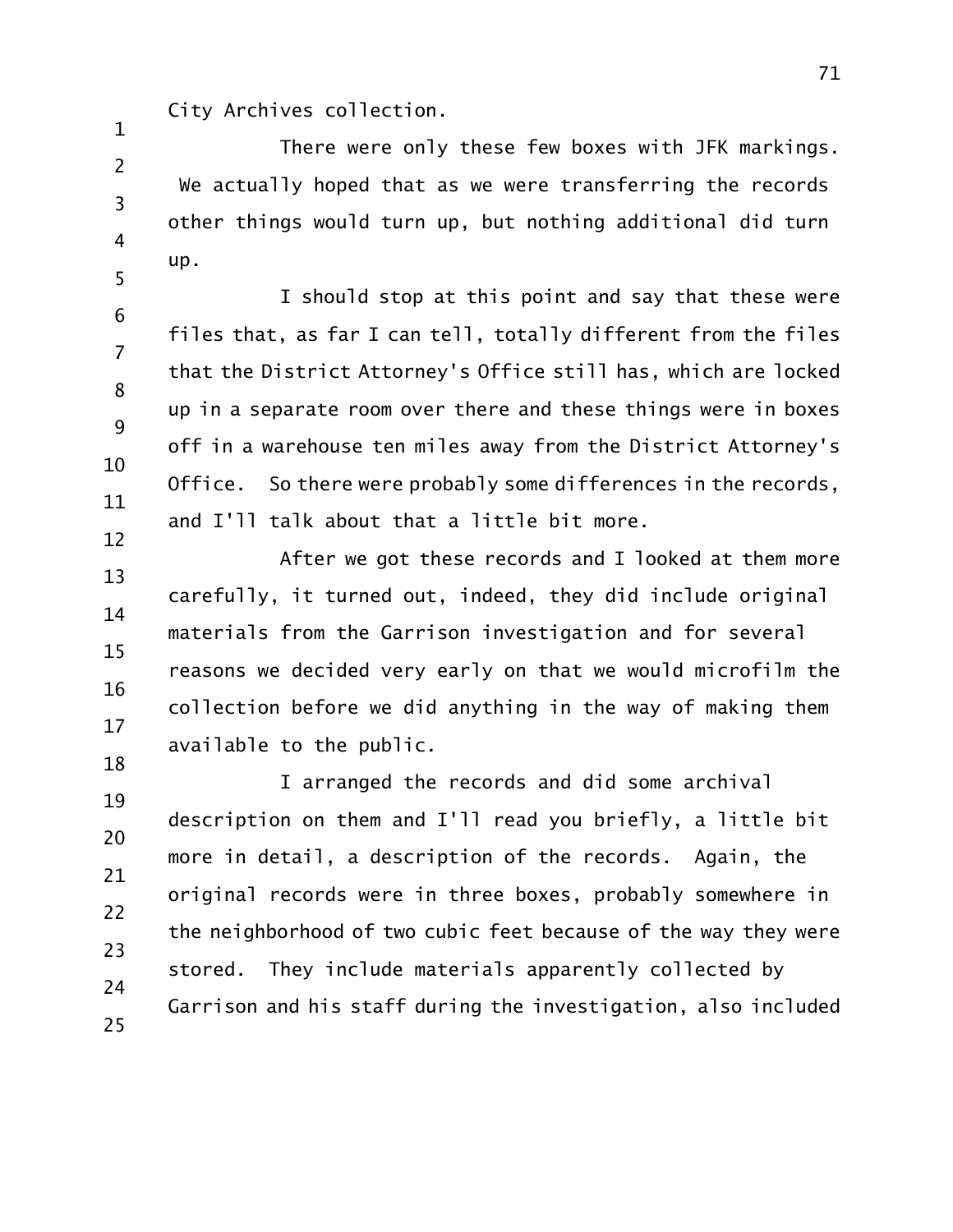a photocopy of portions of the court record in the case of Louisiana vs. Clay Shaw and other cases related to the investigation, correspondence files and one file of miscellaneous material.

1

2

3

4

5 6 7 8 9 10 11 12 The correspondence sub-series includes general correspondence of the District Attorney's Office during the period. The period is 1966 to 1973, as well as letters dealing specifically with the assassination investigation. Many of the letters that are relevant to the assassination are in the nature of fan mail, people writing letters encouraging Garrison to continue the investigation, asking him to come speak to their groups and that sort of thing.

13 14 15 16 17 But there are also letters to and from reporters and other representatives of the news media and letters from people from around the country are offering their own assassination theories and commenting on Garrison's. Those are two of the major groups in the correspondence category.

18 19 20 21 22 23 24 25 There were a few letters dealing with complaints lodged with the State Bar Association against Garrison by attorneys who are representing witnesses in the Shaw case. There's one letter from Garrison to Marina Oswald Porter, telegram from Lee Oswald's mother, letter from Garrison to Irving Diamond, who was Shaw's criminal attorney, concerning details of the case. So there's some interesting substantive material in there.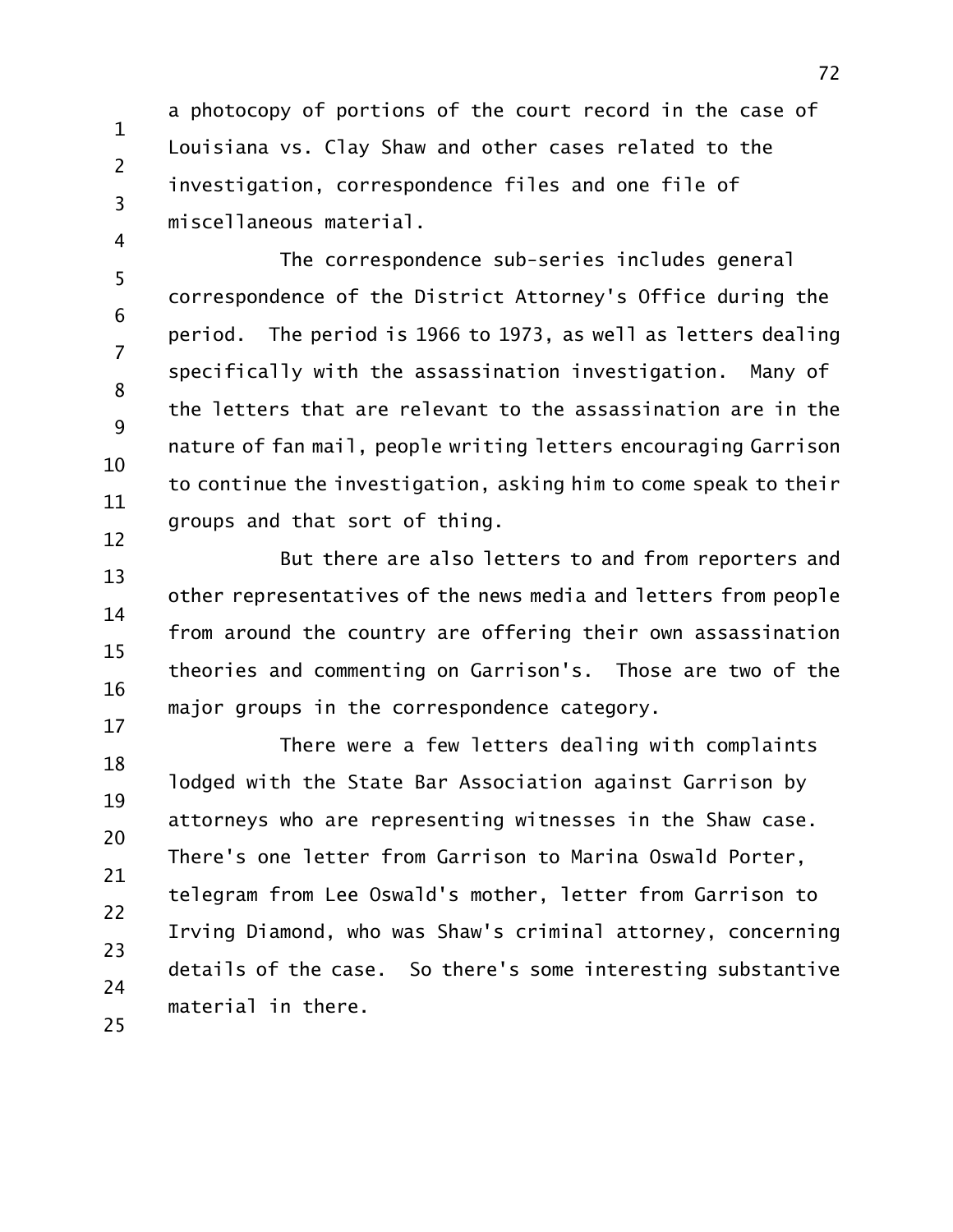1 2 3 Also there's a memo from Garrison to one of his assistants concerning the David Ferrie autopsy, which you have talked about and heard a little bit about earlier from Mr. Tyler. I'll just read a very brief portion of that. Garrison to his assistant, dated December 11, 1967.

4

5

21

6 7 8 9 "I think we should make a thorough investigation of the possibility that Ferrie committed suicide by means of Proloid. This is particularly justified by an earlier statement of his -- I believe it was made to Perry Russo -- to the effect that he knew how to commit suicide and leave no traces.

10 11 12 13 14 15 16 17 18 19 20 "I would appreciate it if you" -- referring to his assistant -- "would handle this operation. Dr. Begnetto has promised to provide us with a statement saying that Ferrie had high blood pressure and should not be using Proloid. I believe that Lou Ivan" -- another of his assistants -- "has had some initial investigation done in this area. I think we should prepare, if possible, a complete case for the Proloid possibility, supported by statements from pathologists and other qualified doctors. I am sure that if we are able to develop this factually, Dr. Chetta will reconsider the initial conclusion that death was due to natural causes."

22 23 24 25 Garrison goes into this a little bit in his book, "On the Trial of the Assassin." Apparently no blood samples were saved so that didn't proceed beyond this memo or beyond the investigation that this memo led to.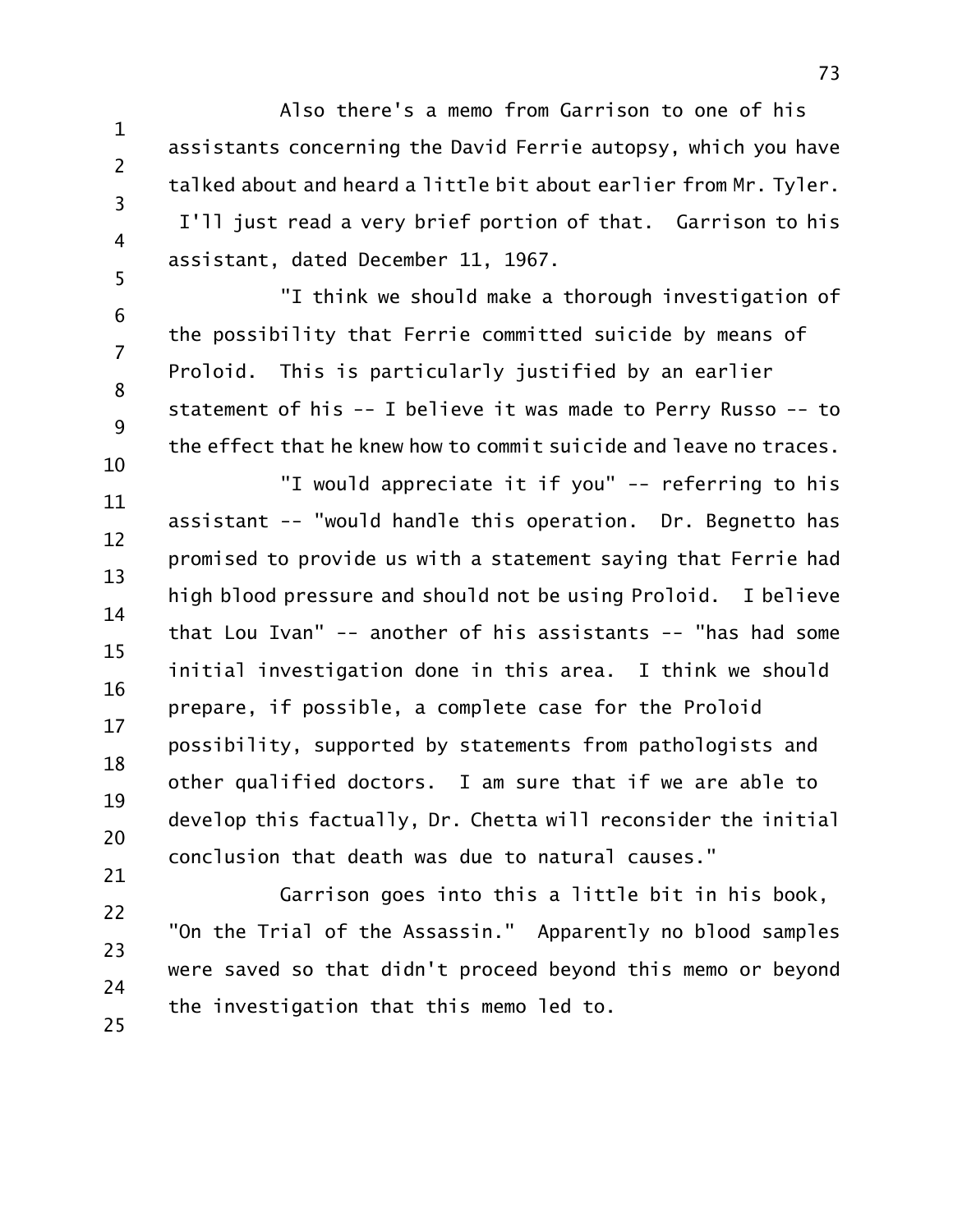1 2 3 Among the letters -- and again I'll just mention two of them of giving us some sort of a flavor of what is in this collection. It's a letter of August 16, 1967, from Melvin Belli to Jim Garrison. Belli was a former attorney who represented Jack Ruby after he was tried for murder of Oswald.

4

5

6 7 8 9 10 11 12 13 "Dear Jim, I see the bastards are still after us, but if they weren't, then we wouldn't know who are friends were." He goes on to say, "How are things going with you? I hope sometimes to get down your way and say hello, and whenever you get out this way, publicly or privately, be sure and let me know beforehand. If you're just John Jones, you shall remain such and I'll stash you away in the damnedest penthouse you've ever seen this side of the Cape of Good Hope."

14 15 16 17 18 19 20 The second letter is dated August 27, 1967. It's a copy of Garrison's letter to Lord Bertram Russell, who Garrison acknowledges in his book had been an early supporter of his investigation, one paragraph, Garrison identifies in the beginning of the letter a coalition of anti-Castro Latins and the Minute Men organization as the President's killers and then Garrison goes on to say:

21 22 23 24 25 "Above the operative level, insulated and removed to the point of being very nearly invisible, appeared to have been individuals whose political orientation can only be described as Neo-Nazi. We regard the defendant, Clay Shaw, as being a member of this group. These individuals appear to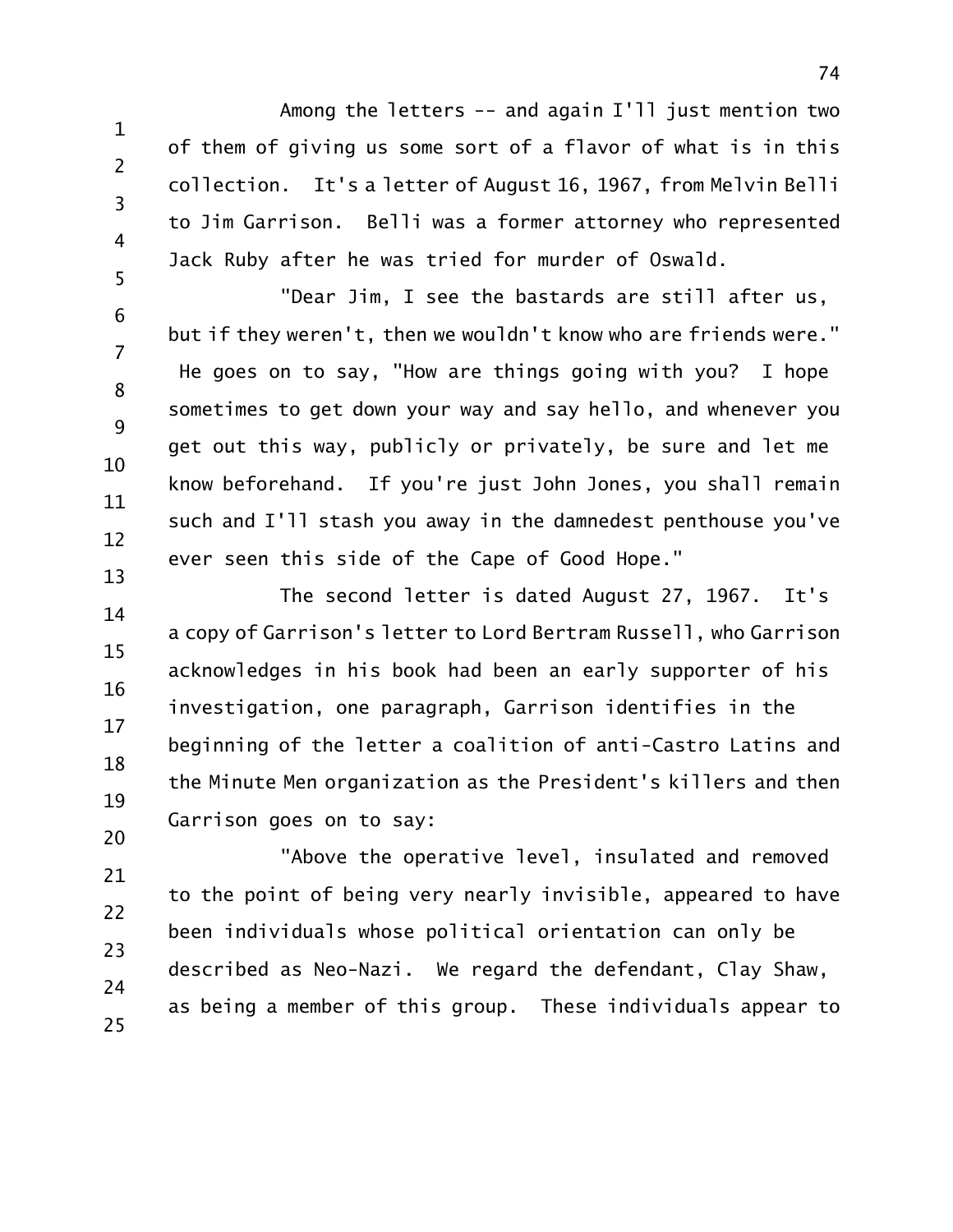have rather unusual international connections and it is not unlikely that they might have had earlier relations with the Gayland Intelligence apparatus instituted in Germany.

1

2

3

4 5 6 7 8 9 10 11 12 "Elements of the Gayland apparatus appear to have been digested by our own CIA during the course of the Cold War apparently because of their possible value in fighting communism. Even as I have described this neo-Nazi aspect, I am sure that it sounds somewhat fanciful. Because of the unbelievability of this part of the picture, I have found it necessary to refrain from mentioning it. It is bad enough that the press describes the more obvious parts of the conspiracy as unbelievable without my supplying them with new fuel.

13 14 15 "Nevertheless, the essentially Fascist origin of the assassination is inescapable, more about which I will be happy to tell you when I have a little more time.

16 17 18 Again, this is three excerpts from probably 1,000 or so pages in the collection. They give some flavor for what is included in there.

19 20 21 22 23 We did, after I completed this inventory, precede with our plans to microfilm the collection. We've produced 360 millimeter rolls of film and I gave Tom Samoluk a set of those films this morning, so you will have those for the collection.

24 25 We didn't really announce availability of these records again until we had finished filming them for security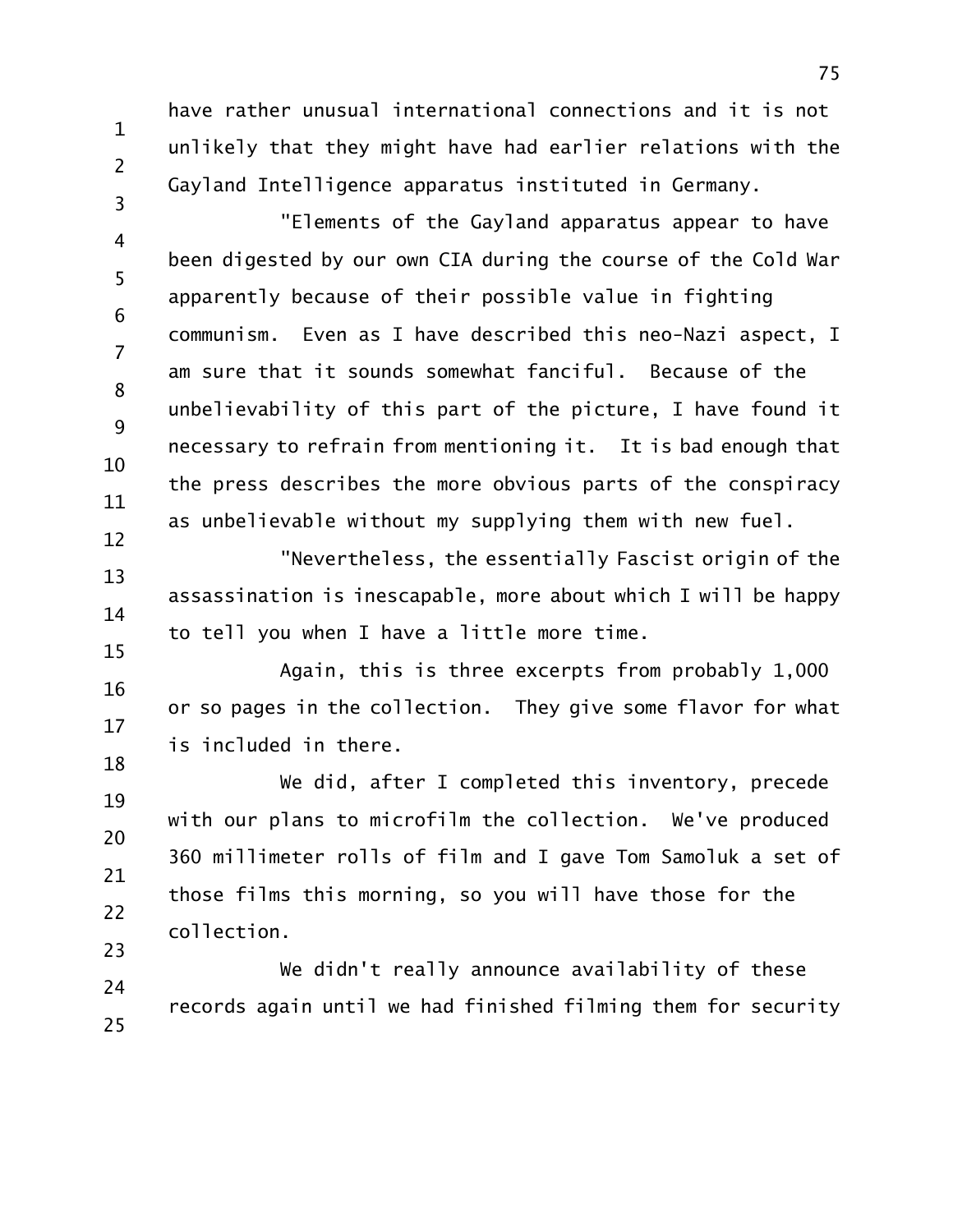reasons. We didn't really seek any publicity for the records. We made announcements to the local state and regional archival newsletters, and until "Times-Picayune" article last week about this hearing, I don't think that the local press had ever carried any stories about our collection of Garrison materials.

1

2

3

4

5

6 7 8 9 10 11 12 13 But they have been used. We've had several researchers request them in house and the records, the microfilms, are out in public accessible areas. We really don't have any statistics on how many people have used them. We did, when we did the film, is make two sets of films so that one would always be available for interlibrary loan, and we have had several interlibrary loan requests since they've been available.

14 15 16 17 18 We did enter a catalog record for the material into the OCLC database and we also just this year added a copy of the inventory to our worldwide web site on the Internet. So we are trying to let the world know that we have these and we're willing to let everybody who wants to, use them.

19 20 21 22 23 At the 1993 Annual Meeting of the Society of American Archivists, which was here in New Orleans, I participated in a session on the assassination records. I discussed our holdings and how they were used, pretty much as I've done here this morning.

24 25 But two of the other presenters on the panel were from the National Archives and their description of the whole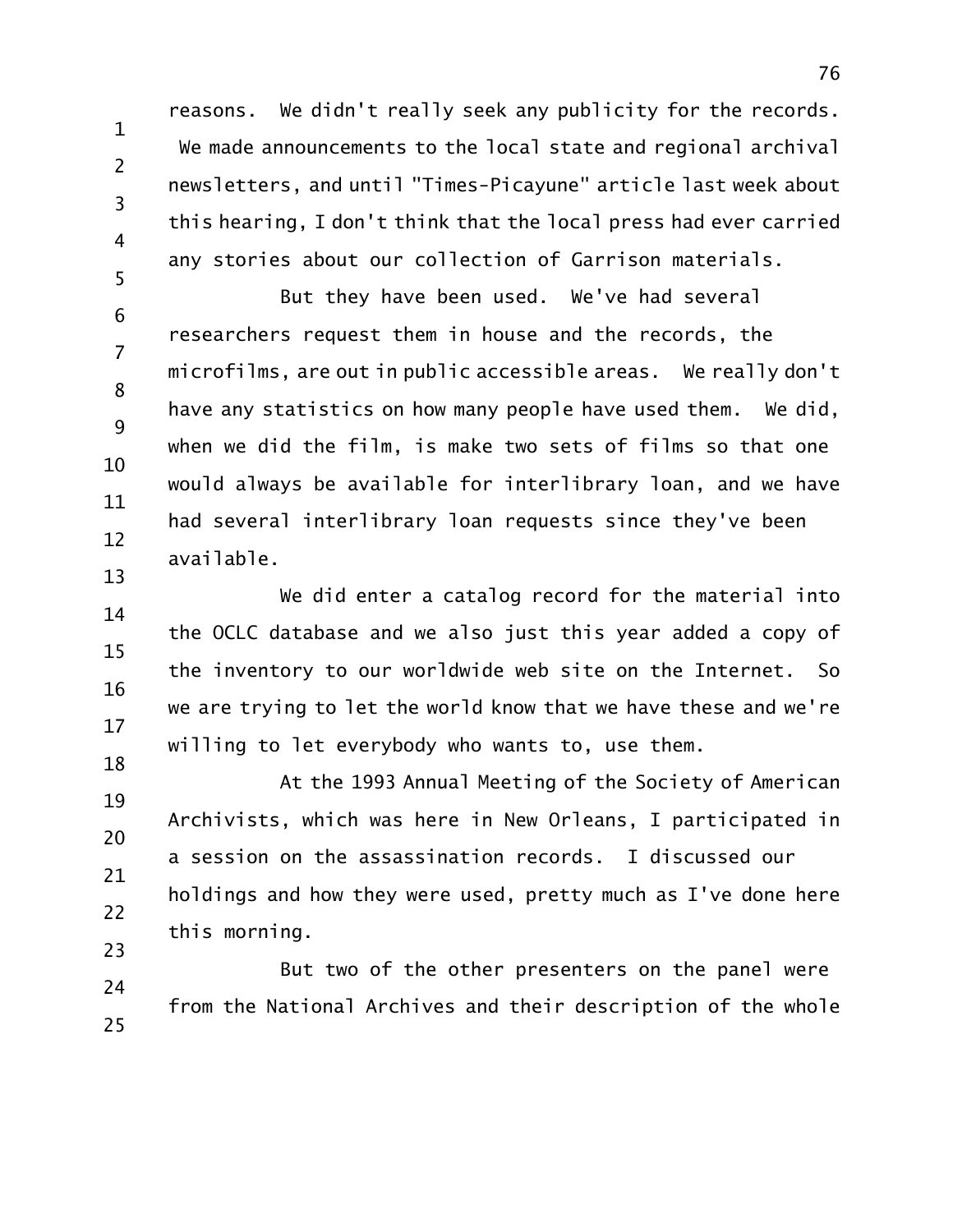1 2 3 4 5 6 7 Assassination Records Collection Act and how they were implementing it and everything was very interesting to me and sort of inspired me after the session was over to go back and write letters to the New Orleans Police Department and to District Attorney Connick asking them to once again look and see if it were additional records and to consider making them available in the spirit of the Federal legislation.

8 9 10 11 12 13 14 15 16 17 18 The Police Department responded that they had no additional materials. I have no idea what they looked at in order to come to that conclusion. But that was their answer. The district attorney, however, did assign one of his chief assistants to work with me on the matter. On October 14, 1993 I met with him at the District Attorney's Office, where he did show me the collection, which again was in a separate room, locked room away from all the rest of the records. It seemed to me at the time that it was more than one file cabinet, but I didn't really have a lot of time to look at the records and just very brief impressions is all that I came away with.

19 20 21 22 We discussed the possibility of those records being added to the donation that we had already received from the District Attorney's Office, but nothing further came from that discussion.

23 24 25 Last month I got a letter from the District Attorney advising me that they were planning to donate additional materials to the library. Immediately thereafter I learned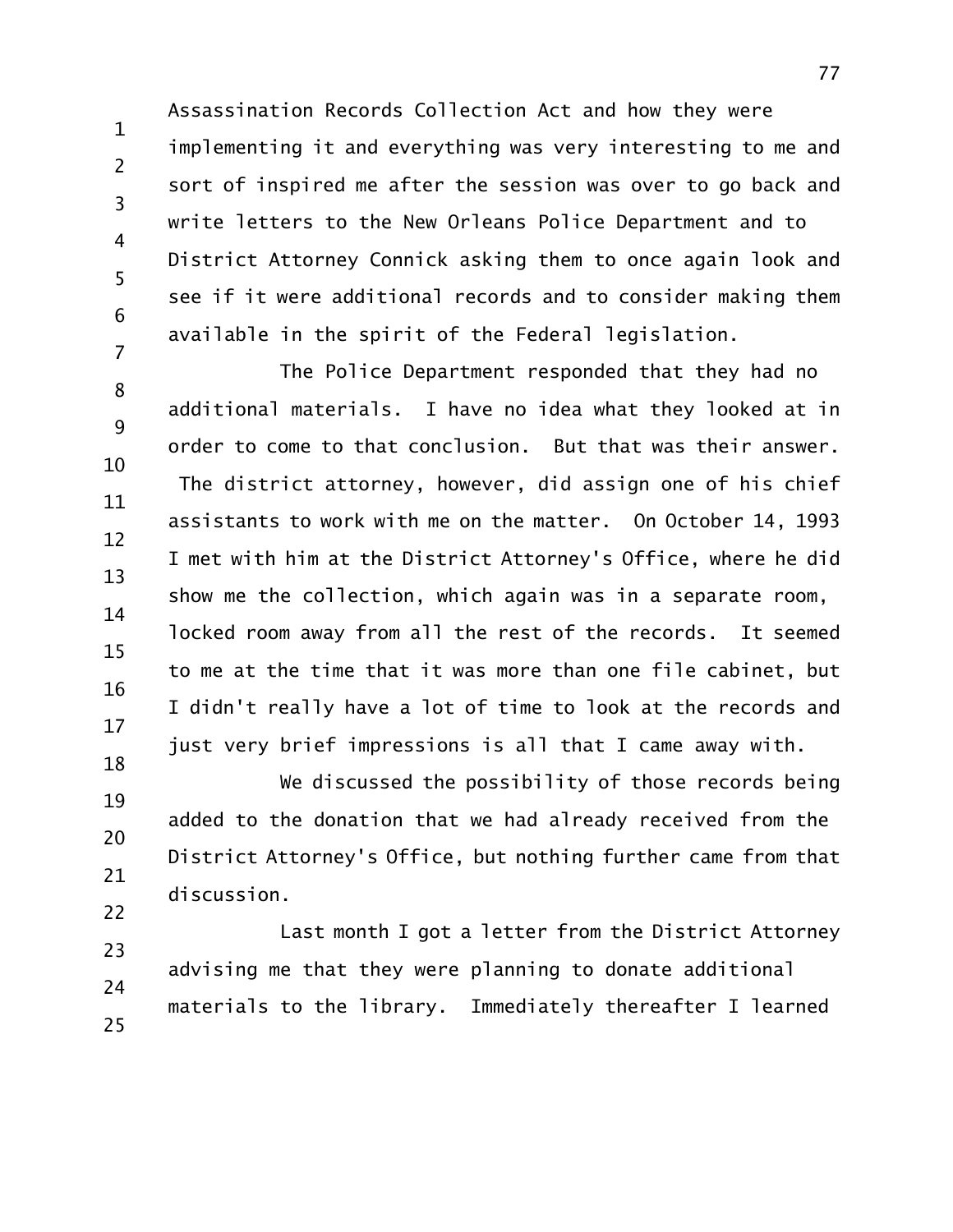1 2 3 4 5 6 7 8 of this Board's interest in New Orleans records and have since learned that the District Attorney will now be turning the records over to the National Archives, rather than to us, although in discussion with Tom Samoluk this morning, it sounds like we can work out some kind of a deal where we can get copies of those records to be kept with our records at the Public Library. We would very much like to have local accessibility to those records continue.

9 10 I look forward to working with you all and the National Archives in the future on this never ending story.

11 12 CHAIRMAN TUNHEIM: Thank you, Mr. Everard. Are there questions, members of the Board?

13 14 15 16 MR. JOYCE: Mr. Everard, one of the ways that repositories are able to supplement their holdings is when their librarians and archivists encounter researchers who come to use the collection.

17 18 19 20 21 22 23 I'm wondering in the case of your collection, if you've encountered any researchers who have been able to provide you with additional information about the records already in your custody and the possibility that there may be other records out there somewhere that might be relevant? Do you have information like that or any guidance that might be of use to us?

24 25 MR. EVERARD: No, I really don't. We have had people use the records, but they have very much tended to close mouthed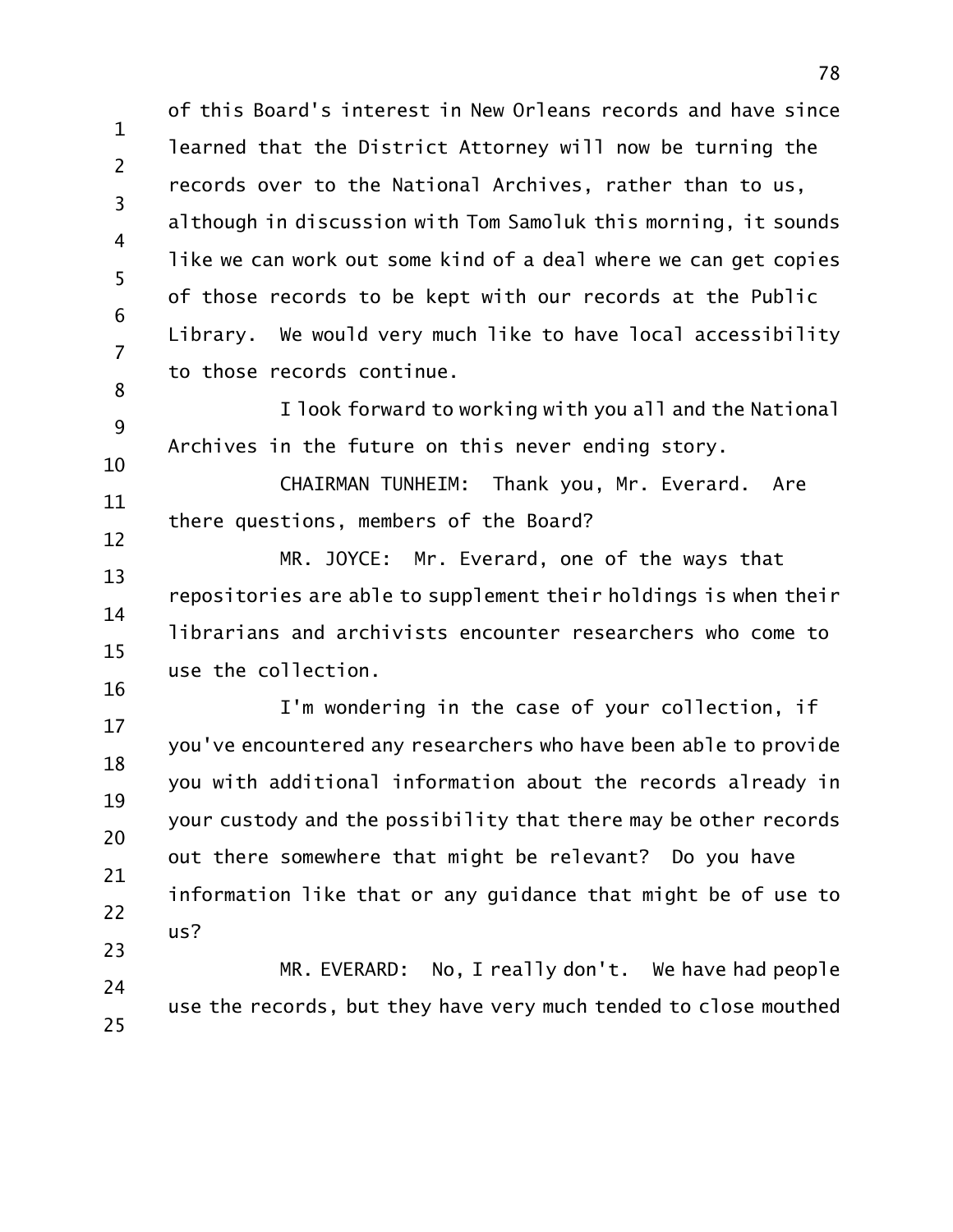1 2 3 4 5 6 7 about what they were finding and what value they found in the records and really haven't gotten into those kinds of discussions and possibly because we have microfilmed them and we don't have the usual kinds of contacts between researcher and archivist that would be necessary in the case of original records. We don't get the full sense of how and who are using the records.

8 9 10 11 12 But, no, I haven't really had those kind of discussions with researchers. People have asked questions about the existence of other records, and I've tried to answer those to the best of my ability, but no leads from outside like that.

MR. JOYCE: Thank you.

CHAIRMAN TUNHEIM: Go ahead, Dr. Hall.

15 16 17 18 19 MR. HALL: If I may, I'd like to say a word of praise on behalf of the New Orleans City Archives and New Orleans Public Library. I had the pleasure of doing research in your library and in the archives and it's really substantive materials, one of the best facilities in the entire south.

20

13

14

MR. EVERARD: Thank you.

21 22 23 24 25 MR. HALL: But having said that now, I'm actually trying to figure out how the New Orleans City Archives works. I'm particularly interested in the way in which the materials come to you in 1990. This is a call initiated apparently out of the Room Supervisor of New Orleans District Attorney's Office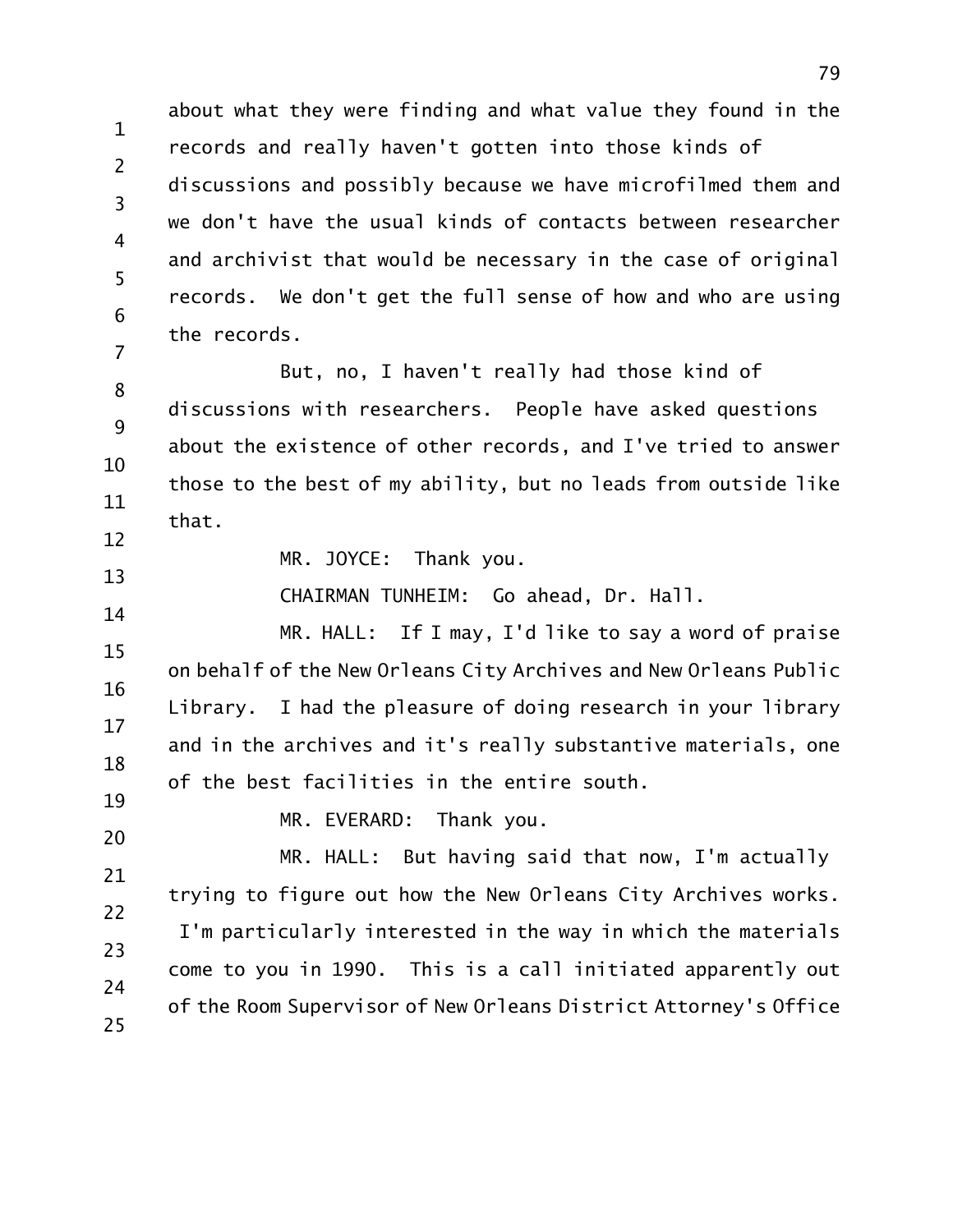1 2 3 4 5 6 7 8 9 10 11 12 13 14 15 16 17 18 19 concerning their interest in purging their files. Now how do you do business here in New Orleans? [Laughter.] MR. HALL: How do you go about --MR. EVERARD: Good question. MR. HALL: Is there a process for systematic review, a kind of diligent oversight of records that are -- MR. EVERARD: We, again, we --MR. HALL: To be brought to the Archives? MR. EVERARD: We are the municipal archives. Our mandate is to collect records of the City of New Orleans and we have a -- maybe it's not all that strange, although it seems strange to me, a governmental arrangement here where although the City of New Orleans and Parish of Orleans are coterminous, there are offices at the parish level which are not part of the municipal government. Therefore, we have no mandate or legal authority to collect records from the District Attorney's Office, records from courts and records from the coroner, which are all parish, or by extension, state agencies.

20 21 22 23 There has been I'd say over the years a failure on the part of those parish/state agencies to provide their own archival mechanisms. Also efforts by the state archives to collect those have met with resistance on the local level.

24 25 MR. HALL: I think this was a particularly important and worthy note because we could, I think, readily become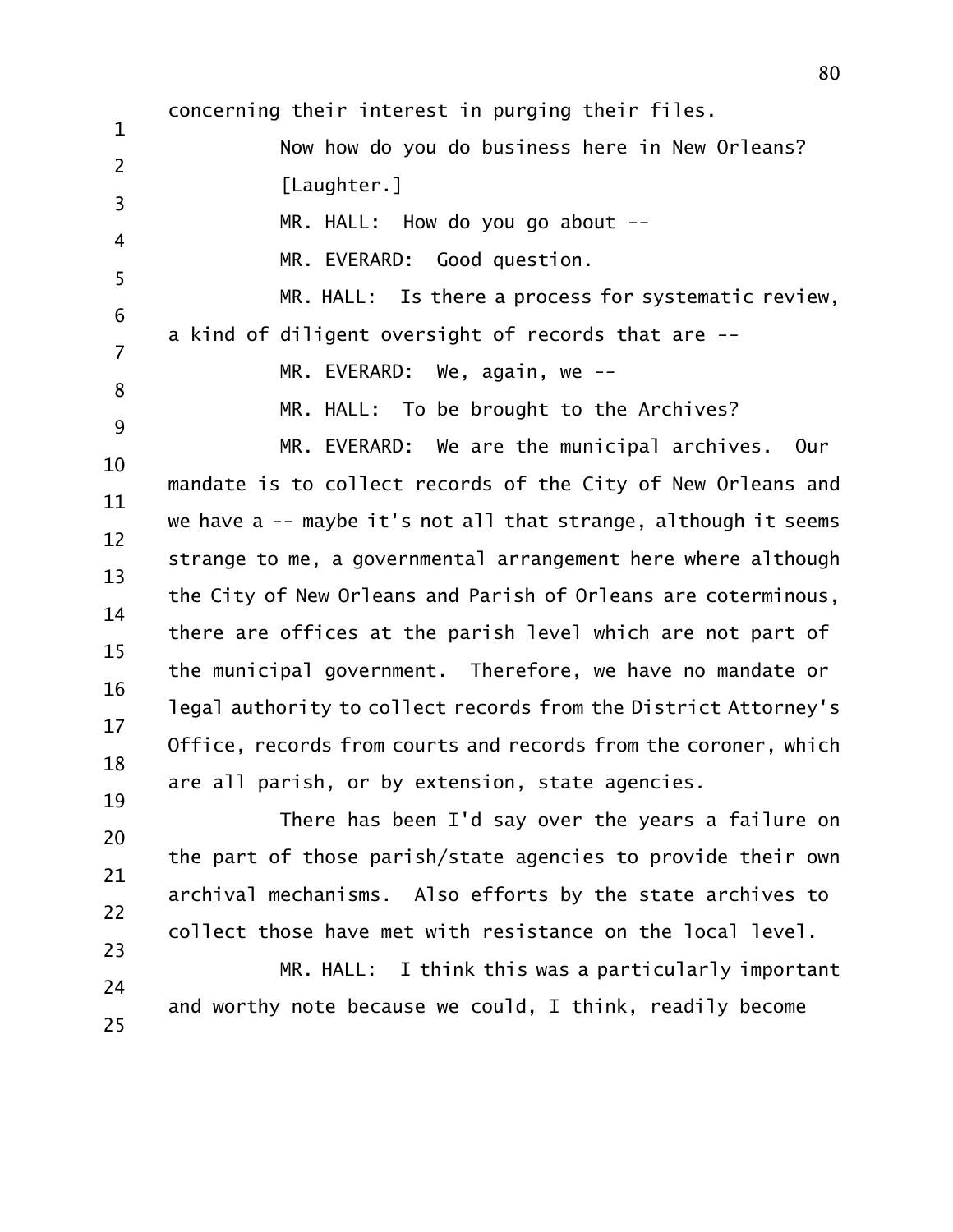confused here about the process of finding records in Louisiana.

1

2 3 4 5 6 7 8 9 10 MR. EVERARD: Right. A lot of the things that happened early on were before my time, but I can give you a little bit of knowledge about how some of these things work. For example, the civil court records in New Orleans were in the custody of the Civil District Court, which is one of these parish/state agencies. In the early '70s, my understanding is that they were just going to throw away all of their old records because they didn't have any way to take care of them any more.

11 12 13 14 15 16 17 Members of the local history community found out about this and approached the head of the archives, Collum Hammer, my boss, about a possibility of taking these records, and he did that. He agreed and signed a deposit agreement with the judges and we have all the civil court records for involvements in our collection, although they are not technically part of the City Archives collection.

18 19 20 Similar kinds of arrangements were made with the coroner over the years and we have large expanses of files at the Coroner's Office.

21 22 23 24 25 In the late '80s, we made a similar arrangement with Criminal Court to take their early records, from 1831 to 1931, and immediately thereafter -- and this was what lead me to think that maybe the reason the District Attorney's people approached us is because they had been discussing with the Clerk of Court,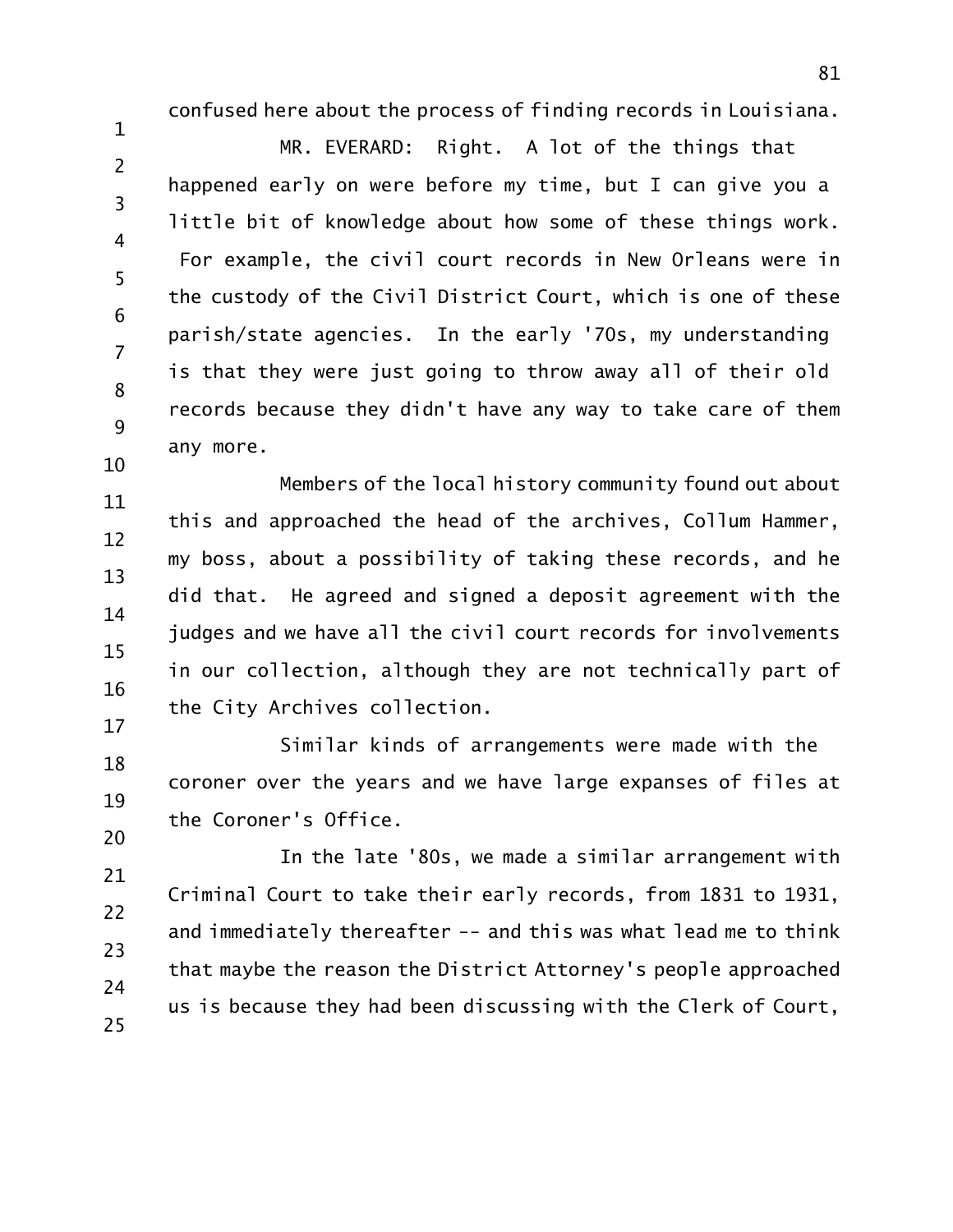who is right across the street from them, about how to take care of records they no longer felt a need to maintain themselves. Out of that discussion, came the approach to the city librarian and ultimately the records coming to us.

1

2

3

4

5 6 7 8 9 10 The records that we did take on donation at the time, probably something in the neighborhood of 165 cubic feet, case files from approximately 1955 to 1960, already the capital cases and other first class cases have been removed. So these are the less important cases. But included in that were these three boxes that were marked JFK.

11 12 13 14 They were not trying to keep these from us. The file clerk alerted me to the fact that these records were included and we probably would have taken them anyway, but this certainly made an easier decision for us to go ahead and do this.

15 16 17 MR. HALL: Can I just one other question to go along with this. As a matter of course in Louisiana, where are grand jury materials archived?

18 19 MR. EVERARD: My understanding is with the District Attorney's Office. I have no direct knowledge of that.

20 21 22 MR. HALL: Well, let me then, if I could, spin the question around the other way. Do you have any grand jury materials in the City Archives?

23 24 25 MR. EVERARD: There are some very old 19th century records that came to us with the Criminal Court accession that we made in 1989 and there are things like maybe witness books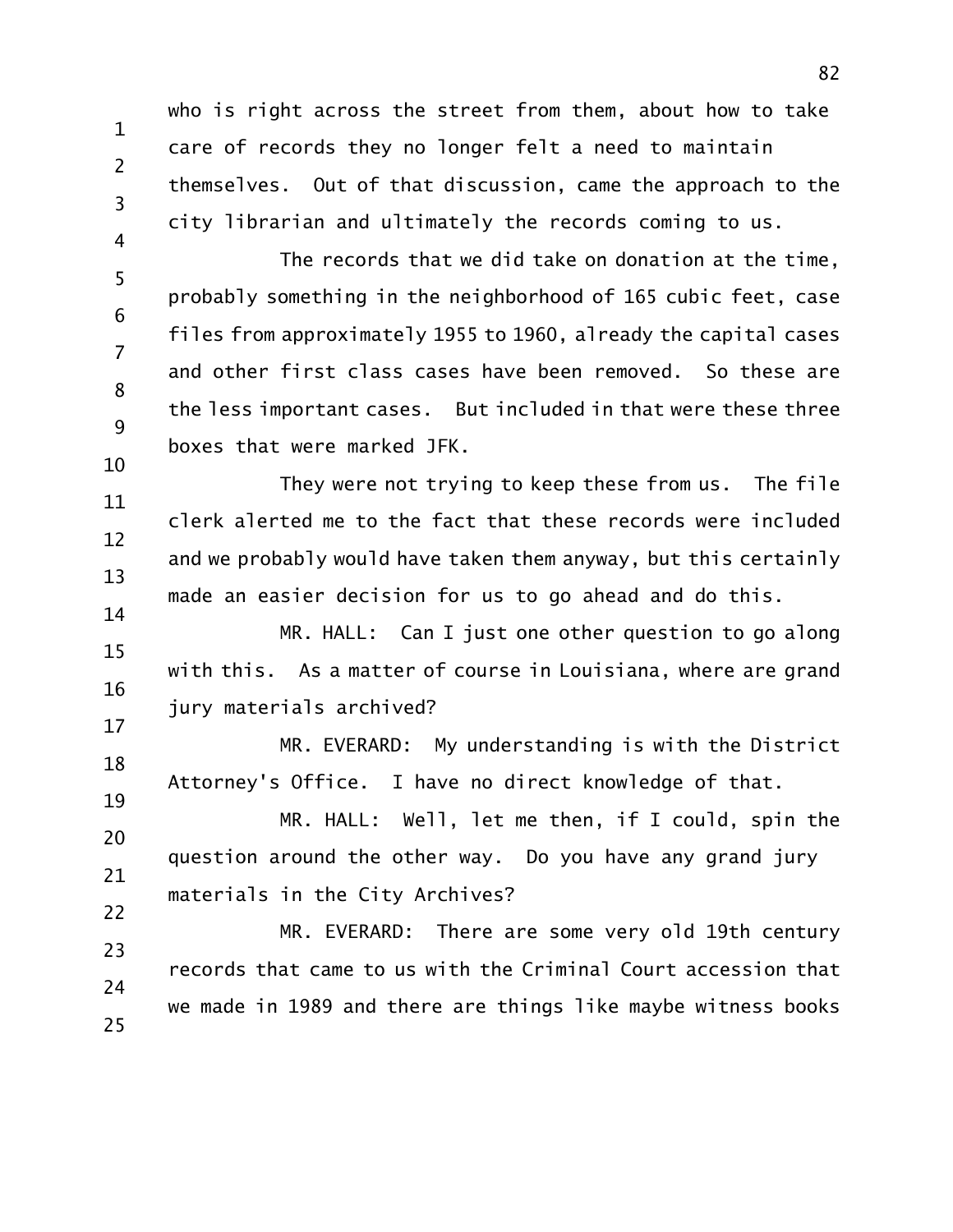1 2 3 4 5 and such. I don't think there are any actual testimony case files or anything like that. We do have reports that the grand jury made of their inspections of the criminal justice system. But those were public reports which I'm sure were widely distributed.

6 7 8 9 10 11 12 13 14 15 There are -- and this maybe will give you a little bit more indication of some of the confused state of records over at the courthouse. In one of our accessions of records from the Coroner's Office, there were maybe five or six boxes of records from the District Attorney's Office that came in, probably because they were sharing temporary storage space over in the courthouse. There were maybe two or three grand jury reports included in that file, which I will not release because it is my understanding that grand jury testimony is confidential and not public record.

16 17 18 19 20 21 22 MR. HALL: It is an interesting situation though when a District Attorney comes and testifies and says that at least when he came into office the records that would be especially prudent to us were in a state of disarray and some confusion, that there may have, in fact, been public materials that were put into private hands. I think he used the word "thievery" to describe that activity.

23 24 25 And then to realize as well that the legal authority by which those records are maintained in Louisiana seems to be at least confused as to where they are ultimately to be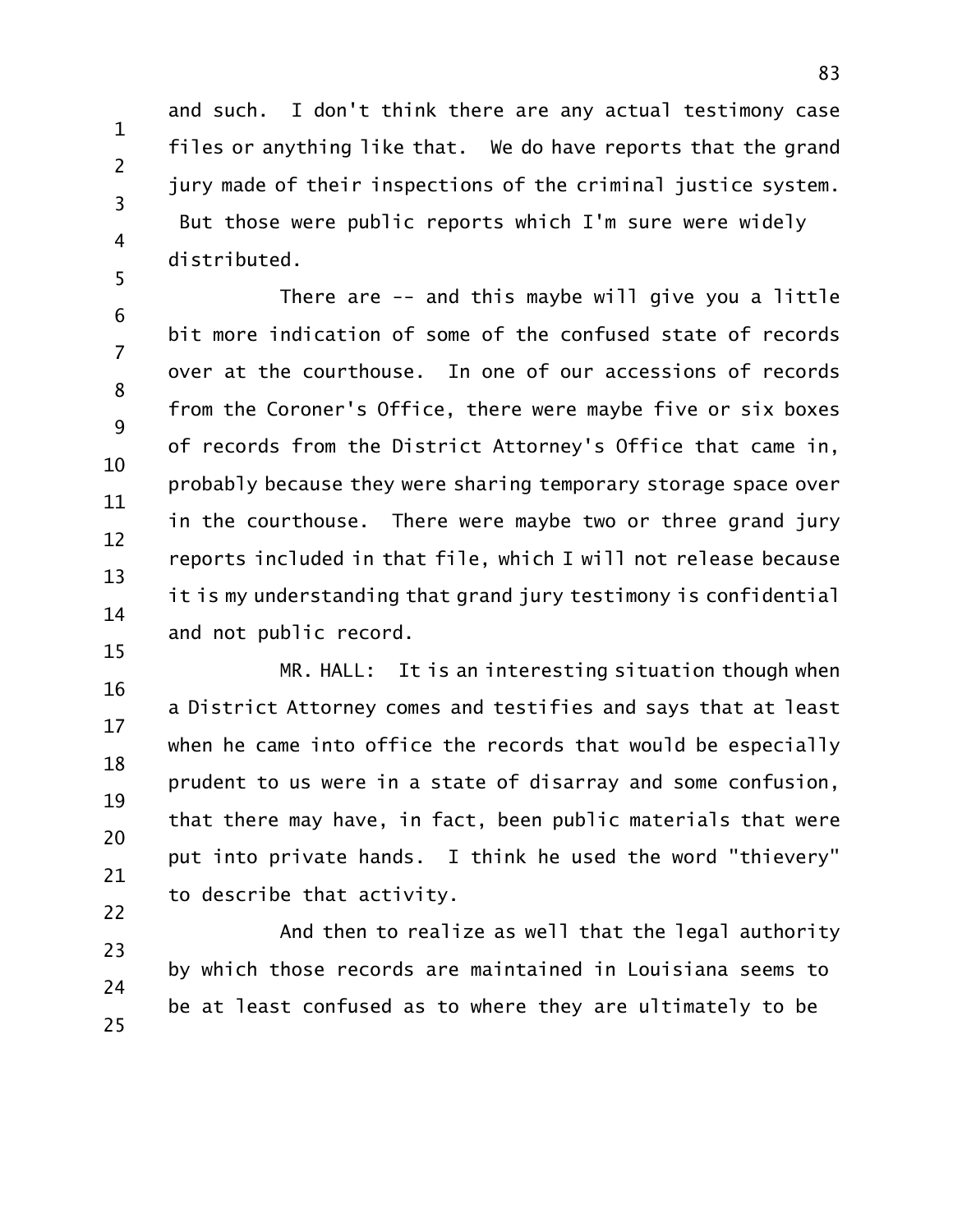1 2 3 located, and that we could, in fact, be in the position where a fair amount of materials, some of which turned out to be prudent to understanding the assassination, were potentially going to be destroyed saved for the good judgment of some of the staff in your office.

6 7 8 9 10 11 12 MR. EVERARD: I think you might want to, if you haven't already, talk to the State Archives, just talk to them about these matters of jurisdiction and also about the possibility that they may have some records that would be -- MR. HALL: Well, that's clearly the direction that I'm headed in. I think that's something worth being explored because the criminal records or court records, as I understand it, in Louisiana are in an anomalous archival position.

14 15 16 17 MR. EVERARD: You'll also recall -- and I don't have an exact cite here -- but somewhere in Garrison's book he refers to the fact that when he went back to do research in his records he discovered that they had been stolen.

CHAIRMAN TUNHEIM: Thank you very much.

19 20 MS. NELSON: We might defend Louisiana a little bit by saying that's true of other states, too.

MR. EVERARD: Thank you.

22 CHAIRMAN TUNHEIM: Any other questions for Mr. Everard?

23 24 [No audible response.]

CHAIRMAN TUNHEIM: Thank you, Mr. Everard. We

25

4

5

13

18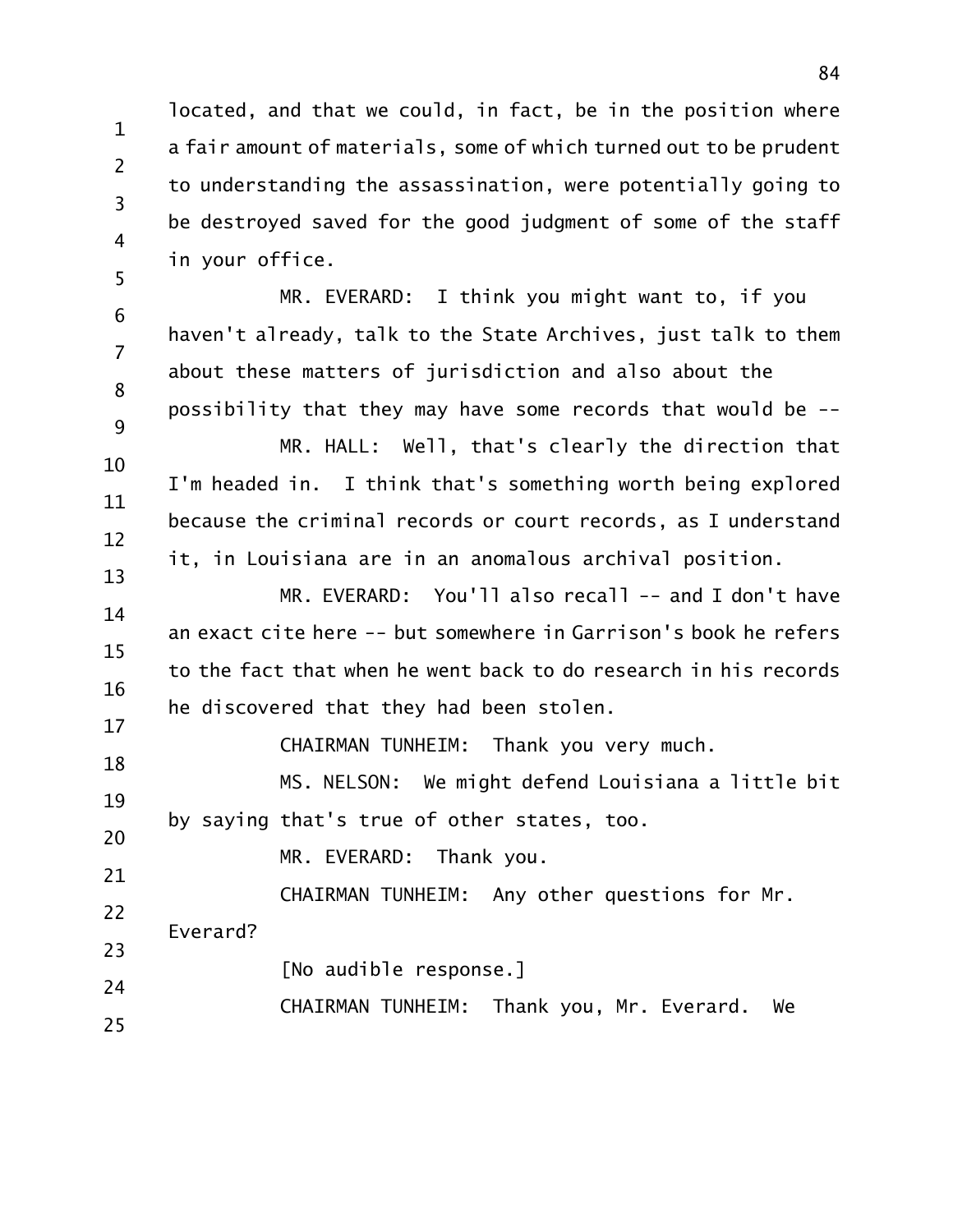appreciate your testimony today and look forward to working with you. Thank you.

1

2

3 4 5 6 7 8 We have one additional witness today before we complete this morning's public hearing. Mr. Eltan William Killam, who is a relative of a deceased individual whose name has come up in connection with the assassination, and Mr. Killam would like to present to us some of the research that he's done on that person. Good morning.

9 10 MR. KILLAM: Yes. Thank you, Mr. Chairman. I appreciate the opportunity to address this Board.

11 12 13 14 15 16 17 Just to give you a little background on myself, I've been a criminal defense lawyer for 21 years specially in homicide cases. So I am a little bit familiar with the investigation of criminal cases and the rules of evidence and what hearsay may be and I know some of the things I may tell you this morning would not necessarily be admissible in court as hearsay, but it's still research.

18 19 20 21 22 23 24 25 Back when Henry Thomas Killam died in Pensacola, Florida, I was just 15-years-old. Prior to his death, my household had received a number of calls after the Kennedy assassination seeking Henry Thomas Killam. I'm a distant cousin of Mr. Killam. He was one of the first suspicious deaths in the wake of the Kennedy assassination. At the time of Hank Killam's death, he had lived previously in Dallas and was married to a long time employee of Jack Ruby, Wanda Joyce Davis Killam.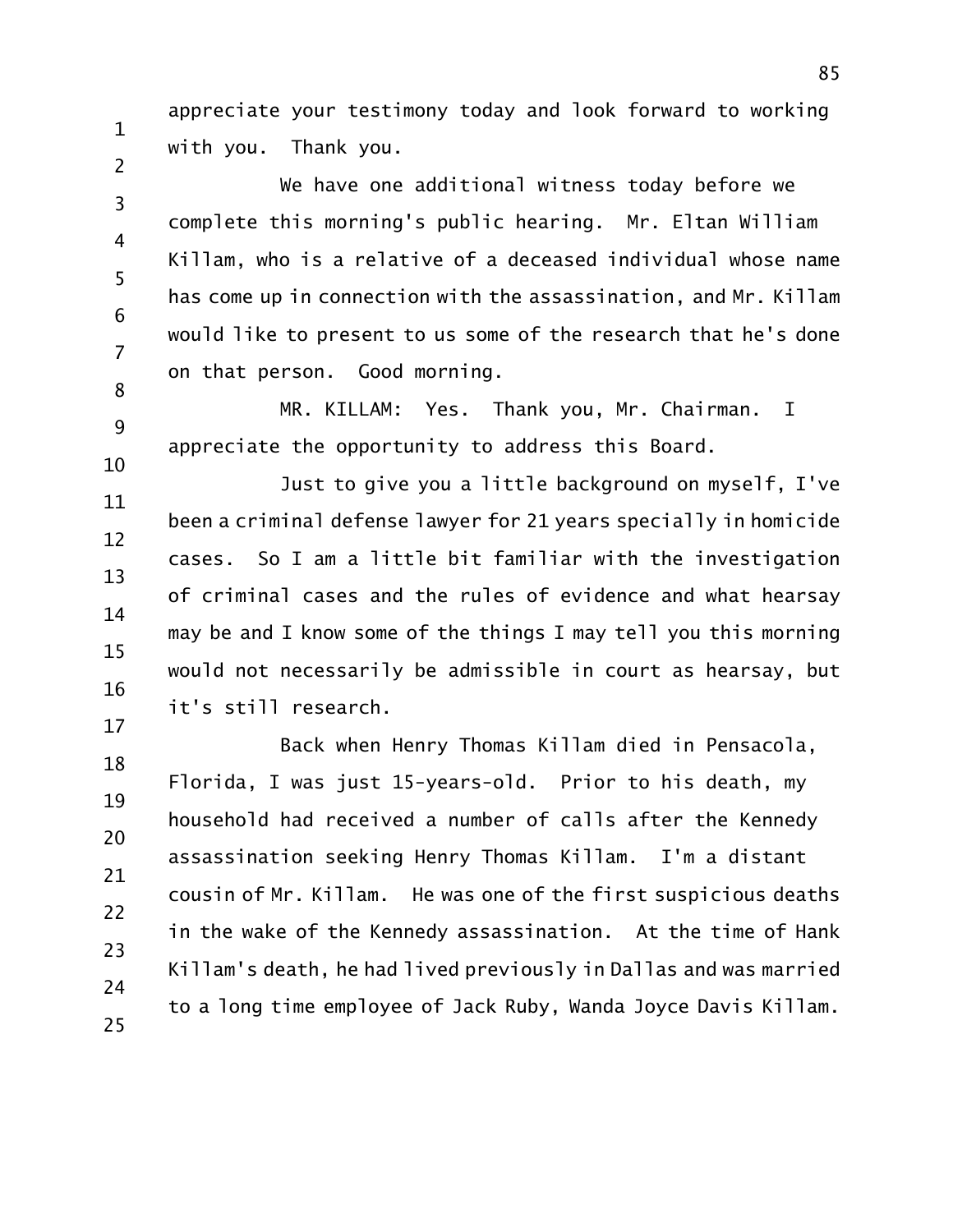1 2 3 Hank was a large, imposing individual, approximately 6' 4", 250 pounds. I have information that he worked as either a bouncer, a bar tender or a hanger out of sorts at Ruby's Carousel Club. Other researchers and family friends have uncovered the following about Killam's relationship to the JFK assassination:

4

5

6

7 8 9 10 11 12 13 Immediately after the assassination, Killam was questioned by the FBI in Dallas. Prior to living in Dallas, Killam was on probation in Pensacola, where he acted as an informant for the Sheriff's Department and the County's Solicitor's Office. But Dallas FBI requested that the County Solicitor's Office in Pensacola pick up Killam after the assassination of John F. Kennedy.

14 15 16 17 18 While in Dallas, Killam painted houses with a John Carter, who was a Beckly Street occupant and possibly helped Oswald find a place to stay at the request of Ruby. It's been reported that Killam also resided at the Beckly Street address and also shared a bathroom with Oswald.

19 20 21 22 23 24 25 Within approximately one week after the assassination, Killam returned to Pensacola a very frightened man and spoke to various people about the circumstances surrounding the assassination. He claimed he had special knowledge and carried around a large wallet filled with newspaper articles pertaining to the assassination. Killam had stated that he had been in meetings in New Orleans and in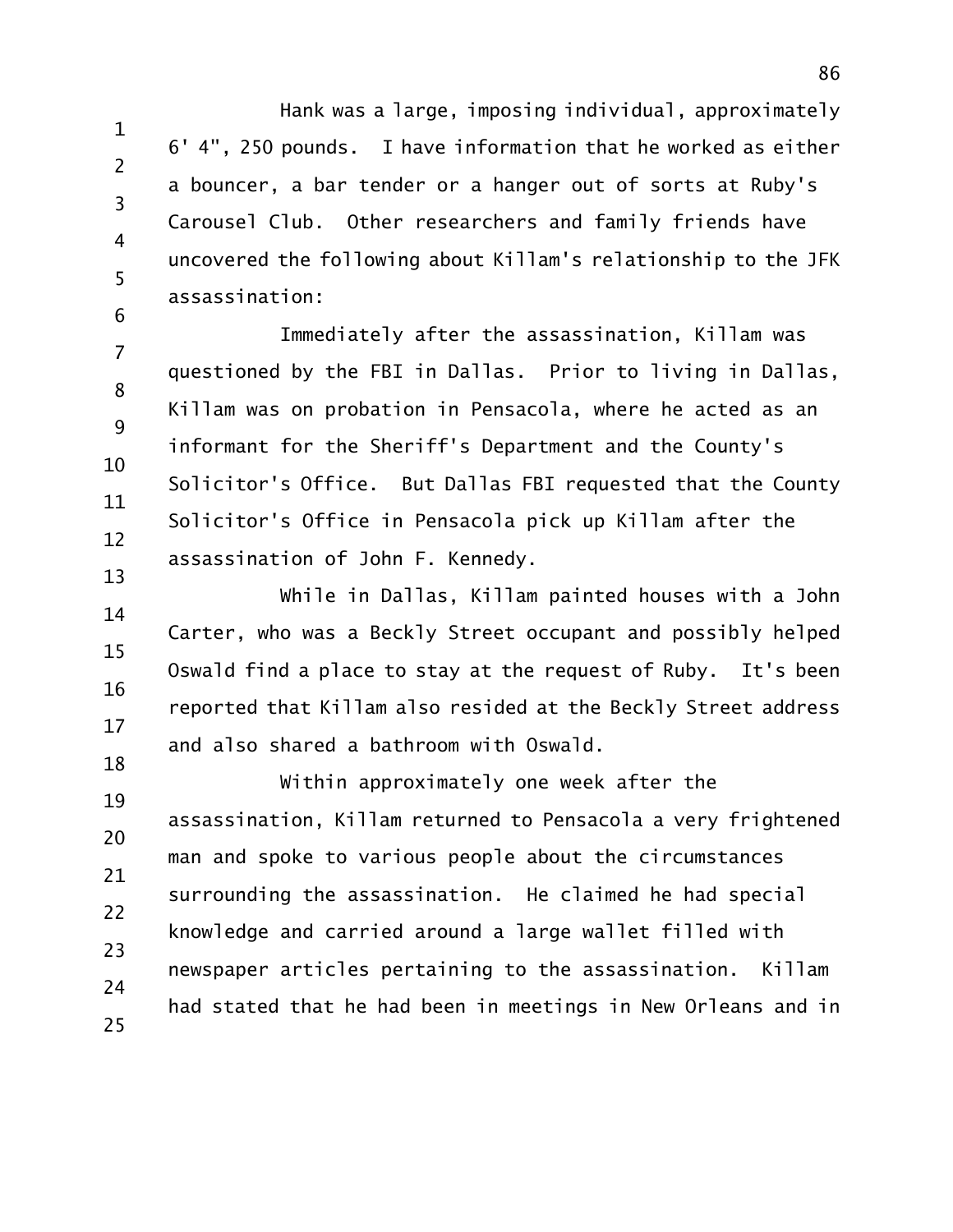Dallas where the assassination had been discussed.

1

6

2 3 4 5 Killam was also a frequent visitor to New Orleans and liked to go to the Show Bar and, as the committee may know, that's where Jada was employed, and I understand that she rode around in a red Chevrolet Impala convertible that was parked in the garage of Jack Ruby.

7 8 9 10 11 12 13 Killam was picked up for violation of probation in Pensacola in 1963, in December of '63. He was in jail for approximately two weeks, but was checked out of jail daily and allowed to spend his days in a local bar. Killam told the owner of the bar that he had special knowledge of the assassination and that he had been involved in the transportation of a woman associated with Ruby.

14 15 16 17 18 While in Pensacola, the FBI interviewed and polygraphed him and they generated memorandums about these interviews, and I've had FBI agents in Pensacola tell me they generated memorandums, which I have not been able to obtain from the National Archives.

19 20 21 22 23 24 25 Killam left Pensacola for Tampa in order to escape the harassment of the FBI. He was interviewed in Tampa, which produced a statement that's in the Warren Commission Report, which does not coincide with what he told anybody in Pensacola. I have tried to talk to the FBI agents in Tampa that interviewed him down there. They have refused to talk about their interviews with Mr. Killam.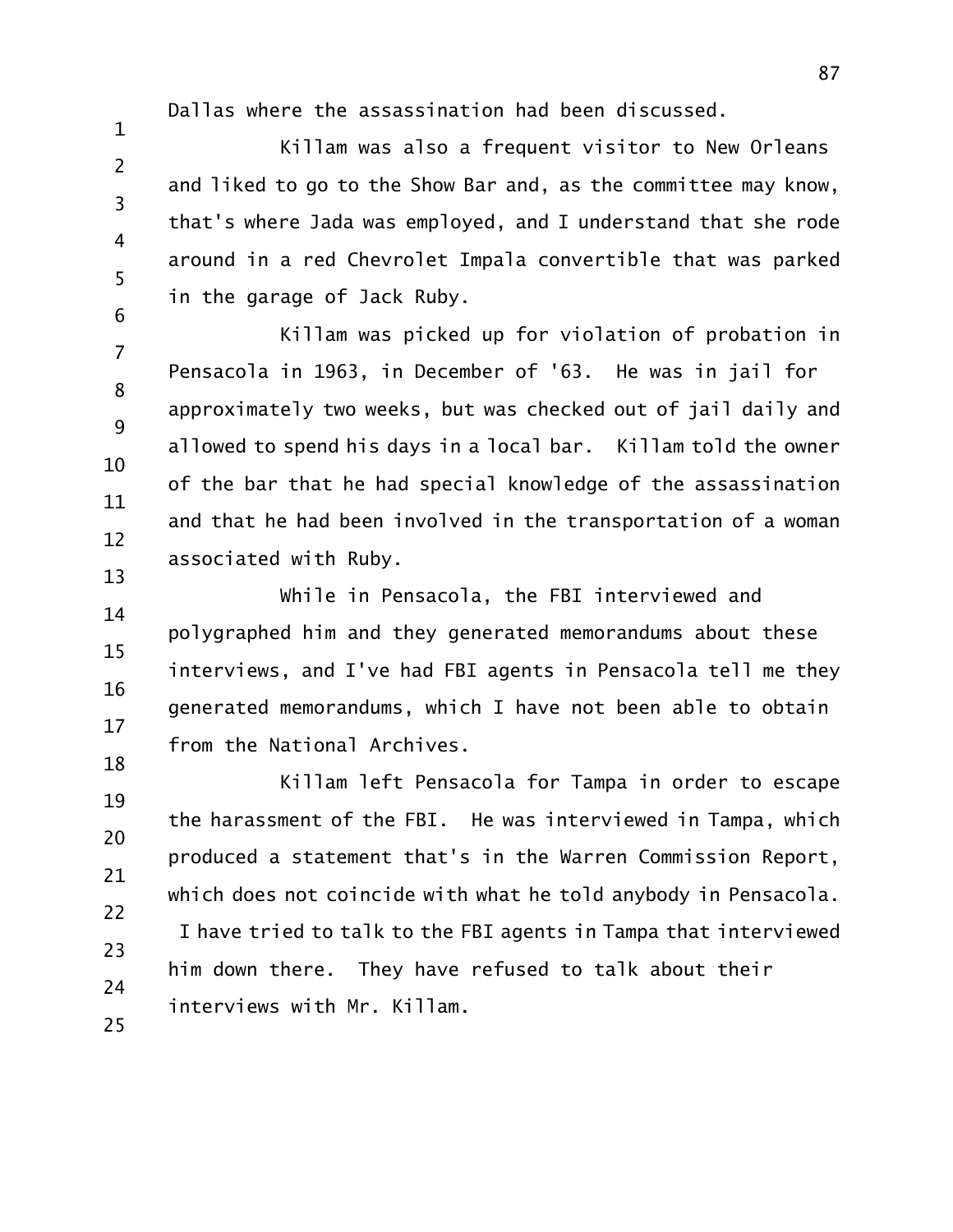1 2 3 4 5 6 Killam was forced to come back to his mother's house in Pensacola. He stated to the County Solicitor's Investigator in Pensacola, who I've personally interviewed two weeks prior to his death, that there were little dark people following him around, who he described as either Mexicans or Cubans, and that they were out to kill him.

7 8 9 10 11 12 13 There was also a man dressed as a priest who was following him around Pensacola at that period of time, and I know that Frank Sturgis was known to carry around a priest outfit. Of course, David Ferrie paraded around as a priest and also his former roommate, Raymond Broshears. I feel like there's a good possibility that one of the three of them was in Pensacola during that period of time shadowing Mr. Killam.

14 15 16 17 18 19 20 21 22 23 On the day this priest was sighted, this was independently verified by the minister for Mr. Killam who was present at his house and witnessed the person across the street watching the house. I talked to Mr. Killam's probation officer who personally took two FBI agents over to Mr. Killam's house because he had talked to Mr. Killam and had been advised of the information regarding special knowledge concerning the assassination. He told the probation officer that the only person that he would reveal the full story of what he knew about the assassination to would be Lyndon Johnson.

24 25 After the interview with the FBI, they advised the probation officer that Mr. Killam needed psychiatric help.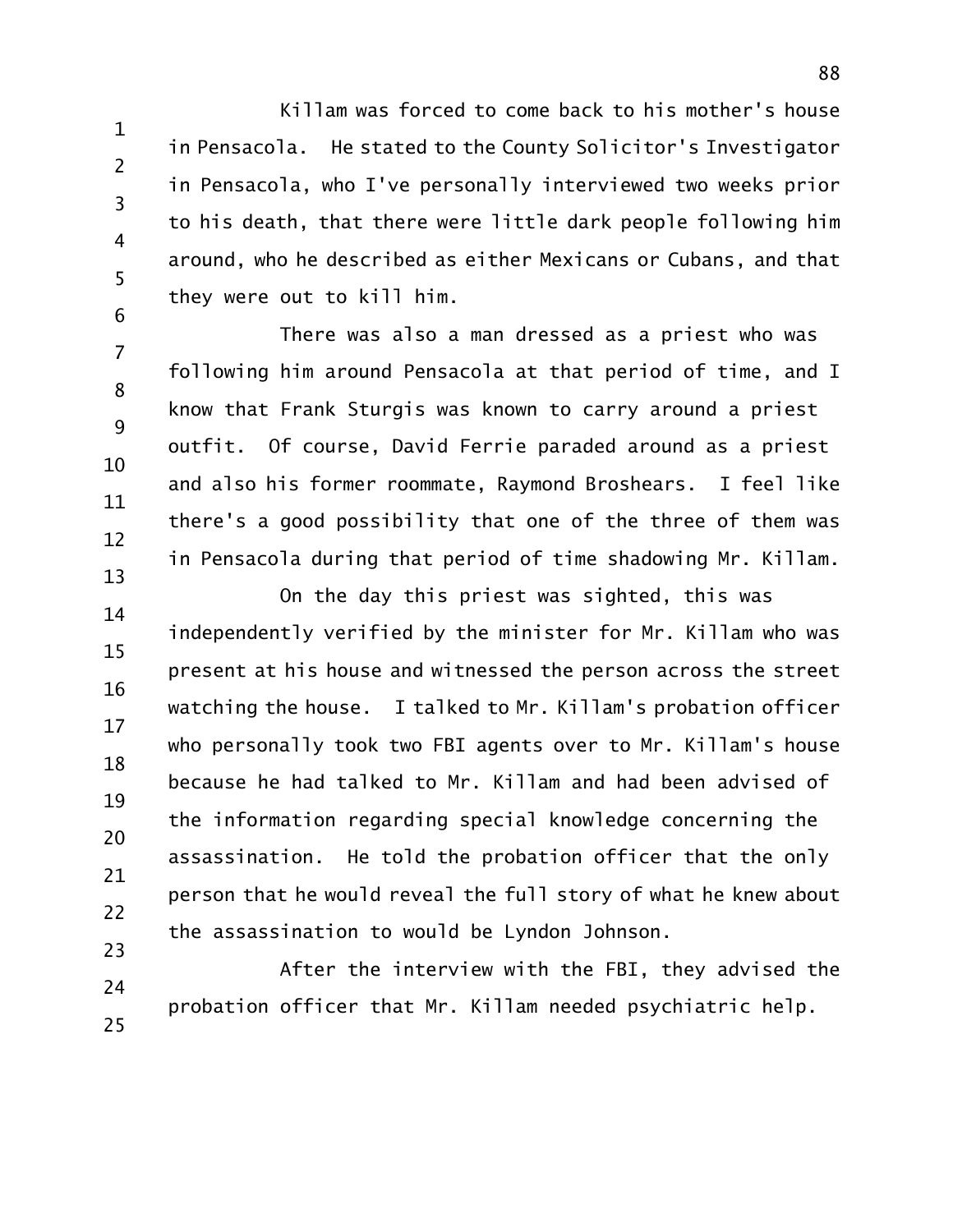1 2 3 4 5 6 7 That psychiatric help was never forthcoming because the next morning Killam was dead. His death occurred on March 17, 1964 in the early morning as a result of a single slash that was three inches deep into his jugular vein. Officially the death was ruled as a suicide or an accident, that he had apparently jumped or fell through a plate glass window. There were no other cuts on his body.

8 9 10 11 In 1967, his brother Earl tried to have his body exhumed. This was in the wake of the Garrison investigation. That was denied by local authorities citing no association between the assassination and the death of Mr. Killam.

12 13 14 15 16 I've independently received CIA documents and other material not provided to the JFK archives pertaining to Killam. I feel that other FBI documents do exist and this is because of the number of encounters that I have verified that Mr. Killam did have with the FBI.

17 18 19 20 21 22 I realize that this one little individual is maybe not important in the grand scheme of things, but it does present to this Board the problems that one person has in trying to obtain information from the Archives, which they may be denied this information by the FBI and for that reason I'm not able to put together a total view of what happened.

23 24 25 I've listened to the other witnesses testify. I can tell you about some of the things that I'm concerned about on a broader scale that might available to this committee to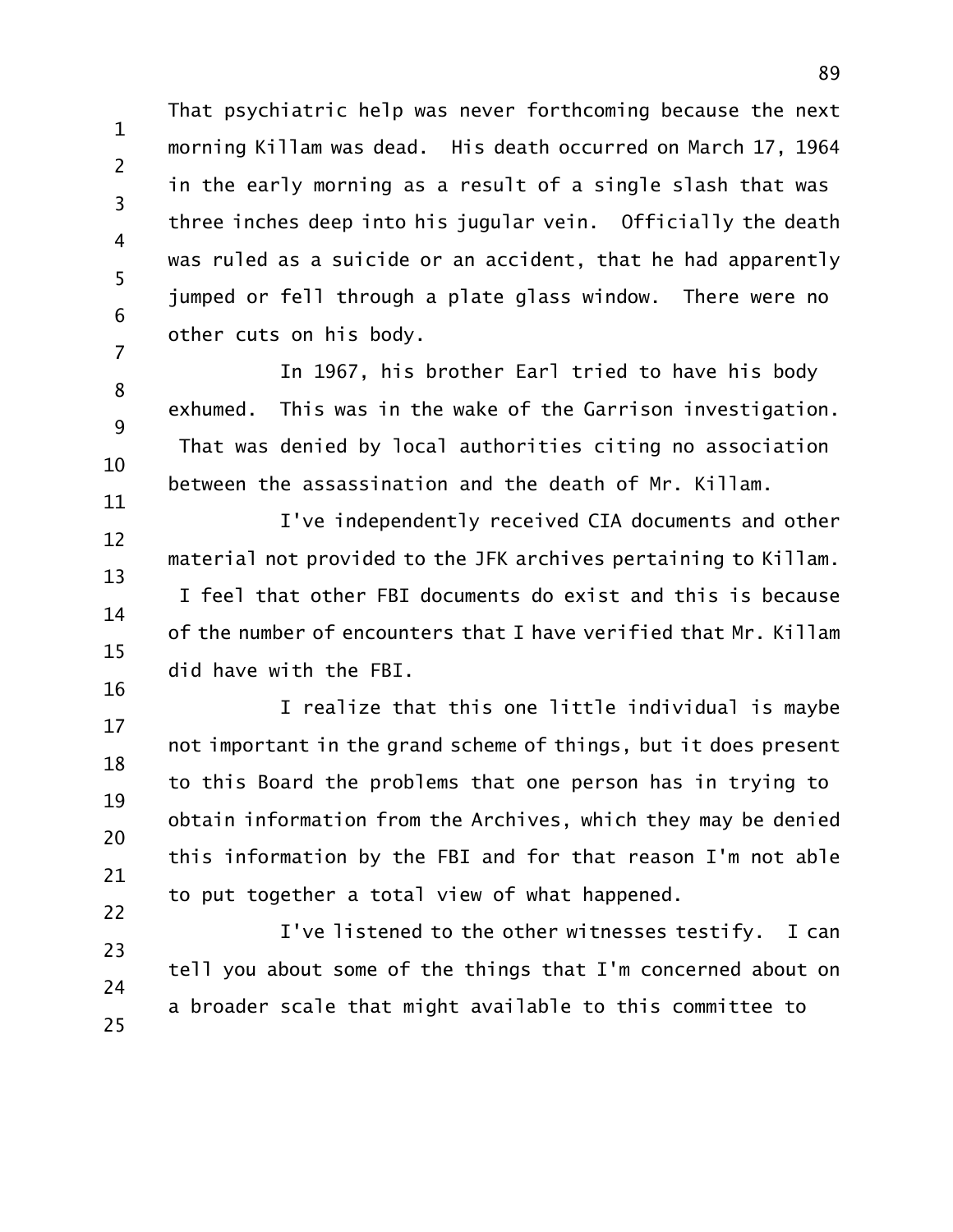1 2 3 4 request. I understand that the CBS footage of what happened in Dallas on 11/22 has never been released by the network, that it may show a Studebaker that Oswald allegedly escaped the book depository in.

5 6 7 8 9 10 11 I was watching a show not too long ago where they were discussing Haldeman's diary. In Haldeman's diary, there was a section classified that dealt with a conversation that Richard Nixon had with LBJ regarding getting the Democrats off his back over Watergate that was classified as being something to do with national security. I feel like it had something to do with this 18-minute gap that's been discussed.

12 13 14 15 16 17 18 You've talked about stuff missing from Mr. Garrison's file. I believe there's evidence that there were a number of people in the Garrison investigation, investigators that were CIA "moles" that carted off large amounts of information. I know of one individual, a William Boxley, who went back to Texas. I know that his widow gave the information that Mr. Boxley left behind to a researcher over there, a J. Gary Shaw, who has all of Mr. Boxley's information.

19 20 21 22 23 I think that Mr. Boxley's part in Garrison's investigation dealt with the players in the Carousel Lounge and I think that's where you're going to find a major void in what actually occurred in Dallas.

24 25 The other thing that I can suggest to you is that there is no statute of limitations on the crime of first degree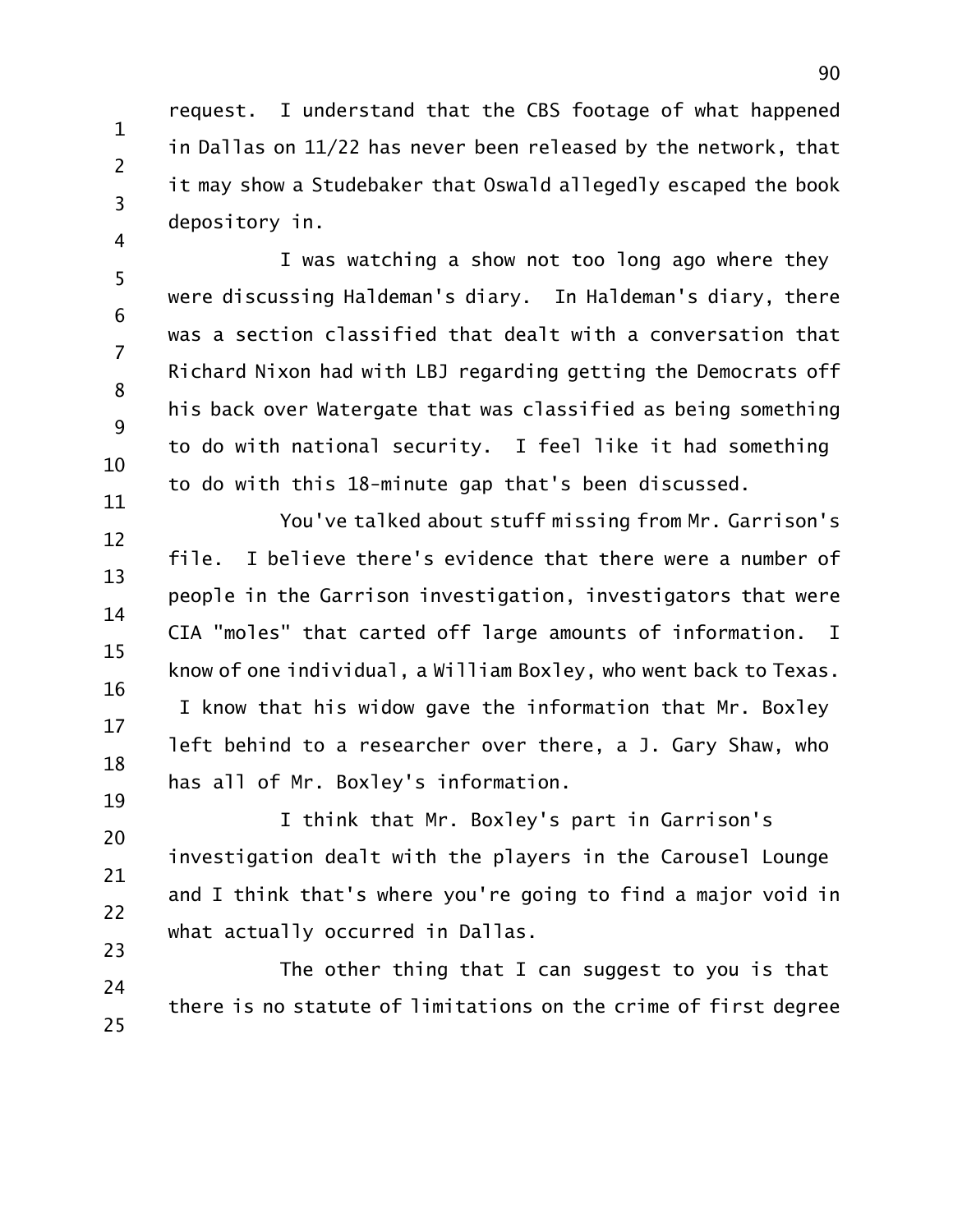1 2 3 4 murder. The State of Texas still has jurisdiction. They've just recently buried Governor John Connally with bullet fragments. You might consider digging him up and doing some ballistic work on those fragments.

5 6 7 8 9 10 11 I find it hard to believe that Fidel Castro could orchestrate events at Bethesda Naval Hospital and the book depository in Dallas and disagree with Professor Kurtz on that. I think that Mr. Castro would be valuable, especially right now since he has Robert Vesco and Donald Nixon in custody and certainly they have a lot of information concerning that 18-minute gap.

12 13 I appreciate the time that the committee has given me to address you.

14 15 CHAIRMAN TUNHEIM: Thank you, Mr. Killam. Any questions?

16 17 18 19 20 21 22 MR. JOYCE: Mr. Killam, I think you said that the published interview by the FBI with your relative in Tampa did not coincide -- I think was the language you used -- with a lot of information in Pensacola that he had given the FBI. I'm wondering, first, how do you know that and, second, whether there might be documentation that supports that, that could be made available to the Board or that you can direct us to? MR. KILLAM: I have interviewed three of the four

23 24 25 wives allegedly married to Mr. Killam. Upon his return from Dallas, he told one of them specifically that he knew Lee Harvey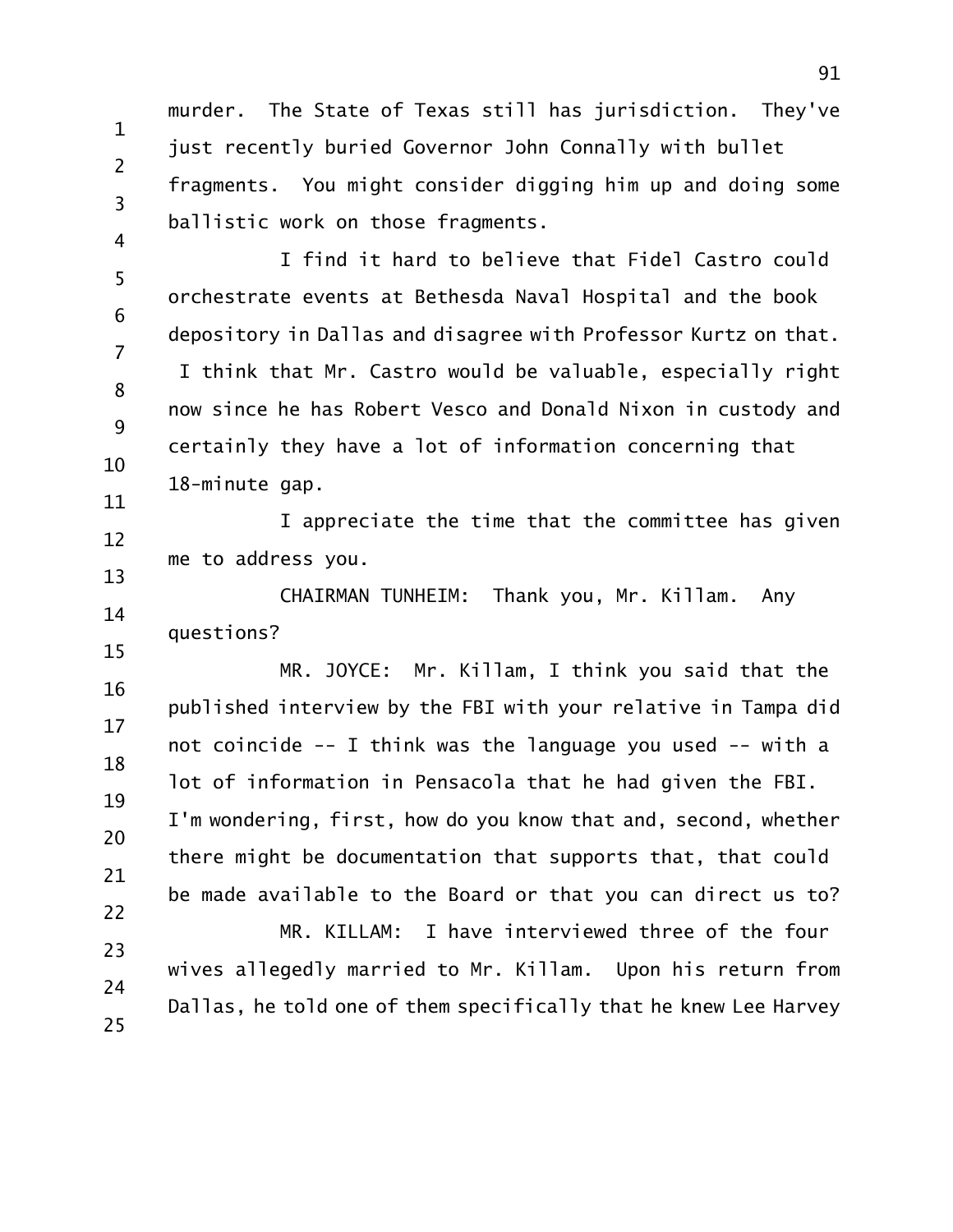1 2 3 4 5 6 Oswald and also know Jack Ruby, that he has special knowledge concerning the assassination. I've also interviewed a niece of Mr. Killam's, who talked to him several days before his death. She related to me that he told her that he knew Lee Harvey Oswald and also knew Jack Ruby. I've also interviewed several other people who verified the same information.

7 8 9 10 11 12 There's also some information that's published by Penn Jones. Penn Jones' research would be very valuable in this regard. He published an article where he described the fact that Mr. Killam lived in the rooming house with Oswald on Beckly Avenue and was seen in the company of Oswald before the assassination.

13 14 15 16 17 18 19 20 21 22 23 Certainly, this doesn't coincide with Commission Exhibit 1451, which states that Killam had no knowledge of Lee Harvey Oswald and just had a very brief encounter with Mr. Ruby at the club over the fact that his wife was a cigarette girl there and she knew nothing about him other than that he had some dogs and she had fed him some pizza and they had gotten mad about that incident and that was the extent of the Commission exhibits interview with Mr. Killam and, of course, the FBI agents who interviewed him are still alive and well in Tampa and they won't talk about it. Of course, they're under some oath, I understand, not to discuss things that went on.

24 25 CHAIRMAN TUNHEIM: Thank you very much, Mr. Killam. We appreciate your testimony this morning or this afternoon,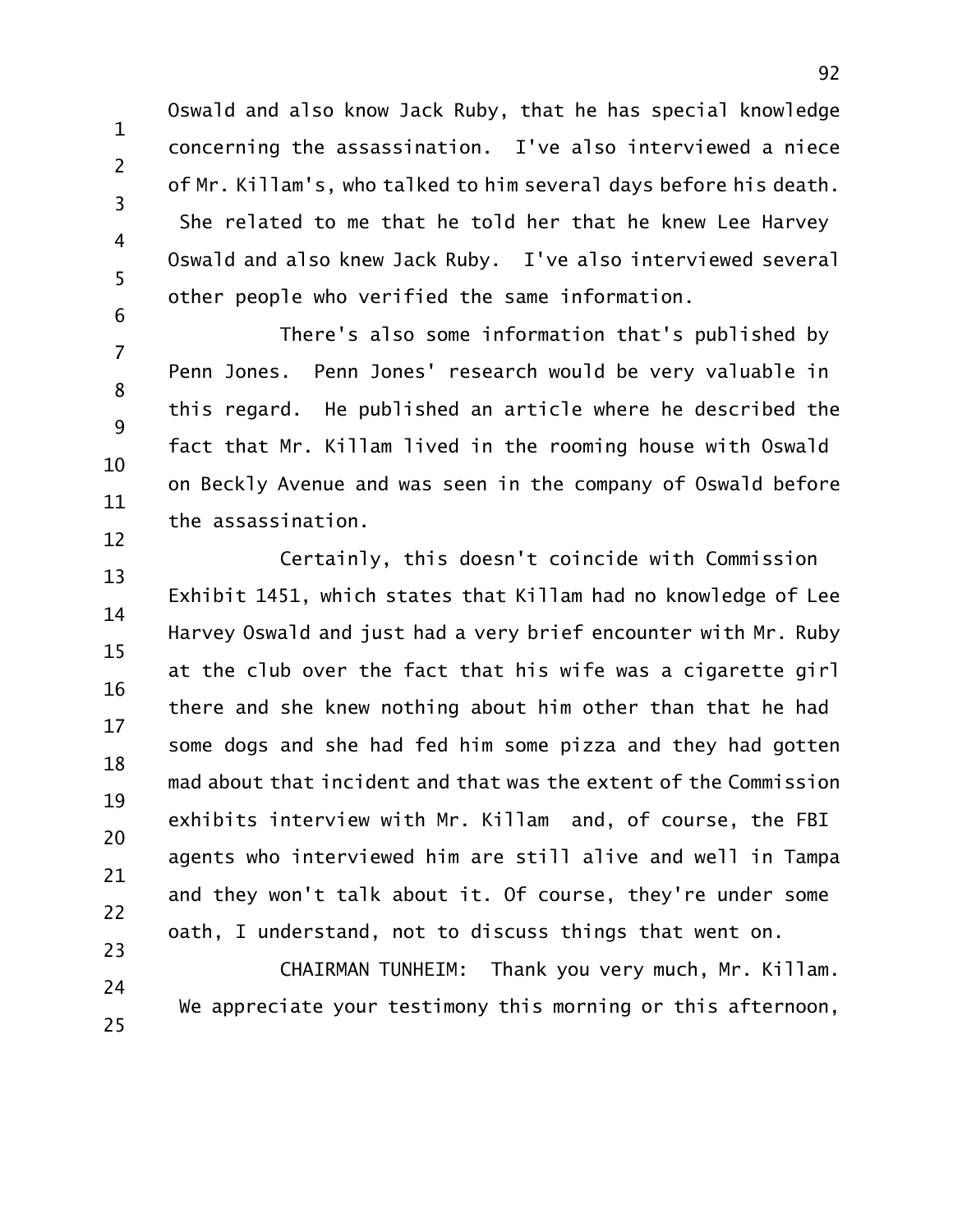I guess.

1

2 3 4 5 This brings us to the close of our public hearing today in New Orleans. I should mention -- I neglected to earlier -- that our colleague Dr. Henry Grass was unable to be with us today, could not join us.

6 7 8 9 10 11 The testimony that we've received this morning I think has been very helpful and very interesting, giving us some excellent leads, and more importantly, giving us some significant groups of records for inclusion in the JFK Collection at the National Archives, which, after all it the ultimate goal of our Board.

12 13 14 15 16 17 18 I want to also emphasize something that I think is important and I try to emphasize to people and that is the independence of this Board. We're five private citizens who are not full-time employees of the Federal Government. We are an independent agency. We are not beholden to any other agency of the Federal Government so that we can make our decisions about these records in a totally independent fashion.

19 20 21 22 23 I think it's important always to emphasize that Congress was very expressedly concerned about making sure this Board was viewed as independent so it could make its own decisions without influence from other branches of the Federal Government.

24 25 We appreciate very much the donations that have been made to the collection by the individuals who have testified